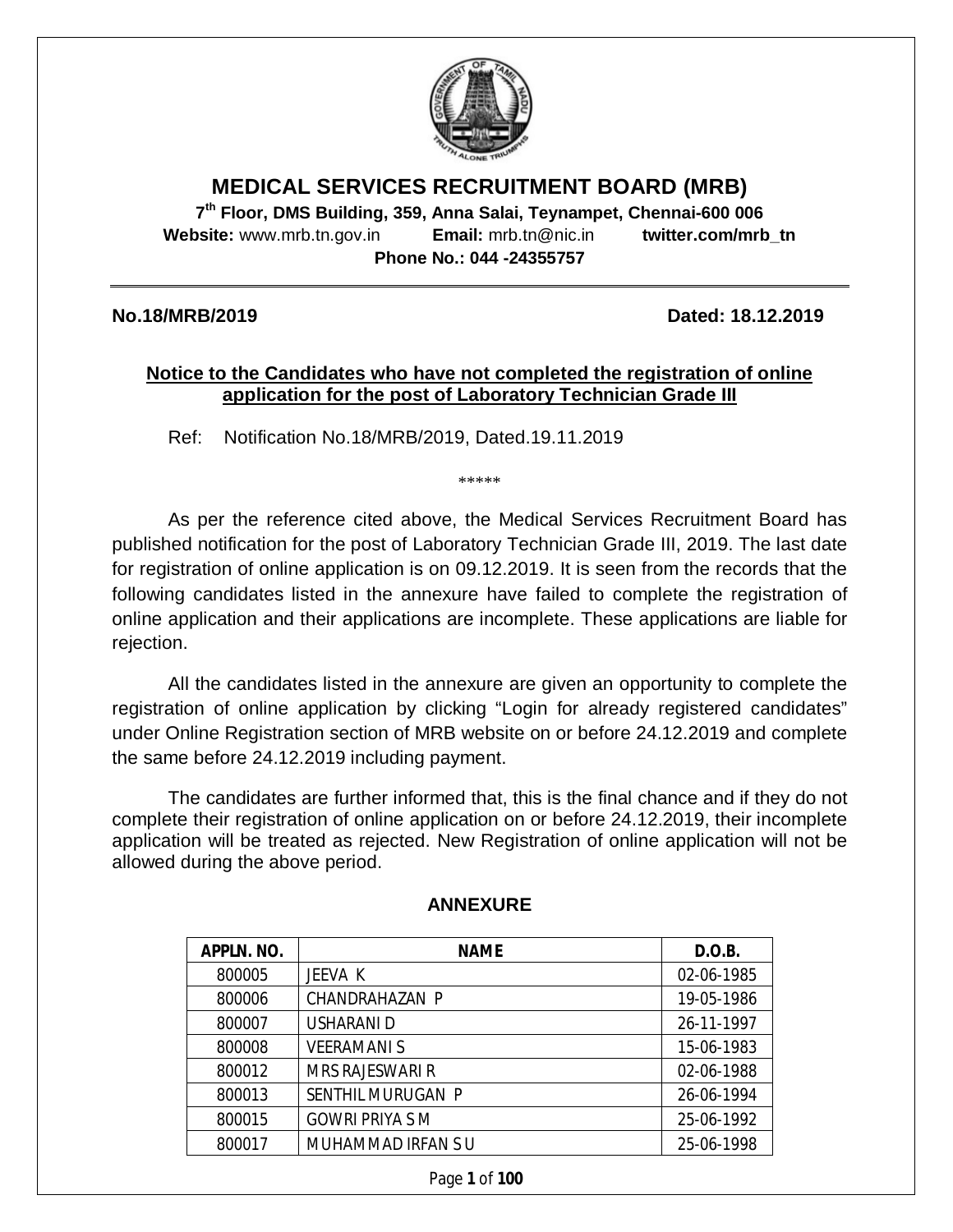| APPLN. NO. | <b>NAME</b>                         | D.O.B.     |
|------------|-------------------------------------|------------|
| 800019     | <b>GOGILAVENI ALISE KIRUTHIKA R</b> | 26-03-1995 |
| 800020     | SRINIVASAN N                        | 15-04-1990 |
| 800022     | <b>VEERABATHIRAN M</b>              | 14-10-1988 |
| 800025     | <b>VICTORIA V</b>                   | 30-01-1981 |
| 800026     | NARAYANA SENBAGA KANNAN S           | 05-04-1986 |
| 800030     | <b>HARIHARAN M</b>                  | 15-06-1996 |
| 800031     | KIRUBARANJANI L                     | 13-06-1984 |
| 800032     | MRS RAJALAKSHMI M                   | 05-01-1995 |
| 800033     | SIVASANKAR R                        | 06-05-1999 |
| 800035     | ARJUNAN MR ARJUNAN                  | 03-06-1992 |
| 800039     | <b>VETRIVEL V</b>                   | 27-05-1993 |
| 800041     | <b>SUDHAHARS</b>                    | 14-04-1981 |
| 800044     | SANTHIYA K                          | 16-05-1990 |
| 800045     | <b>IMMANI J</b>                     | 15-01-1997 |
| 800048     | AJITH KUMAR P                       | 17-06-1996 |
| 800049     | <b>MAHIBALAMURUGAN V</b>            | 30-05-1996 |
| 800050     | NAGALAKSHMI L                       | 29-06-1996 |
| 800054     | PRIYA S                             | 20-06-1990 |
| 800060     | LAKSHMI M                           | 06-04-2001 |
| 800061     | <b>KARTHEESWARI M</b>               | 05-06-1987 |
| 800062     | PANNEER SELVAM K                    | 20-10-1981 |
| 800063     | <b>VASUKI G</b>                     | 03-06-1991 |
| 800066     | VIJAY D                             | 17-06-1985 |
| 800067     | PAVITHARINI P                       | 11-06-1998 |
| 800073     | <b>AJITH KUMAR L</b>                | 24-02-1996 |
| 800076     | SEETHA LAKSHMI K                    | 13-12-1997 |
| 800082     | <b>BALAJIK</b>                      | 24-06-1993 |
| 800084     | INBANATHAN A                        | 25-05-1996 |
| 800085     | VAISHNAVI J                         | 15-05-1998 |
| 800086     | ANITHA V                            | 22-07-1996 |
| 800089     | UMA R                               | 19-10-1997 |
| 800090     | <b>GOPIKA M</b>                     | 05-06-1997 |
| 800094     | <b>PRAVEENKUMARS</b>                | 17-07-1998 |
| 800097     | RAJESH M                            | 25-06-1993 |
| 800100     | MUTHAMILARASI M                     | 15-11-1987 |
| 800101     | MADESHA G                           | 04-12-1997 |
| 800102     | <b>MANIKANDAN M</b>                 | 01-11-1988 |
| 800103     | ROSHIKA G K                         | 10-06-1995 |
| 800104     | KAVITHA N KAVITHA N                 | 18-04-1984 |
| 800105     | NIVIDH S                            | 16-03-1996 |
| 800106     | MRS KAVITHA R                       | 16-01-1986 |
| 800110     | PRABHAKARAN N                       | 14-02-1998 |
| 800111     | <b>MS SUGANTHI S</b>                | 10-02-1997 |
| 800113     | SIVAKUMAR C C                       | 13-05-1995 |
| 800114     | CHITHIRAI SELVI M                   | 06-02-1979 |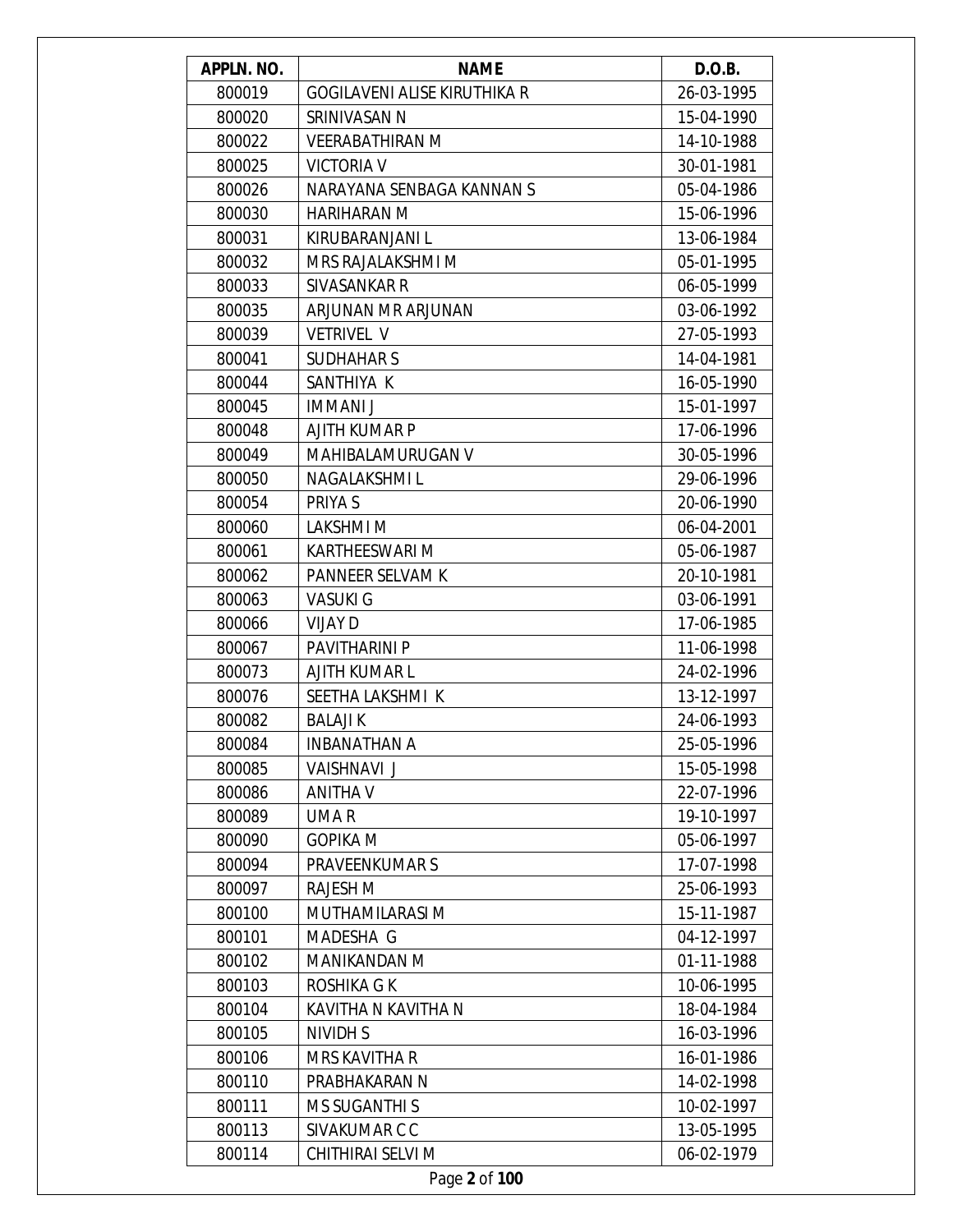| APPLN. NO. | <b>NAME</b>              | D.O.B.     |
|------------|--------------------------|------------|
| 800116     | <b>KANAGAS</b>           | 05-05-1995 |
| 800117     | <b>SUBAS</b>             | 08-05-1994 |
| 800118     | <b>MAHENDRAN M</b>       | 01-06-1998 |
| 800119     | <b>ACHUTHAN R</b>        | 16-07-1990 |
| 800121     | <b>ALICE RANI I</b>      | 03-04-1977 |
| 800122     | <b>NATHIYA R</b>         | 02-02-1986 |
| 800123     | ANTONYRAJ R              | 24-03-1999 |
| 800126     | PANDIYAN M               | 10-06-1971 |
| 800128     | THILAGAVATHI P           | 10-03-1998 |
| 800132     | <b>RAJASEKHAR S</b>      | 05-06-1985 |
| 800133     | <b>SUBASHPANDI P</b>     | 09-04-1996 |
| 800136     | <b>KALAIMANI E</b>       | 25-03-1999 |
| 800137     | <b>BALAMURUGANS</b>      | 02-11-1994 |
| 800139     | <b>VIJAYAKUMAR M</b>     | 03-06-1999 |
| 800141     | <b>VEERAMMAL P</b>       | 16-12-1997 |
| 800145     | PRAKASH L                | 28-02-1994 |
| 800147     | RAJKUMAR M               | 18-03-1993 |
| 800151     | <b>ASWINI S</b>          | 02-05-1994 |
| 800158     | PRIYADHARSHINI M         | 21-08-1997 |
| 800162     | <b>KUMARAN K</b>         | 02-01-1991 |
| 800163     | MALARVIZHI S             | 21-06-1996 |
| 800164     | DHANALAKSHMI M           | 31-05-1986 |
| 800166     | <b>SUGUNAK</b>           | 20-04-1984 |
| 800168     | <b>SAKTHIVEL P</b>       | 16-07-1998 |
| 800170     | SARANYA KR               | 24-04-1998 |
| 800172     | <b>SUBATHRA M</b>        | 21-04-1989 |
| 800173     | <b>NITHYAP</b>           | 10-05-1992 |
| 800174     | MANIKANDAN C             | 16-06-1997 |
| 800175     | <b>GAYATHRI G</b>        | 05-03-2000 |
| 800176     | PERIYANAYAGI RAMYAKALA S | 19-01-1998 |
| 800177     | <b>KALAISELVI V</b>      | 21-07-1997 |
| 800178     | RENUGA K                 | 20-05-1987 |
| 800180     | NATARAJAN M              | 06-04-1997 |
| 800182     | <b>MARYS</b>             | 18-04-1983 |
| 800183     | <b>MUTHUMARI R</b>       | 03-02-1995 |
| 800187     | <b>PAVITHRAS</b>         | 20-08-1998 |
| 800188     | MADHU S                  | 04-05-1976 |
| 800191     | <b>UMA BABU</b>          | 30-05-1991 |
| 800192     | RANJITH KUMAR M          | 23-05-1994 |
| 800193     | SAHAYA SHALINI S         | 05-07-1998 |
| 800195     | SRILEKA P                | 07-07-1991 |
| 800196     | SATHISH KUMAR S          | 15-09-2000 |
| 800197     | <b>HILDA ROSELIN J</b>   | 08-07-1995 |
| 800198     | PRADEEP KUMAR P          | 06-08-1997 |
| 800200     | MEGANATHAN A             | 20-07-1995 |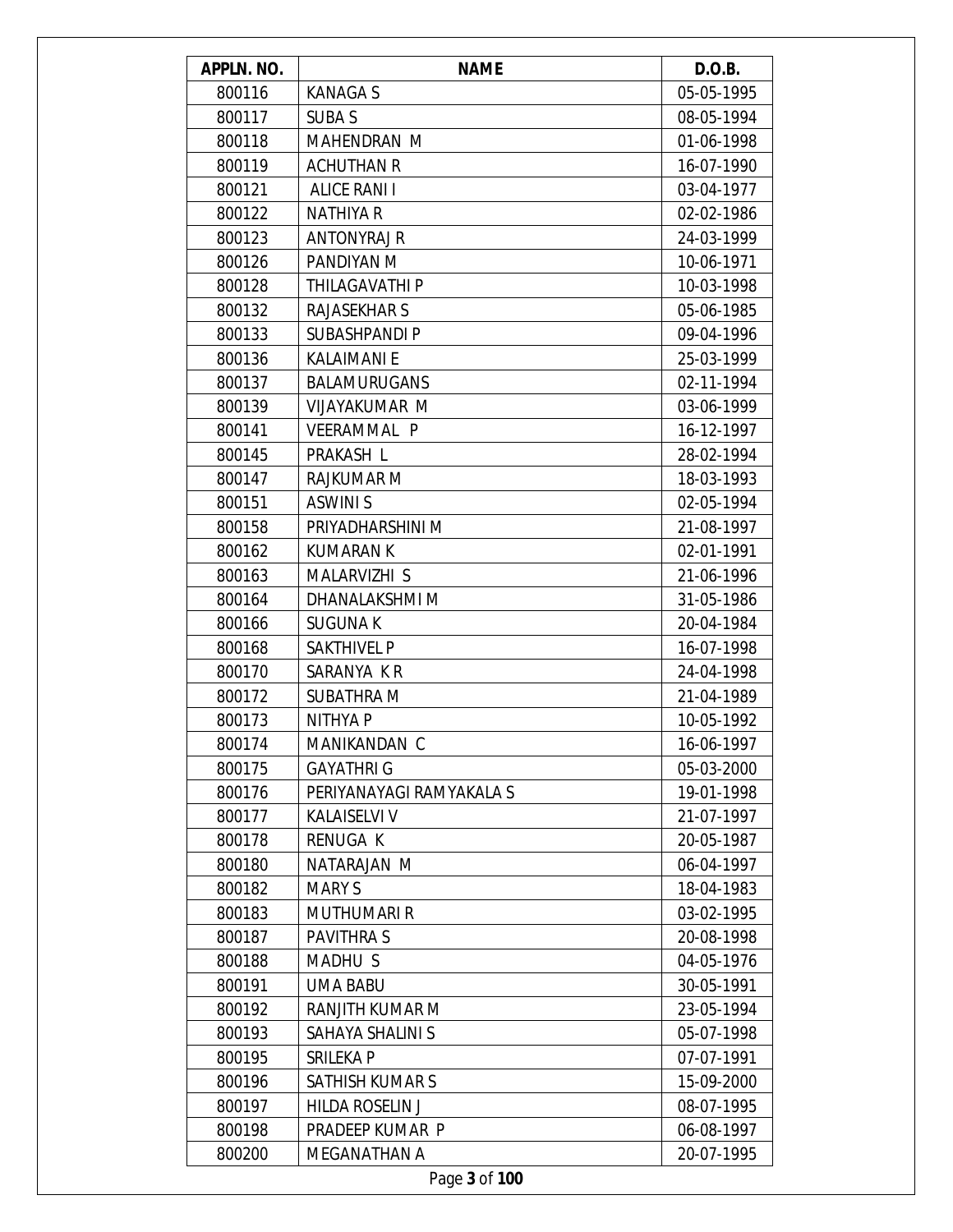| APPLN. NO. | <b>NAME</b>              | D.O.B.     |
|------------|--------------------------|------------|
| 800202     | SUTHI V                  | 10-06-1999 |
| 800205     | KALAISELVI PARAMASIVAM   | 26-04-1997 |
| 800206     | SRINIVASAN G             | 08-10-1998 |
| 800209     | <b>ISHWARYA V</b>        | 13-07-1999 |
| 800211     | <b>SHANTHIM</b>          | 11-05-1996 |
| 800213     | <b>LOKESH R</b>          | 04-12-1995 |
| 800217     | <b>VENKATESH T</b>       | 05-03-1988 |
| 800220     | MOHANARAMAMOORTHY RS     | 30-05-2001 |
| 800224     | <b>MARUTHAN M</b>        | 06-10-1997 |
| 800225     | ANAND D                  | 10-06-1992 |
| 800227     | <b>GURUVAN B</b>         | 12-05-1996 |
| 800228     | PONNARASI V              | 21-05-1991 |
| 800231     | <b>VIVEK R</b>           | 05-06-1995 |
| 800233     | <b>SUDHAM</b>            | 13-05-1985 |
| 800234     | SUNDARAM K S             | 01-06-1985 |
| 800235     | SELVAKUMAR M             | 07-07-1977 |
| 800236     | <b>MONISHA R</b>         | 17-01-1998 |
| 800237     | <b>GEETHA S</b>          | 12-07-1994 |
| 800241     | SELLAMUTHU M             | 03-03-1995 |
| 800242     | <b>BALASUBRAMANIAN L</b> | 05-06-1998 |
| 800243     | PARAMASIVAM G            | 07-07-1990 |
| 800247     | SATHISH KUMAR KUMAR      | 04-01-1998 |
| 800248     | <b>VINOD KUMAR</b>       | 07-03-1996 |
| 800249     | <b>DINESH P</b>          | 07-11-2000 |
| 800251     | <b>KARTHIKEYAN S</b>     | 13-03-1981 |
| 800255     | <b>MAHARAN M</b>         | 10-08-1995 |
| 800257     | <b>AJITHRAM S</b>        | 29-09-1997 |
| 800258     | RANJINI R T              | 03-06-2000 |
| 800259     | <b>MANOJ KUMAR D</b>     | 14-03-1995 |
| 800262     | <b>VENKATESAN G</b>      | 14-05-1987 |
| 800263     | MAYAKRISHNAN G           | 03-04-1987 |
| 800265     | RANJITHA R T             | 03-06-2000 |
| 800266     | <b>GOKULKUMAR S</b>      | 20-06-1998 |
| 800268     | <b>MANOJKUMAR T</b>      | 10-05-2000 |
| 800270     | <b>DELEKTA M</b>         | 08-10-1995 |
| 800271     | VIGNESH S                | 16-02-1998 |
| 800272     | DEEPA S                  | 05-05-1988 |
| 800277     | SANGEETHA T              | 02-07-1990 |
| 800278     | RAJESH A A               | 11-04-1995 |
| 800279     | ARUNKUMAR A              | 09-05-1996 |
| 800282     | <b>SUGITHA M</b>         | 15-06-1989 |
| 800283     | <b>SHUBHAM</b>           | 08-08-1998 |
| 800284     | ELUMALAI M               | 03-05-1986 |
| 800287     | ARUN KISHORE S           | 24-08-1989 |
| 800288     | <b>VANITHAS</b>          | 03-07-1995 |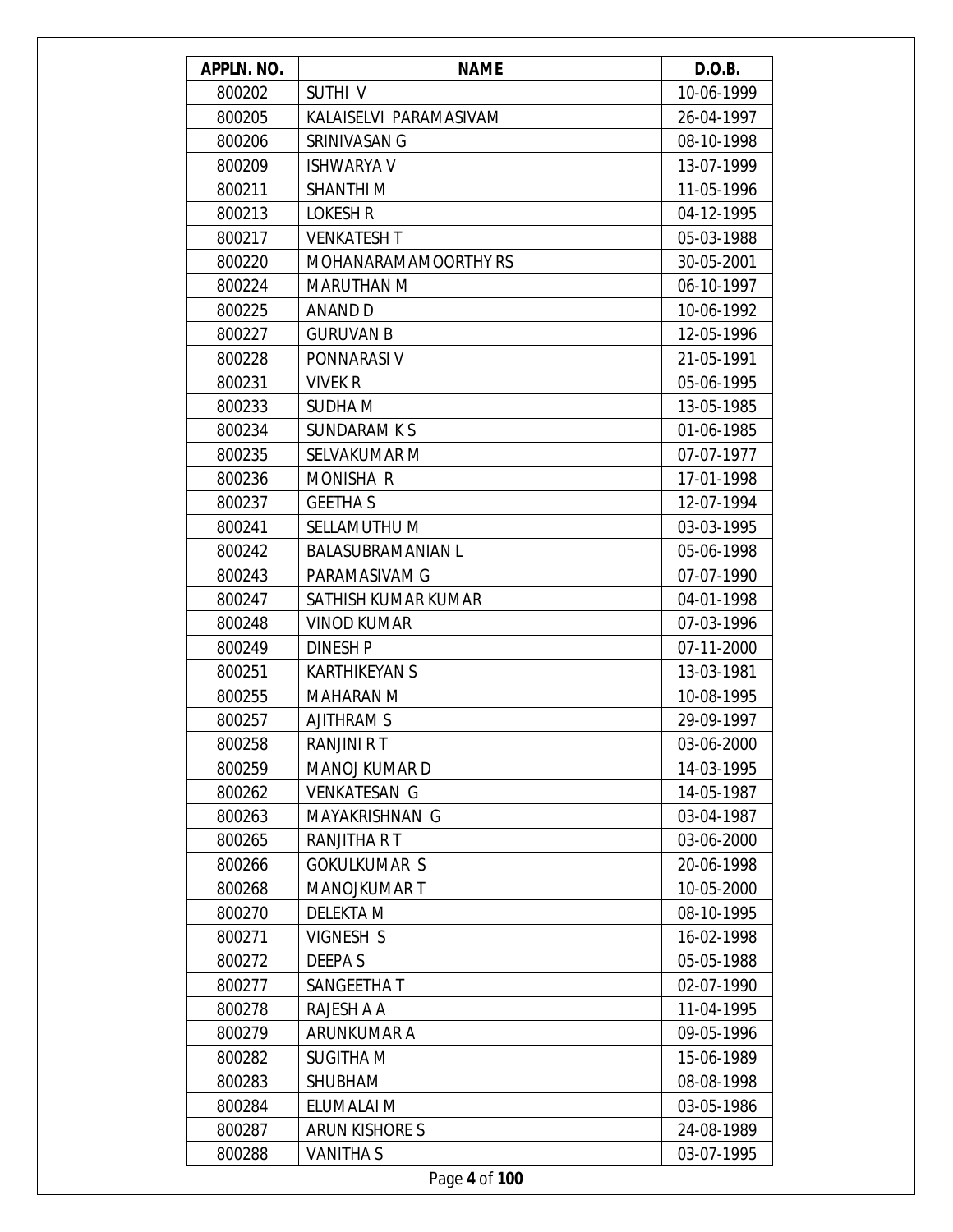| APPLN. NO. | <b>NAME</b>             | D.O.B.     |
|------------|-------------------------|------------|
| 800289     | <b>SATHISH G</b>        | 04-03-2000 |
| 800291     | VIGNISWARI A            | 02-06-1990 |
| 800292     | MR SAHA ALAM BARBHUIYA  | 10-12-1998 |
| 800293     | SAROJA R                | 10-05-1977 |
| 800298     | SAURABH YADAV           | 07-10-2000 |
| 800300     | <b>GAYATHRIS</b>        | 02-06-2001 |
| 800302     | ALLWIN KUMAR P          | 02-09-1997 |
| 800303     | <b>MUTHUMANI P</b>      | 03-05-1986 |
| 800304     | KARUSAMADASAMY M        | 09-03-1986 |
| 800305     | MANIMARAN A             | 24-07-1999 |
| 800306     | <b>MYTHILI S</b>        | 21-05-1999 |
| 800307     | <b>MAHALAKSHMI P</b>    | 01-03-1999 |
| 800308     | PUGAZHENTHI T           | 30-04-1996 |
| 800309     | PERUMALSAMY P           | 06-02-1997 |
| 800310     | SHAZIYA A               | 20-03-1993 |
| 800311     | <b>VANANA P</b>         | 18-02-1992 |
| 800312     | MALARVIZHI M            | 06-01-1996 |
| 800313     | <b>KALAISELVAN N</b>    | 26-03-1998 |
| 800315     | <b>ABHINAV KUMAR</b>    | 05-04-1998 |
| 800316     | <b>BALAKUMARAN S</b>    | 15-05-1986 |
| 800317     | RADHIKA M               | 07-04-1992 |
| 800320     | VANAJA P                | 18-02-1992 |
| 800321     | PRABHA M                | 12-01-1999 |
| 800322     | PREMANAND P             | 07-04-1985 |
| 800324     | SANGEETHA S             | 20-05-1996 |
| 800325     | GAURAV KUMAR SHRIVASTAV | 05-06-1996 |
| 800326     | <b>DHILIP KUMARE</b>    | 08-05-2001 |
| 800329     | THILAGAVATHI K          | 07-05-1983 |
| 800330     | RAGHAVI M               | 28-08-1997 |
| 800331     | <b>KUMARESAN S</b>      | 22-05-1991 |
| 800335     | <b>KARTHIK RM</b>       | 25-02-1985 |
| 800336     | <b>KALAIPRIYA K</b>     | 24-03-1999 |
| 800338     | <b>MS MANIMEGALAI</b>   | 12-01-2000 |
| 800339     | SOMASUNDARAM H          | 18-12-1991 |
| 800340     | ANU V                   | 02-10-1987 |
| 800345     | <b>VIGNESHWARAN K</b>   | 13-11-1996 |
| 800346     | <b>SELVAKUMAR K</b>     | 26-03-1990 |
| 800347     | RAJAPANDIAN P           | 07-05-1988 |
| 800348     | <b>JAYASEELAN J</b>     | 30-05-1994 |
| 800351     | MAHESHWARI S P J        | 09-07-1999 |
| 800353     | <b>MR THIRUGNANAM</b>   | 18-11-1997 |
| 800354     | <b>GOWTHAM G</b>        | 25-01-1997 |
| 800355     | HEMAVATHY V             | 03-11-1996 |
| 800357     | PHANIKUMAR BANDI        | 27-06-1999 |
| 800358     | <b>KAMATCHI V</b>       | 02-04-1997 |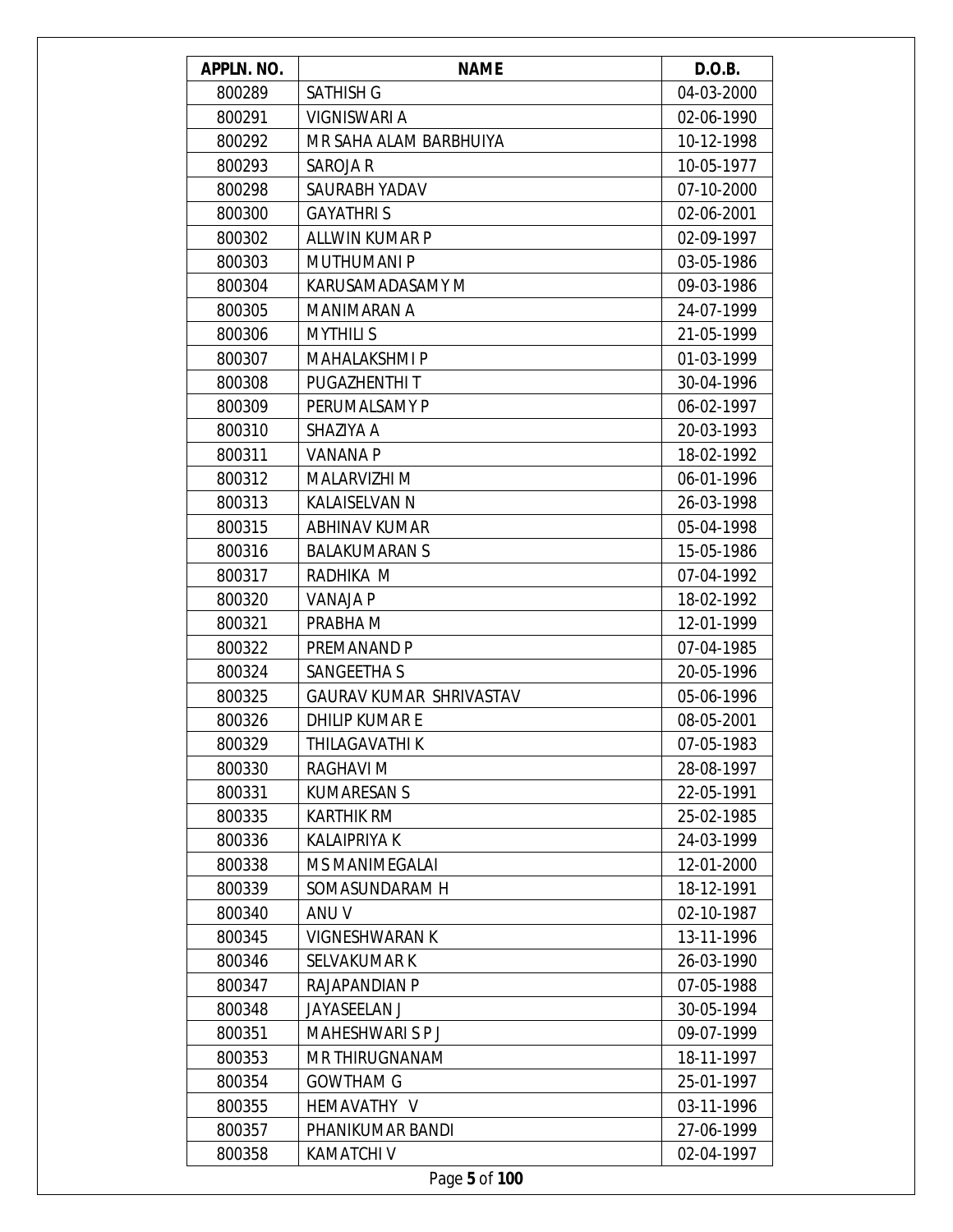| APPLN. NO. | <b>NAME</b>                     | D.O.B.     |
|------------|---------------------------------|------------|
| 800359     | SIVASANKARI G SIVASANKARI G     | 16-04-1996 |
| 800360     | ILAKKIYA DEVAKI K               | 06-04-1992 |
| 800362     | <b>VETRIVEL S</b>               | 15-01-2001 |
| 800363     | NISHA K                         | 04-06-1992 |
| 800364     | SRINIVASAN K                    | 15-06-1989 |
| 800365     | MANI M                          | 19-05-1995 |
| 800366     | JAYASURYA G                     | 22-09-1999 |
| 800367     | SIVASANKARAPANDIYAN P           | 04-03-1999 |
| 800368     | DHANALAKSHMI J                  | 28-12-1989 |
| 800369     | MUTHUKUMARAN C                  | 15-05-1993 |
| 800370     | SARANYADEVI A                   | 24-05-1991 |
| 800371     | <b>BOOPATHIM</b>                | 21-07-1993 |
| 800372     | SIMPSON REJO P                  | 29-06-2001 |
| 800373     | <b>JAYAGANTHI M</b>             | 30-04-1985 |
| 800374     | <b>SSLC KOWSALYA</b>            | 16-11-1992 |
| 800375     | <b>JAYAGANTHI M</b>             | 30-04-1985 |
| 800376     | <b>LEKHAJANANI S P</b>          | 16-10-1989 |
| 800377     | <b>KANAGA K</b>                 | 12-03-1991 |
| 800379     | THIYAGARAJAN P P                | 06-06-1998 |
| 800382     | <b>JAYAGANTHI M</b>             | 30-04-1985 |
| 800383     | <b>JAGANATH S</b>               | 10-12-1999 |
| 800384     | PRAISY JEBASELVI S              | 06-12-1989 |
| 800385     | RAGUPATHI L                     | 30-06-1994 |
| 800386     | PRASANTH M                      | 23-06-1991 |
| 800392     | ULAGARAJA U                     | 17-11-1999 |
| 800394     | SUBASRI J                       | 12-05-1996 |
| 800395     | <b>DEVIKA V</b>                 | 12-07-1991 |
| 800396     | RASATHI D                       | 02-02-1997 |
| 800397     | NEETHU S                        | 22-07-1986 |
| 800398     | HJVNMBN U                       | 01-07-2001 |
| 800399     | HARI KISHAN MEGHWAL HARI KISHAN | 03-03-1998 |
| 800400     | MOHAN M                         | 29-05-1996 |
| 800403     | SARAVANAN N                     | 04-05-1985 |
| 800404     | STAVAN ARULANAND A              | 12-03-1988 |
| 800405     | <b>SHALINI</b>                  | 22-09-1996 |
| 800406     | KATHIRAVAN VELMURUGAN           | 06-02-1984 |
| 800407     | SRIKANT JENA                    | 22-05-1997 |
| 800408     | RAMESH CHHETRI RAMESH CHHETRI   | 05-02-2000 |
| 800409     | NIVEDHITHA SRIDHER              | 18-12-1995 |
| 800410     | PAVADI SRIKANTH                 | 27-07-1996 |
| 800412     | <b>BOOPATHY N</b>               | 13-01-1995 |
| 800413     | CHANDRAPRAKASH                  | 03-05-1996 |
| 800415     | <b>GOLU KUMAR</b>               | 10-04-2001 |
| 800416     | ELUMALAI R                      | 05-06-1981 |
| 800417     | DIVYABHARATHI A                 | 07-06-1996 |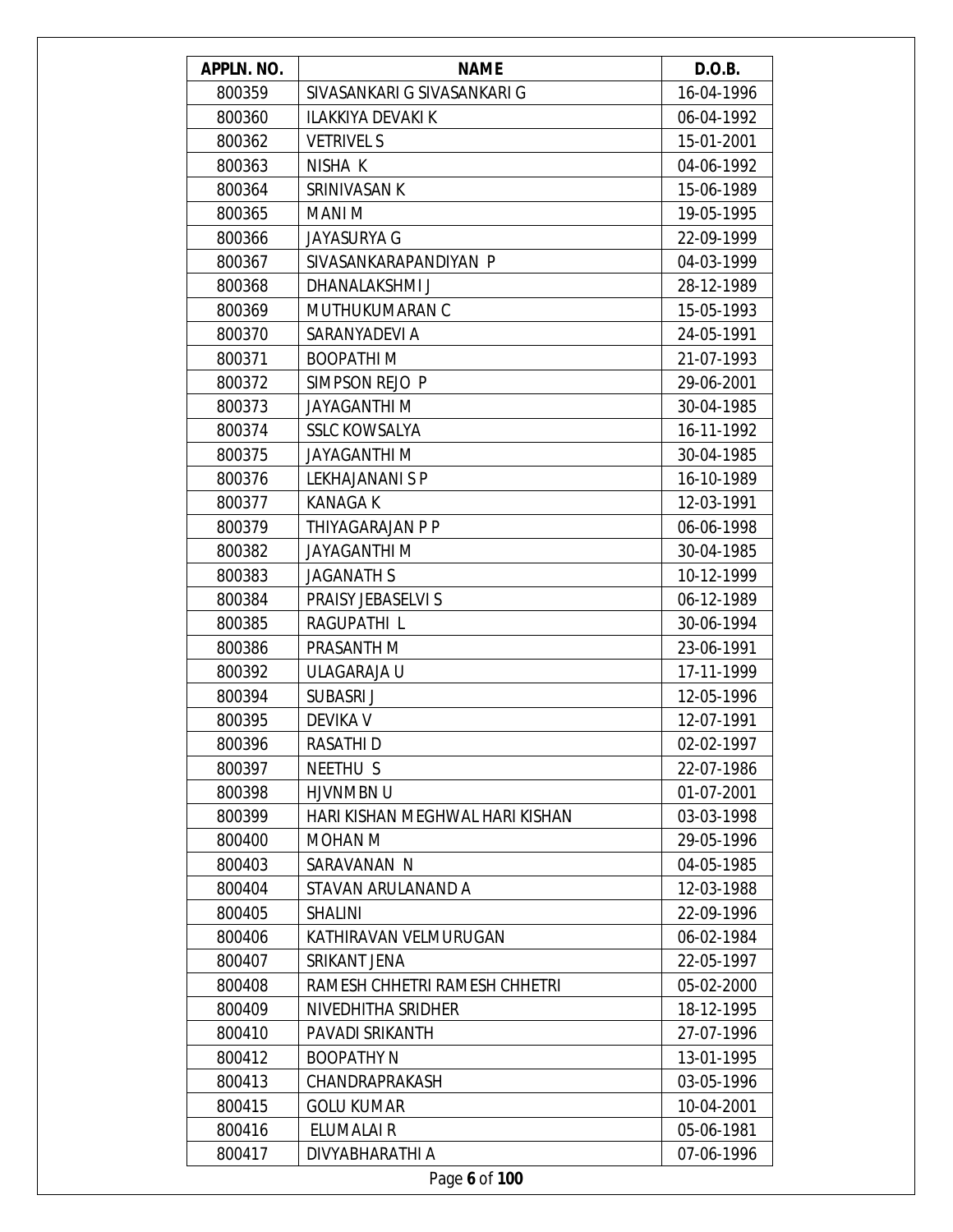| APPLN. NO. | <b>NAME</b>                  | D.O.B.     |
|------------|------------------------------|------------|
| 800418     | AMUDHA K                     | 16-05-1991 |
| 800420     | <b>MOHAMED RAFEEK</b>        | 26-10-1996 |
| 800421     | <b>ABADHLAL YADAV</b>        | 07-08-1998 |
| 800422     | KALAIVANI M                  | 01-04-1997 |
| 800423     | <b>MUDILI KIRAN BABU</b>     | 01-07-1998 |
| 800425     | <b>RAJESH S</b>              | 14-05-1995 |
| 800427     | <b>ANTONY NAVIS SELVAN P</b> | 16-03-1998 |
| 800428     | <b>ANITHA S</b>              | 11-07-2000 |
| 800429     | <b>RAMESH K</b>              | 10-08-1986 |
| 800430     | SANDHIYA V                   | 10-06-1996 |
| 800431     | <b>SUDHIR KUMAR RAM</b>      | 05-04-1992 |
| 800432     | <b>BHUVANESWARI V</b>        | 05-06-1997 |
| 800433     | <b>SAJAN KUMAR</b>           | 02-01-1997 |
| 800434     | <b>BABY SHAKINI V</b>        | 09-06-1998 |
| 800435     | UMA SHANKAR M                | 27-06-2000 |
| 800436     | KANIRAJ A                    | 15-01-1995 |
| 800437     | KHEMCHANDRA SUTRAKAR         | 15-10-1989 |
| 800438     | <b>RANJAN DAS</b>            | 12-04-1999 |
| 800439     | PARTHIBAN SP                 | 23-06-1994 |
| 800440     | SABITA MANJARI MAJHI         | 06-07-1997 |
| 800441     | <b>SELVA S</b>               | 08-08-1996 |
| 800442     | PRIYA G                      | 17-03-1995 |
| 800443     | <b>VETRIVEL R</b>            | 10-12-1991 |
| 800444     | <b>TARLOCHAN SINGH</b>       | 14-01-1996 |
| 800445     | <b>ANIL KUMAR</b>            | 10-05-2000 |
| 800446     | NITHYA R                     | 15-04-1991 |
| 800449     | PREMALATHA P                 | 15-07-1993 |
| 800450     | INDIRANI M                   | 30-07-1971 |
| 800451     | RAMKUMAR J                   | 07-05-1995 |
| 800452     | <b>VIGNESH KUMAR M</b>       | 15-09-1996 |
| 800453     | <b>BALASUBRAMANIYAN S</b>    | 02-06-1987 |
| 800455     | <b>MUNEESWARI L</b>          | 16-05-1998 |
| 800456     | <b>MOH NABIL MOH NABIL</b>   | 24-01-2001 |
| 800457     | <b>KALAISELVI M</b>          | 30-04-1998 |
| 800458     | <b>SAMEER S</b>              | 08-03-2000 |
| 800459     | <b>VIGNESH V</b>             | 08-08-1996 |
| 800460     | <b>GTRGRF</b>                | 10-07-1990 |
| 800461     | <b>KANNAN MR</b>             | 03-06-1997 |
| 800462     | <b>DILIP KUMAR</b>           | 08-02-2000 |
| 800463     | <b>AMAN KUMAR</b>            | 13-11-1994 |
| 800464     | <b>GOKILA A</b>              | 08-04-1999 |
| 800465     | THAMARAI KANNAN C            | 01-12-1994 |
| 800466     | VASANTHA MUDAVATH            | 31-03-1993 |
| 800467     | PALPRAVEEN R                 | 17-04-1995 |
| 800470     | MUKESH KUMAR MEENA           | 07-07-1993 |
|            | Page 7 of 100                |            |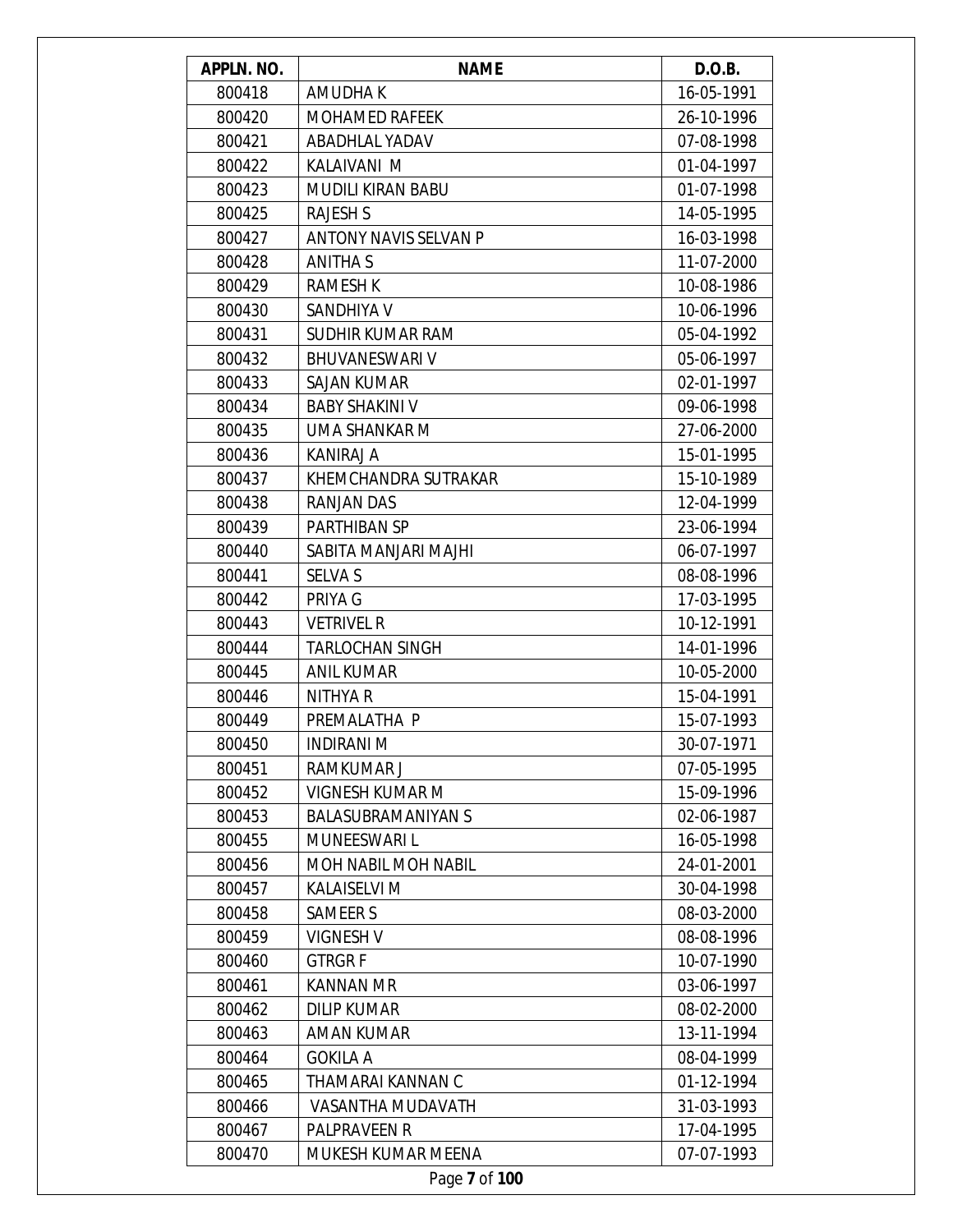| APPLN. NO. | <b>NAME</b>                           | D.O.B.     |
|------------|---------------------------------------|------------|
| 800471     | <b>NAVEEN S</b>                       | 01-06-1992 |
| 800473     | RAMMURTI PARASTE                      | 15-06-1995 |
| 800474     | THANGARAJ M                           | 10-05-1984 |
| 800475     | CHOLE NILKANTH DHANRAJ CHOLE          | 07-05-2000 |
| 800476     | MARIYAMMAL R                          | 09-04-1993 |
| 800477     | <b>DEEPAK CHANDER S</b>               | 07-08-1992 |
| 800478     | <b>MEENAT</b>                         | 22-12-1997 |
| 800481     | PARMODH MODEEL                        | 12-08-1999 |
| 800482     | T MANIKANDAN                          | 16-04-1992 |
| 800483     | <b>GUNASEKARAN D</b>                  | 05-06-1987 |
| 800486     | <b>CHITRA S</b>                       | 17-07-1995 |
| 800487     | <b>ESWARI A</b>                       | 01-04-1996 |
| 800488     | <b>CHITHRA N</b>                      | 16-01-1997 |
| 800489     | ANANDHAN                              | 05-06-1998 |
| 800490     | <b>IRAMALA C</b>                      | 08-01-1975 |
| 800491     | SHEELA G                              | 14-06-1989 |
| 800494     | <b>REVATHIS</b>                       | 09-06-1996 |
| 800496     | <b>LILLY BAIR</b>                     | 19-04-1996 |
| 800498     | <b>MANIMEGALA S</b>                   | 05-01-1988 |
| 800501     | KONDRA HARIKRISHNA MR                 | 14-01-1991 |
| 800502     | BHUPENDRA YADAV                       | 05-06-2000 |
| 800503     | THENMOZHI R                           | 15-01-1997 |
| 800505     | ESAKKIRAJA BABU V                     | 27-04-1999 |
| 800506     | <b>AARTHIS</b>                        | 02-03-1983 |
| 800508     | SPARJAN SAMUVEL R M                   | 08-08-1999 |
| 800510     | ARPUTHAM L                            | 06-04-1990 |
| 800512     | <b>SUGANTHIK</b>                      | 07-07-1988 |
| 800517     | ASHMITHA RAVIKUMAR                    | 05-04-1997 |
| 800518     | <b>BHARATHI G</b>                     | 26-01-1991 |
| 800519     | SATHESHWARI S                         | 03-06-1996 |
| 800520     | <b>VEER SINGH MEENA MEENA</b>         | 04-07-1999 |
| 800524     | RAJA RAJESHWARI R P                   | 10-08-1998 |
| 800526     | <b>ELAVARASI G</b>                    | 04-05-1996 |
| 800531     | <b>ISWARYA B</b>                      | 16-10-1998 |
| 800532     | <b>NAGALAKSHMI V</b>                  | 03-04-1982 |
| 800533     | KISHAN KUMAR                          | 14-06-1993 |
| 800537     | THULASIMANI A                         | 08-02-1999 |
| 800538     | <b>SUDHAN</b>                         | 15-05-1983 |
| 800539     | <b>MDICAI COLLEGE MIDICAL COLLAGE</b> | 13-07-1987 |
| 800542     | ELUMALAI M                            | 12-05-1994 |
| 800546     | <b>KABILAN A</b>                      | 14-10-1995 |
| 800548     | RAMYA C                               | 17-01-1999 |
| 800549     | <b>MAGESH KUMAR M</b>                 | 05-06-1984 |
| 800550     | <b>KOMALA MRS</b>                     | 08-10-1993 |
| 800552     | <b>GEETHA A</b>                       | 13-05-1976 |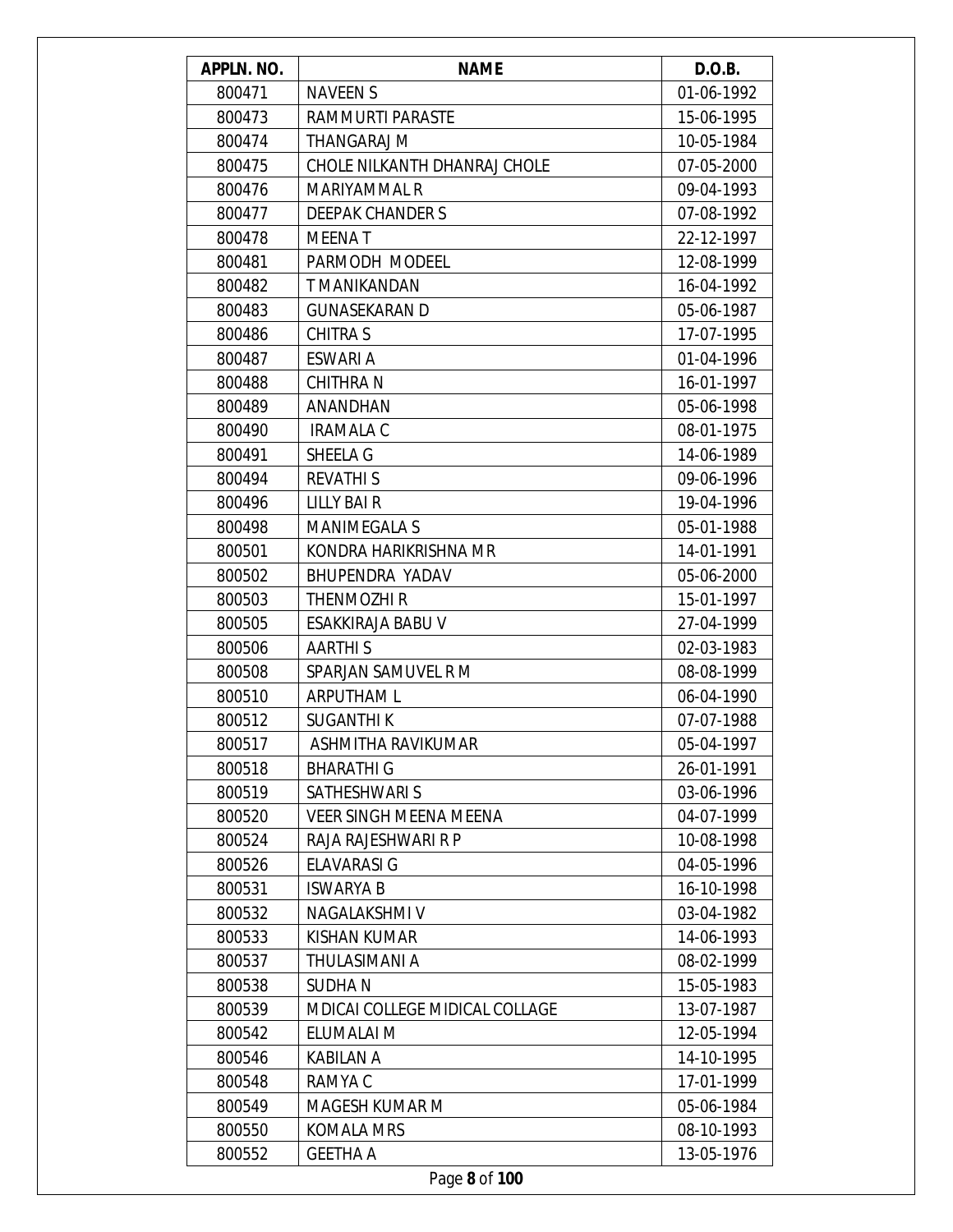| APPLN. NO. | <b>NAME</b>                    | D.O.B.     |
|------------|--------------------------------|------------|
| 800553     | <b>SURYA M</b>                 | 07-03-1995 |
| 800554     | ANAND S                        | 25-10-1993 |
| 800555     | <b>GOMATHI P TECHONOLOGY</b>   | 15-03-1991 |
| 800558     | <b>RAMESH R</b>                | 07-03-1992 |
| 800561     | RAHUL BAIRWA                   | 26-11-1996 |
| 800562     | <b>XAVIER S</b>                | 23-08-1990 |
| 800564     | DEEPA T                        | 29-11-1993 |
| 800565     | ASHADALI U                     | 30-12-1988 |
| 800567     | SHIVAM BHARDWAJ                | 27-09-1997 |
| 800568     | POONGOTHAI G                   | 27-04-1997 |
| 800573     | <b>YOGESH</b>                  | 02-04-1994 |
| 800574     | <b>METHA MRS</b>               | 20-04-1990 |
| 800575     | <b>BASKAR NV</b>               | 07-01-1982 |
| 800579     | <b>GRERG FE</b>                | 01-01-1997 |
| 800582     | SHEELA KUMARI K                | 26-05-1987 |
| 800583     | VICTORIYA R                    | 05-07-1994 |
| 800584     | SANGEETHA R                    | 15-06-1991 |
| 800585     | PRABHAKAR INTI                 | 11-08-1991 |
| 800589     | <b>HARIKISHOR KUMAR MANJHI</b> | 02-02-1999 |
| 800591     | <b>SUSUDHAK</b>                | 01-06-1989 |
| 800595     | PODARADA RAMBABU SANGAYYA      | 10-01-1987 |
| 800596     | <b>MANIMALA S</b>              | 05-02-1987 |
| 800597     | SWATHI <sub>S</sub>            | 31-12-1991 |
| 800599     | THYAGU M                       | 04-06-1983 |
| 800601     | <b>MEENAP</b>                  | 10-05-1997 |
| 800602     | <b>KRISHNAVENI K</b>           | 28-06-1988 |
| 800607     | SAURABH KUMAR DEHARIYA         | 13-10-1997 |
| 800609     | JANANI M                       | 19-03-1990 |
| 800617     | MR SATHISH M                   | 25-08-2000 |
| 800618     | <b>JOTHIR</b>                  | 28-08-1998 |
| 800622     | PRAWINPALKO K                  | 07-07-1990 |
| 800623     | LAVANYA ANNADURAI              | 07-02-1995 |
| 800624     | <b>SHASHANK R</b>              | 30-07-2000 |
| 800626     | PRAVEENKUMAR B                 | 30-05-1998 |
| 800628     | CHANDRALEKHA C                 | 25-05-1995 |
| 800630     | RAMESH A                       | 10-05-1998 |
| 800632     | <b>MANIKANDAN K</b>            | 19-05-1995 |
| 800635     | SURIYA R                       | 31-07-1996 |
| 800636     | SADIQ BASHA M                  | 01-01-1997 |
| 800637     | <b>ABILASH REDDY P</b>         | 20-05-1999 |
| 800638     | DHANALAKSHMI R                 | 03-07-1983 |
| 800639     | SINDHU C                       | 08-05-1985 |
| 800640     | <b>KULANDAI THERES T</b>       | 04-02-1983 |
| 800643     | AVUDAIAMMAL C                  | 02-02-1992 |
| 800644     | PRIYANKA KUMARI                | 29-05-1996 |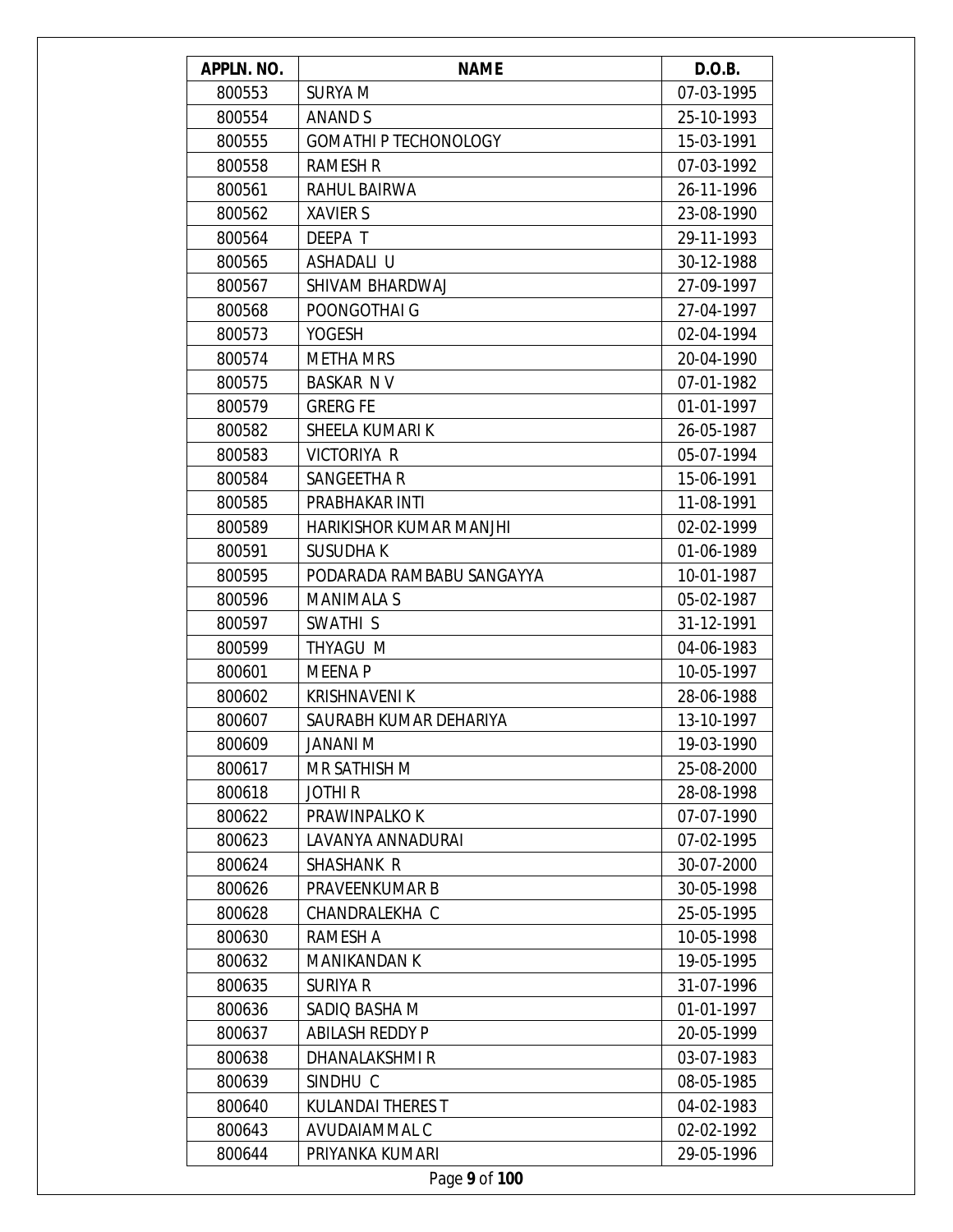| APPLN. NO. | <b>NAME</b>                    | D.O.B.     |
|------------|--------------------------------|------------|
| 800645     | MARY INFANT THERESA G          | 10-11-1995 |
| 800646     | <b>BALAMURUGAN G</b>           | 18-07-1999 |
| 800648     | PIRITHIVIRAJAN M               | 07-05-2000 |
| 800651     | <b>ANIL KUMAR</b>              | 08-08-2000 |
| 800654     | KALAI SELVI M                  | 20-02-1993 |
| 800658     | <b>REVATHY A</b>               | 27-01-1985 |
| 800659     | RIYAZ AHMED                    | 08-11-1986 |
| 800660     | MAHESWARI M                    | 04-05-1988 |
| 800661     | ALLAHPITCHAI A                 | 28-08-1995 |
| 800662     | SUDALAI MUTHU S                | 22-02-1991 |
| 800664     | THIYAGARAJAN                   | 06-06-1989 |
| 800668     | <b>JENNI K</b>                 | 09-08-1997 |
| 800669     | <b>ANNECHIRISTY J</b>          | 10-12-1992 |
| 800670     | SOWMIYA P                      | 24-05-1999 |
| 800672     | <b>VIVEK KUMAR VIVEK KUMAR</b> | 04-06-2001 |
| 800673     | <b>KARTHIK RAJA K</b>          | 08-12-1990 |
| 800683     | MRS UMAVATHI K                 | 30-05-1981 |
| 800688     | <b>KARTHIKEYAN K</b>           | 18-04-1999 |
| 800691     | <b>HARJINDER SINGH</b>         | 17-08-1991 |
| 800692     | <b>MOHD DANISH ANSARI</b>      | 14-08-1995 |
| 800694     | <b>BANOTH SAIKUMAR</b>         | 15-05-1999 |
| 800698     | <b>SUGANYA K</b>               | 08-04-1994 |
| 800699     | G NIVEDHA NIVEDHA              | 16-07-1997 |
| 800700     | JAGANATHAN D                   | 08-06-1993 |
| 800701     | <b>RATAN LAL</b>               | 16-05-1996 |
| 800702     | SRIVIJAYARAJ S                 | 24-12-1997 |
| 800705     | <b>SAROJA S</b>                | 10-07-1986 |
| 800706     | ANNATHAYA P                    | 07-07-1986 |
| 800709     | KODIMALAR M                    | 03-04-1991 |
| 800711     | <b>BHARGAVI G</b>              | 01-01-2000 |
| 800714     | <b>KANAGAS</b>                 | 22-12-1990 |
| 800717     | <b>GOPINATH K</b>              | 07-06-1992 |
| 800719     | SHOBHA J                       | 07-06-1979 |
| 800720     | <b>VIJAYA RANI M</b>           | 01-03-1978 |
| 800722     | <b>AJITHKUMAR P</b>            | 21-03-1997 |
| 800725     | <b>PRAVEEN S</b>               | 26-07-1998 |
| 800726     | <b>RAHUL RAI</b>               | 20-05-1999 |
| 800727     | <b>INBASEKARAN V</b>           | 16-05-1999 |
| 800728     | <b>NANDHINIP</b>               | 05-04-1996 |
| 800730     | <b>HARPREET SINGH</b>          | 21-01-1992 |
| 800737     | <b>POOMARI</b>                 | 03-06-1984 |
| 800742     | RAJA K                         | 09-11-1996 |
| 800743     | <b>VINOTH M</b>                | 12-02-1993 |
| 800745     | ELAVARASI R                    | 17-06-1991 |
| 800747     | <b>MD RAHUL ALAM</b>           | 07-08-2000 |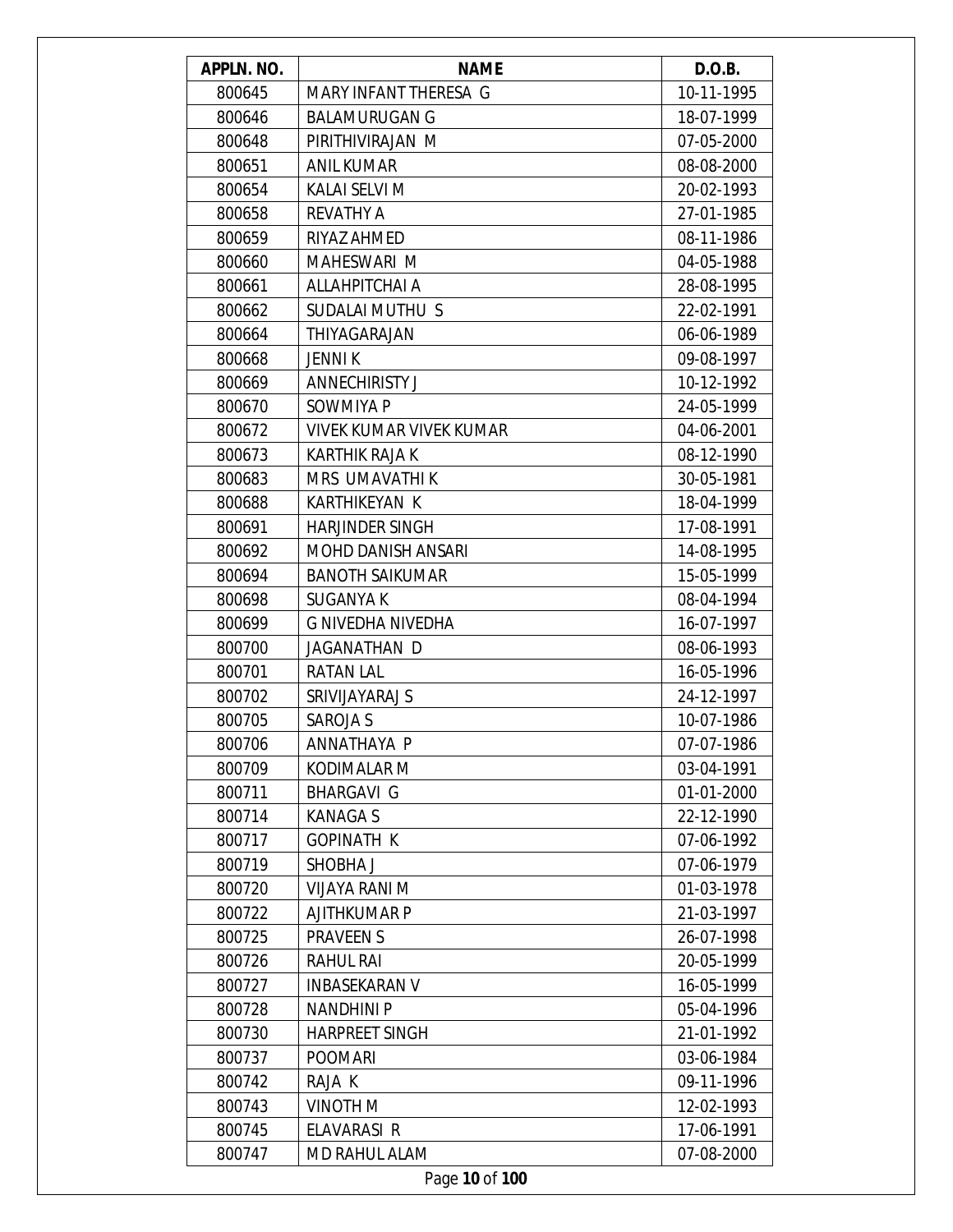| APPLN. NO. | <b>NAME</b>            | D.O.B.     |
|------------|------------------------|------------|
| 800748     | DHANASRI KEERTHIKA D   | 09-10-2000 |
| 800749     | <b>MAGESH S</b>        | 15-06-1983 |
| 800751     | SHANMUGAPRIYA S        | 24-09-1997 |
| 800752     | DHANALAKSHMIT          | 03-06-1979 |
| 800753     | <b>RESHMA M R</b>      | 05-10-1994 |
| 800754     | <b>DEVASENAN D</b>     | 11-02-1997 |
| 800756     | <b>SUDHARSAN S</b>     | 17-06-1996 |
| 800757     | <b>REVATHID</b>        | 21-07-1999 |
| 800759     | <b>GANEAN R</b>        | 04-09-1987 |
| 800763     | <b>HARINATHAN C</b>    | 02-06-1995 |
| 800765     | AMUTHAPRIYA K          | 25-05-1982 |
| 800766     | <b>GOWTHAM G</b>       | 17-02-1999 |
| 800767     | <b>SUJITH KUMAR J</b>  | 03-05-1989 |
| 800768     | <b>KARTHICK P</b>      | 07-03-1995 |
| 800769     | <b>MONIKA K</b>        | 30-07-1997 |
| 800770     | <b>ABILASH REDDY P</b> | 20-05-1999 |
| 800771     | <b>KAVITHA R</b>       | 17-05-1982 |
| 800772     | MUHAMMED MUBASHIR T    | 11-04-1999 |
| 800774     | ARUNKUMAR ARUNKUMAR    | 08-11-1997 |
| 800777     | <b>MRS ANUSUYA</b>     | 10-05-1994 |
| 800780     | SYAMALA M              | 22-04-1995 |
| 800782     | POORNIMA G             | 10-07-1991 |
| 800785     | PRABHA M               | 12-01-1999 |
| 800786     | <b>SATHYA E</b>        | 16-07-1995 |
| 800790     | <b>SACHIN KUMAR</b>    | 13-03-1999 |
| 800793     | SANTHOSH KUMAR P       | 27-07-1994 |
| 800795     | <b>MOHAN RAJ S</b>     | 05-10-1983 |
| 800796     | INDHUMATHI A           | 12-05-1994 |
| 800797     | MINERVA DEVI R         | 27-05-1995 |
| 800798     | <b>SUSEENDHAR R</b>    | 11-10-1997 |
| 800801     | <b>BANUPRIYA J</b>     | 27-05-1989 |
| 800806     | SATHYASRI G            | 08-03-1997 |
| 800808     | <b>MOHAN P</b>         | 22-06-1996 |
| 800810     | JEYAKUMAR A            | 06-04-1995 |
| 800811     | KAMALADEVI C           | 22-01-1980 |
| 800812     | <b>OVIYA M</b>         | 19-04-1999 |
| 800814     | DEVENDIRAKUMAR C       | 17-12-2000 |
| 800815     | <b>ADHITTHAN S</b>     | 01-04-1998 |
| 800817     | MADHANASEETHA C        | 30-07-1989 |
| 800819     | RAJKUMAR P             | 28-07-1998 |
| 800824     | <b>VISHNUR</b>         | 16-04-2001 |
| 800827     | <b>VALARMATHIB</b>     | 11-07-1992 |
| 800828     | JAYAPRIYA ELANGOVAN    | 15-05-1993 |
| 800832     | PERIYANNAN V           | 20-03-1991 |
| 800834     | <b>ASHWIN KALE</b>     | 24-08-1997 |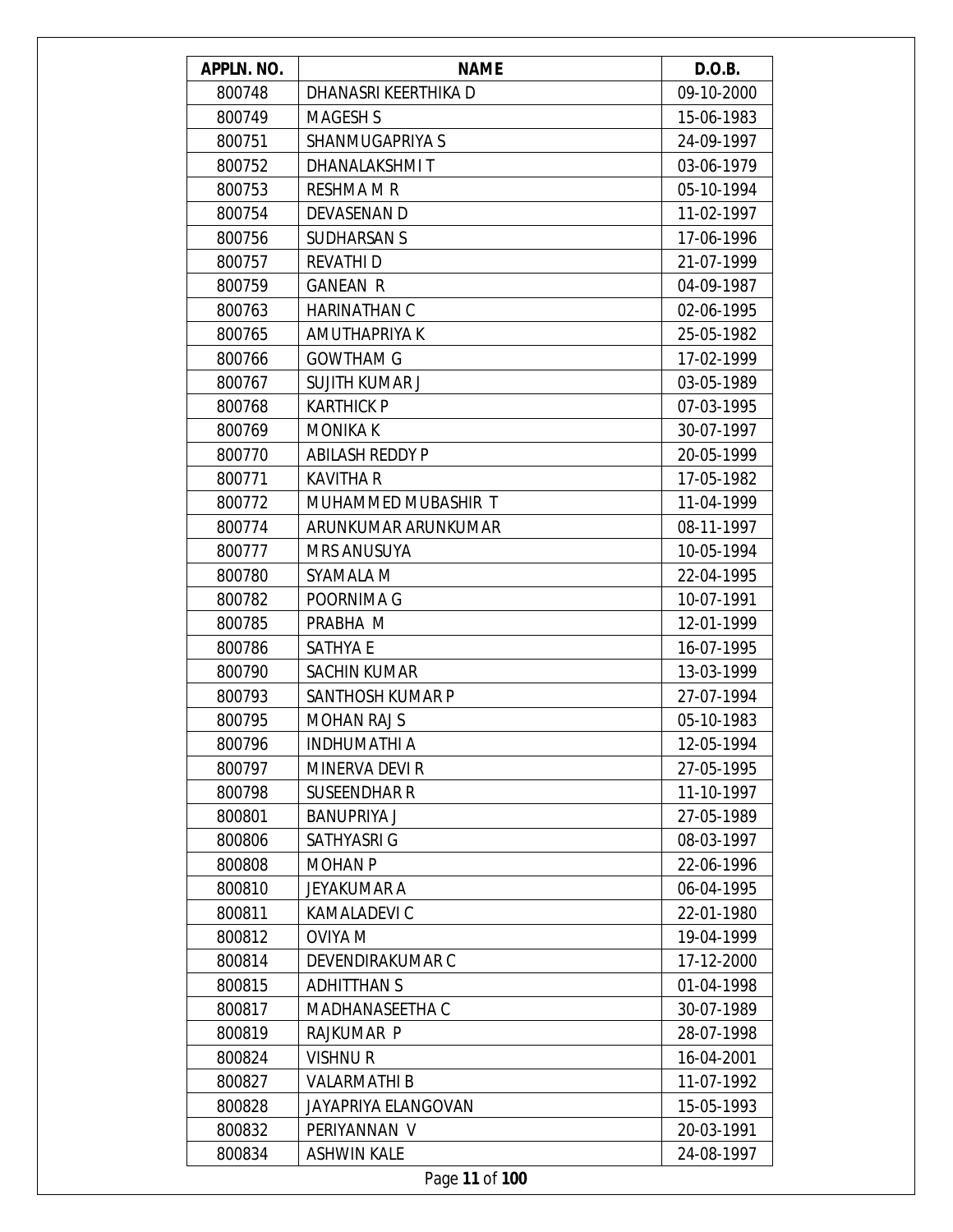| APPLN. NO. | <b>NAME</b>                | D.O.B.     |
|------------|----------------------------|------------|
| 800835     | SHARMILA G                 | 06-03-1989 |
| 800841     | DHARMASEELAN A             | 05-12-1994 |
| 800842     | RAMYA K                    | 03-06-1996 |
| 800843     | SHANMUGAPRIYA P            | 23-06-1997 |
| 800846     | MR KALAISELVAM             | 17-08-1987 |
| 800847     | <b>BABUS</b>               | 18-02-1994 |
| 800849     | <b>JAYAPRAKASH R</b>       | 13-12-1999 |
| 800850     | <b>MURALI R</b>            | 08-06-2000 |
| 800853     | POORNIMA S                 | 15-01-1983 |
| 800856     | <b>SATHYA S</b>            | 17-03-1996 |
| 800857     | <b>VIJAY M</b>             | 04-12-1997 |
| 800860     | SIVAKUMAR J                | 11-01-1975 |
| 800861     | SUBHASMITA DEVI            | 10-06-1996 |
| 800862     | <b>KALEESWARI P</b>        | 14-03-1992 |
| 800864     | <b>NIVETHA S</b>           | 19-03-1998 |
| 800866     | <b>BABY K</b>              | 21-04-1983 |
| 800867     | SARANYA D                  | 03-06-1999 |
| 800870     | <b>THANIGAIVEL S</b>       | 10-07-1991 |
| 800873     | <b>AARTHIS</b>             | 16-02-2000 |
| 800874     | MR CLARANCE K              | 04-08-2000 |
| 800876     | <b>VASEEKARAN N</b>        | 18-05-1996 |
| 800877     | RAJA C                     | 01-03-1995 |
| 800880     | <b>RAKESH R</b>            | 08-08-1985 |
| 800881     | M JEEVANANTHAM             | 01-07-1999 |
| 800882     | MUTHULAKSHMI D             | 04-05-1983 |
| 800884     | <b>HIMANSHU SONI</b>       | 23-08-1999 |
| 800886     | <b>SATHISH S</b>           | 10-04-1992 |
| 800888     | LAKSHMI REKA L             | 07-02-1988 |
| 800892     | SHARMILA G                 | 06-03-1989 |
| 800893     | <b>STELLA A</b>            | 01-06-1993 |
| 800894     | AASMA ABDUL REHMAN SAYYED  | 18-05-1997 |
| 800895     | SAMKUMAR V                 | 16-05-1997 |
| 800896     | <b>JEYASHANKER SUBBIAH</b> | 08-05-1994 |
| 800898     | MOGANA PRIYA R             | 19-10-1987 |
| 800901     | RAJESHKANNAN P             | 22-11-1981 |
| 800902     | SONIYA S                   | 28-05-1987 |
| 800905     | MARIA THILAKA J            | 05-04-1992 |
| 800908     | NITHYA S                   | 30-04-2000 |
| 800909     | PRIYA R                    | 24-06-1996 |
| 800915     | SHARON ARPUTHA ROSY A      | 21-11-1995 |
| 800917     | AISHWARYA VIJAY MARSHAL    | 28-09-1987 |
| 800918     | <b>RAMKUMAR</b>            | 19-05-1998 |
| 800921     | <b>GOWRIS</b>              | 02-05-1991 |
| 800923     | <b>GOWRIS</b>              | 02-05-1991 |
| 800925     | TABWENG NEHEMIAH SIMON TNS | 04-06-1988 |
|            | Page 12 of 100             |            |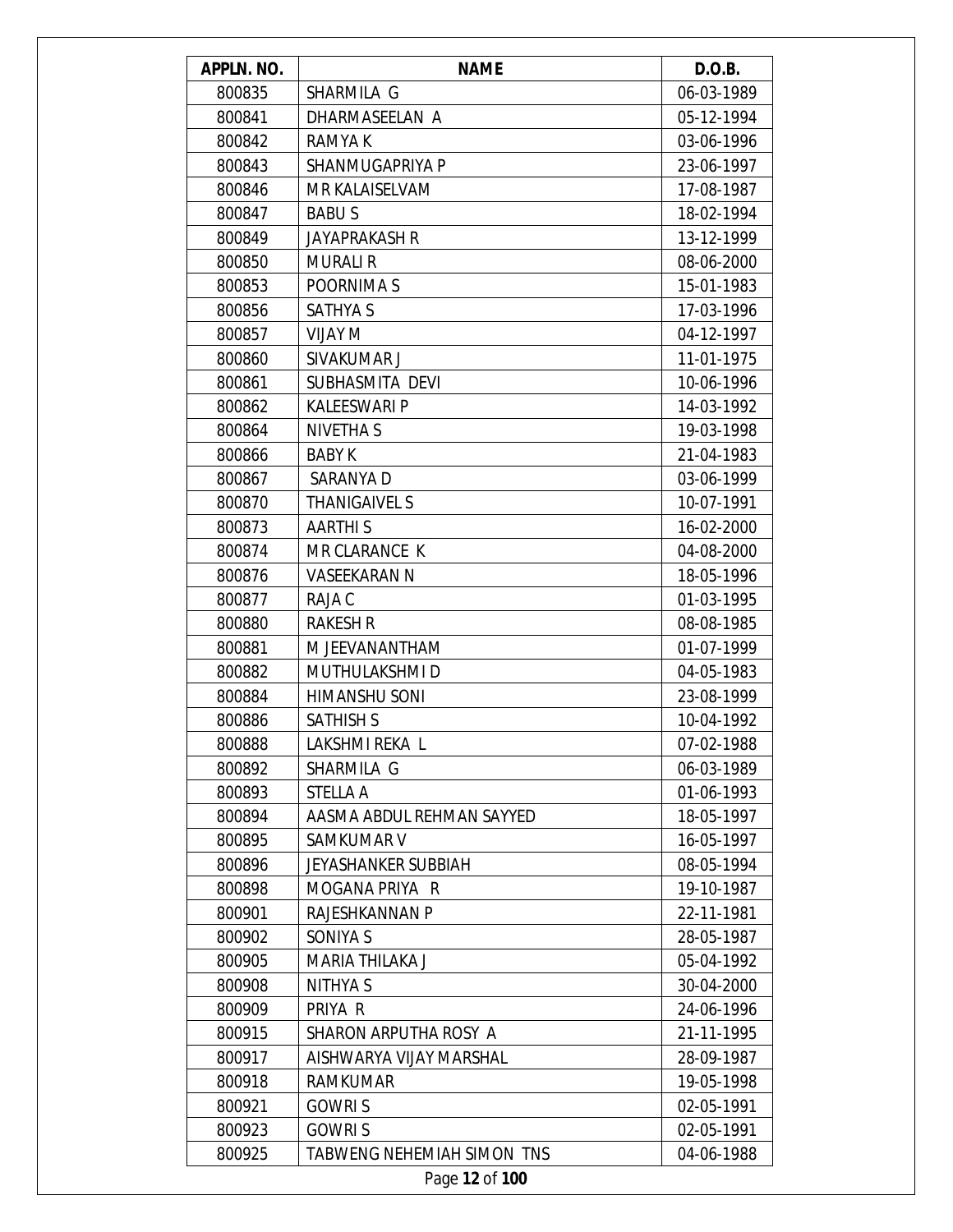| APPLN. NO. | <b>NAME</b>                    | D.O.B.     |
|------------|--------------------------------|------------|
| 800926     | SIVASAI R S                    | 12-03-1988 |
| 800929     | <b>JEGATHEESHWARI S</b>        | 27-07-1999 |
| 800930     | PAANDIAMMAL B                  | 30-05-1981 |
| 800933     | <b>DEEPAK</b>                  | 10-07-1995 |
| 800937     | HANS RAJ MAHICHA               | 14-02-1995 |
| 800938     | SONIYA S                       | 28-05-1987 |
| 800939     | <b>POOJA</b>                   | 05-01-1990 |
| 800941     | <b>KUMAR A</b>                 | 31-05-1995 |
| 800944     | <b>KUMARAN B</b>               | 03-09-2000 |
| 800946     | SELVAKUMARI U                  | 30-07-1982 |
| 800947     | <b>BHUVANRSWARI K</b>          | 19-05-1987 |
| 800948     | <b>REVATHIL</b>                | 01-06-1997 |
| 800950     | <b>NANDHAKUMAR S</b>           | 23-05-1993 |
| 800951     | KAMBLE PRASHANT BHAGWAN KAMBLE | 26-05-1989 |
| 800952     | <b>FRANCIS P</b>               | 02-06-1992 |
| 800954     | SABARINATHAN C                 | 15-06-2001 |
| 800955     | <b>CHITRAD</b>                 | 30-05-1990 |
| 800956     | SATHIANARAYANAN M              | 03-06-1980 |
| 800957     | PRAVEENBABU M                  | 21-12-1997 |
| 800958     | LUCIANRANI A                   | 04-11-1988 |
| 800960     | <b>GURJANT SINH</b>            | 05-10-1997 |
| 800961     | VIGNESH R                      | 09-05-1993 |
| 800962     | RAJA M                         | 08-06-1992 |
| 800964     | ANIL KUMAR GUPTA               | 01-06-1998 |
| 800965     | <b>JAGANATH S</b>              | 10-12-1999 |
| 800969     | <b>ASTALAKSHMI M</b>           | 26-04-1992 |
| 800970     | <b>SURESH P</b>                | 01-02-1991 |
| 800971     | LOGESWARYI D                   | 03-06-1997 |
| 800973     | <b>LOKESH S</b>                | 03-03-1998 |
| 800974     | <b>AMIT TIWARI</b>             | 10-07-1999 |
| 800975     | JENIFA ROSE J                  | 16-07-1996 |
| 800977     | SIVA ARUMUGAM K                | 02-04-1998 |
| 800979     | MOHAMMED ARFAYEEN P            | 17-12-1996 |
| 800982     | <b>SHARUMATHIP</b>             | 31-07-1998 |
| 800983     | <b>MANEESH KUMAR</b>           | 20-05-1991 |
| 800984     | <b>HEMA K</b>                  | 10-10-1984 |
| 800985     | PUSHPENDRA DWIVEDI             | 20-02-1995 |
| 800987     | RAHUL                          | 18-10-1999 |
| 800988     | <b>CHANDRAKUMAR V</b>          | 15-04-1996 |
| 800989     | <b>SURESH B</b>                | 16-06-1988 |
| 800990     | SUDALAI C                      | 26-05-1978 |
| 800992     | MANI N                         | 12-04-1986 |
| 800994     | <b>KASTHURIK</b>               | 18-07-1992 |
| 800997     | DEEPALAKSHMI KABALEESWARAN     | 10-11-1980 |
| 800998     | SANJEEVKUMAR SANJEEV           | 13-06-1997 |
|            | Page 13 of 100                 |            |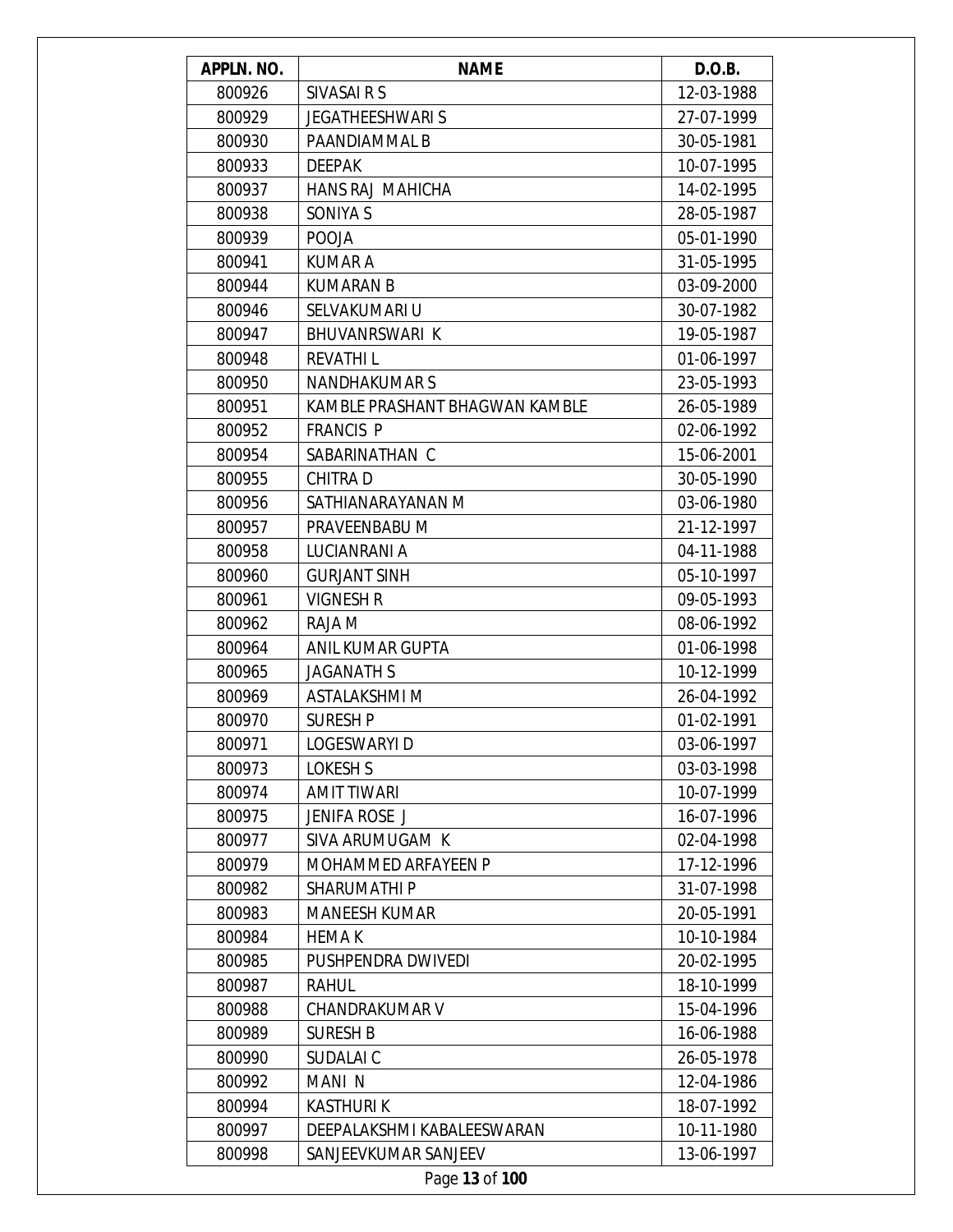| APPLN. NO. | <b>NAME</b>                | D.O.B.     |
|------------|----------------------------|------------|
| 801000     | PANDIMEENA R               | 12-06-1997 |
| 801002     | PALANISAMY RAVI            | 27-05-1995 |
| 801003     | M SHANKAR RAO M            | 25-04-1988 |
| 801004     | SOWNDHARYA G               | 24-05-1999 |
| 801008     | <b>KALEESWARI E</b>        | 30-11-1994 |
| 801009     | SATHIYAMOORTHY A           | 19-06-1978 |
| 801011     | ARAVIND KUMAR P            | 09-04-1994 |
| 801012     | SIVASANKARI S              | 08-10-1980 |
| 801013     | <b>VEERA BADRAN B</b>      | 02-06-1998 |
| 801015     | MURUGESWARI M              | 10-04-1987 |
| 801016     | KAVIPRASANTH K             | 25-05-1998 |
| 801023     | SUDHA ALAGAN               | 09-05-1981 |
| 801025     | ABHINAVCHATURVEDO          | 17-08-1996 |
| 801026     | ANBARASAN G                | 20-06-1987 |
| 801027     | <b>KARUPPASAMY M</b>       | 10-05-1987 |
| 801028     | SIVASAKTHI M               | 21-05-1995 |
| 801029     | <b>BOOPALAN M</b>          | 02-05-1987 |
| 801031     | DILESHVAR BAIGA            | 08-12-1997 |
| 801032     | <b>ALMA TIGGA</b>          | 20-05-1993 |
| 801033     | THIRUPATHI VENKATRAMANAN R | 25-07-1992 |
| 801036     | SATHANA N                  | 01-07-2000 |
| 801037     | <b>VINITHA S</b>           | 22-07-1994 |
| 801039     | <b>GOVIND RAM LODHA</b>    | 02-07-1997 |
| 801040     | AMAR LAKRA                 | 29-11-1997 |
| 801041     | LAVANYASUNDARI K           | 01-07-2001 |
| 801044     | SRIDHAR G                  | 16-06-2000 |
| 801045     | <b>VENNILA P</b>           | 24-02-2000 |
| 801046     | SUDHAKAR A                 | 26-10-1996 |
| 801047     | RANJITH RAJU               | 17-08-1984 |
| 801048     | RAMANATH R                 | 27-05-1999 |
| 801050     | <b>SUBASH SUBRAMANI</b>    | 23-11-1998 |
| 801052     | <b>MANI PANDIYAN</b>       | 07-02-1984 |
| 801053     | UFADE DEEPAK BHANUDAS      | 02-03-1990 |
| 801056     | LAKSHMI R                  | 07-05-1978 |
| 801057     | <b>PALANISAMY G</b>        | 22-05-2000 |
| 801058     | <b>AGNIDEV KUMAR</b>       | 23-02-1993 |
| 801059     | <b>MAHENDIRAN M</b>        | 07-03-1986 |
| 801060     | <b>RAMK</b>                | 19-07-2000 |
| 801061     | <b>ARCHANA R</b>           | 28-10-1991 |
| 801063     | RAVIRANJAN KUMAR           | 16-05-1997 |
| 801064     | RENUGADEVI G               | 01-06-1991 |
| 801065     | SHAIK MUJEBUR RAHMAN M     | 12-01-1990 |
| 801067     | UMA MAHESWARI R            | 05-05-1987 |
| 801068     | KATHIRAVAN N               | 30-03-1994 |
| 801069     | DIVYA BHARATHI R           | 15-12-1995 |
|            | Page 14 of 100             |            |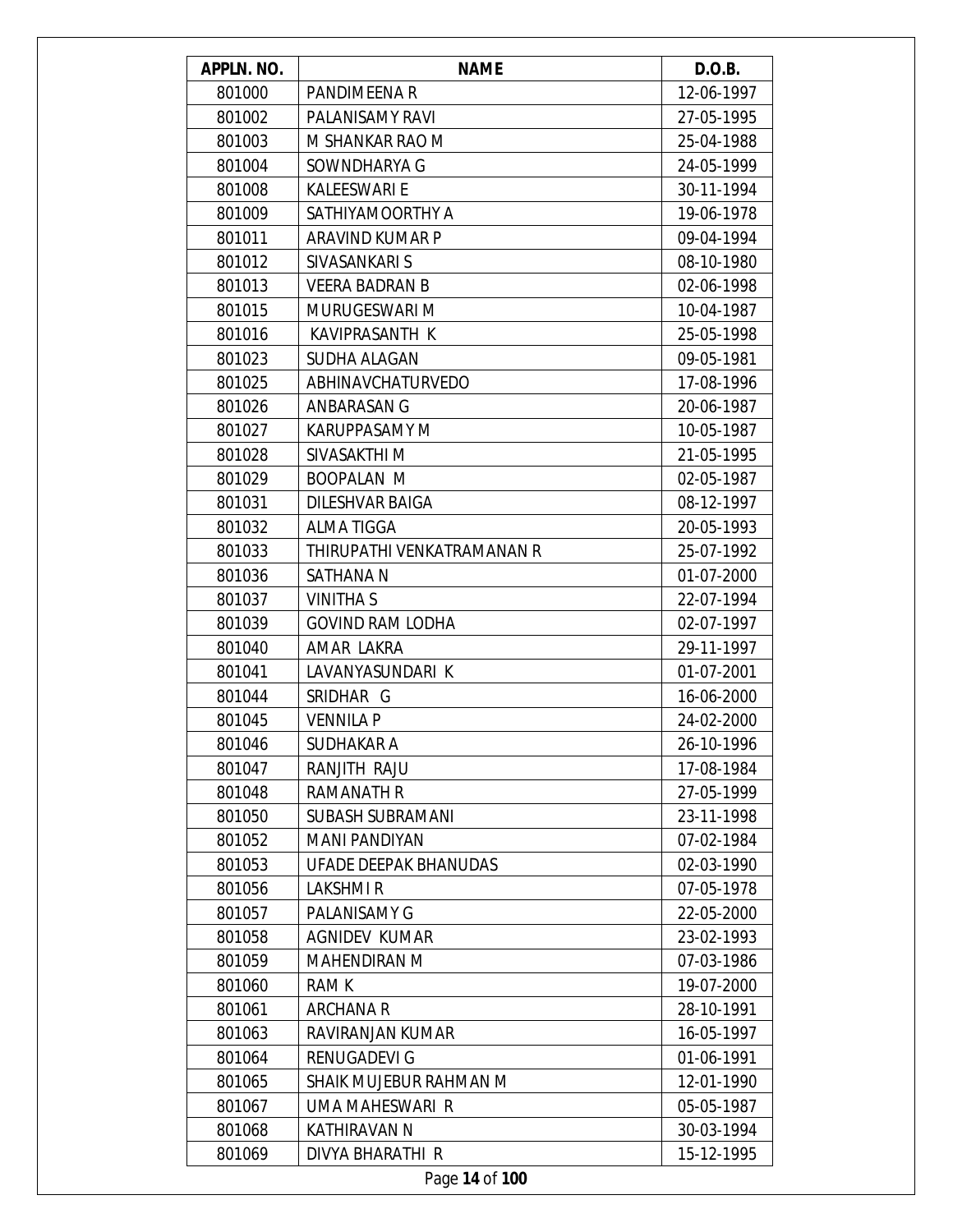| APPLN. NO. | <b>NAME</b>               | D.O.B.     |
|------------|---------------------------|------------|
| 801071     | LOGAVADHANA K R           | 17-04-1999 |
| 801072     | ANBURAJA S                | 27-05-1993 |
| 801073     | <b>KRISHNAMOORTHY G</b>   | 05-04-1987 |
| 801075     | <b>RAJINEESH R</b>        | 02-06-1984 |
| 801076     | <b>MONIKA RAI</b>         | 13-06-1996 |
| 801077     | NARENDRA                  | 05-06-1998 |
| 801078     | RISHIKESH DIWEDI          | 02-06-2000 |
| 801079     | FATHIMA BEGUM A           | 27-06-1996 |
| 801081     | SARAVANAN M               | 13-06-1986 |
| 801082     | <b>VEERAPANDIAN P</b>     | 18-03-1994 |
| 801084     | PARAKATH NISHA            | 28-05-1994 |
| 801085     | PRATHIBA P                | 24-05-1997 |
| 801086     | <b>KOUSHIK DEY</b>        | 29-12-1988 |
| 801087     | <b>MALA SUNKANNA</b>      | 29-05-1994 |
| 801089     | RANJITHA D                | 20-06-1991 |
| 801090     | <b>VIRENDRA PRAJAPAT</b>  | 04-09-1999 |
| 801091     | <b>KAVITHA SM</b>         | 27-01-1992 |
| 801092     | SIVA B                    | 12-05-1990 |
| 801093     | HARIKRISHNAN C            | 25-05-1980 |
| 801094     | <b>SHIV KUMAR</b>         | 01-07-1996 |
| 801095     | <b>BALAJI J</b>           | 19-01-1988 |
| 801096     | <b>BYRI SURENDRAKUMAR</b> | 27-04-1990 |
| 801099     | <b>GOKULS</b>             | 22-10-1997 |
| 801100     | VADITHYA NAGARAJU SUKYA   | 30-06-2000 |
| 801102     | RAVIKUMAR V               | 05-04-1992 |
| 801103     | <b>JUGAL KUMAR</b>        | 25-02-1993 |
| 801104     | <b>PREMKUMARE</b>         | 20-03-1995 |
| 801106     | <b>HEMAVATHY P</b>        | 14-01-1997 |
| 801107     | <b>CHANDRUT</b>           | 20-07-2000 |
| 801108     | <b>GULSAR BEGAM R</b>     | 06-11-1970 |
| 801109     | <b>BHUPENDER SINGH</b>    | 10-07-1994 |
| 801110     | <b>KANNAN K</b>           | 03-06-1995 |
| 801111     | SIBIRAJ P                 | 25-06-1997 |
| 801112     | RAMYA S                   | 26-09-1997 |
| 801113     | SHIVRAJ KUSHWAH           | 15-06-1995 |
| 801114     | <b>SHANTHI G</b>          | 16-07-1972 |
| 801115     | MR MOHAMMED KASIM S       | 11-04-1982 |
| 801116     | SOUNDARAPANDIAN R         | 28-07-1996 |
| 801117     | <b>KARTHIK P</b>          | 11-06-1991 |
| 801118     | SATHISH K                 | 07-06-1994 |
| 801119     | <b>ANITHA R</b>           | 08-03-1988 |
| 801122     | <b>DHANASEKARS</b>        | 10-05-1997 |
| 801124     | <b>HAMID ALI</b>          | 04-05-1998 |
| 801125     | <b>ABHISHEK SINGH</b>     | 27-09-1998 |
| 801126     | <b>RAMKUMARK</b>          | 26-05-1999 |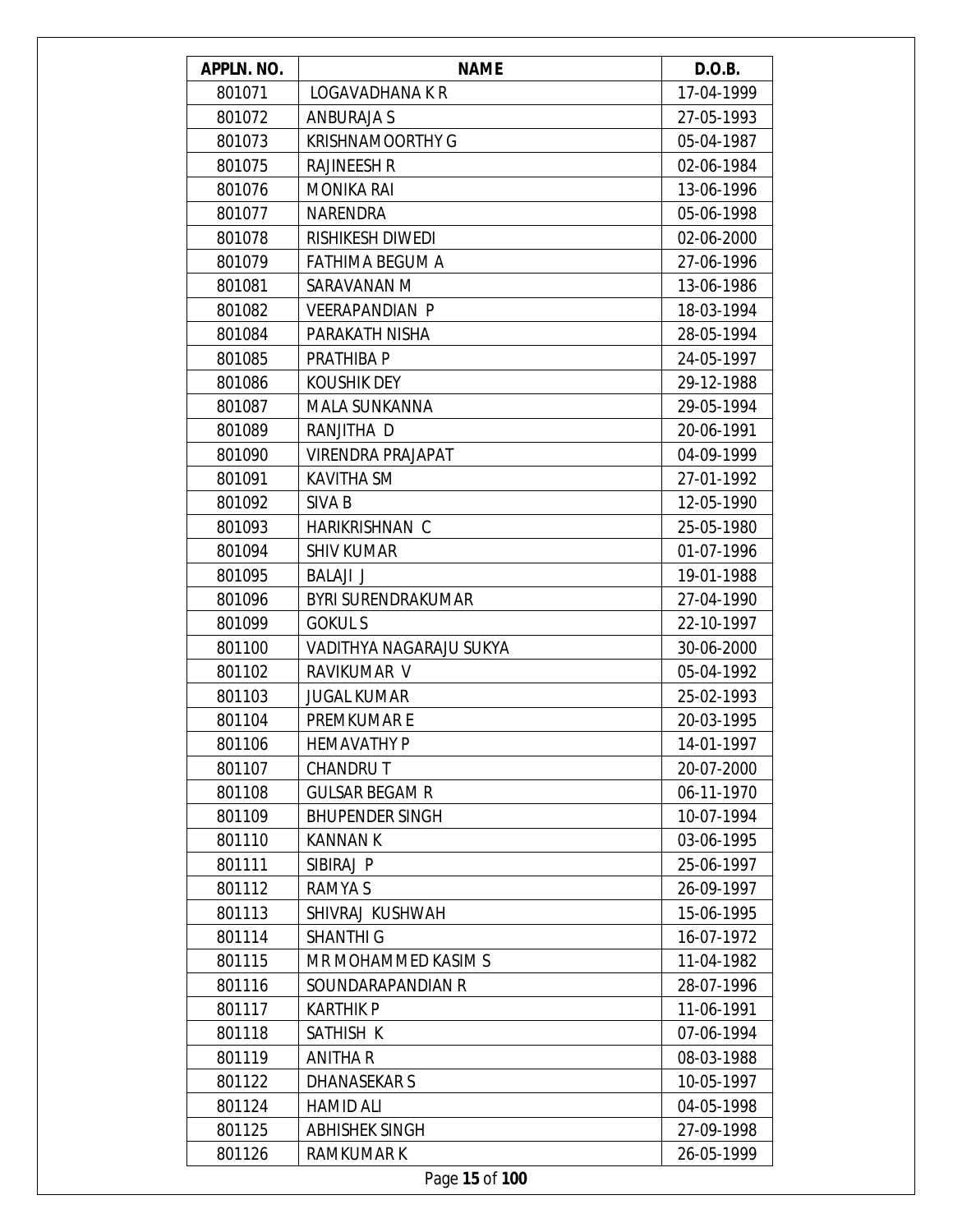| APPLN. NO. | <b>NAME</b>                 | D.O.B.     |
|------------|-----------------------------|------------|
| 801127     | <b>MOHAN R</b>              | 15-06-1996 |
| 801129     | <b>TAMILARASAN L</b>        | 07-06-1990 |
| 801130     | <b>MURUGAN P</b>            | 16-05-1983 |
| 801131     | <b>ARUNKUMARS</b>           | 08-03-2000 |
| 801132     | <b>SACHIN KUMAR</b>         | 11-01-1998 |
| 801134     | RAVICHANDRAN S              | 02-06-1982 |
| 801135     | ARUN A                      | 02-09-1991 |
| 801136     | PRAVEEN KUMAR M             | 20-03-2000 |
| 801137     | PRABHAKARAN D               | 24-03-1991 |
| 801138     | ARUL R                      | 10-05-1982 |
| 801139     | <b>GAYATHRI R</b>           | 20-02-1996 |
| 801142     | MAHALAKSHMI M               | 09-04-1998 |
| 801143     | RAMYA P                     | 05-05-1994 |
| 801144     | <b>MRS UMA</b>              | 07-07-1979 |
| 801146     | <b>BALACHANDIRAN K</b>      | 04-11-1997 |
| 801147     | <b>ADITI DESAI ADITI</b>    | 06-08-2000 |
| 801149     | <b>MAHESWARI MLT</b>        | 23-02-2000 |
| 801150     | ROSELINE MARY C             | 08-09-1998 |
| 801151     | <b>ABINAYA T</b>            | 03-02-1998 |
| 801152     | KIRAN KUMAR ALETI           | 28-02-1984 |
| 801153     | <b>JAYAKUMAR P</b>          | 20-08-1995 |
| 801155     | AJITHA H L                  | 15-04-1994 |
| 801156     | PADMA MRS                   | 13-05-1990 |
| 801157     | ROJA V                      | 27-05-1991 |
| 801159     | JAYAENDHAN M                | 04-05-1995 |
| 801160     | PRABHAKARAN R               | 04-06-1999 |
| 801165     | <b>ANANTHIS</b>             | 13-07-1981 |
| 801167     | NISHA SINGH                 | 02-08-1998 |
| 801169     | RANVIR PASWAN               | 08-01-1998 |
| 801174     | JOTHY M                     | 11-05-1986 |
| 801176     | MAHALAKSHMI M               | 27-01-1994 |
| 801177     | <b>AKASH PRASAD</b>         | 11-01-2001 |
| 801178     | <b>ANJALI S</b>             | 13-10-1998 |
| 801179     | PUSHPA M                    | 01-06-1991 |
| 801181     | <b>VIGNESH S</b>            | 10-04-1995 |
| 801182     | <b>THIYAGY R</b>            | 27-11-1989 |
| 801183     | <b>SUMATHIM</b>             | 07-03-1986 |
| 801186     | <b>BUKKE VENKATESH NAIK</b> | 04-06-1994 |
| 801187     | <b>BALUS</b>                | 01-05-1987 |
| 801189     | SRIVIDHYA R                 | 24-05-1995 |
| 801190     | <b>LEELAVATHIT</b>          | 06-09-1993 |
| 801191     | <b>VASUDEV</b>              | 01-10-1997 |
| 801192     | MARIYA JOHNSON J            | 27-05-1993 |
| 801193     | RAMESH A                    | 19-06-1986 |
| 801194     | <b>VINOTHA V</b>            | 31-05-1989 |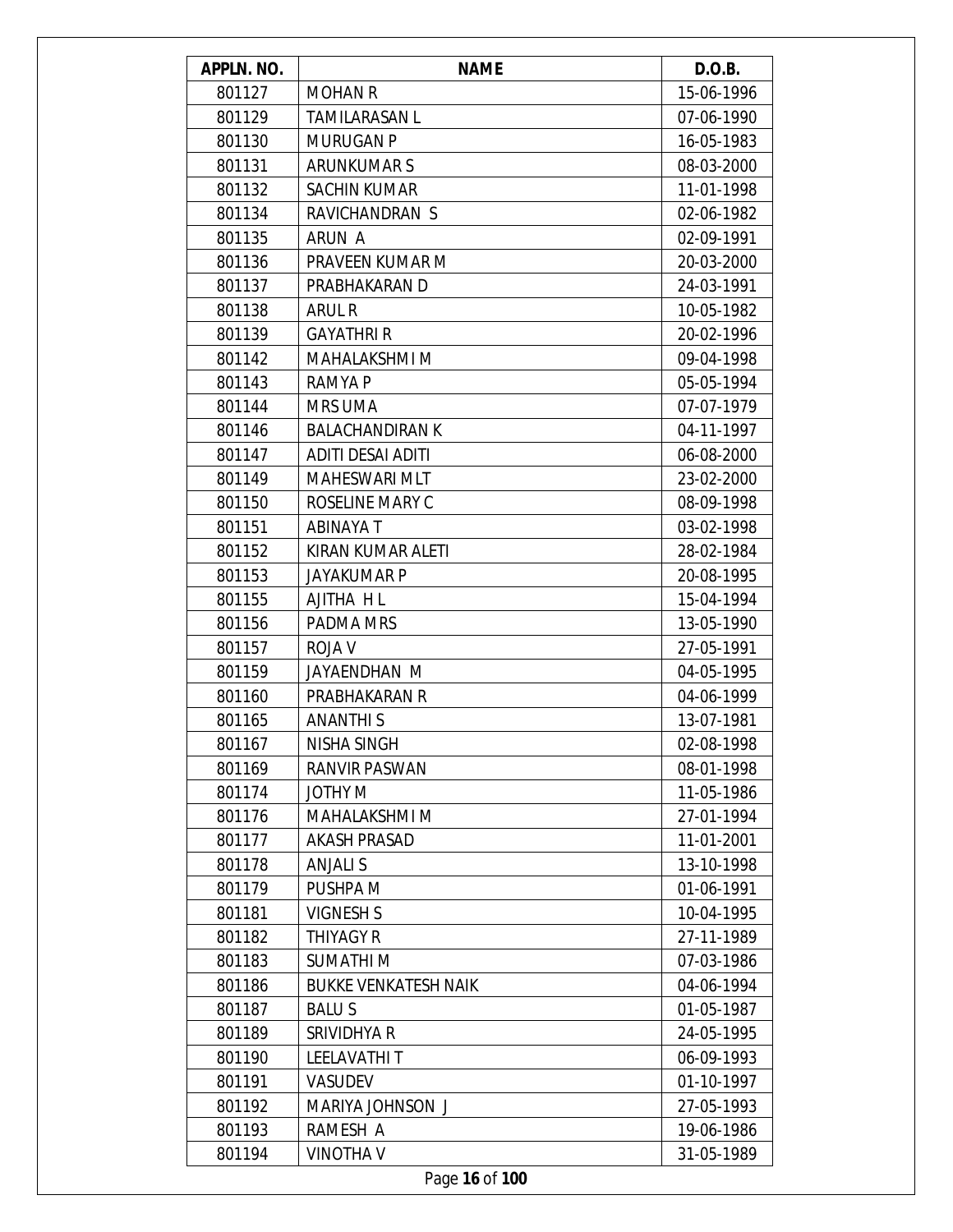| APPLN. NO. | <b>NAME</b>                    | D.O.B.     |
|------------|--------------------------------|------------|
| 801197     | <b>ABILASH K</b>               | 08-11-1997 |
| 801198     | NANDAGOPAN KP                  | 03-10-1997 |
| 801200     | <b>GOPINATH G</b>              | 18-05-1990 |
| 801203     | <b>CHANDAN KUMAR</b>           | 03-03-2000 |
| 801204     | <b>MADAN KUMAR</b>             | 05-06-1991 |
| 801206     | UDAYAKUMAR P                   | 16-07-2000 |
| 801207     | <b>SUGANYA S</b>               | 16-11-1994 |
| 801208     | DIVYA V                        | 27-06-1998 |
| 801210     | RADHAKRISHNAN S                | 04-03-1983 |
| 801211     | MANIKANTAN A M                 | 15-12-1980 |
| 801214     | <b>GURWINDER SINGH</b>         | 11-06-2001 |
| 801216     | <b>ESHANIKA S</b>              | 17-07-2000 |
| 801217     | <b>ARVIND KUMAR</b>            | 20-04-1999 |
| 801220     | <b>SANTHOSH HSC</b>            | 16-03-1999 |
| 801221     | POOMATHI M                     | 17-05-1998 |
| 801222     | <b>SHALINI K</b>               | 04-03-1991 |
| 801223     | <b>ANBUMANIS</b>               | 01-05-1992 |
| 801230     | SANDHIYA K                     | 01-06-1996 |
| 801234     | <b>JANANI R</b>                | 01-07-1988 |
| 801235     | NALLABOTHULA LOKESH            | 03-06-1996 |
| 801237     | PRAVINKUMAR P                  | 30-06-1998 |
| 801242     | <b>NARENDRAN K</b>             | 05-04-1991 |
| 801244     | THIRUPPATHI R                  | 26-08-1991 |
| 801248     | JAMUNA M                       | 10-06-1996 |
| 801249     | <b>MUTHUMARIK</b>              | 05-06-1993 |
| 801252     | <b>DILLIRANI M</b>             | 22-01-1989 |
| 801253     | TAJ MUHAMMAD TAJ               | 20-10-1993 |
| 801254     | M INALNARANAL                  | 10-01-1997 |
| 801259     | <b>JANARDHAN POLURU</b>        | 10-07-1989 |
| 801260     | <b>ASHOK G</b>                 | 13-10-1998 |
| 801261     | <b>SUGANYA S</b>               | 15-04-1996 |
| 801262     | DIVYA R                        | 08-05-1996 |
| 801267     | SARATHKUMAR G                  | 30-05-1993 |
| 801269     | UMAMAHESWARI M                 | 25-05-1992 |
| 801275     | KH MOBUNGSUIRUNG MOBUNGSUIRUNG | 03-02-2000 |
| 801276     | <b>MS SANGEETHA</b>            | 26-06-1999 |
| 801282     | MUTHU M                        | 10-05-1994 |
| 801289     | <b>MOORTHIP</b>                | 08-06-1997 |
| 801290     | POOJA SHARMA                   | 01-07-2000 |
| 801293     | ROHINEESWARI B                 | 16-10-1992 |
| 801294     | <b>JENILA ROSE G</b>           | 10-04-1981 |
| 801301     | MANIKANDAN P                   | 02-04-1992 |
| 801303     | SINIBA S                       | 04-06-1998 |
| 801304     | <b>BALAJI S</b>                | 05-06-1982 |
| 801306     | <b>VINOTH KUMAR G</b>          | 24-05-1987 |
|            | Page 17 of 100                 |            |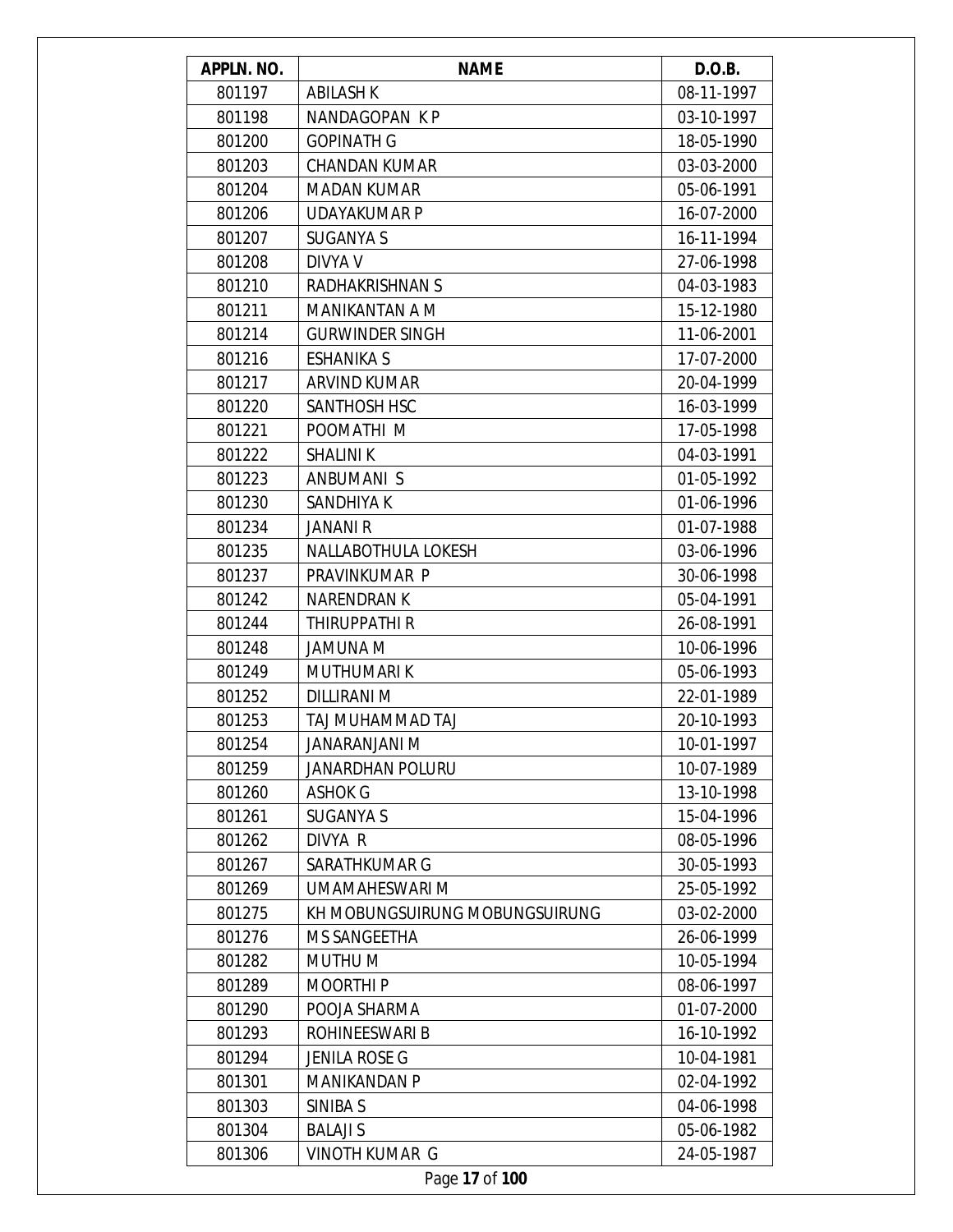| APPLN. NO. | <b>NAME</b>                    | D.O.B.     |
|------------|--------------------------------|------------|
| 801309     | <b>ARUN KUMAR</b>              | 06-04-1998 |
| 801310     | KAMNA RANI RANI                | 16-05-1996 |
| 801312     | SANGEETHA D                    | 02-06-1988 |
| 801313     | <b>GOVIND RAM LODHA</b>        | 02-07-1997 |
| 801314     | <b>GANVIR DIPESH KAMAL</b>     | 08-12-1995 |
| 801315     | VIMALA G                       | 02-06-1993 |
| 801316     | ANUJ PRADHAN                   | 02-03-1998 |
| 801317     | MAHALAKSHMI P                  | 13-04-1998 |
| 801318     | <b>VANITHA G</b>               | 05-05-1986 |
| 801320     | SATHISHKUMAR A                 | 20-07-1993 |
| 801322     | VIGNESH VISHAL S               | 25-06-1998 |
| 801325     | KAMALAKANNAN A                 | 01-06-1987 |
| 801327     | <b>CHENNAIYA B</b>             | 07-06-1996 |
| 801328     | <b>KEERTHANA B</b>             | 10-05-1997 |
| 801330     | <b>ESTHER A</b>                | 24-02-1995 |
| 801331     | ANITHA M                       | 07-05-1993 |
| 801334     | <b>UDAY KIRAN PASUNOORI</b>    | 28-12-1996 |
| 801335     | SUBBULAKSHMI V                 | 14-02-1998 |
| 801338     | SANGEETHA C                    | 11-06-1997 |
| 801339     | YERRABOTHU RAMADEVI YERRABOTHU | 26-01-1995 |
| 801341     | <b>KARTHIK K</b>               | 13-11-1992 |
| 801344     | SANGEELA V                     | 25-07-1997 |
| 801347     | DIVYA J                        | 10-04-1996 |
| 801350     | KAVIYALAKSHMI G                | 09-08-1999 |
| 801352     | JAYA PRAKASH J                 | 25-04-1989 |
| 801353     | <b>JOTHIMANI V</b>             | 18-01-1990 |
| 801355     | <b>GAYATHRIP</b>               | 01-06-1982 |
| 801356     | MANOJ KUMAR                    | 20-07-1996 |
| 801357     | SATHIYARAJ M                   | 14-07-1998 |
| 801359     | DHODLA SAITEJA DHODLA          | 24-02-1999 |
| 801360     | <b>CHITRA S</b>                | 27-03-1985 |
| 801361     | SITA RAM TANWAR                | 29-07-2000 |
| 801363     | MOHANAPRIYA R                  | 26-02-1994 |
| 801364     | HARISH N                       | 05-01-1997 |
| 801366     | <b>VENKATESH S</b>             | 11-04-1995 |
| 801370     | PRAVEEN KUMAR D                | 06-06-1999 |
| 801375     | <b>SUTHAKAR V</b>              | 12-05-1994 |
| 801376     | ARUN KUMAR K                   | 02-06-1997 |
| 801378     | RAMABAI R                      | 02-12-1991 |
| 801382     | SUNIL KUMAR AHIRWAR AHIRWAR    | 02-07-1996 |
| 801384     | LAVANYA A                      | 13-03-1989 |
| 801385     | PRIYADHARSHINI V               | 27-12-1993 |
| 801392     | ESAKKIAMMAL M                  | 01-02-2000 |
| 801393     | ANITHA C C                     | 04-06-1991 |
| 801395     | <b>KATHIRVEL P</b>             | 30-04-1999 |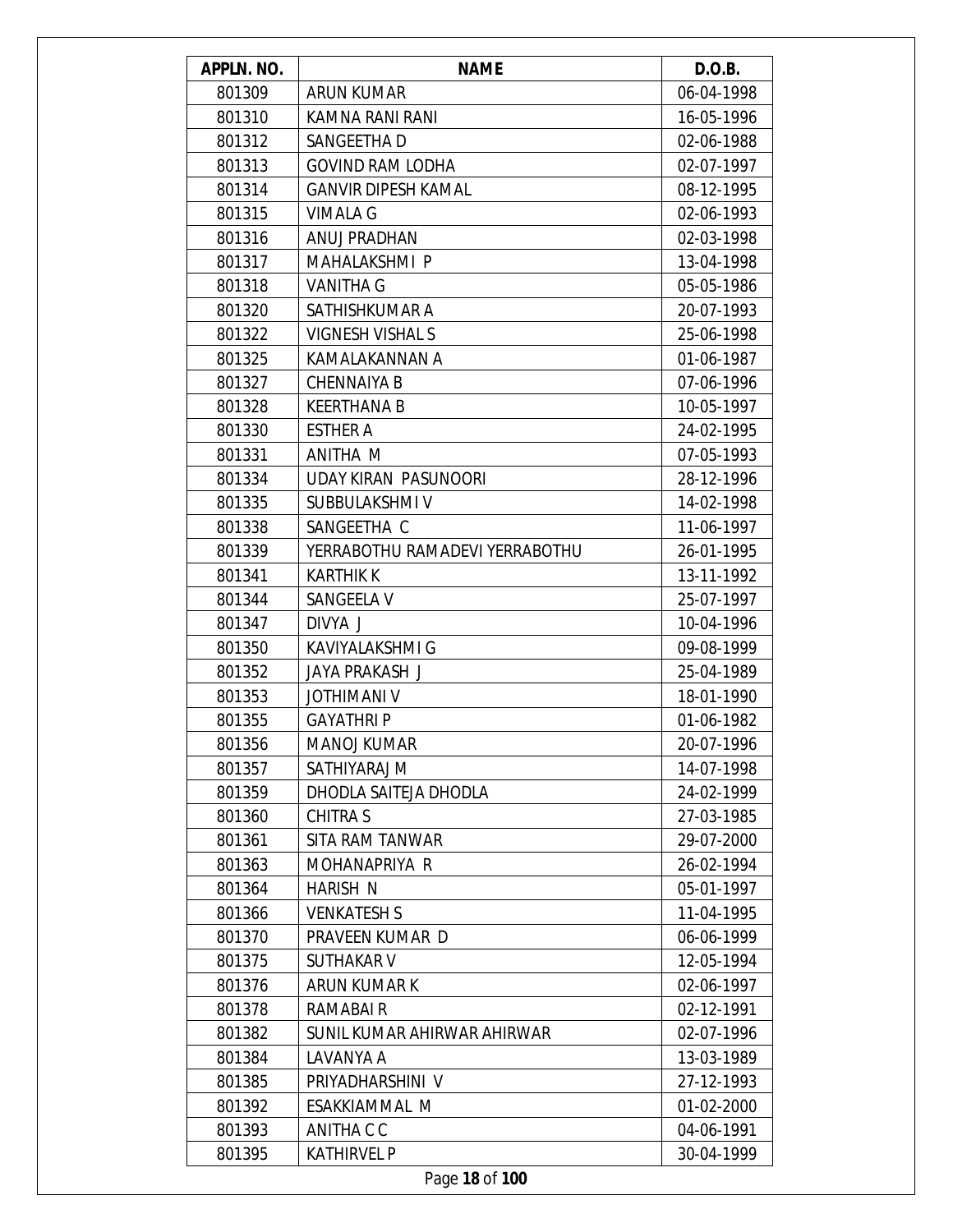| APPLN. NO. | <b>NAME</b>               | D.O.B.     |
|------------|---------------------------|------------|
| 801396     | PRAVEEN KHURIWAL          | 15-02-1988 |
| 801397     | SANGEETHA P               | 19-05-1981 |
| 801398     | <b>VEEMANS</b>            | 05-04-1988 |
| 801401     | RAMYA PRIYADHARSHINI M    | 05-07-1983 |
| 801405     | CHAITANYA                 | 28-03-2001 |
| 801406     | <b>MUTHULAKSHMIS</b>      | 11-06-1997 |
| 801407     | <b>MUTHUKRISHNAN R P</b>  | 11-12-1994 |
| 801408     | <b>GAYATHRI A</b>         | 26-05-1991 |
| 801410     | <b>BALAMURUGAN R</b>      | 22-05-1995 |
| 801411     | <b>HEMA S</b>             | 12-05-1997 |
| 801412     | <b>RUKMANI M</b>          | 16-04-1992 |
| 801419     | KALIAPERUMAL K            | 15-07-1991 |
| 801420     | SAROJINI M                | 13-02-1996 |
| 801422     | <b>VANI VISWAN</b>        | 17-05-1997 |
| 801423     | <b>RAGINI R</b>           | 17-12-1995 |
| 801424     | ARUNRAJ R                 | 03-06-1996 |
| 801427     | <b>KALAISELVI P</b>       | 13-04-1994 |
| 801430     | <b>VISHNU KUMAR MEENA</b> | 01-12-1996 |
| 801434     | SARANYA P                 | 17-05-1998 |
| 801435     | RAMYA K                   | 19-04-1992 |
| 801436     | SONA K                    | 02-07-1997 |
| 801439     | <b>ROHIT</b>              | 12-07-1990 |
| 801442     | DINESH J                  | 02-05-1990 |
| 801444     | VIJAYALAKSHMI M           | 29-09-1989 |
| 801446     | SIVARANJINI K             | 10-06-1997 |
| 801448     | <b>KUNAL SINGH</b>        | 15-08-1997 |
| 801451     | RASHEETH AHAMED L         | 07-04-1999 |
| 801456     | <b>GAYATHRIS</b>          | 19-03-1998 |
| 801458     | SAROJA SARANYA MARY S     | 01-06-1997 |
| 801459     | <b>SUNIL</b>              | 28-12-1998 |
| 801461     | VIGNESHWARAN V            | 20-05-1998 |
| 801463     | KALPANA V                 | 06-07-1983 |
| 801464     | PACKIYALAKSHMI M          | 17-03-1995 |
| 801465     | <b>JAYARANI T</b>         | 23-02-1993 |
| 801466     | <b>KAVITHA A</b>          | 23-05-1998 |
| 801468     | NITHIYA J                 | 12-05-1990 |
| 801472     | MS BHAVANI DOLA           | 01-04-1993 |
| 801474     | SELVAKUMAR D              | 10-02-2000 |
| 801475     | <b>HEVIT KUMAR</b>        | 25-07-2000 |
| 801477     | KALIYAPERUMAL C           | 12-06-1988 |
| 801478     | DAVID EBINEZAR R          | 23-04-1991 |
| 801479     | <b>JAYALAKSHMI M</b>      | 01-01-1995 |
| 801481     | SATHYA A                  | 21-05-1991 |
| 801482     | AMAN KUMAR                | 15-12-1994 |
| 801484     | SOUNTHARRAJ P             | 10-01-1995 |
|            |                           |            |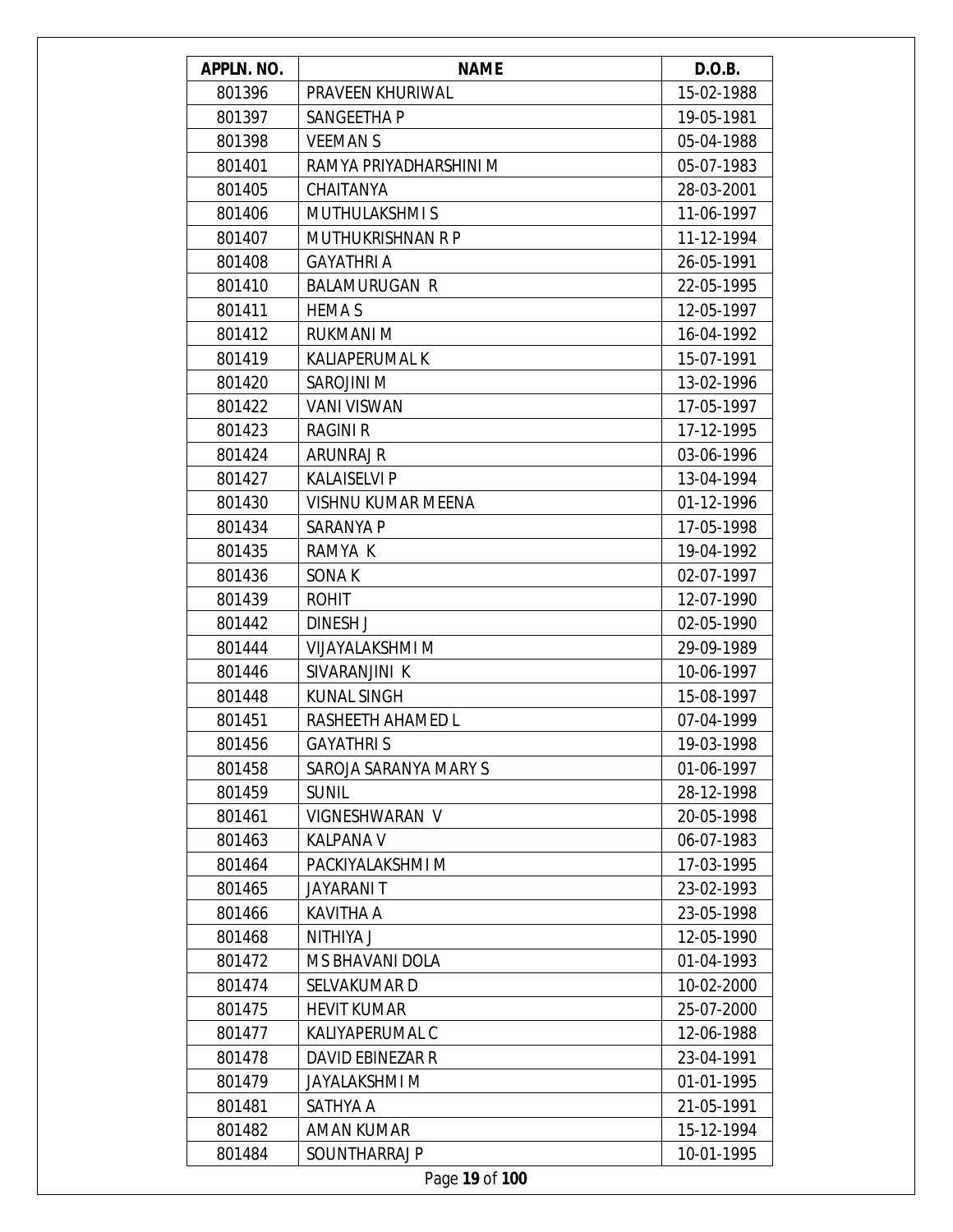| APPLN. NO. | <b>NAME</b>                  | D.O.B.     |
|------------|------------------------------|------------|
| 801486     | <b>MARIS GOKUL K</b>         | 10-10-2000 |
| 801487     | <b>SUGANYA M</b>             | 25-05-1994 |
| 801488     | <b>VIJANDER LODHA</b>        | 10-06-1994 |
| 801489     | <b>THENMOZHIS</b>            | 19-04-1996 |
| 801490     | PREMKUMAR K                  | 27-03-1990 |
| 801491     | <b>KAMALA G</b>              | 12-07-1995 |
| 801492     | <b>SUTHIR</b>                | 19-06-1999 |
| 801494     | <b>LAKSHMIB</b>              | 10-01-1994 |
| 801495     | <b>INDHUR</b>                | 15-07-1992 |
| 801496     | <b>MEENATCHIK</b>            | 30-09-1992 |
| 801498     | <b>RANGEELA R</b>            | 10-05-1996 |
| 801500     | PAVITHRA S                   | 08-03-1996 |
| 801502     | POLU RAJU KUMPATI            | 01-06-1999 |
| 801503     | <b>ARUNE</b>                 | 24-03-2000 |
| 801505     | SATHEESH T                   | 06-04-1997 |
| 801506     | <b>PAVITHRAS</b>             | 08-03-1996 |
| 801508     | SWATHI <sub>S</sub>          | 04-08-1999 |
| 801509     | A CHANDRA A CHANDRA          | 07-06-1997 |
| 801519     | POONKODI S                   | 26-10-1998 |
| 801524     | <b>KUMARAVEL S</b>           | 16-05-1989 |
| 801525     | KAMAL KANT VARMA             | 01-06-1994 |
| 801526     | <b>MARTIN D</b>              | 30-09-1994 |
| 801527     | <b>VIJAYA KUMAR L</b>        | 06-06-1997 |
| 801528     | SATHYAVANI S                 | 08-05-1991 |
| 801529     | SATHIYAVANI K                | 02-07-1979 |
| 801534     | <b>VINOTH KUMAR R</b>        | 17-04-1986 |
| 801538     | <b>MONIKA M</b>              | 25-05-1998 |
| 801541     | USHA K                       | 28-06-1998 |
| 801542     | PAVITHRA M                   | 15-11-1995 |
| 801543     | SIVA SAKTHI P                | 26-02-1991 |
| 801545     | PARWINDER SINGH              | 27-03-1988 |
| 801548     | SARAVANAN B                  | 01-11-1974 |
| 801549     | <b>JAKKAMMAL S</b>           | 17-05-1985 |
| 801554     | VINUCHAKKARAVARTHI M         | 19-06-1996 |
| 801557     | <b>HARIHARAN R</b>           | 08-09-1998 |
| 801560     | ESAKKIAPPAN M                | 15-11-1981 |
| 801565     | JOSHUA JOEL                  | 14-12-1999 |
| 801568     | DATCHANAMOORTHY S            | 13-12-1990 |
| 801570     | ARULMANI M                   | 02-07-1996 |
| 801572     | ARAVIND A                    | 07-07-1997 |
| 801573     | NAIDU KARTIKA RAVICHANDRAN N | 19-11-2000 |
| 801574     | SUVERIYA M                   | 01-06-1998 |
| 801579     | <b>SUMANRAJ M</b>            | 07-06-1997 |
| 801581     | RANGANAYAGI R                | 17-07-1994 |
| 801582     | SHANMUGANANTHAM S            | 23-01-1993 |
|            | Page 20 of 100               |            |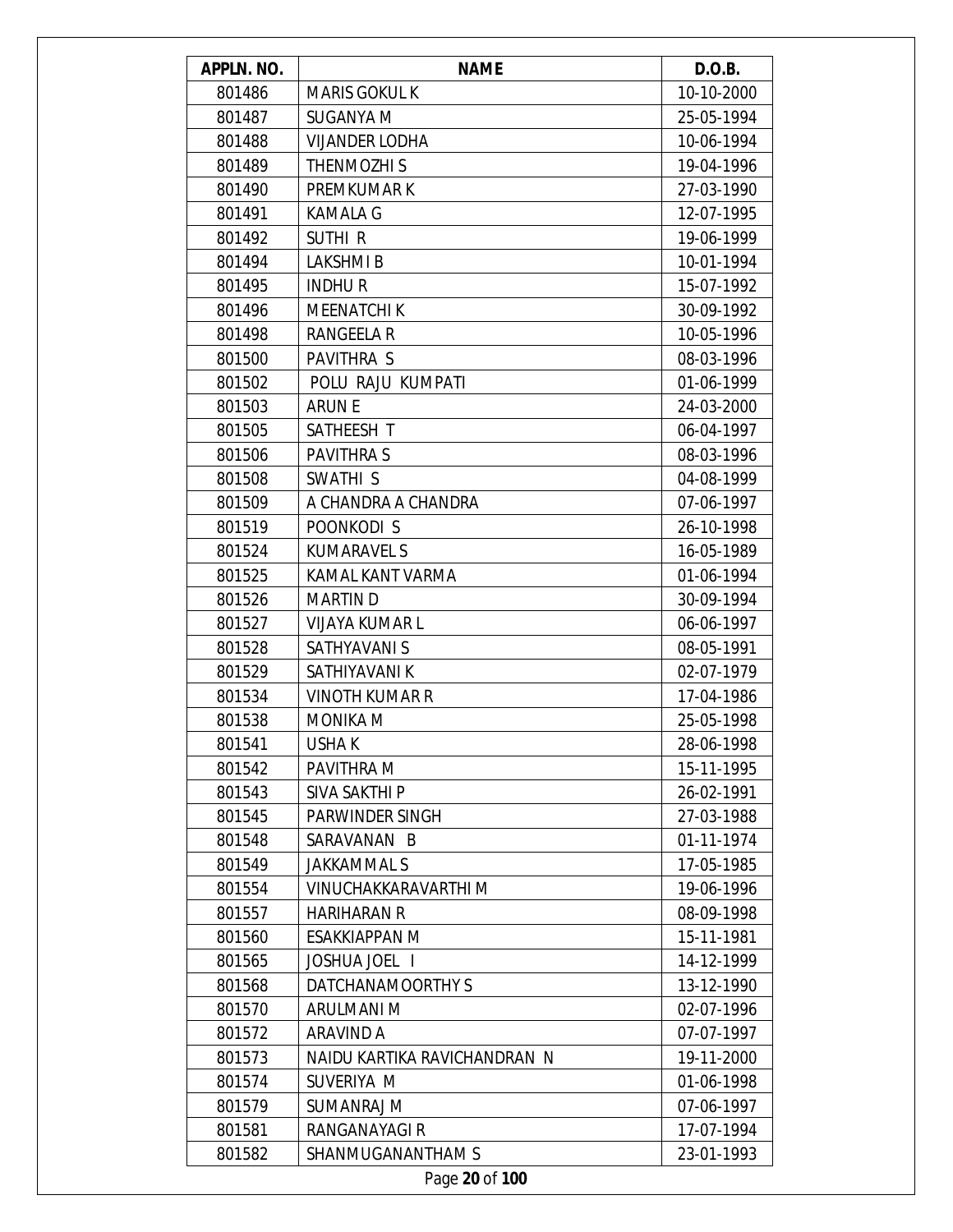| <b>APPLN. NO.</b> | <b>NAME</b>             | D.O.B.     |
|-------------------|-------------------------|------------|
| 801586            | RANJITHA A AYYAKKANNU P | 16-09-1994 |
| 801587            | SENTHAMIZH SELVI G      | 09-03-1988 |
| 801588            | YAMUNARANI P            | 15-06-1993 |
| 801592            | RAMYA N                 | 22-10-1987 |
| 801594            | ASHISH KUMAR SINGHADIA  | 03-01-1998 |
| 801596            | THIRUMALAI PADMAVATHI S | 16-05-1982 |
| 801597            | <b>MALLIGAR</b>         | 18-04-1984 |
| 801600            | <b>THANSINGH JAMRA</b>  | 15-09-1997 |
| 801605            | <b>GANESAN G</b>        | 15-05-1991 |
| 801609            | PREJISHA P G            | 28-02-1993 |
| 801610            | <b>SANGAVI S</b>        | 03-06-1997 |
| 801615            | <b>JOHJJK J</b>         | 09-07-1979 |
| 801616            | CHANDRAKALA R           | 15-05-2001 |
| 801617            | <b>DURGA M</b>          | 14-04-1998 |
| 801620            | <b>ARAVINDHAN N</b>     | 11-12-2000 |
| 801622            | RAMYA K                 | 28-02-1988 |
| 801629            | <b>KARPAGAM P</b>       | 02-06-1988 |
| 801630            | <b>MAREESWARI P</b>     | 17-05-1976 |
| 801632            | PALANISAMY P            | 03-06-1992 |
| 801635            | <b>GOKILA D</b>         | 26-06-1995 |
| 801638            | <b>KARAN THAKUR</b>     | 17-09-1998 |
| 801639            | <b>BASKARY</b>          | 15-05-1985 |
| 801643            | <b>SUMATHY S</b>        | 07-06-1991 |
| 801644            | LINGAMOORTHY D          | 02-06-1999 |
| 801646            | <b>EMAYAVARMAN S</b>    | 28-05-1990 |
| 801647            | <b>GNANASOUNDARYA A</b> | 23-10-1996 |
| 801648            | <b>CHITRAKS</b>         | 16-01-1975 |
| 801654            | VANDANA ESWAR SAI       | 23-11-1999 |
| 801655            | SARATH KUMAR M          | 10-05-1991 |
| 801656            | <b>MAHESWARAN V</b>     | 26-12-1998 |
| 801659            | YUVARAJ M               | 26-07-1996 |
| 801660            | <b>ARAVINDHAN S</b>     | 02-06-1994 |
| 801661            | <b>KARISHMAA G</b>      | 26-05-2001 |
| 801662            | KOUSALYA A              | 05-07-1996 |
| 801663            | ANNADURAI A             | 18-07-1999 |
| 801665            | <b>ARJUNT</b>           | 20-07-1999 |
| 801668            | <b>AJITH N</b>          | 30-07-1993 |
| 801669            | <b>BHARATHIP</b>        | 09-10-1998 |
| 801673            | <b>JEYAKUMAR C</b>      | 08-09-1999 |
| 801676            | ARUNACHALAM P           | 07-08-1976 |
| 801677            | DHARUMARAJA M           | 07-09-1984 |
| 801678            | MISS L GEETHA           | 02-07-1999 |
| 801679            | POOJA YADAV             | 01-01-1997 |
| 801681            | ELAYABARATHI V          | 03-07-1999 |
| 801685            | RAVI KANT KANT          | 15-07-2000 |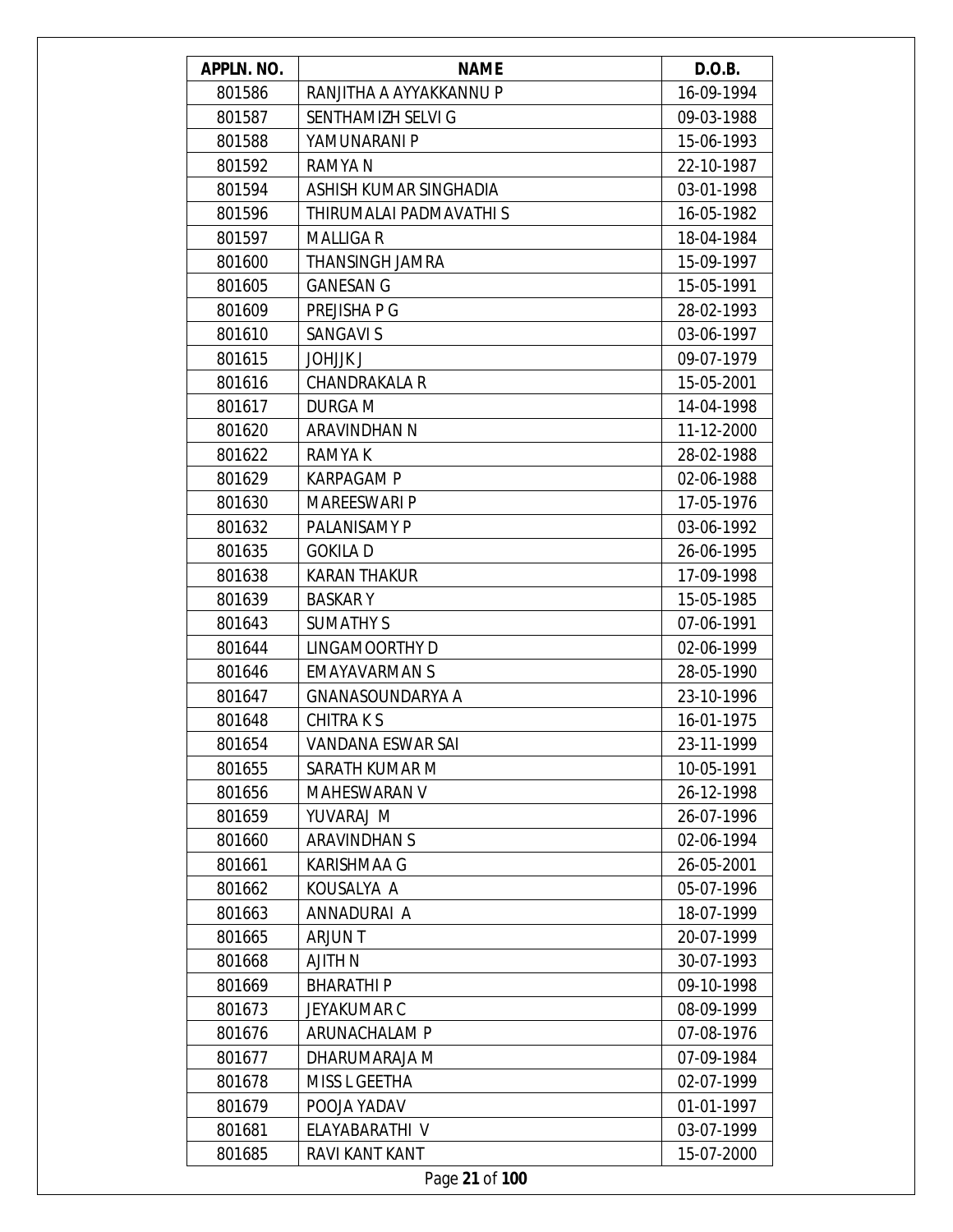| APPLN. NO. | <b>NAME</b>                         | D.O.B.     |
|------------|-------------------------------------|------------|
| 801690     | <b>KAVITHA C</b>                    | 29-11-1990 |
| 801691     | MEENAMBIKAI D                       | 28-01-1980 |
| 801692     | SIVANANTHAN M                       | 10-05-2001 |
| 801693     | <b>KASTHURI B</b>                   | 02-01-1979 |
| 801694     | MD SAMIULLAH                        | 25-06-1996 |
| 801695     | <b>GHAMANDI MEENA</b>               | 02-11-1992 |
| 801696     | PRIYADHARSHINI V                    | 03-03-1999 |
| 801697     | FARZANA FATHIMA A S                 | 09-03-1998 |
| 801698     | PREM KUMAR B                        | 24-07-1999 |
| 801701     | MISS A DEVAKI                       | 13-05-1999 |
| 801702     | <b>BHAVANI G</b>                    | 06-02-1997 |
| 801703     | SIVAKUMAR K                         | 21-04-1981 |
| 801706     | DEVI A                              | 13-07-1992 |
| 801707     | SOWMIYA C                           | 17-05-1994 |
| 801710     | <b>BHUVANA SRIJ</b>                 | 25-06-1995 |
| 801711     | <b>LOGANATHAN G</b>                 | 17-02-1994 |
| 801713     | MAHARA JOTHI C                      | 08-03-1996 |
| 801714     | SURIYAKUMAR M                       | 25-02-1995 |
| 801715     | <b>MALATHIR</b>                     | 23-05-1999 |
| 801716     | <b>MADHAIYAN B</b>                  | 07-06-1984 |
| 801717     | AJIT KUMAR SHARMA                   | 05-04-1996 |
| 801720     | MUTHAIAH M                          | 05-04-1985 |
| 801721     | PARTHASARATHI N                     | 05-04-1995 |
| 801722     | <b>SUDHAK</b>                       | 18-01-1977 |
| 801723     | ANITHA A                            | 04-05-1997 |
| 801724     | <b>JAYASRI R</b>                    | 26-12-1999 |
| 801727     | <b>ROHAN KUMAR</b>                  | 12-05-1991 |
| 801728     | DEVI S                              | 26-05-1989 |
| 801729     | RAVINDRA                            | 14-07-1999 |
| 801730     | MUTHULAKSHMI M                      | 27-12-1997 |
| 801731     | NANDHINI M                          | 30-01-2000 |
| 801732     | SANTHOSH KUMAR J                    | 05-02-1998 |
| 801733     | <b>JONES JONES</b>                  | 30-04-1998 |
| 801734     | MR AKSHAYA KUMAR GOUDA              | 18-04-1997 |
| 801739     | JAMES T                             | 08-10-1997 |
| 801740     | KOYYALAMUDI PREMA KUMAR KOYYALAMUDI | 06-06-1993 |
| 801742     | <b>SINCE SABU SABU</b>              | 14-08-1993 |
| 801743     | PAKKIR MYDEEN M                     | 12-11-1988 |
| 801744     | UMAMAHESWARI K                      | 06-06-1996 |
| 801745     | SUPRATIK SENGUPTA                   | 12-03-1990 |
| 801746     | NIRAJ KUMAR KUMAR                   | 02-04-1989 |
| 801749     | RAJESHWARI G                        | 13-10-1996 |
| 801750     | <b>KODISHWARI P</b>                 | 30-07-1997 |
| 801751     | ARAVIND M                           | 07-08-1997 |
| 801752     | PERUMAL G                           | 10-04-1993 |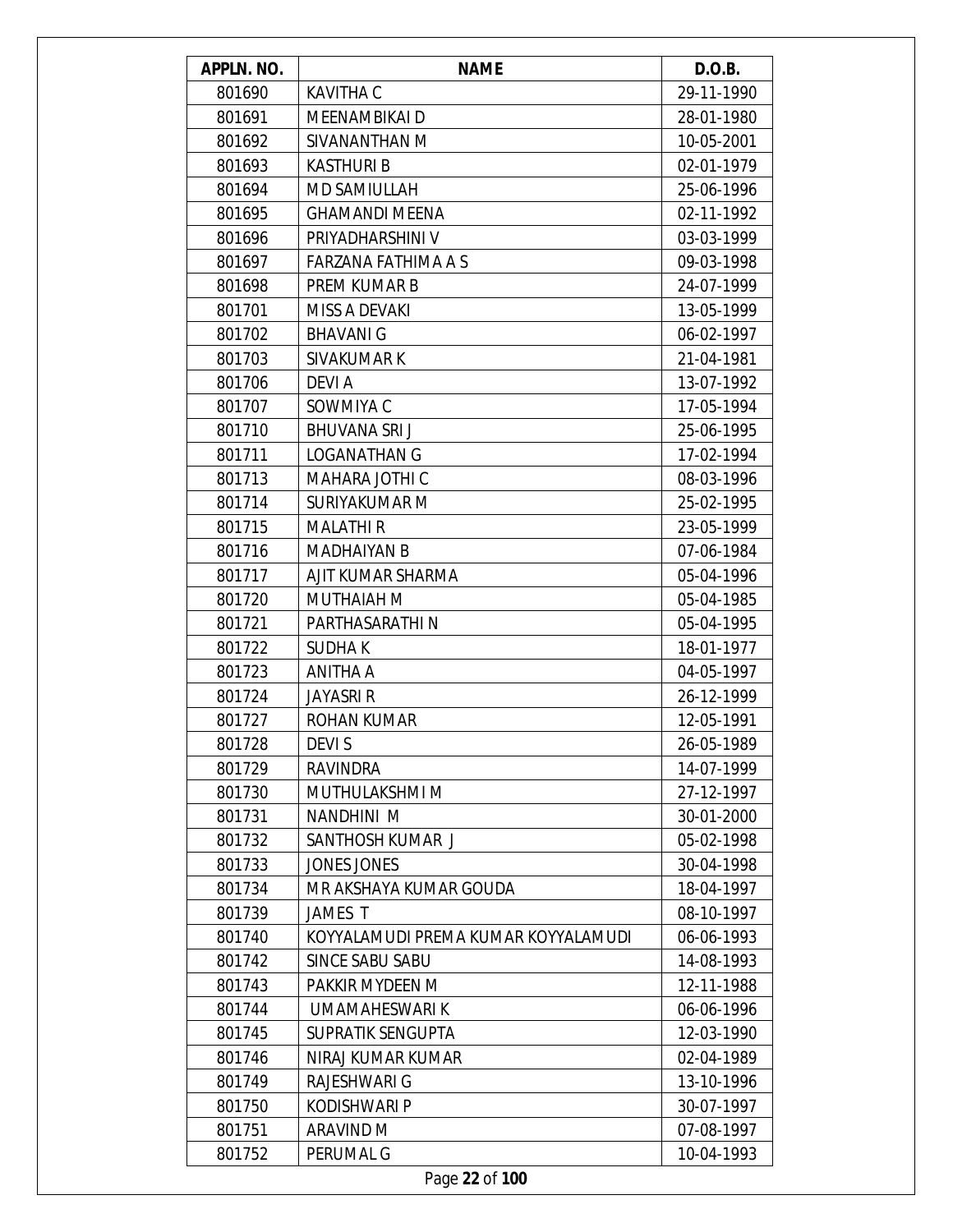| APPLN. NO. | <b>NAME</b>                         | D.O.B.     |
|------------|-------------------------------------|------------|
| 801753     | <b>VIDYA KUMARI</b>                 | 18-11-1989 |
| 801754     | <b>BARE MAHESH BARE</b>             | 01-06-1992 |
| 801755     | AMIRTHABAKKIANATHAN Y               | 08-02-1987 |
| 801756     | JAYALAKSHMI S                       | 04-05-1996 |
| 801757     | MOHAN RAJI A                        | 30-11-1999 |
| 801758     | PARAMESWARI S                       | 13-05-1998 |
| 801759     | <b>ZAKIR HUSSAIN</b>                | 15-07-1997 |
| 801760     | PIYUSH KUMAR                        | 01-07-1997 |
| 801762     | PUSHPALATHA B                       | 07-06-1988 |
| 801763     | CAROLIN SYLVIA A                    | 18-06-1996 |
| 801764     | <b>GAYATHRIM</b>                    | 23-05-1990 |
| 801765     | ARUMUGAM S                          | 14-12-1991 |
| 801766     | YAMUNA R DMLT                       | 21-03-1998 |
| 801767     | <b>NETHAJI M</b>                    | 03-09-1995 |
| 801769     | NANDA KUMAR NANDA KUMAR             | 05-06-1995 |
| 801771     | <b>MUTHULAKSHMIS</b>                | 10-05-1994 |
| 801773     | YOGESH KUMAR BAIRWA                 | 11-07-1994 |
| 801774     | AJAY A                              | 28-06-1999 |
| 801775     | <b>ARMAN KHAN</b>                   | 07-08-1994 |
| 801776     | <b>ROBIN KASAV</b>                  | 06-01-1987 |
| 801777     | ARAVINDHAN M                        | 25-11-1998 |
| 801778     | DEVESHKUMAR BRIJRAJ SHUKLA          | 15-07-1992 |
| 801779     | RAJAMANI P                          | 30-04-1990 |
| 801780     | SARANYA M                           | 23-09-1996 |
| 801781     | <b>GOPALA KRISHNAN S</b>            | 16-05-1992 |
| 801782     | <b>MRSNITHYA B</b>                  | 01-07-1990 |
| 801783     | <b>ESWARN G</b>                     | 28-07-1996 |
| 801784     | ARUN                                | 18-06-1990 |
| 801788     | MUNIYAPPILLAI K                     | 10-03-1989 |
| 801789     | DIPAK KUMAR RAJAK DIPAK KUMAR RAJAK | 14-01-1992 |
| 801790     | <b>SUBASH S</b>                     | 09-05-1996 |
| 801791     | <b>BHUWANESHWARIK</b>               | 24-03-1998 |
| 801792     | ANJU J CHALAPPURAM                  | 11-03-1996 |
| 801793     | SHARIFUL ISLAM                      | 01-01-1991 |
| 801796     | RUTHAMMAL P                         | 05-06-1995 |
| 801798     | RAMYA S                             | 06-06-1996 |
| 801799     | <b>SANGAVI S</b>                    | 23-12-1997 |
| 801804     | RAJAGURU M                          | 24-02-1999 |
| 801805     | <b>TAMILARASAN S</b>                | 22-09-1993 |
| 801807     | <b>KOORISELVI K</b>                 | 25-04-1991 |
| 801808     | <b>MD RAFI</b>                      | 08-05-1997 |
| 801811     | <b>JAYASURYA V</b>                  | 17-01-1995 |
| 801812     | <b>MULLAIKODI S</b>                 | 05-03-1987 |
| 801814     | <b>SUBASHINI K</b>                  | 05-06-1996 |
| 801820     | <b>GAYATHRI R</b>                   | 07-01-1993 |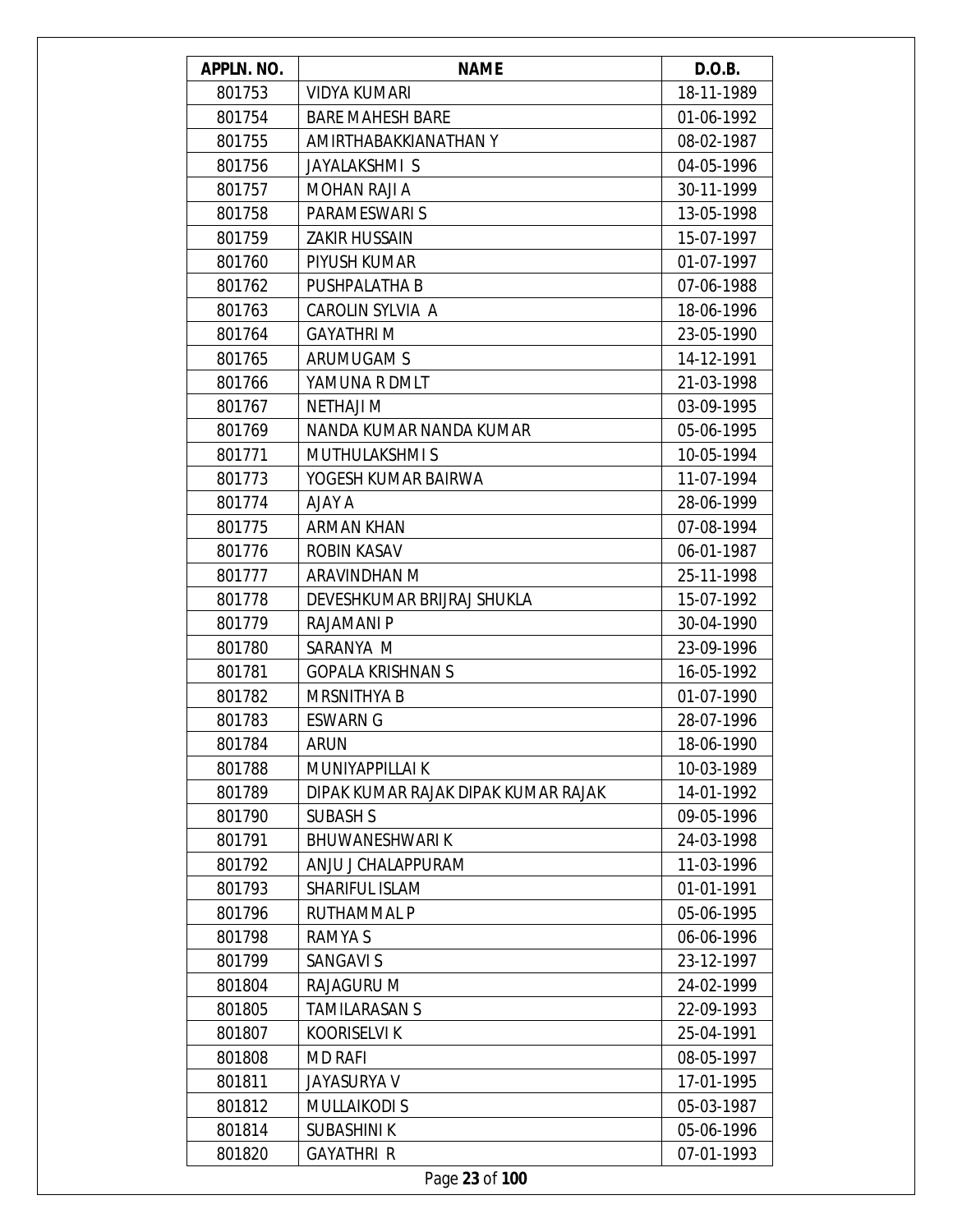| APPLN. NO. | <b>NAME</b>                 | D.O.B.     |
|------------|-----------------------------|------------|
| 801822     | MOHAMMED BILAL S            | 05-07-1998 |
| 801827     | <b>VEDIYAPPAN D</b>         | 29-06-1995 |
| 801829     | <b>LOGANATHAN K</b>         | 24-01-1991 |
| 801833     | <b>UMAR HATHAP S</b>        | 17-10-1996 |
| 801845     | AMUDHAVENI K                | 10-07-1996 |
| 801847     | KOMAL YADAV                 | 19-11-1999 |
| 801850     | <b>SURIYAMOORTHI R</b>      | 13-04-2001 |
| 801851     | <b>ATHITHYA R</b>           | 27-05-1994 |
| 801852     | ARVIND DIVAKAR              | 03-12-1992 |
| 801856     | SABARIDEVI B                | 15-09-1995 |
| 801858     | JANNI BOJJANNA GANGULU      | 07-07-1992 |
| 801859     | SITHESH S                   | 28-05-1998 |
| 801860     | SATHIYA PRABHA E            | 14-09-1996 |
| 801861     | <b>RADHIGA S</b>            | 10-06-1996 |
| 801863     | KAVIYA K                    | 03-07-1999 |
| 801866     | SANDHIYA D                  | 15-02-1999 |
| 801871     | SANDHIYA D                  | 15-02-1999 |
| 801872     | PARTHIBAN D                 | 06-01-1991 |
| 801883     | <b>CHANDRA MARY V</b>       | 10-02-1988 |
| 801885     | <b>MATHAN M</b>             | 13-05-1987 |
| 801891     | PALANI M                    | 01-07-1980 |
| 801897     | <b>NANTHAGOPAL R</b>        | 12-12-1991 |
| 801900     | <b>JEYA CHANDRA V</b>       | 21-06-1996 |
| 801901     | PRASANTH R                  | 10-06-1996 |
| 801903     | PARTHIBAN V                 | 24-10-2000 |
| 801906     | PARHAVI M                   | 14-04-1994 |
| 801914     | <b>SHALINI R</b>            | 01-02-1990 |
| 801915     | MUKESH RANI G               | 09-04-1986 |
| 801920     | BRISKILALANITHA J           | 04-09-1987 |
| 801922     | SUSEELA A                   | 26-07-1978 |
| 801924     | SUGANYA P                   | 10-06-1992 |
| 801925     | KUMUTHAM C                  | 10-04-1983 |
| 801926     | <b>SHYIEE P</b>             | 21-03-2000 |
| 801927     | <b>MANJU R</b>              | 14-07-1998 |
| 801930     | NAGA LATHA BARIGEDA         | 19-02-2000 |
| 801934     | RAJA D                      | 17-06-1998 |
| 801937     | PARAMESHWARI K              | 21-02-1994 |
| 801938     | <b>GEETHAN</b>              | 10-04-1983 |
| 801941     | KOWSALYA M                  | 23-05-1992 |
| 801951     | <b>HEMAK</b>                | 05-06-1996 |
| 801954     | POONGODI P                  | 25-06-1983 |
| 801957     | PRASHANT KUMAR              | 01-09-2000 |
| 801958     | SATHYA B                    | 13-03-1986 |
| 801964     | SUGANYA ARUMUGAM            | 23-02-1996 |
| 801966     | <b>ANTONY PARALOGARAJ S</b> | 11-04-1986 |
|            | Page 24 of 100              |            |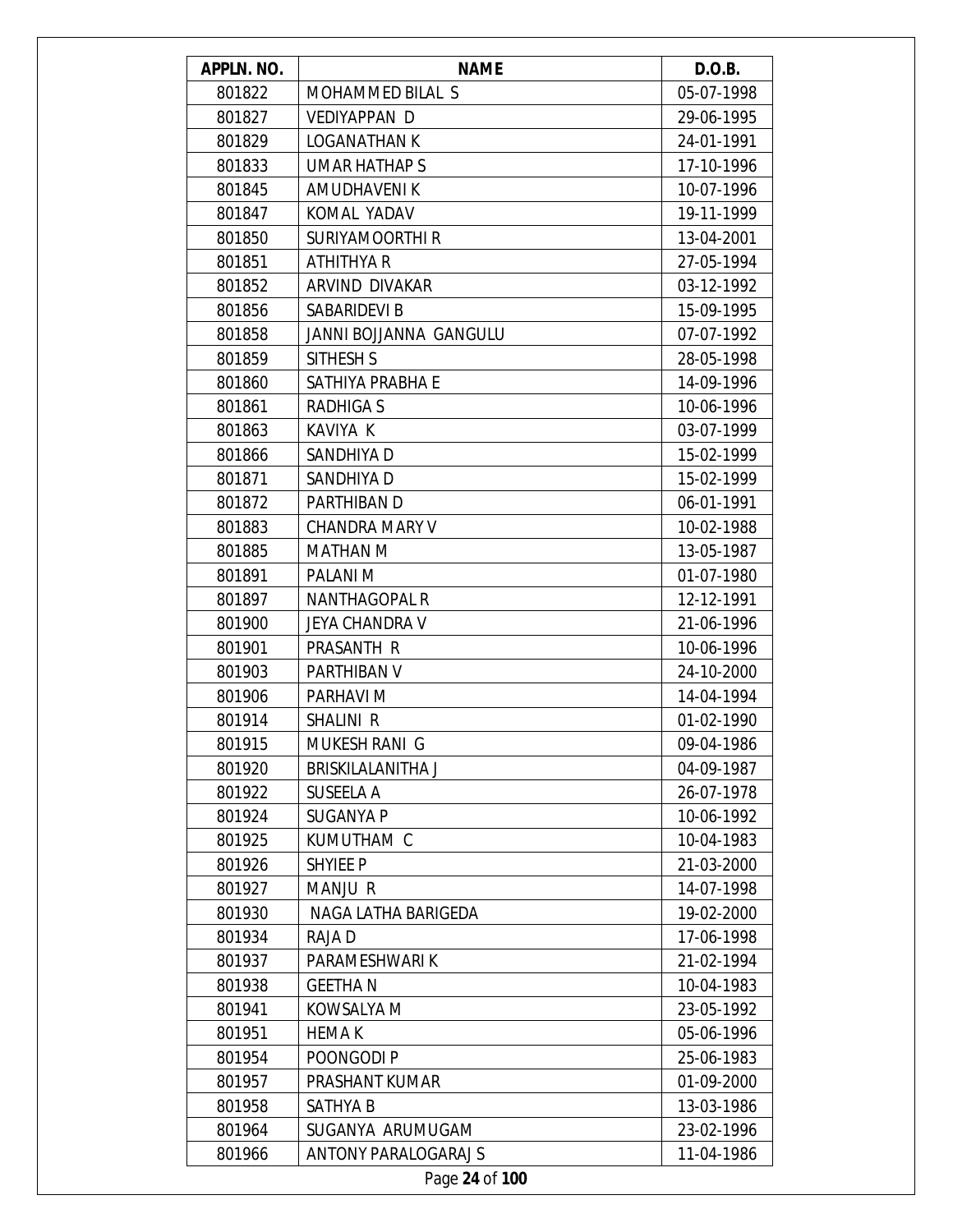| APPLN. NO. | <b>NAME</b>                 | D.O.B.     |
|------------|-----------------------------|------------|
| 801967     | <b>RADHAK</b>               | 24-07-1988 |
| 801968     | ANUSUYA S                   | 14-05-1998 |
| 801972     | <b>APARNAK</b>              | 01-07-1997 |
| 801974     | SOURAV KUMAR SINHA          | 15-04-1998 |
| 801975     | <b>BALAMURUGAN P</b>        | 07-06-1997 |
| 801976     | SATHISH KUMAR SATHISH KUMAR | 07-06-1994 |
| 801979     | <b>INDIRA M</b>             | 29-07-1984 |
| 801980     | KALAISELVAM M               | 10-05-1998 |
| 801983     | <b>RAJENDRAN E</b>          | 13-06-1996 |
| 801984     | <b>GAJALAKSHMI J</b>        | 04-05-1989 |
| 801986     | <b>RAMANS</b>               | 11-11-1984 |
| 801989     | ARTHI M                     | 05-05-1999 |
| 801990     | REESA REXI RUBANIYA A       | 23-12-1983 |
| 801993     | SARAVANYA M                 | 15-08-1995 |
| 801996     | KRIPA SHANKAR MEENA         | 13-06-1997 |
| 802002     | SAJJAN KUMAR                | 07-02-1995 |
| 802003     | <b>MATHIMALA J</b>          | 10-06-1984 |
| 802005     | <b>GANGA P</b>              | 06-07-1993 |
| 802006     | <b>RENUGAS</b>              | 24-06-1998 |
| 802008     | <b>FELCIA RANI C</b>        | 26-03-1987 |
| 802009     | LAXMI SHANKAR               | 25-05-1994 |
| 802010     | RENUGA DEVI M               | 19-03-1996 |
| 802011     | SANGEETHA C                 | 16-02-1980 |
| 802017     | <b>REJINI R</b>             | 06-05-1988 |
| 802018     | LAVANYAKUMARI M             | 03-10-1993 |
| 802022     | <b>MAYANK GUPTA</b>         | 05-05-1995 |
| 802023     | <b>GOKUL PS</b>             | 06-11-1982 |
| 802026     | <b>ANITHAR</b>              | 17-06-1983 |
| 802027     | <b>RAENDRAN V</b>           | 09-05-1978 |
| 802029     | SARAVANAN PD                | 08-03-1996 |
| 802033     | <b>VIJAYALAKSHMI M</b>      | 03-06-1996 |
| 802034     | <b>JAICHITRAK</b>           | 12-07-1978 |
| 802036     | <b>SURESHKUMAR S</b>        | 06-07-1988 |
| 802039     | PROMOTHINI M                | 07-11-1996 |
| 802040     | <b>MAHIMA B B</b>           | 13-09-1995 |
| 802041     | SESHASALAM                  | 06-05-1993 |
| 802042     | SELVI PRIYA J               | 17-02-1986 |
| 802050     | PETCHIAMMAL PS              | 24-02-2000 |
| 802051     | <b>VIKKI KUMAR</b>          | 03-10-1995 |
| 802052     | SARAVANAN M                 | 12-07-1997 |
| 802053     | <b>GAYATHRI DEVI J</b>      | 12-09-1990 |
| 802056     | <b>MARIAPPAN P</b>          | 02-04-1982 |
| 802061     | PADMINI M                   | 29-08-1994 |
| 802062     | PARVATHI G                  | 25-05-1980 |
| 802063     | LAILA SHYNI JOY C           | 15-05-1989 |
|            | Page 25 of 100              |            |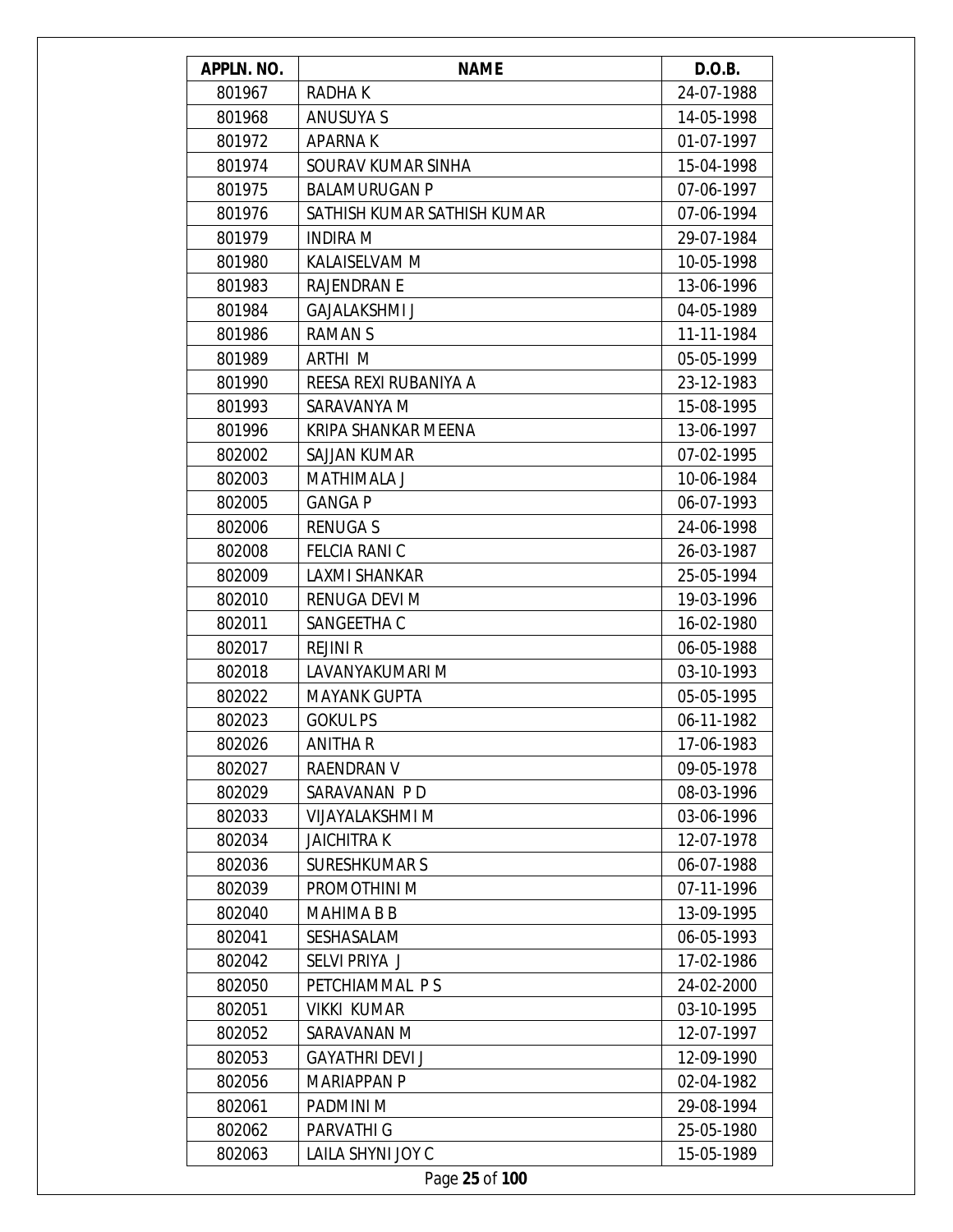| APPLN. NO. | <b>NAME</b>                 | D.O.B.     |
|------------|-----------------------------|------------|
| 802064     | <b>DEVANATHAN B</b>         | 16-01-1993 |
| 802067     | <b>VENKATESH KANDREGULA</b> | 19-06-1996 |
| 802069     | RAKESH KUMAR SAINI          | 04-09-1991 |
| 802071     | RANGEELA R                  | 10-05-1996 |
| 802074     | <b>NANDHINY M</b>           | 08-03-1999 |
| 802077     | <b>VIJAYAKANTH R</b>        | 07-09-1989 |
| 802079     | SAMUEL JEBAKUMAR J          | 16-06-1980 |
| 802081     | SANTHANALAKSHMI A           | 09-06-1995 |
| 802083     | NISHA T                     | 14-03-1991 |
| 802084     | <b>SUBA SAKTHIN</b>         | 01-07-1993 |
| 802085     | SELVASANTHIYA R             | 24-09-1996 |
| 802087     | <b>RANJANI R</b>            | 11-04-1998 |
| 802091     | PRASANTH P                  | 21-08-1999 |
| 802092     | SIRANGEEVI SURYA M          | 27-06-1997 |
| 802093     | SAPAVAT VAMSHI SAPAVAT      | 11-12-1999 |
| 802096     | RAJASEKARAN D R             | 07-03-1986 |
| 802099     | <b>BRIGIT T</b>             | 30-01-1977 |
| 802102     | <b>MARISELVAM S</b>         | 17-12-1998 |
| 802103     | ARIKRISHNAN K               | 05-06-1998 |
| 802109     | <b>MANI MALA R</b>          | 01-12-1984 |
| 802110     | SAWAN SINGH BISHT MR        | 22-03-2000 |
| 802112     | JAYACHANDRAN M M            | 15-07-1998 |
| 802113     | <b>GEETHA S</b>             | 17-11-1988 |
| 802116     | SOUNDARYA S                 | 06-05-1993 |
| 802118     | <b>KIRUBA G</b>             | 26-11-1998 |
| 802122     | <b>ANANDHIL</b>             | 20-05-1995 |
| 802125     | DHARMARAJ RAJENDRAN         | 12-05-1983 |
| 802128     | SRIMATHI P                  | 22-08-1999 |
| 802129     | KARTHIKEYAN R               | 19-05-1996 |
| 802132     | KAYALVIZHI C                | 02-06-1995 |
| 802134     | <b>KASTHURIV</b>            | 02-10-1998 |
| 802135     | SSS <sub>PL</sub>           | 16-03-1982 |
| 802136     | <b>REKHAE</b>               | 05-10-2000 |
| 802139     | <b>MAHALAKSHMI R</b>        | 19-10-1985 |
| 802142     | <b>VIGNESH V</b>            | 03-07-1997 |
| 802144     | <b>KARTHIK V</b>            | 16-02-1982 |
| 802146     | DIVYA M                     | 10-06-1998 |
| 802147     | <b>BAKYALAKSHMI V</b>       | 01-06-2000 |
| 802148     | <b>KAVITHA P</b>            | 07-06-1979 |
| 802149     | <b>MANONMANI G</b>          | 15-06-1998 |
| 802150     | <b>BEULAH B</b>             | 19-11-1976 |
| 802153     | UMA R                       | 17-02-1993 |
| 802154     | <b>EDISON T</b>             | 26-06-1990 |
| 802155     | YUGANTHIRAN R               | 27-09-1998 |
| 802157     | PREMA SAMBOORANAM R         | 04-10-1995 |
|            | Page 26 of 100              |            |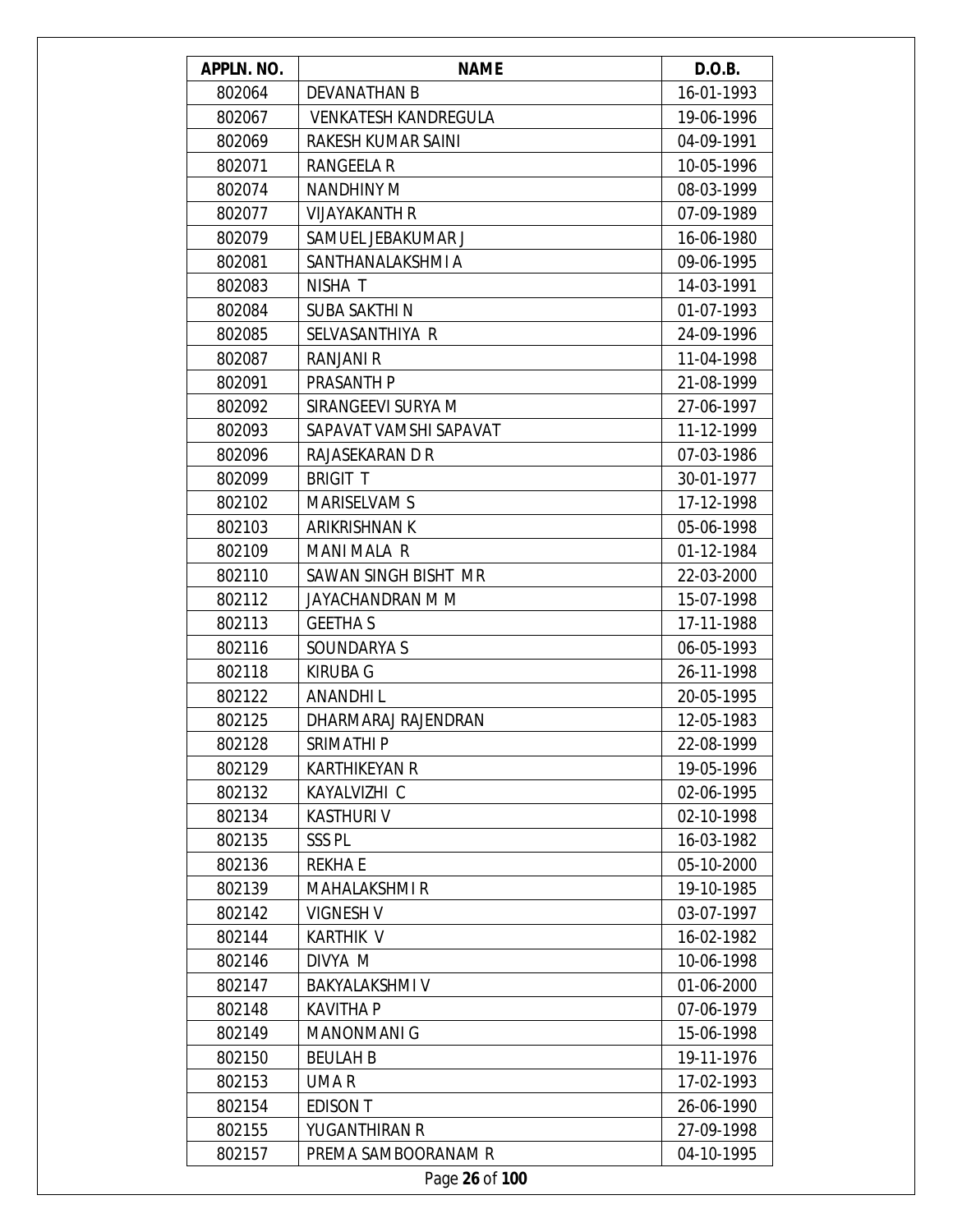| APPLN. NO. | <b>NAME</b>                    | D.O.B.     |
|------------|--------------------------------|------------|
| 802159     | SAMUVEL RAJ K                  | 31-05-1996 |
| 802164     | <b>STANLY P</b>                | 11-03-1984 |
| 802167     | <b>MD IRFAN</b>                | 20-05-1996 |
| 802169     | <b>KEERTHANA E</b>             | 30-05-1996 |
| 802170     | KARTHIKA DEVI B                | 11-11-1980 |
| 802174     | <b>WESLY PAUL I</b>            | 09-08-1998 |
| 802176     | <b>VISHALINI S</b>             | 30-06-1998 |
| 802178     | <b>RAVICHANDRAN R</b>          | 15-04-1975 |
| 802179     | SANGEETHA S                    | 24-05-1995 |
| 802183     | YERUKALA SURESH BABU           | 10-01-1991 |
| 802185     | <b>KALAIVANAN S</b>            | 29-07-1994 |
| 802190     | <b>KULDEEP KUMAR</b>           | 07-07-1997 |
| 802193     | NISHAMA P                      | 05-06-1992 |
| 802194     | <b>SELVAMANIK</b>              | 03-07-1973 |
| 802195     | <b>MD SAHMAD</b>               | 03-04-1995 |
| 802196     | <b>MD SARUK</b>                | 02-09-1997 |
| 802198     | RADHA K                        | 04-06-1997 |
| 802201     | <b>VIKRAM</b>                  | 15-11-1992 |
| 802202     | <b>NANDHINI M</b>              | 10-05-1997 |
| 802204     | POORNIMA S                     | 11-07-1999 |
| 802212     | PAVITHRA S                     | 25-11-1995 |
| 802216     | <b>VENKATESAN M</b>            | 07-06-1997 |
| 802217     | <b>PAVITHRAS</b>               | 25-11-1995 |
| 802218     | SUJATHA A                      | 20-02-1997 |
| 802221     | <b>RANJITHA G</b>              | 08-01-1995 |
| 802226     | <b>VELMURUGAN K</b>            | 29-11-2000 |
| 802227     | DEEPA G                        | 12-06-1998 |
| 802228     | RAGHUNATH SALADI               | 19-02-1992 |
| 802232     | <b>JOSEPHINE VELANKANNIE P</b> | 22-10-1982 |
| 802234     | <b>GEETHA P</b>                | 26-07-1984 |
| 802235     | KARTHIKAIVELU M                | 13-05-1990 |
| 802237     | <b>JAYAKUMAR K</b>             | 20-04-1980 |
| 802238     | <b>SALMA M</b>                 | 03-01-1993 |
| 802239     | ALAGUSUNDAR S                  | 13-06-1979 |
| 802241     | <b>KUMAR M</b>                 | 17-03-1994 |
| 802243     | <b>MEDONA JASMINE J</b>        | 03-05-1998 |
| 802244     | RITHIKA Y                      | 29-06-2001 |
| 802245     | NACHI MUTHU N                  | 26-07-1993 |
| 802247     | <b>ILAYARAJA M</b>             | 02-10-1989 |
| 802248     | ARAVINTH S                     | 02-03-1994 |
| 802249     | RAMUDU M                       | 15-05-1985 |
| 802254     | SATHYARAJ U                    | 07-06-1988 |
| 802255     | DEVIMALLAMMAL S                | 05-02-1997 |
| 802256     | NAGADHANAM R                   | 04-05-1995 |
| 802258     | RANJITHA T                     | 19-06-1996 |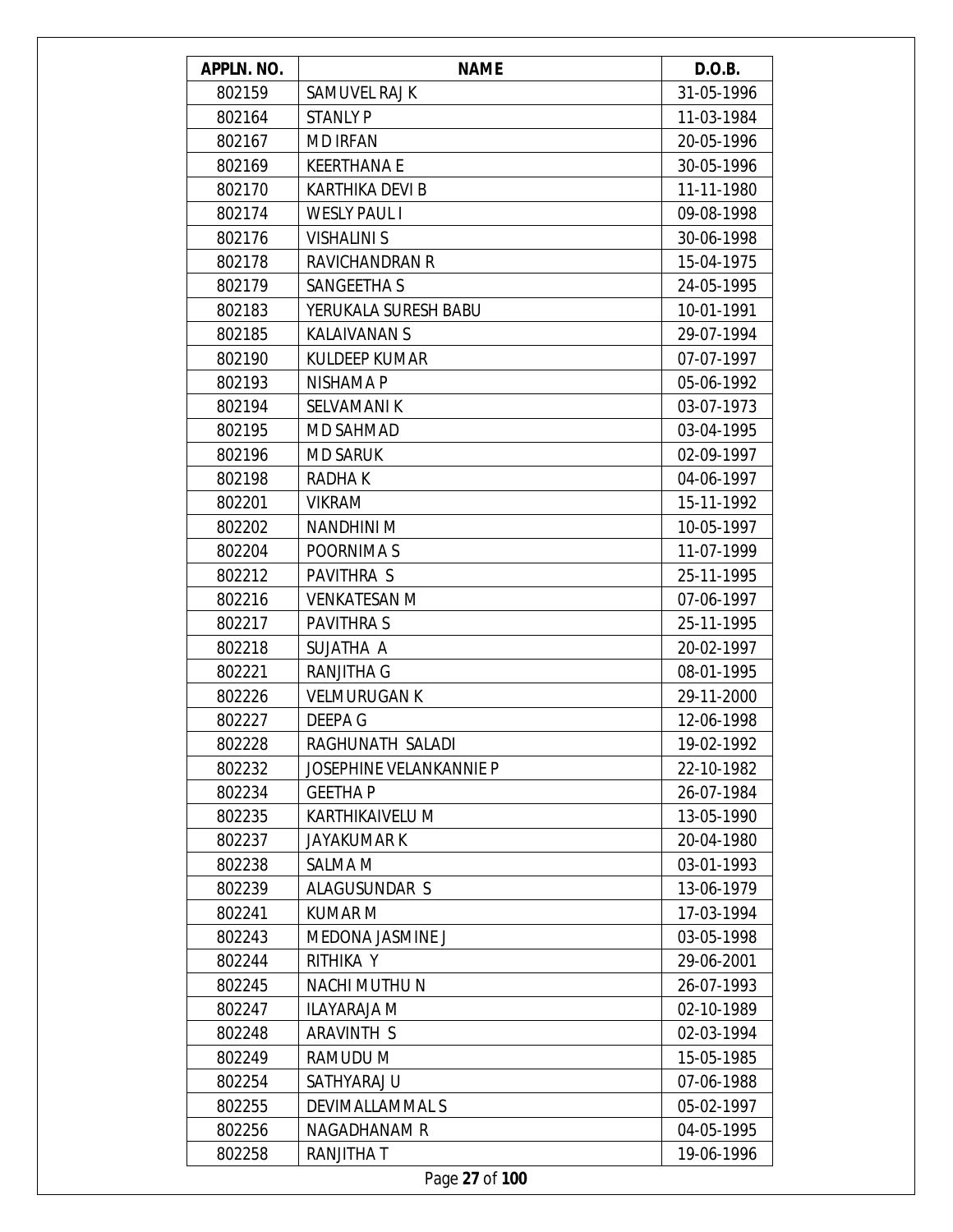| APPLN. NO. | <b>NAME</b>                  | D.O.B.     |
|------------|------------------------------|------------|
| 802259     | <b>KUMARL</b>                | 17-04-1998 |
| 802261     | <b>ABHISHEK</b>              | 10-07-1999 |
| 802264     | <b>MOHAMMED USMAN T</b>      | 24-04-1976 |
| 802267     | <b>VIMALD</b>                | 05-07-1994 |
| 802268     | <b>SATHISH M</b>             | 21-03-1997 |
| 802272     | MOHAMMED USMAN T             | 24-04-1976 |
| 802278     | PATHMA K                     | 02-05-1991 |
| 802280     | DIVYA S                      | 16-03-1994 |
| 802286     | UMAMAGHESWARI S              | 07-08-1982 |
| 802288     | ANITHA C                     | 21-02-1998 |
| 802291     | ANBARASAN J                  | 12-06-1997 |
| 802293     | ANBARASAN J                  | 12-06-1997 |
| 802294     | RAVI GANESHAPPA SUNAGAR RAVI | 20-03-1998 |
| 802297     | SARAVANAN A                  | 21-02-1989 |
| 802298     | <b>MUKESH KUMAR</b>          | 12-09-1996 |
| 802300     | AJITHA MADHU MADHU           | 27-08-1998 |
| 802303     | <b>AMITPAL SINGH MR</b>      | 20-09-1987 |
| 802304     | <b>MATHIVANAN R</b>          | 05-05-1998 |
| 802305     | SARAVANAN SARA               | 29-11-1993 |
| 802306     | THIRUGNANAM S                | 10-06-1993 |
| 802307     | PRABAVATHI M                 | 12-06-1998 |
| 802308     | <b>MEGALA MS</b>             | 13-05-1989 |
| 802309     | BHEEMUNIPALLE NAGAMANI       | 12-06-1994 |
| 802310     | PRESHILA RANI E              | 20-07-1988 |
| 802311     | DEEPAN U                     | 04-08-1995 |
| 802312     | PAWAN KUMAR DAS              | 10-07-1992 |
| 802313     | MANIVANNAN PG                | 03-06-1995 |
| 802314     | PAVITHRADEVI S               | 05-05-1997 |
| 802315     | DEEPA J                      | 22-12-1982 |
| 802316     | <b>SURESH M</b>              | 28-12-1998 |
| 802317     | BEERBAL KUMAR B              | 28-06-1986 |
| 802318     | SARAVANADEVI P               | 11-05-1998 |
| 802319     | <b>GOKULA KANNAN R</b>       | 07-03-2001 |
| 802320     | RAJALAKSHMI M                | 09-05-1997 |
| 802321     | KOKILA M                     | 27-04-1986 |
| 802322     | <b>RAJESH KUMAR</b>          | 21-05-2000 |
| 802324     | <b>JAYA PANDI P</b>          | 09-04-1993 |
| 802325     | KUNCHELA VARAPRASAD          | 27-07-1997 |
| 802326     | <b>MYMOON SHAIK</b>          | 10-06-1997 |
| 802327     | YASMIN BANUSS                | 19-08-1983 |
| 802329     | <b>MOORTHY V</b>             | 18-04-1990 |
| 802330     | RAJA M                       | 04-06-1997 |
| 802331     | SANTHOSHKUMAR C              | 07-05-1999 |
| 802335     | <b>AKHILS</b>                | 16-12-1994 |
| 802336     | <b>VAIRAVEL S</b>            | 27-05-1985 |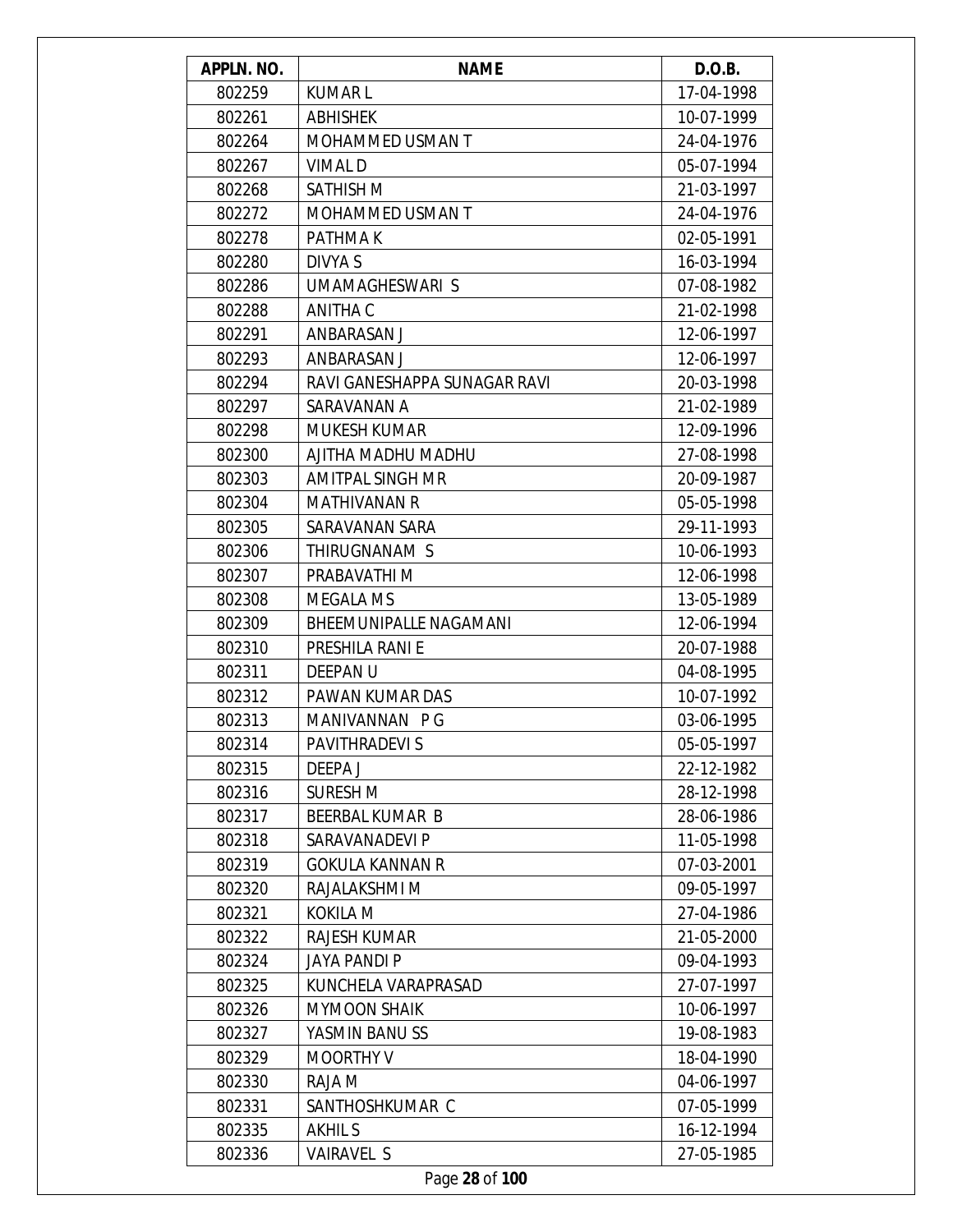| APPLN. NO. | <b>NAME</b>               | D.O.B.     |
|------------|---------------------------|------------|
| 802337     | ANIL KUSHWAHA             | 25-01-1996 |
| 802338     | <b>DINESH SSLC L</b>      | 01-09-1994 |
| 802339     | VISHNUPRIYA S             | 28-04-1999 |
| 802340     | <b>GOPAL</b>              | 05-04-1986 |
| 802341     | <b>RAVI KUMAR M</b>       | 16-05-2000 |
| 802342     | <b>GOPINATH K</b>         | 15-06-1987 |
| 802343     | <b>MOHANA K</b>           | 09-12-1990 |
| 802344     | MONISHA N                 | 17-07-1999 |
| 802345     | DHANYA R                  | 06-02-1991 |
| 802346     | MOHAMMED FAISAL M         | 05-05-1999 |
| 802347     | PAVITHRA P                | 13-08-2000 |
| 802348     | <b>FIIROSE BANU M</b>     | 11-06-1987 |
| 802349     | THANALAKSHMI T            | 05-06-1997 |
| 802350     | POOVAZHAGI S              | 18-04-1995 |
| 802352     | <b>MADIGA CHIRANJEEVI</b> | 10-07-1990 |
| 802355     | <b>MANISH MANISH</b>      | 17-03-1993 |
| 802357     | CHELLADURAI B             | 10-01-1979 |
| 802358     | <b>RAMAN KUMAR</b>        | 29-11-1993 |
| 802362     | MAGESH R                  | 15-05-1975 |
| 802364     | <b>UMADEVIP</b>           | 07-06-1976 |
| 802366     | <b>BOOMAR</b>             | 27-07-1999 |
| 802369     | REVATHI M                 | 06-08-1995 |
| 802370     | <b>ARASUK</b>             | 07-06-1975 |
| 802373     | <b>JHANSIRANI P</b>       | 11-08-1996 |
| 802374     | PANDEESWARAN P            | 01-06-1993 |
| 802378     | <b>JANAKI S</b>           | 30-10-1995 |
| 802380     | <b>MINNALKODI K</b>       | 21-10-1992 |
| 802381     | VINAYAGA JOTHI V          | 19-04-1989 |
| 802383     | DIVYA CHIDAMBARAM         | 07-02-1996 |
| 802384     | <b>KUMARK</b>             | 11-07-1996 |
| 802385     | ARAVINDAN M               | 31-03-1998 |
| 802386     | <b>JOSHUA JOEL 1</b>      | 14-12-1999 |
| 802387     | <b>ANGEL S</b>            | 05-06-1986 |
| 802389     | <b>ILAKKIYA T</b>         | 14-12-1985 |
| 802393     | <b>KEERTHIKA DEVIT</b>    | 29-07-1999 |
| 802396     | <b>KARTHIK D</b>          | 11-03-1997 |
| 802397     | AMUDHUVALLI M             | 25-06-1977 |
| 802398     | <b>MANOBALA B</b>         | 03-07-1988 |
| 802401     | <b>MOHAMED PAISAL J</b>   | 07-05-1985 |
| 802402     | <b>CHANDRUR</b>           | 31-07-2000 |
| 802404     | AKILA RAMANI K            | 28-02-1989 |
| 802407     | <b>HEMALATHA J</b>        | 24-06-1997 |
| 802409     | PRIYA A                   | 14-01-1993 |
| 802411     | LATHA PUSHBAM V           | 26-04-1998 |
| 802413     | PRIYA A                   | 14-01-1993 |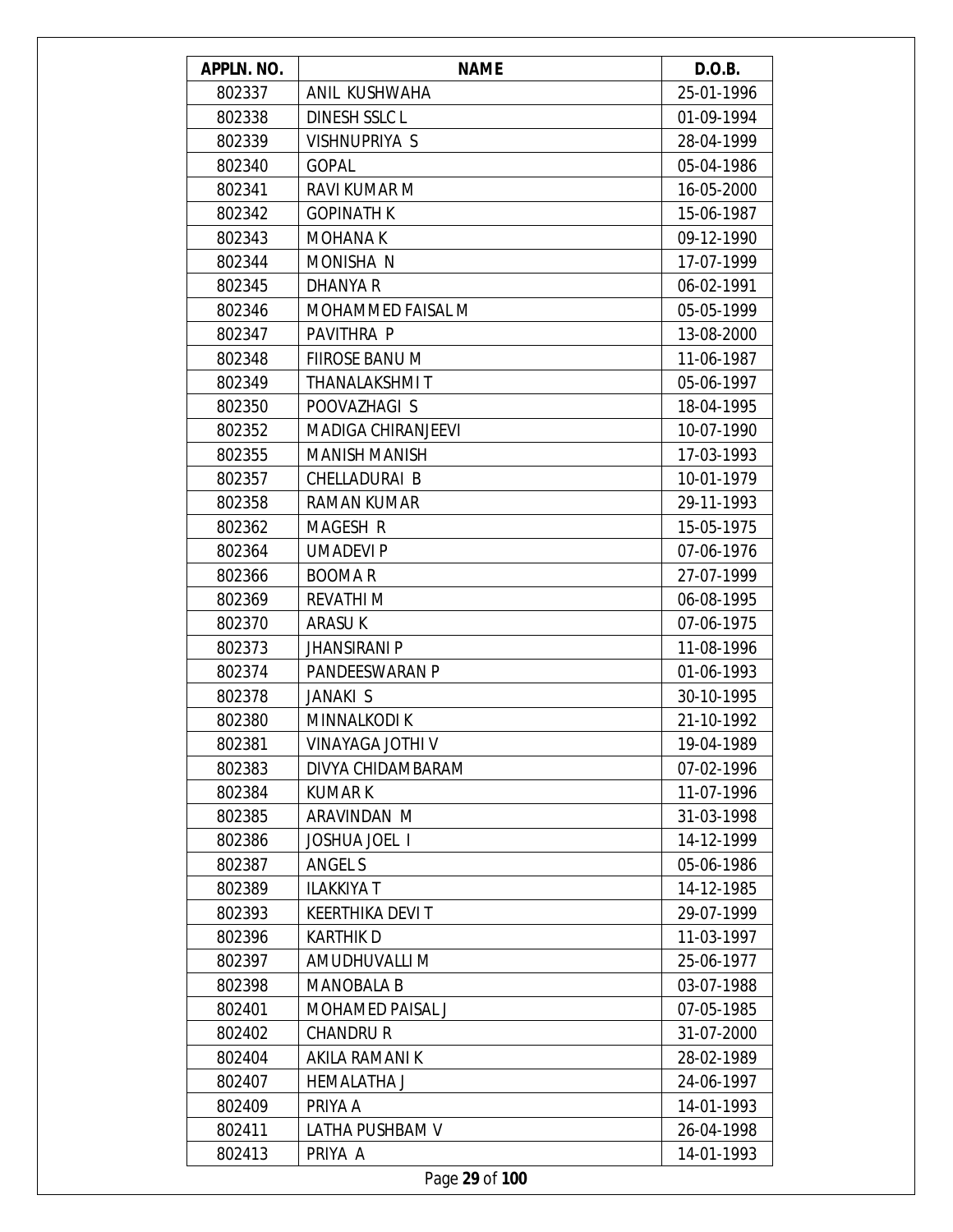| APPLN. NO. | <b>NAME</b>                   | D.O.B.     |
|------------|-------------------------------|------------|
| 802420     | <b>HEMALATHAT</b>             | 24-06-1997 |
| 802422     | ELUMALAI A                    | 12-09-1982 |
| 802423     | ARCHANADEVI K                 | 18-04-1995 |
| 802428     | SAKTHI SARAVANAN S            | 18-04-1983 |
| 802430     | SARANRAJ                      | 05-04-1999 |
| 802431     | <b>INDUMATHI D</b>            | 21-04-1996 |
| 802432     | ASHIKA H L                    | 02-04-1998 |
| 802433     | NITHEESH S NITHEESH S         | 08-07-1998 |
| 802434     | RAMANATHAN R                  | 13-05-1998 |
| 802435     | RAJNEESH KUMAR RAJNEESH KUMAR | 08-06-1992 |
| 802436     | <b>GANDRETI RAMANA MR</b>     | 01-02-1990 |
| 802437     | SANGEETHA P                   | 29-01-1987 |
| 802438     | <b>MOHANRAJ N</b>             | 20-03-1995 |
| 802440     | <b>BARGAVI N</b>              | 18-02-2001 |
| 802442     | ANEES AHAMED S                | 18-01-1985 |
| 802444     | YOVAL BEULA K                 | 16-06-1994 |
| 802445     | ARUNKUMAR T                   | 13-03-1990 |
| 802448     | JENI N                        | 23-06-1991 |
| 802450     | SIVARANJJNI M                 | 16-01-1997 |
| 802452     | <b>RAJAN D</b>                | 19-03-1995 |
| 802456     | SANTHIYA R                    | 20-06-2000 |
| 802460     | PUNITHA R                     | 21-07-1988 |
| 802461     | EMILARANI A                   | 03-02-1997 |
| 802462     | CHAKKARAPANI A                | 19-05-1981 |
| 802463     | KARTHIKKUMAR A                | 05-05-1993 |
| 802464     | RATHIKA S                     | 24-03-1986 |
| 802466     | <b>ANANTHI E</b>              | 17-10-1984 |
| 802468     | SATHYA M                      | 24-11-1993 |
| 802469     | <b>KASID</b>                  | 19-07-1976 |
| 802471     | <b>SUGUNAK</b>                | 18-04-1977 |
| 802473     | <b>MAHESH E M</b>             | 15-07-1994 |
| 802477     | SREE DEVI JOHNEY JOHNEY       | 14-01-1995 |
| 802479     | <b>VEERASAMY L</b>            | 06-01-1994 |
| 802480     | ATHIRA AJAYKUMAR              | 01-04-1991 |
| 802483     | <b>NITISH KUMAR</b>           | 04-06-2001 |
| 802486     | RAVI G                        | 09-12-1995 |
| 802489     | ANANTHARAJ M                  | 05-02-1991 |
| 802493     | ABDUL MUNEER U                | 26-09-1990 |
| 802494     | ANBARASAN K                   | 27-07-1986 |
| 802495     | AHILA S                       | 09-02-1996 |
| 802496     | SHIVANANDA ISHWARAPPA KAMBALI | 10-04-1998 |
| 802497     | LATHA C                       | 28-03-1989 |
| 802500     | ANITHA M                      | 01-07-2001 |
| 802501     | <b>MRS MAHALAKSHMI R</b>      | 15-08-1982 |
| 802502     | THUSHARA M                    | 30-08-1995 |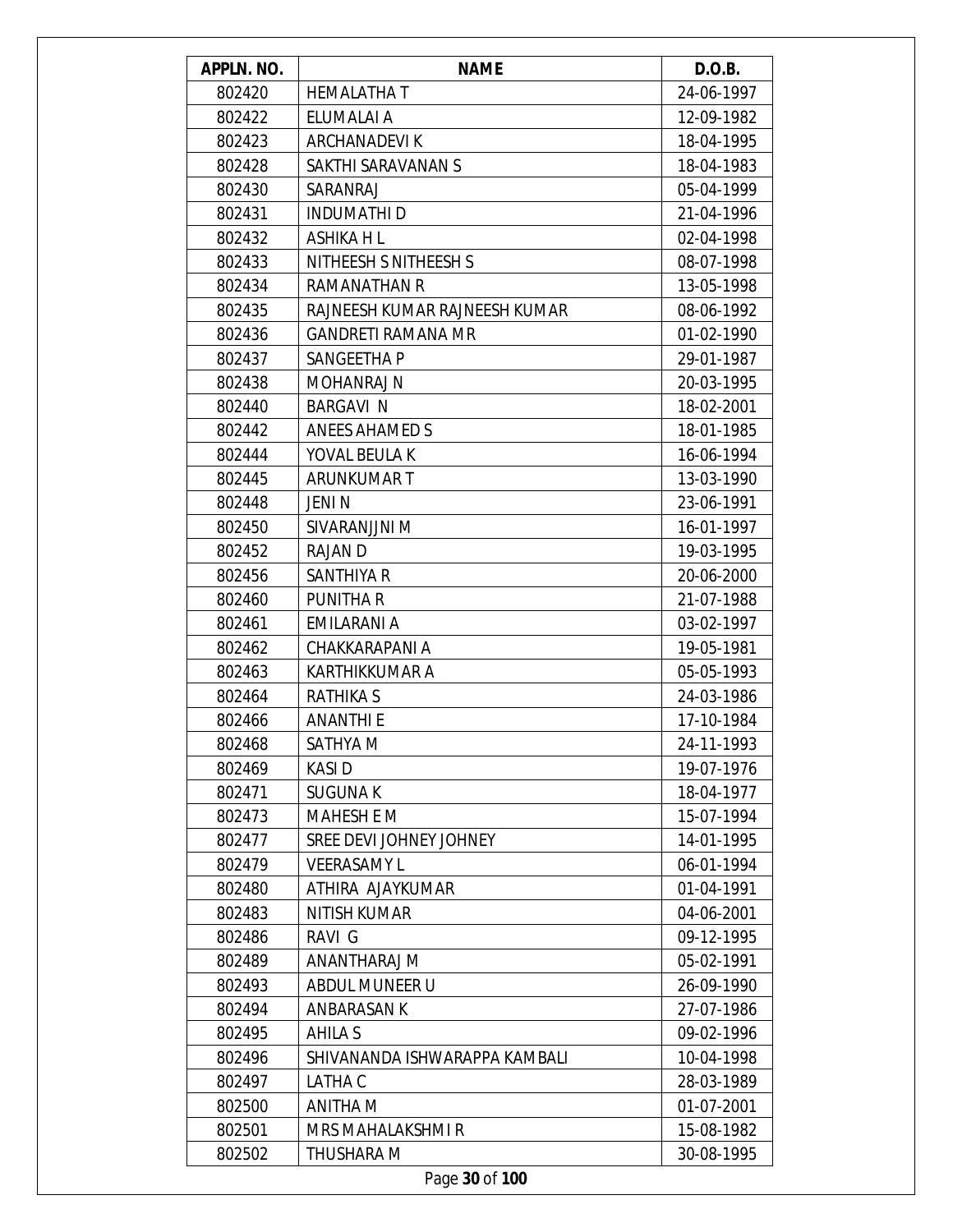| APPLN. NO. | <b>NAME</b>               | D.O.B.     |
|------------|---------------------------|------------|
| 802503     | SIVARANJINI M             | 16-01-1997 |
| 802504     | DIVYA JACQLINE J          | 02-03-1988 |
| 802506     | AHILA S                   | 09-02-1996 |
| 802509     | PURUSHOTHAMAN A           | 20-06-1997 |
| 802510     | <b>RENUGASS</b>           | 24-06-1998 |
| 802511     | PRASANTHI V               | 15-06-1993 |
| 802512     | DURGAPRASAD GURRALA       | 06-01-1993 |
| 802515     | SHIBILA AS                | 17-06-1997 |
| 802519     | RAMKI B                   | 11-04-1998 |
| 802521     | KARTHIKSHANMUGACHANDRU P  | 12-06-1999 |
| 802526     | SUJEA G                   | 13-05-1999 |
| 802529     | RAJESHKANNAN P            | 22-11-1981 |
| 802532     | JEYA R                    | 16-04-1991 |
| 802535     | NIKKU C KANACKAL          | 12-01-1995 |
| 802538     | <b>RANJITHA G</b>         | 08-01-1995 |
| 802543     | <b>ALAGAPPA S</b>         | 23-01-1992 |
| 802544     | <b>VALLIAMMAL P</b>       | 27-05-1981 |
| 802546     | SIVARANJANI K             | 25-07-1997 |
| 802550     | THIRUGNANAM P             | 14-10-1990 |
| 802551     | <b>MSR KALAIVANI</b>      | 07-12-1986 |
| 802552     | <b>MONISHAD</b>           | 22-05-1999 |
| 802553     | THIRUGNANASAMPANTHAM P    | 11-04-1993 |
| 802556     | <b>GOWRISANKAR T</b>      | 03-05-1998 |
| 802559     | ARCHANA AHIRWAR           | 01-03-2000 |
| 802560     | <b>VEDANT DEEP SHARMA</b> | 03-07-2000 |
| 802561     | MR KOLANGINATHAN A        | 25-06-1992 |
| 802563     | SIVANAMBI M               | 13-05-1998 |
| 802567     | SREELEKSHMI M G           | 31-08-1993 |
| 802569     | PAVITHRA R                | 24-02-1998 |
| 802573     | AJAY KUMAR AJAY           | 15-10-1993 |
| 802579     | DEEPIKA A                 | 14-06-1991 |
| 802580     | <b>RAVICHANDRAN R</b>     | 15-04-1975 |
| 802581     | SARANYA A                 | 21-05-1990 |
| 802584     | SHALINI S                 | 16-05-1999 |
| 802585     | <b>RAVICHANDRAN R</b>     | 15-04-1975 |
| 802587     | PADMAVATHI V              | 04-05-1991 |
| 802588     | SHIPIN M                  | 13-02-1998 |
| 802590     | <b>AROCKIA ALEX S</b>     | 10-06-1996 |
| 802591     | <b>GAYATHRI DEVI J</b>    | 12-09-1990 |
| 802592     | SEENIVASAN L              | 10-08-1997 |
| 802593     | MS MOHANA LAKSHMI S       | 20-07-1997 |
| 802594     | <b>VELMURUGAN P</b>       | 25-01-1991 |
| 802597     | PRIYA JEYANTHI R          | 15-04-1992 |
| 802599     | POONGODI V                | 01-10-1988 |
| 802604     | M KALPANA                 | 26-06-1994 |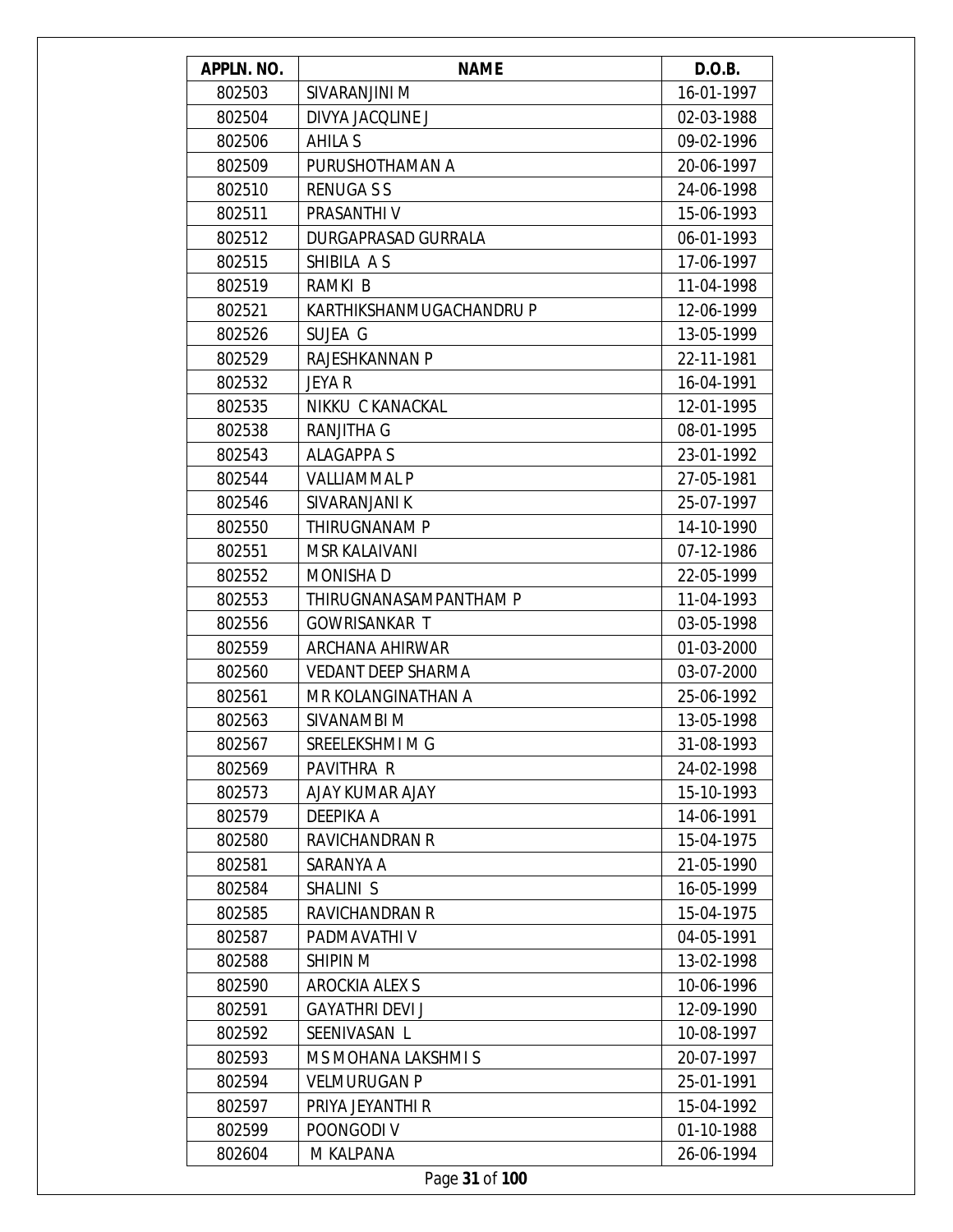| APPLN. NO. | <b>NAME</b>                  | D.O.B.     |
|------------|------------------------------|------------|
| 802606     | RAMESH M                     | 17-05-1989 |
| 802608     | <b>RAM KISHAN</b>            | 22-09-1990 |
| 802610     | <b>RAMESH M</b>              | 17-05-1989 |
| 802611     | <b>VASANTHA M</b>            | 07-07-1989 |
| 802612     | ARUNMOZHI A                  | 09-05-1997 |
| 802614     | <b>INDHUMATHIV</b>           | 06-06-1999 |
| 802615     | <b>UMADEVITS</b>             | 04-12-1992 |
| 802618     | KOMAL KUMARI                 | 08-01-1999 |
| 802620     | <b>MOHANESWARI R</b>         | 26-08-1987 |
| 802623     | DHIVYA T                     | 19-05-1991 |
| 802625     | SIVAGAMI S                   | 02-06-1976 |
| 802632     | <b>SURIYA P</b>              | 27-07-1997 |
| 802633     | <b>VENKATESAN K</b>          | 14-03-1992 |
| 802634     | <b>DHIVYA T</b>              | 19-05-1991 |
| 802639     | SANKARESWARI K               | 23-06-1996 |
| 802640     | SABITHA V                    | 29-01-1989 |
| 802641     | <b>SURAJ POLAI</b>           | 18-03-1997 |
| 802642     | <b>MAHALAKSHMI G</b>         | 25-03-1983 |
| 802643     | <b>YUVARAJ R</b>             | 30-05-1999 |
| 802645     | MOHANAPRIYA M                | 02-05-1993 |
| 802646     | SABITHA V                    | 29-01-1989 |
| 802647     | SELVADURAI M                 | 10-06-1993 |
| 802650     | <b>RUBAVATHY S</b>           | 27-08-1998 |
| 802651     | <b>MAYAKRISHNAN K</b>        | 24-05-1992 |
| 802654     | SABITHA S                    | 12-06-1992 |
| 802656     | PRIYA DARSINI N              | 18-07-1996 |
| 802658     | PRADEEPA PRADEEPA            | 18-01-1998 |
| 802662     | EZHILARASI M                 | 21-04-1988 |
| 802663     | SATHYA R                     | 30-06-1990 |
| 802664     | PRABHAKARAN N                | 06-05-1988 |
| 802670     | <b>VENKATESH M</b>           | 14-12-1993 |
| 802671     | ABINASH KUMAR VERMA          | 10-02-1992 |
| 802675     | <b>SUBASH CHANDRA BOSE S</b> | 23-07-1995 |
| 802679     | MENAGA A                     | 19-05-2001 |
| 802680     | <b>PRAKASH K</b>             | 27-02-1999 |
| 802682     | <b>LAVANYA SATHISH</b>       | 18-09-1996 |
| 802683     | <b>CHANDRUP</b>              | 01-03-1979 |
| 802685     | ANAMBATTU BALACHANDRA M      | 15-07-1995 |
| 802689     | VANIPRIYA S                  | 26-05-1999 |
| 802690     | MR ABDUL SAMATH M            | 05-06-1988 |
| 802691     | RAMAR R                      | 05-05-1995 |
| 802695     | MR GAURAV UPADHYAY           | 02-06-1999 |
| 802697     | <b>RAVICHANDRAN G</b>        | 02-06-1990 |
| 802699     | AJAY N                       | 26-06-1992 |
| 802700     | SANKAR S                     | 22-05-1995 |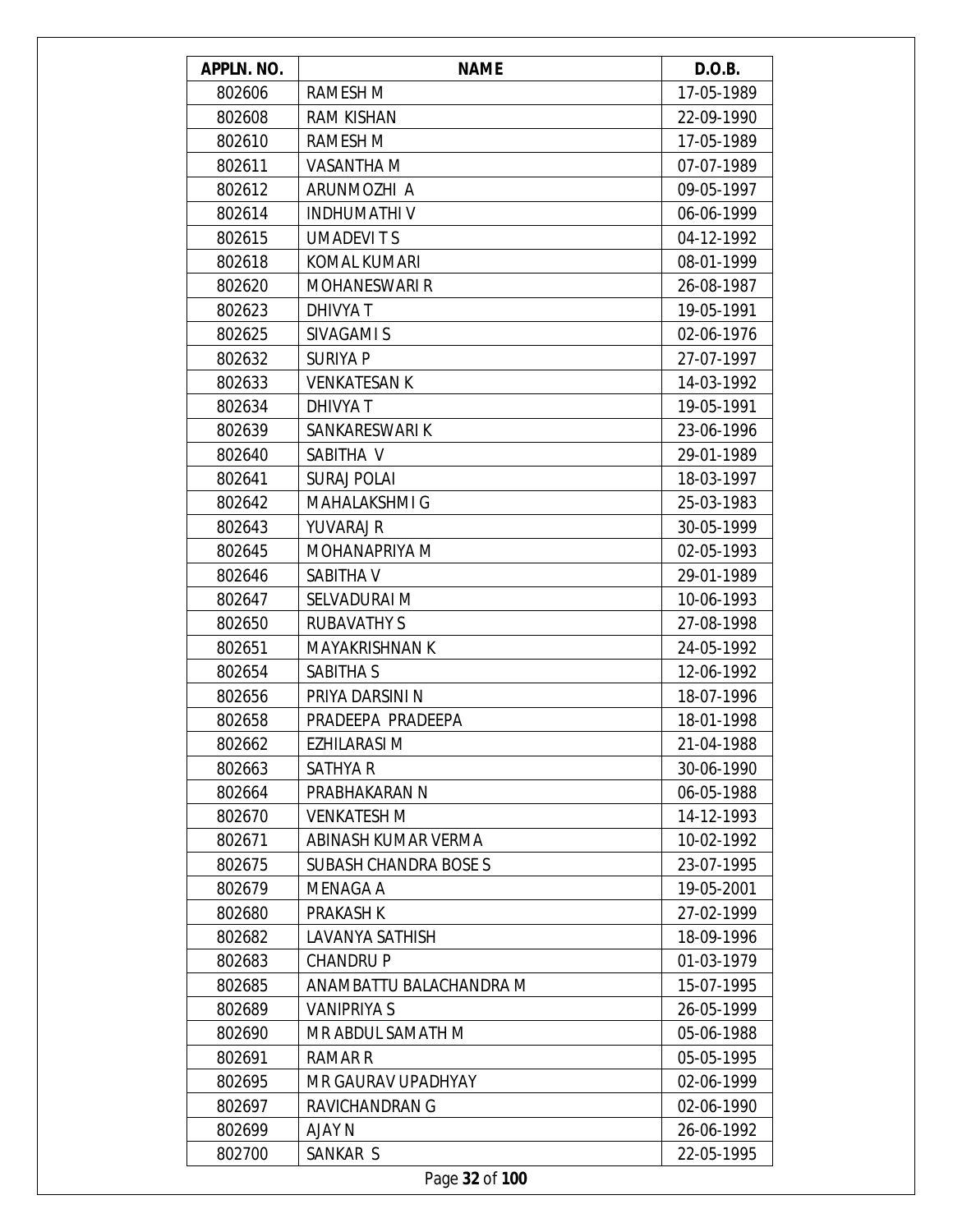| APPLN. NO. | <b>NAME</b>                    | D.O.B.     |
|------------|--------------------------------|------------|
| 802701     | <b>VISHAL P</b>                | 04-04-1996 |
| 802702     | PULAGURUJULA APPARAO           | 08-04-1992 |
| 802704     | AVIRAVAN A                     | 06-07-1987 |
| 802708     | <b>SANDHIYA S</b>              | 06-07-1998 |
| 802711     | PARVATHY BABU C                | 07-01-1993 |
| 802713     | MOHAN CHINNAMUTHU              | 17-08-1985 |
| 802715     | KALEESWARAN B                  | 20-05-1990 |
| 802721     | <b>SABITHA S</b>               | 23-05-1999 |
| 802724     | M AISHWRYA MRS M AISH          | 15-03-1993 |
| 802727     | VICTORIA RANI GALLA            | 03-08-1988 |
| 802731     | <b>ASFIYA BEGUM R</b>          | 11-02-1995 |
| 802732     | <b>VIJAY KUMAR MEENA</b>       | 09-12-1994 |
| 802733     | RAGUBATHI D                    | 30-03-1993 |
| 802735     | SIVAN M                        | 07-05-1991 |
| 802737     | <b>SUGUNA M</b>                | 27-01-1995 |
| 802738     | BHUVANESWARI S                 | 25-08-1998 |
| 802739     | <b>SATHISH S</b>               | 17-03-1997 |
| 802741     | <b>LAVANYA P</b>               | 05-04-1996 |
| 802744     | PRADHYUMN MANSARE              | 15-06-1999 |
| 802746     | <b>VIJAYALAKSHMI KD</b>        | 27-04-1988 |
| 802747     | <b>VANITHA V</b>               | 12-07-1996 |
| 802749     | <b>GUNASELVI S</b>             | 18-04-1992 |
| 802750     | SATHIYAVANI J                  | 27-03-1997 |
| 802751     | <b>KANNAN P</b>                | 21-07-1987 |
| 802752     | <b>KASTHURIK</b>               | 07-05-1995 |
| 802753     | DHIVYA S                       | 07-06-1994 |
| 802755     | <b>SELVAKUMAR U</b>            | 16-05-1987 |
| 802757     | <b>THAMATAPUGANDHI</b>         | 12-06-1998 |
| 802758     | <b>KALIDASS K</b>              | 20-07-1996 |
| 802760     | KARTHIGAISELVI B               | 19-10-1998 |
| 802761     | PAVITHRA P                     | 04-03-1994 |
| 802762     | <b>KARTHIGAISELVI B</b>        | 19-10-1998 |
| 802763     | <b>OBAIDUL MOLLICK MOLLICK</b> | 02-08-1992 |
| 802764     | RATHIKA V                      | 29-05-1991 |
| 802765     | <b>KARTHIK K</b>               | 23-06-2000 |
| 802766     | SIVANANDAM M                   | 30-05-1991 |
| 802767     | <b>YUVARAJ P</b>               | 12-04-1994 |
| 802768     | <b>HUSAIN</b>                  | 23-05-1994 |
| 802769     | <b>KEERTHIGAK</b>              | 16-07-1991 |
| 802772     | BHAKKIYALAKSHMI EZHUMALAI      | 12-05-1992 |
| 802773     | <b>RENUKAS</b>                 | 05-06-1979 |
| 802774     | ANNATHAI CHITRA P              | 09-05-1991 |
| 802775     | <b>SUBATHRA G</b>              | 25-05-1992 |
| 802777     | <b>BALASUBRAMANIAN S</b>       | 06-09-1997 |
| 802778     | PRABHISHA MK                   | 11-04-1991 |
|            | Page 33 of 100                 |            |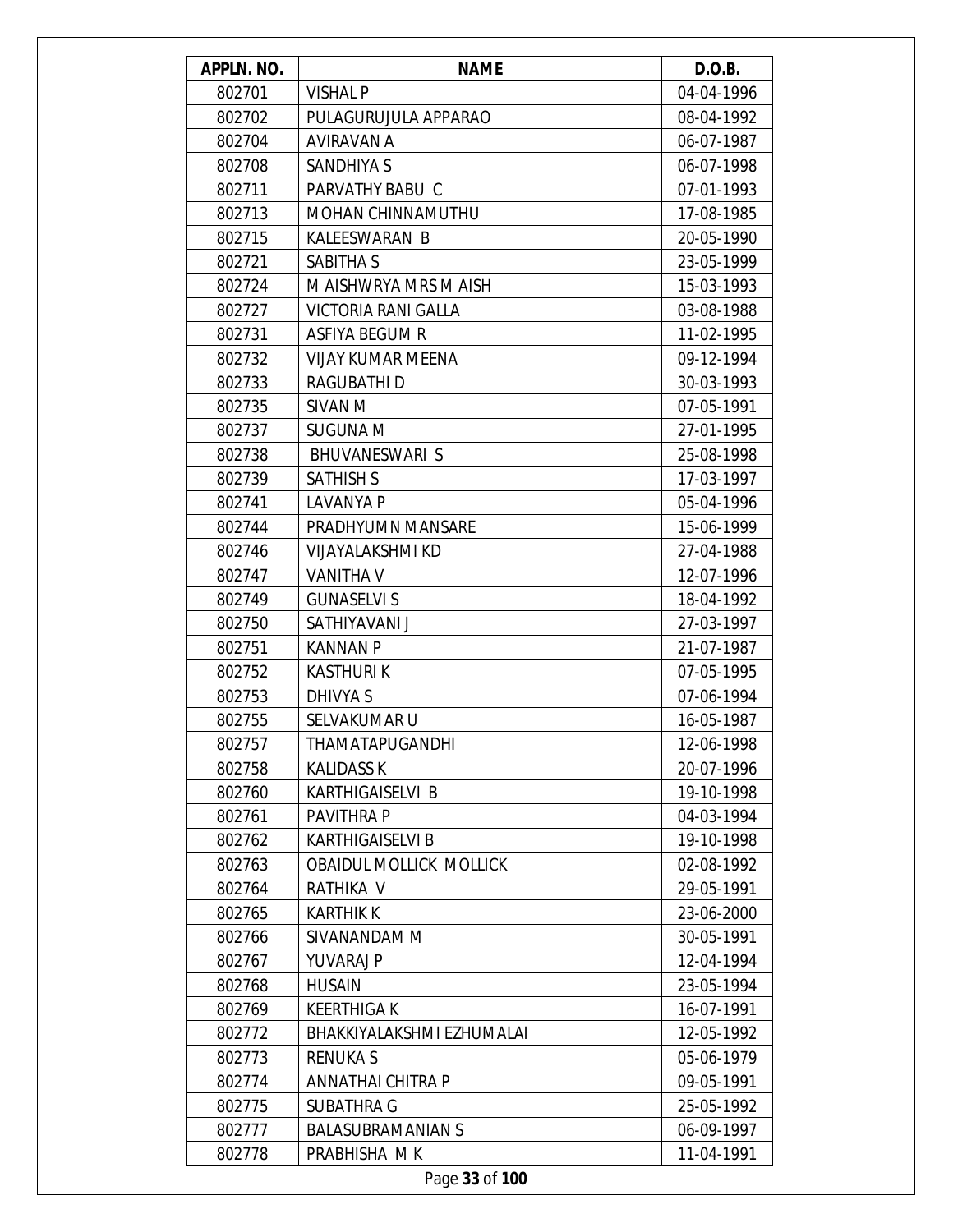| APPLN. NO. | <b>NAME</b>               | D.O.B.     |
|------------|---------------------------|------------|
| 802779     | SANKAR S                  | 07-03-1998 |
| 802780     | <b>GOWTHAMI K</b>         | 15-01-1989 |
| 802781     | <b>MEGANATHAN G</b>       | 17-03-1995 |
| 802782     | RAJESHWARI M              | 14-04-1995 |
| 802783     | <b>MAHESH CHAND MEENA</b> | 25-11-1995 |
| 802784     | NITHYASREE U              | 17-12-1998 |
| 802785     | <b>MRS DEEPIKAT</b>       | 12-04-1999 |
| 802787     | <b>DURGA DEVI I</b>       | 14-02-2000 |
| 802788     | <b>KISHORE K</b>          | 28-05-1997 |
| 802790     | <b>VENKATESAN P</b>       | 30-06-1969 |
| 802791     | <b>ARAVIND R</b>          | 28-09-1996 |
| 802792     | SUJA RAM SUJA RAM         | 07-07-1992 |
| 802793     | <b>SUBASH</b>             | 07-07-1997 |
| 802794     | <b>RAJ</b>                | 12-07-2000 |
| 802795     | <b>VIJAYANANTH G</b>      | 03-02-1996 |
| 802796     | <b>VARSHA PK</b>          | 15-11-1998 |
| 802797     | NITHYA K                  | 11-06-1989 |
| 802799     | PREMLAL ROUT              | 30-04-1986 |
| 802800     | <b>VIGNIK</b>             | 20-04-1989 |
| 802802     | ANANDHAN A                | 21-05-1997 |
| 802803     | <b>BINDEEP K</b>          | 31-05-1988 |
| 802804     | SUHAILU BIN ALI KM        | 23-10-1994 |
| 802806     | DEENDAYAL DAYAL           | 01-05-1993 |
| 802807     | <b>VYSAKH S</b>           | 05-05-1993 |
| 802812     | <b>VETRISELVI A P</b>     | 28-06-2001 |
| 802815     | <b>KRIPA R</b>            | 04-12-1998 |
| 802816     | <b>NAVEENRAJ D</b>        | 15-08-1998 |
| 802817     | <b>INDHUMATHI SEKAR</b>   | 05-05-1998 |
| 802818     | ARAVINDAN S               | 01-11-1995 |
| 802819     | <b>ASHWINI P</b>          | 06-07-1998 |
| 802820     | RAMYA K                   | 27-09-1986 |
| 802823     | <b>KEERTHIGA A</b>        | 04-03-1998 |
| 802824     | <b>MD ASHRAF</b>          | 05-03-1995 |
| 802826     | PARAMESHWARI R            | 21-02-1994 |
| 802827     | ANANTHI R                 | 20-06-1989 |
| 802829     | SARAVANAKUMAR M S         | 14-11-1986 |
| 802830     | SARTHKUMAR K              | 22-05-1995 |
| 802831     | NITHYA S                  | 24-05-1997 |
| 802834     | SILAMBARASAN V            | 14-12-1987 |
| 802836     | SARATH KUMAR A            | 06-05-1995 |
| 802837     | AKASH BAIRWA              | 30-10-1994 |
| 802838     | PANDEESHWARI R            | 27-06-1999 |
| 802839     | PUGALEANTHI P             | 17-03-2000 |
| 802840     | <b>VEVEK M</b>            | 31-08-1994 |
| 802842     | ARAVIND M                 | 17-10-1995 |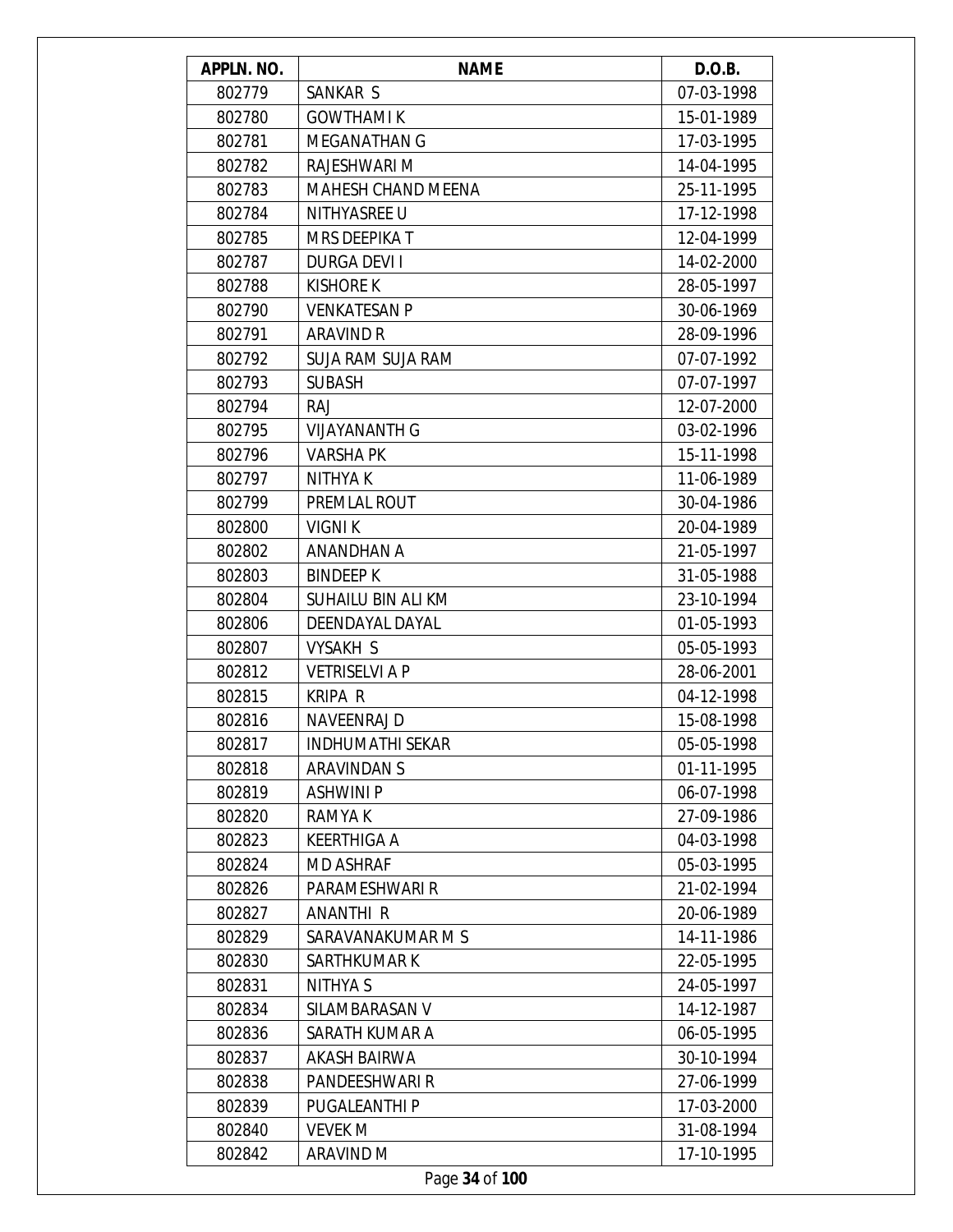| APPLN. NO. | <b>NAME</b>                   | D.O.B.     |
|------------|-------------------------------|------------|
| 802844     | <b>VADIVELKUMAR M</b>         | 27-01-1994 |
| 802845     | PANDEEHWARI R                 | 27-06-1999 |
| 802848     | S RAJKUMAR                    | 13-02-1989 |
| 802849     | PRABA M                       | 10-02-1989 |
| 802851     | MURUGESAN C                   | 13-03-1997 |
| 802855     | <b>JAHANGIR SHAIK</b>         | 09-03-1995 |
| 802856     | <b>INDUMATHIV</b>             | 24-11-1994 |
| 802857     | <b>NAVEEN KUMAR SINGH</b>     | 07-09-1998 |
| 802859     | <b>GURUVAMMAL T</b>           | 30-03-1997 |
| 802861     | JAYARAJ M                     | 02-06-1991 |
| 802862     | AISWARIA J                    | 08-06-2000 |
| 802863     | SOWDEESWARI S                 | 12-04-1992 |
| 802865     | <b>MUTHUMARI M</b>            | 02-02-1986 |
| 802866     | MR MANIKANDAN E               | 12-01-1995 |
| 802868     | <b>RAJKUMAR A</b>             | 13-11-2000 |
| 802869     | KRISHNA KUMAR                 | 05-08-1997 |
| 802870     | SHANMUGAVELRAJ J              | 04-07-1990 |
| 802872     | DHANIRAM<br><b>SINGH</b>      | 14-06-1976 |
| 802874     | <b>SUNITHAY</b>               | 12-05-1990 |
| 802876     | PALLAVI SUDHEER VK            | 06-10-1995 |
| 802877     | DINESH R                      | 21-04-2000 |
| 802878     | <b>MURSHITHASREEN</b>         | 10-02-1996 |
| 802879     | ROSMI <sub>R</sub>            | 19-02-1987 |
| 802880     | UMAMAHESWARI K                | 06-06-1996 |
| 802881     | <b>GIRIJA N</b>               | 11-12-1989 |
| 802882     | NITHIYA B                     | 29-06-1985 |
| 802884     | SATHIYA N                     | 11-07-1994 |
| 802886     | KUTE PRAMESHWAR BABAN         | 14-11-1998 |
| 802887     | RAGU S                        | 14-02-1997 |
| 802888     | MANOJ MOHAN PRASATH V         | 25-05-1998 |
| 802889     | <b>PANDIAN T</b>              | 20-03-1987 |
| 802890     | <b>DIVYA S</b>                | 17-06-1996 |
| 802891     | KUTE PRAMESHWAR BABAN         | 14-11-1998 |
| 802894     | <b>SRUTHI KUNDATHIL</b>       | 10-05-1995 |
| 802896     | RADHA S                       | 29-05-1971 |
| 802900     | SURESH S                      | 30-05-1986 |
| 802901     | <b>DEIVAYANAI B</b>           | 07-08-2000 |
| 802902     | DEIVAYANAI B                  | 07-08-2000 |
| 802903     | <b>GURUS</b>                  | 15-03-1998 |
| 802907     | <b>RAGUS</b>                  | 02-02-2001 |
| 802911     | PRIYANGA S                    | 23-06-1996 |
| 802912     | <b>GIRI</b>                   | 01-07-2001 |
| 802913     | AISHWARIYA S                  | 17-04-1992 |
| 802915     | BAKIYA LAKSHMI HARIKRISHNAN   | 30-11-1991 |
| 802916     | PARMESHAR BABAN KUTE P B KUTE | 14-11-1998 |
|            | Page 35 of 100                |            |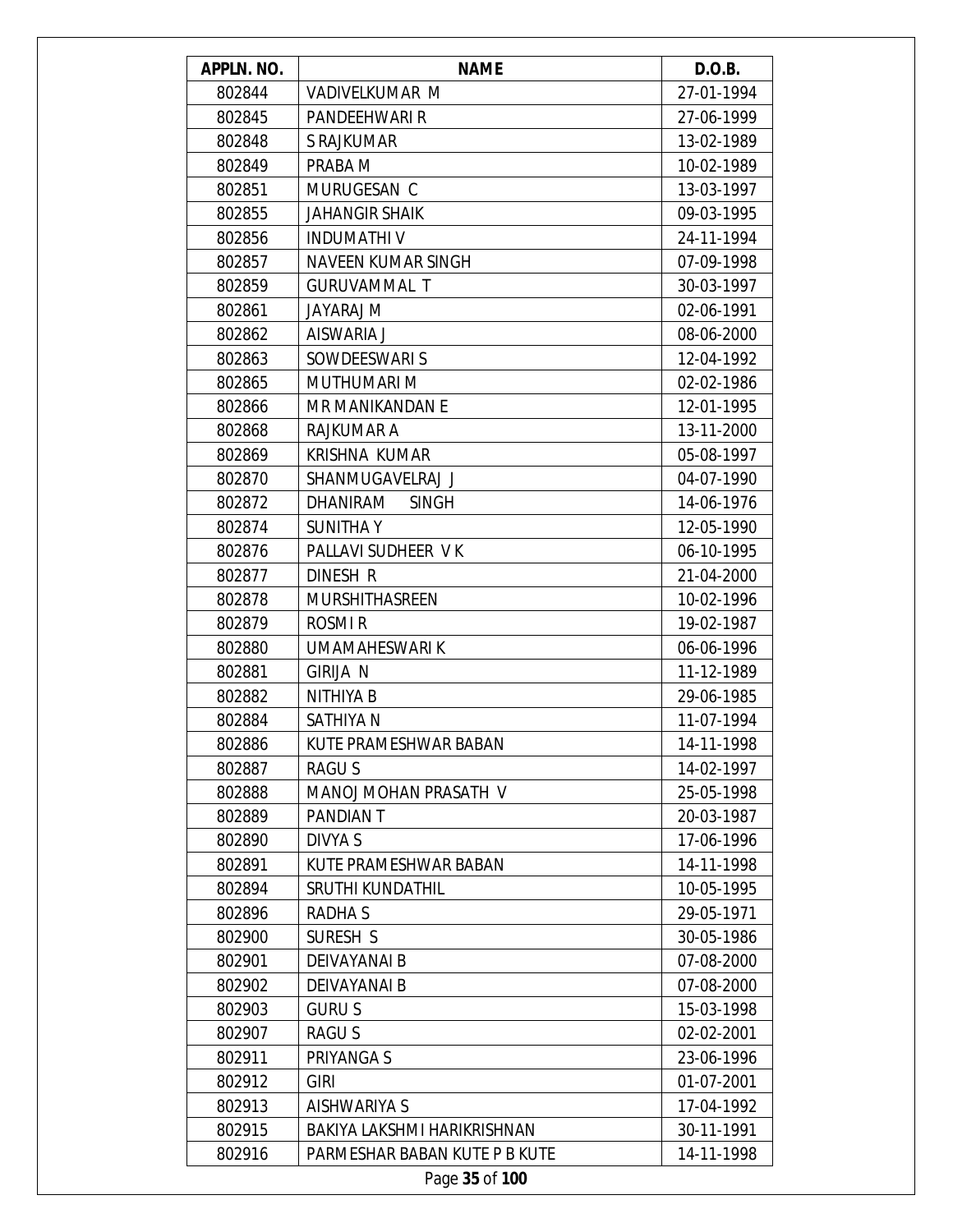| APPLN. NO. | <b>NAME</b>              | D.O.B.     |
|------------|--------------------------|------------|
| 802918     | <b>SULOCHANA T</b>       | 25-03-1989 |
| 802921     | <b>BALASAKTHI R</b>      | 24-03-1990 |
| 802923     | <b>KAVITHA C</b>         | 29-01-1992 |
| 802924     | RIYAZ SHAIK              | 08-10-1999 |
| 802925     | <b>BALASAKTHI R</b>      | 24-03-1990 |
| 802926     | <b>ASHOK G</b>           | 25-03-1996 |
| 802927     | SASIKALA DEVI M          | 25-04-1984 |
| 802928     | SIVARANI P               | 23-05-1985 |
| 802929     | <b>NALINI K</b>          | 03-04-1982 |
| 802930     | SANTHAKUMAR S            | 04-06-1996 |
| 802931     | <b>DEVI PRIYA S</b>      | 24-05-1996 |
| 802932     | ARUNA A                  | 05-06-1998 |
| 802933     | <b>MANOJKUMART</b>       | 22-02-2001 |
| 802936     | SIVAGAMI ALICE REVATHI A | 13-02-1986 |
| 802937     | ANUSIYAMARY A            | 04-05-1997 |
| 802938     | <b>RANJITH R</b>         | 26-05-1999 |
| 802939     | PRASHANT KUMAR KESRI     | 06-07-1992 |
| 802941     | KOMAL RAHUL AHIWALE      | 01-11-1998 |
| 802942     | DHANUJA K                | 03-08-1981 |
| 802943     | AJITH D                  | 15-05-2000 |
| 802944     | <b>MATHIBALAN R</b>      | 22-05-1994 |
| 802945     | <b>INDIRA A</b>          | 16-07-1996 |
| 802946     | RUBAVATHI M              | 27-05-1996 |
| 802947     | <b>CHINNA SUBBURAJ</b>   | 13-03-1978 |
| 802948     | SOWMYA R                 | 16-12-1988 |
| 802949     | ARYANANDA R              | 19-12-1998 |
| 802950     | <b>KAVITHA K</b>         | 01-03-1980 |
| 802951     | ASIF KS                  | 25-03-1984 |
| 802953     | ESSAKIMUTHU M            | 02-05-1997 |
| 802956     | PADMAPRIYA S             | 26-11-2000 |
| 802957     | <b>KOWSALYA R</b>        | 02-11-1996 |
| 802961     | MATHAN M                 | 25-04-1992 |
| 802962     | <b>SUBHASHINI S</b>      | 05-11-1997 |
| 802963     | CHIKKANNA M              | 10-04-1984 |
| 802967     | <b>NANDHINIP</b>         | 05-06-1996 |
| 802968     | ANIJA KUMARI K           | 05-06-1992 |
| 802969     | <b>RUBINI R</b>          | 21-05-1998 |
| 802973     | NEELAVATHI M             | 28-07-1990 |
| 802974     | AMBETHKAR R              | 12-04-1991 |
| 802975     | <b>DURAIRAJ M</b>        | 03-05-1994 |
| 802976     | <b>BHAWNA</b>            | 28-04-1997 |
| 802983     | <b>KEERTHANAK</b>        | 24-06-1998 |
| 802984     | <b>MANISH KUMAR SAIN</b> | 03-02-1997 |
| 802986     | SARALA P                 | 19-10-1991 |
| 802988     | <b>REVATHY A</b>         | 27-01-1985 |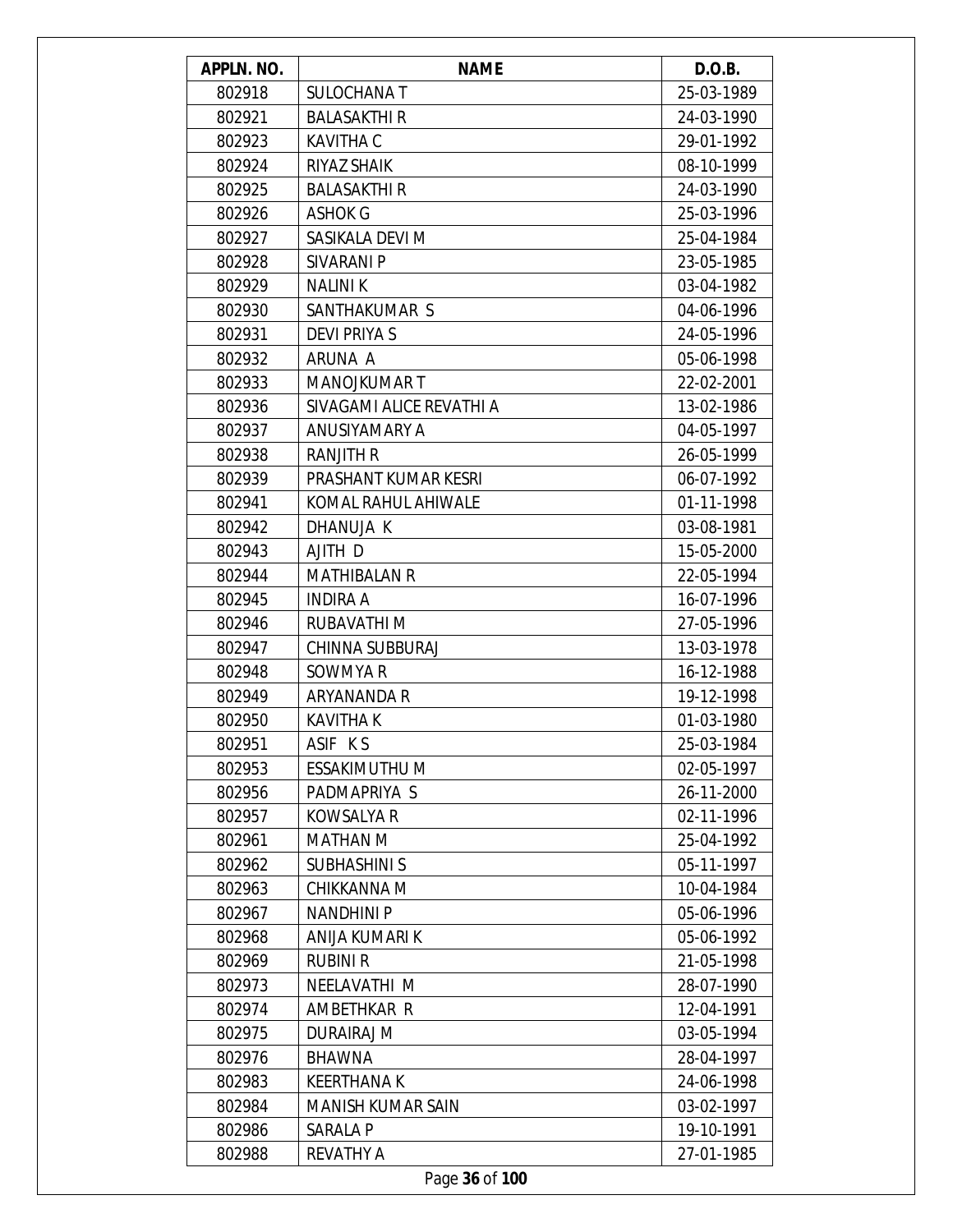| APPLN. NO. | <b>NAME</b>                                 | D.O.B.     |
|------------|---------------------------------------------|------------|
| 802989     | <b>SANJIB NATH</b>                          | 01-09-2000 |
| 802991     | <b>KAMESH K</b>                             | 04-12-1998 |
| 802993     | DHEKSHINAMOORTHI G                          | 20-05-1996 |
| 802994     | JAYALAKSHMI D                               | 25-02-1998 |
| 803001     | MANIKANDAN N                                | 17-03-1986 |
| 803005     | <b>ABITHA M</b>                             | 02-04-1976 |
| 803006     | SOUNDARRAJAN P                              | 03-08-1996 |
| 803007     | PRIYA K K                                   | 14-11-1985 |
| 803008     | <b>SURYA P</b>                              | 04-04-1991 |
| 803009     | <b>AMIT KUMAR</b>                           | 15-06-1997 |
| 803010     | PRIYAVATHANI K                              | 16-07-1988 |
| 803011     | <b>ANTONY DCRUZ R</b>                       | 23-09-1990 |
| 803012     | RANI P                                      | 30-04-1986 |
| 803013     | ZAIBA SHEERIN N                             | 05-06-1998 |
| 803015     | SHREESWETHA P                               | 07-02-2000 |
| 803019     | <b>VIJAYALAKSHMI K</b>                      | 17-05-1986 |
| 803020     | LOKESH VERMA                                | 20-06-1993 |
| 803021     | PANDIDURAI P                                | 19-07-1992 |
| 803023     | DEEPAK KUMAR                                | 21-06-1999 |
| 803026     | RAJAPANDIYAN P                              | 07-05-1994 |
| 803029     | REKHAMURUGAN LABTECHNICIAN                  | 25-12-1988 |
| 803030     | SATHISHKUMAR P                              | 31-05-1990 |
| 803032     | <b>MRS VINOTHINI K</b>                      | 26-06-1993 |
| 803033     | PRABU V                                     | 05-06-1993 |
| 803034     | MAHESWARI T                                 | 15-01-1998 |
| 803036     | PRAGADEESH R                                | 14-12-1993 |
| 803037     | PEERMOHAMED A                               | 04-04-1979 |
| 803039     | <b>CHAVAN VIKAS PRAKASH</b>                 | 25-08-1999 |
| 803040     | AISHWARYA M                                 | 20-04-1990 |
| 803041     | <b>JAI SINGH SINGH</b>                      | 22-09-1999 |
| 803042     | <b>JAYASAKTHI M</b>                         | 07-06-1985 |
| 803043     | PRASANTH S                                  | 12-05-1992 |
| 803044     | <b>MAHENDRAN P</b>                          | 18-04-1996 |
| 803045     | VANITHA S                                   | 24-07-1998 |
| 803046     | <b>SANDHIYA S</b>                           | 05-11-1998 |
| 803047     | YELLA JETTY B                               | 28-04-1981 |
| 803048     | MANIKANDAN K                                | 03-06-1999 |
| 803049     | <b>VIKASH KUMAR</b>                         | 30-04-1998 |
| 803050     | SHAHUL HAMEED J                             | 23-08-1998 |
| 803051     | PULLOOR MAHESH                              | 12-06-1997 |
| 803052     | <b>BALOJI NAIK VANKUDAVATHU BALOJI NAIK</b> | 16-05-1987 |
| 803053     | RAMESH M                                    | 03-06-1998 |
| 803054     | ABIYAL SOLOMI SHARANI D S                   | 10-07-1999 |
| 803055     | <b>GURUMOORTHIL</b>                         | 02-06-1995 |
| 803056     | <b>JULIET PREMAKALA M</b>                   | 27-06-1972 |
|            | Page 37 of 100                              |            |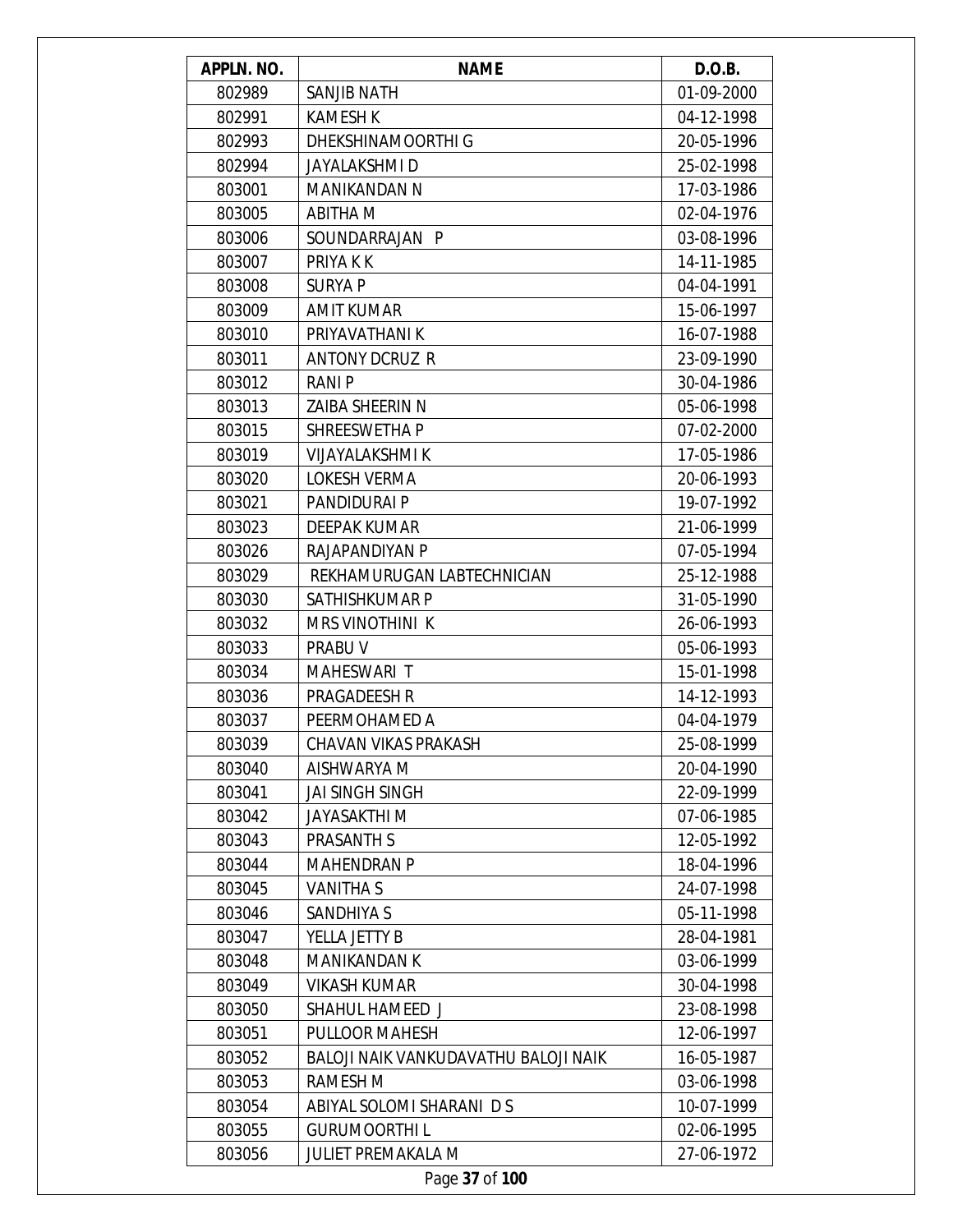| APPLN. NO. | <b>NAME</b>                | D.O.B.     |
|------------|----------------------------|------------|
| 803057     | <b>RESHMAK</b>             | 07-12-1996 |
| 803058     | RAM NATH PRASAD            | 05-01-1984 |
| 803059     | RAJA RAJESWARI A           | 02-10-1996 |
| 803060     | <b>PALANIS</b>             | 04-08-1998 |
| 803061     | <b>MUTHUKARUPPASAMY</b>    | 24-05-2000 |
| 803062     | <b>VIJAY R</b>             | 03-04-1997 |
| 803063     | <b>RINKY RAIKWAR</b>       | 02-05-1998 |
| 803064     | <b>JANSIRANI S</b>         | 04-05-1985 |
| 803065     | <b>GANAPATHIP</b>          | 15-04-1994 |
| 803066     | RAJAM C                    | 10-07-1987 |
| 803067     | RAJAMANI J                 | 03-07-1997 |
| 803068     | YOKESGWARI S               | 03-02-1997 |
| 803069     | NAGARAJAN K                | 10-05-1988 |
| 803070     | ANU DIVYA J                | 06-11-1991 |
| 803071     | <b>MANIKANDAN K</b>        | 10-06-1981 |
| 803072     | SASIKUMAR A                | 02-06-1987 |
| 803073     | <b>INDHUMATHIR</b>         | 24-05-1999 |
| 803074     | <b>JOTHILAKSHMIP</b>       | 10-06-1988 |
| 803075     | <b>NITHYA</b>              | 12-07-1996 |
| 803076     | <b>MURUGAN D</b>           | 18-05-1983 |
| 803077     | <b>MD SHAMSHER BIASH</b>   | 01-02-1998 |
| 803078     | <b>VINODHINI K</b>         | 27-09-1996 |
| 803079     | SAHAYARAJ A                | 01-03-1983 |
| 803081     | KOTHAMAMIDI TULASIRAM      | 17-01-2001 |
| 803083     | <b>VIMALA V</b>            | 30-11-1993 |
| 803085     | POOVARASAN S               | 10-04-1996 |
| 803087     | S LAKSHMI PRIYA S          | 11-06-1980 |
| 803088     | <b>MURALITHARAN R</b>      | 23-09-1984 |
| 803090     | SAHAYA MARY AGINSA A       | 16-04-1992 |
| 803093     | MAHALAKSHMI M              | 10-07-1996 |
| 803095     | <b>MOHANRAJ G</b>          | 15-06-1990 |
| 803097     | VASANTHKUMAR               | 05-02-1999 |
| 803098     | <b>GUBBALA PALLAMSETTI</b> | 06-06-1991 |
| 803099     | REETA SELVA MARY K         | 20-10-1998 |
| 803100     | <b>SUSMITHA S</b>          | 04-01-1999 |
| 803103     | <b>KARTHIKS</b>            | 10-06-1996 |
| 803104     | <b>MANJUPRIYA K</b>        | 27-06-1997 |
| 803106     | <b>SUSMITHA S</b>          | 05-01-1999 |
| 803108     | <b>DURAIRAJ NATESAN</b>    | 25-07-1981 |
| 803109     | PREM KUMAR M               | 20-04-1997 |
| 803113     | <b>VIJAYALAKSHMI K</b>     | 08-11-1999 |
| 803114     | <b>RAGHUL S</b>            | 05-01-1999 |
| 803115     | <b>JAYASHRI M</b>          | 13-07-1997 |
| 803116     | <b>MATHANKUMAR R</b>       | 07-07-1995 |
| 803117     | ASHWANI KUMAR              | 07-09-1994 |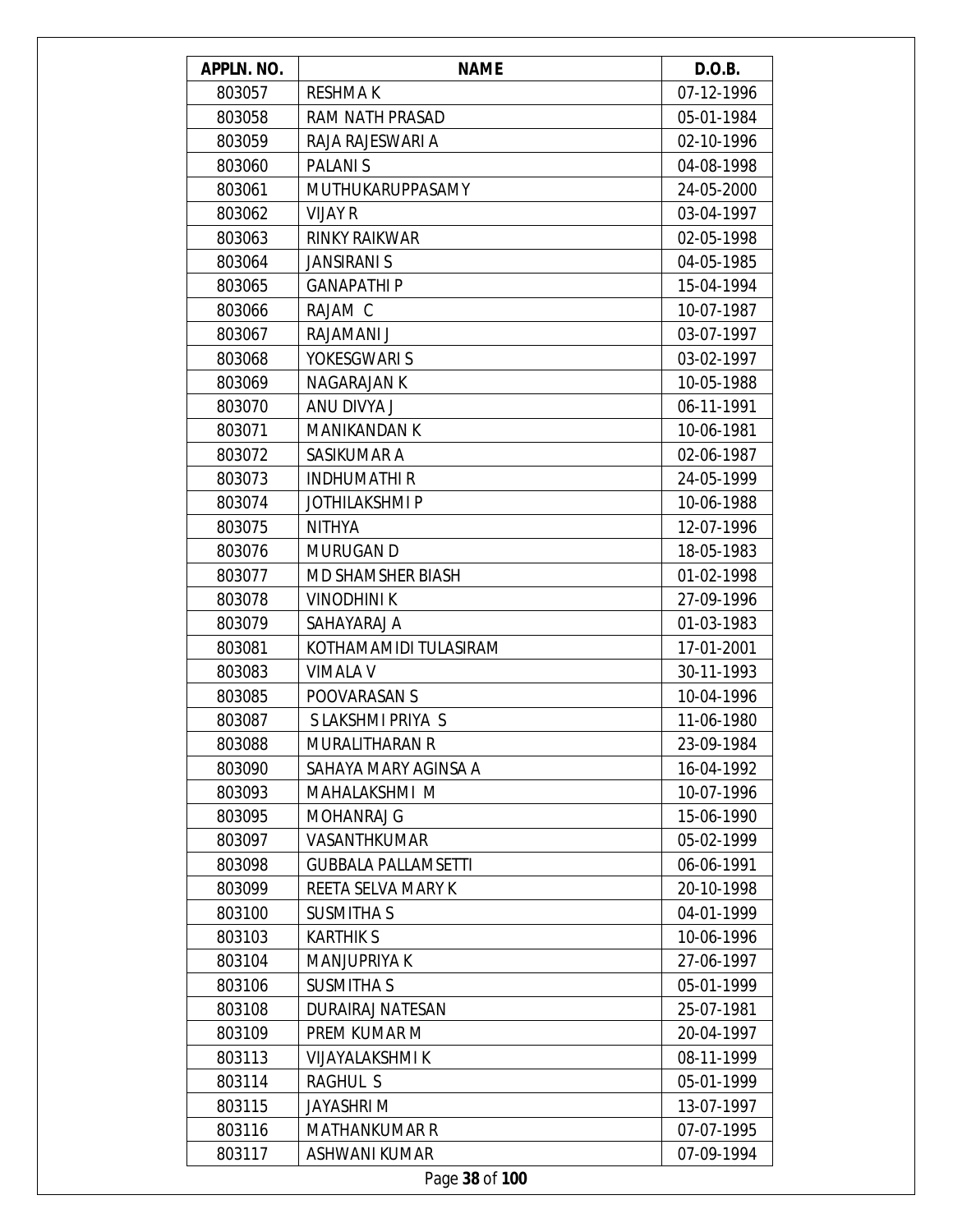| <b>APPLN. NO.</b> | <b>NAME</b>                 | D.O.B.     |
|-------------------|-----------------------------|------------|
| 803119            | BHARANI RAMAIYA             | 09-03-1997 |
| 803120            | <b>BALAJI R</b>             | 25-01-1991 |
| 803122            | ASHA M                      | 21-06-1993 |
| 803123            | <b>MAHARANI A</b>           | 04-03-1984 |
| 803126            | LAKSHMI KATHIKEYAN          | 17-05-1988 |
| 803127            | SIVASANKARAN J              | 19-05-2000 |
| 803129            | <b>SATHISH R</b>            | 15-04-1991 |
| 803132            | NIZAR AHAMED                | 15-10-1999 |
| 803136            | <b>VIDHYAPRIYA K</b>        | 03-06-1989 |
| 803139            | ANITHA A                    | 11-06-1994 |
| 803140            | SENTHAMIZHSELVI P           | 10-05-1998 |
| 803141            | <b>JENISHA KAMALOJINI A</b> | 02-05-1990 |
| 803142            | PARVATHAVARTHINI M          | 13-08-1998 |
| 803143            | VIJAYALAKSHMI N             | 05-06-1983 |
| 803153            | MR IRSHATH AHAAMED B        | 24-05-1994 |
| 803161            | ADITYA GAUTAM               | 10-06-1997 |
| 803163            | <b>JACQULINE MERCY S</b>    | 15-08-1986 |
| 803165            | RAJADURAI V                 | 10-02-1997 |
| 803166            | NIRMALA S                   | 28-05-1990 |
| 803167            | <b>GANESAN M</b>            | 07-03-1989 |
| 803170            | <b>SHANKAR P</b>            | 15-10-1999 |
| 803172            | SANTHIYAPRIYA A             | 19-03-1996 |
| 803173            | <b>MAHADEVIS</b>            | 21-06-1993 |
| 803174            | SASIKUMAR P                 | 02-01-1989 |
| 803175            | <b>MD SHAHBAZ</b>           | 03-01-1994 |
| 803178            | PARTHIBAN P                 | 19-05-1989 |
| 803183            | <b>BOOPATHIR</b>            | 09-05-1993 |
| 803185            | GOPI M                      | 15-04-1993 |
| 803188            | KOKILA M                    | 17-03-1999 |
| 803190            | PREETHA S                   | 11-06-1994 |
| 803198            | <b>SURYA R</b>              | 21-01-1992 |
| 803199            | <b>ANITHA V</b>             | 21-06-1989 |
| 803201            | BAKTHASINGH LAZARUS Y       | 27-03-1977 |
| 803203            | HELEN JASINTHA MARY A       | 28-04-1980 |
| 803204            | VIMALRAJ A VIMALRAJ A       | 10-05-1993 |
| 803205            | KILDA K                     | 28-04-1968 |
| 803206            | <b>ANTO K S K</b>           | 05-06-1997 |
| 803207            | PANKAJ SAHU                 | 09-07-1991 |
| 803209            | SANGEETHA E                 | 23-06-1990 |
| 803210            | <b>RAHUL DAVE</b>           | 11-07-1999 |
| 803211            | <b>EVANGELIN V</b>          | 07-06-1998 |
| 803212            | <b>JAYANTHIS</b>            | 06-10-1992 |
| 803213            | RAJALAKSHMI P K             | 30-05-1982 |
| 803214            | <b>ANITHA V</b>             | 21-06-1989 |
| 803217            | <b>SWETHAP</b>              | 04-07-1999 |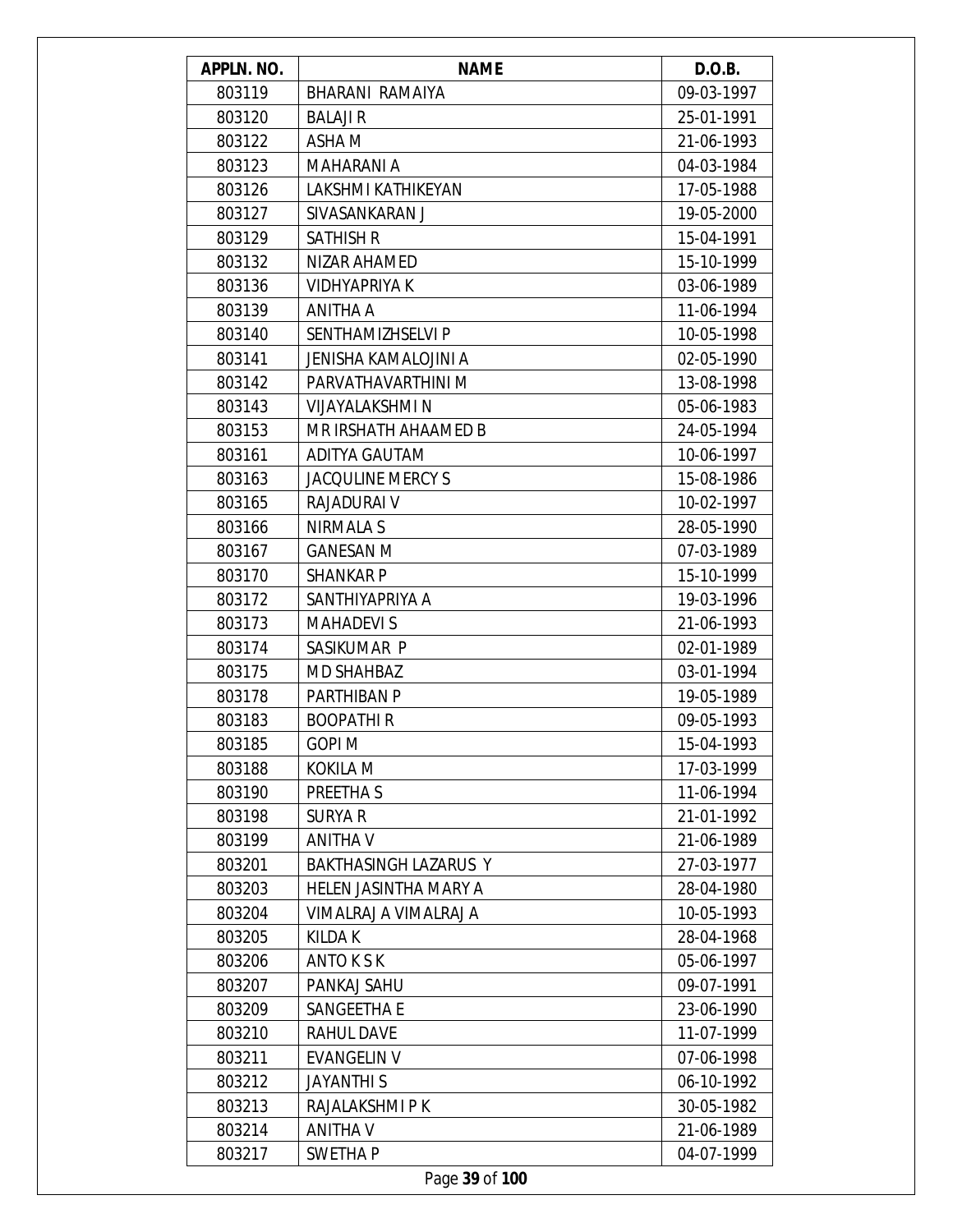| APPLN. NO. | <b>NAME</b>            | D.O.B.     |
|------------|------------------------|------------|
| 803218     | <b>RAJESH P</b>        | 06-03-1997 |
| 803219     | HELEN JASINTHA MARY A  | 28-04-1980 |
| 803220     | <b>JAYALAKSHMI K</b>   | 21-09-1983 |
| 803221     | SOUNDARYA R            | 19-12-1999 |
| 803222     | USHA A                 | 23-05-1984 |
| 803223     | <b>BINDEEP K</b>       | 31-05-1988 |
| 803224     | <b>SAADHURS</b>        | 15-06-1996 |
| 803225     | <b>GEETHA S</b>        | 27-08-1996 |
| 803230     | <b>SATHISH N</b>       | 05-05-1992 |
| 803231     | RAJESHWARI B           | 10-05-1991 |
| 803234     | <b>KIRUTHIKA M</b>     | 28-04-1990 |
| 803240     | ANISHA D               | 15-07-1993 |
| 803241     | <b>SARAVANAN S</b>     | 25-05-1990 |
| 803243     | <b>KOWSALYA S</b>      | 15-11-1999 |
| 803250     | MUHAMMED AMEEN R       | 04-11-1998 |
| 803259     | MUTHU SARANYA C        | 05-02-1993 |
| 803260     | <b>BANUPRIYA K</b>     | 30-03-1992 |
| 803262     | ATHISAYA MARTHAL D     | 05-06-1985 |
| 803266     | <b>VINOTH KANNAN K</b> | 09-05-1985 |
| 803271     | ABIRAMI M              | 12-02-1995 |
| 803273     | <b>GOWRIN</b>          | 27-04-1992 |
| 803274     | RANJITHAM R            | 04-12-1992 |
| 803276     | <b>KAVITHA BAI B</b>   | 27-04-1987 |
| 803277     | MOHAMED AMEEN J        | 21-02-1999 |
| 803279     | <b>JEEVITHA R</b>      | 02-06-1997 |
| 803281     | <b>MALLIKA S</b>       | 03-04-1974 |
| 803283     | PRABAHARAN S           | 03-06-1991 |
| 803286     | DEEPA P                | 04-01-1994 |
| 803287     | NISHA K                | 24-06-1997 |
| 803288     | <b>GAYATHRIK</b>       | 02-06-1976 |
| 803290     | AKLOVED KUMAR KUMAR    | 11-11-1996 |
| 803291     | <b>JANSIRANI A</b>     | 18-09-1982 |
| 803293     | <b>SARANYA R</b>       | 24-07-1988 |
| 803294     | ANANTHI R              | 27-06-1983 |
| 803295     | PARAMESWARI K          | 06-06-1990 |
| 803299     | SARANYA K              | 20-04-1996 |
| 803300     | MUTHUKRISHNAN R        | 18-04-1999 |
| 803302     | <b>JABESHKANTHI J</b>  | 23-07-1984 |
| 803303     | ARUN KUMAR S           | 23-07-1999 |
| 803304     | <b>GOPINATH D</b>      | 09-11-1997 |
| 803313     | SURESH A               | 09-03-2000 |
| 803314     | <b>VAISHNAVI GM</b>    | 22-12-1997 |
| 803317     | THIRUPATHI B C         | 28-09-1997 |
| 803318     | YUVARANI S             | 05-06-1984 |
| 803319     | <b>JANSI A</b>         | 28-11-2000 |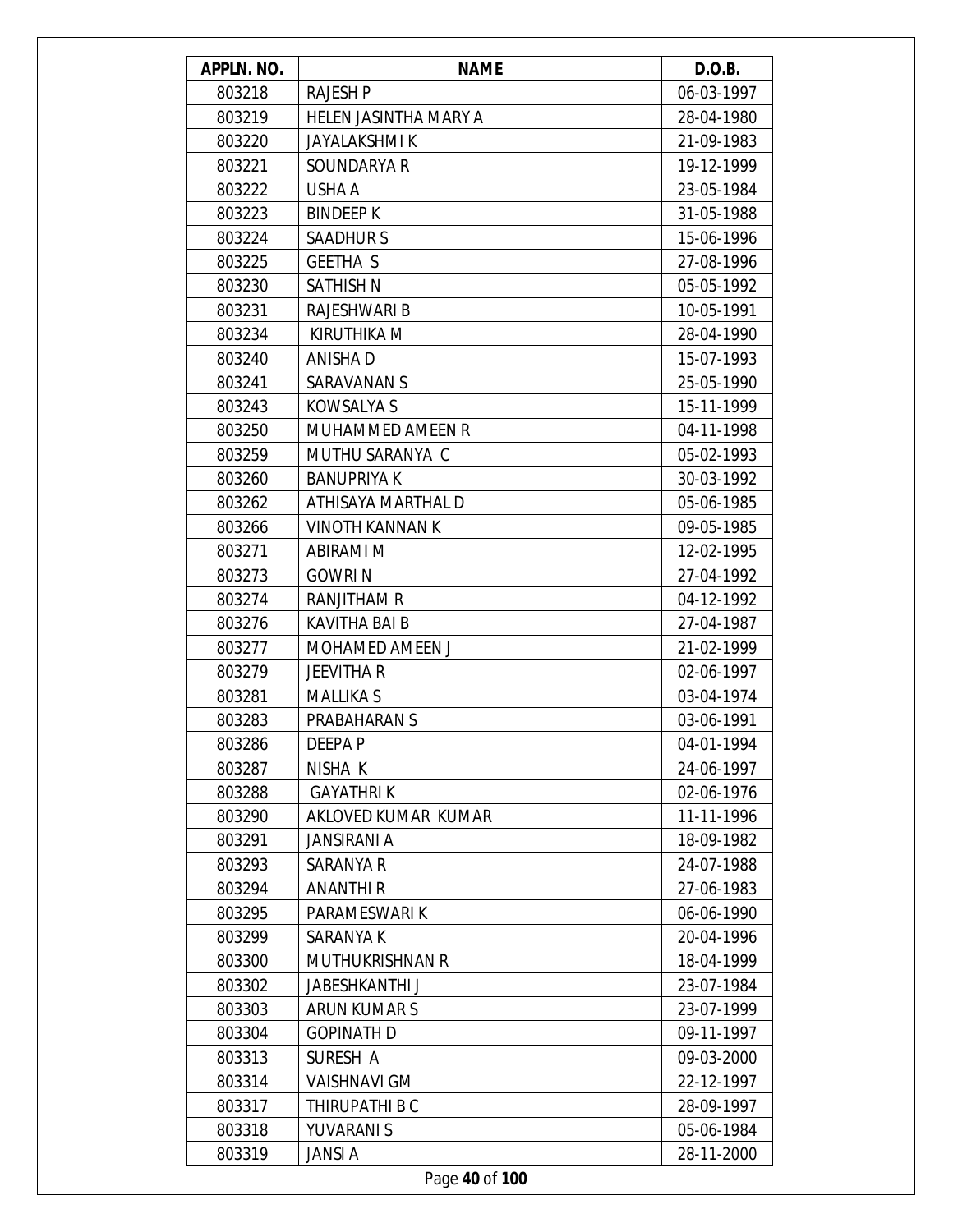| 803320<br>17-01-1986<br><b>KALAISELVI V</b><br>803321<br>SATHIYA M<br>23-04-1985<br>803322<br>RANJITHA C<br>22-07-1992<br>GAJALAKSHMI CHANDRA MOHAN<br>803324<br>01-02-1975<br>18-05-1987<br>803327<br>SHEEBA C<br>803328<br>SRIDEVI V<br>08-09-1997<br>803332<br>PALANI BHARATHI S<br>07-06-1997<br>803336<br><b>SENTHIL PANDI A</b><br>25-07-1994<br>803337<br>VIJAYASANTHI V<br>15-04-1993<br>803338<br>REENADEVI B<br>05-04-1990<br>803339<br>RAMYA M<br>02-06-1997<br>803341<br>JANAKIRAMAN A<br>04-06-1993<br>803343<br>MAHALAKSHMI M<br>09-05-1989<br>803344<br><b>NANDHINI M</b><br>01-06-1995<br>803345<br>18-01-1998<br>PRADEEPA P<br>803348<br>PARKAVI R<br>03-06-1991<br>803352<br>SUBRAMANIAN N<br>25-01-1973<br>PRIYA M<br>803355<br>04-04-1990<br>803358<br>ANJANA DEVI G<br>08-05-1989<br>803360<br>NIBATHRA K<br>23-05-1986<br>803361<br>SURYA R<br>14-12-1997<br>803362<br>DHEEPA V<br>14-09-1991<br>803363<br>MANGAIYARKARASI A<br>24-06-1989<br>803365<br><b>KANMANIS</b><br>10-05-1989<br>803366<br><b>BABY D</b><br>17-05-1986<br>803368<br>SURIYHARAAJ C<br>06-11-1985<br>803373<br>PETCHIAMMAL A<br>15-05-1997<br>803375<br>27-05-1985<br>KANNIMUTHURAJ N<br>803376<br><b>MALARVIZHI P</b><br>20-03-1992<br>803379<br>SASIKALA S<br>05-05-1991<br>803382<br><b>SHARMILA G</b><br>10-01-1985<br>803386<br><b>PAVANKUMAR B</b><br>16-04-1990<br>803387<br><b>VISHNU</b><br>25-05-1999<br>803389<br>PRIYA A<br>25-05-1991<br>803390<br><b>DHAMAYANTHIS</b><br>11-08-1985<br>803392<br>ALAGU M<br>10-06-1993<br>803393<br>THASPIKA M<br>05-04-1992<br>803395<br><b>INDLA PRAVEEN KUMAR INDLA</b><br>24-07-1996<br>803399<br>PRIYANKA K<br>29-06-2000<br>803405<br>KRISHNA NAIK DEVASOTH<br>04-03-1996<br><b>KALAISELVI M</b><br>803411<br>17-05-1987<br>803415<br>DIVYA M<br>22-06-1993<br><b>TAMILARASI S</b><br>803416<br>20-07-1993<br>MR PRAVEEN KUMAR D<br>803417<br>14-05-1991<br>803418<br>UMAPATHI C<br>18-05-1994 | APPLN. NO. | <b>NAME</b>    | D.O.B. |
|------------------------------------------------------------------------------------------------------------------------------------------------------------------------------------------------------------------------------------------------------------------------------------------------------------------------------------------------------------------------------------------------------------------------------------------------------------------------------------------------------------------------------------------------------------------------------------------------------------------------------------------------------------------------------------------------------------------------------------------------------------------------------------------------------------------------------------------------------------------------------------------------------------------------------------------------------------------------------------------------------------------------------------------------------------------------------------------------------------------------------------------------------------------------------------------------------------------------------------------------------------------------------------------------------------------------------------------------------------------------------------------------------------------------------------------------------------------------------------------------------------------------------------------------------------------------------------------------------------------------------------------------------------------------------------------------------------------------------------------------------------------------------------------------------------------------------------------------------------------------------------------------------------------------------------------------|------------|----------------|--------|
|                                                                                                                                                                                                                                                                                                                                                                                                                                                                                                                                                                                                                                                                                                                                                                                                                                                                                                                                                                                                                                                                                                                                                                                                                                                                                                                                                                                                                                                                                                                                                                                                                                                                                                                                                                                                                                                                                                                                                |            |                |        |
|                                                                                                                                                                                                                                                                                                                                                                                                                                                                                                                                                                                                                                                                                                                                                                                                                                                                                                                                                                                                                                                                                                                                                                                                                                                                                                                                                                                                                                                                                                                                                                                                                                                                                                                                                                                                                                                                                                                                                |            |                |        |
|                                                                                                                                                                                                                                                                                                                                                                                                                                                                                                                                                                                                                                                                                                                                                                                                                                                                                                                                                                                                                                                                                                                                                                                                                                                                                                                                                                                                                                                                                                                                                                                                                                                                                                                                                                                                                                                                                                                                                |            |                |        |
|                                                                                                                                                                                                                                                                                                                                                                                                                                                                                                                                                                                                                                                                                                                                                                                                                                                                                                                                                                                                                                                                                                                                                                                                                                                                                                                                                                                                                                                                                                                                                                                                                                                                                                                                                                                                                                                                                                                                                |            |                |        |
|                                                                                                                                                                                                                                                                                                                                                                                                                                                                                                                                                                                                                                                                                                                                                                                                                                                                                                                                                                                                                                                                                                                                                                                                                                                                                                                                                                                                                                                                                                                                                                                                                                                                                                                                                                                                                                                                                                                                                |            |                |        |
|                                                                                                                                                                                                                                                                                                                                                                                                                                                                                                                                                                                                                                                                                                                                                                                                                                                                                                                                                                                                                                                                                                                                                                                                                                                                                                                                                                                                                                                                                                                                                                                                                                                                                                                                                                                                                                                                                                                                                |            |                |        |
|                                                                                                                                                                                                                                                                                                                                                                                                                                                                                                                                                                                                                                                                                                                                                                                                                                                                                                                                                                                                                                                                                                                                                                                                                                                                                                                                                                                                                                                                                                                                                                                                                                                                                                                                                                                                                                                                                                                                                |            |                |        |
|                                                                                                                                                                                                                                                                                                                                                                                                                                                                                                                                                                                                                                                                                                                                                                                                                                                                                                                                                                                                                                                                                                                                                                                                                                                                                                                                                                                                                                                                                                                                                                                                                                                                                                                                                                                                                                                                                                                                                |            |                |        |
|                                                                                                                                                                                                                                                                                                                                                                                                                                                                                                                                                                                                                                                                                                                                                                                                                                                                                                                                                                                                                                                                                                                                                                                                                                                                                                                                                                                                                                                                                                                                                                                                                                                                                                                                                                                                                                                                                                                                                |            |                |        |
|                                                                                                                                                                                                                                                                                                                                                                                                                                                                                                                                                                                                                                                                                                                                                                                                                                                                                                                                                                                                                                                                                                                                                                                                                                                                                                                                                                                                                                                                                                                                                                                                                                                                                                                                                                                                                                                                                                                                                |            |                |        |
|                                                                                                                                                                                                                                                                                                                                                                                                                                                                                                                                                                                                                                                                                                                                                                                                                                                                                                                                                                                                                                                                                                                                                                                                                                                                                                                                                                                                                                                                                                                                                                                                                                                                                                                                                                                                                                                                                                                                                |            |                |        |
|                                                                                                                                                                                                                                                                                                                                                                                                                                                                                                                                                                                                                                                                                                                                                                                                                                                                                                                                                                                                                                                                                                                                                                                                                                                                                                                                                                                                                                                                                                                                                                                                                                                                                                                                                                                                                                                                                                                                                |            |                |        |
|                                                                                                                                                                                                                                                                                                                                                                                                                                                                                                                                                                                                                                                                                                                                                                                                                                                                                                                                                                                                                                                                                                                                                                                                                                                                                                                                                                                                                                                                                                                                                                                                                                                                                                                                                                                                                                                                                                                                                |            |                |        |
|                                                                                                                                                                                                                                                                                                                                                                                                                                                                                                                                                                                                                                                                                                                                                                                                                                                                                                                                                                                                                                                                                                                                                                                                                                                                                                                                                                                                                                                                                                                                                                                                                                                                                                                                                                                                                                                                                                                                                |            |                |        |
|                                                                                                                                                                                                                                                                                                                                                                                                                                                                                                                                                                                                                                                                                                                                                                                                                                                                                                                                                                                                                                                                                                                                                                                                                                                                                                                                                                                                                                                                                                                                                                                                                                                                                                                                                                                                                                                                                                                                                |            |                |        |
|                                                                                                                                                                                                                                                                                                                                                                                                                                                                                                                                                                                                                                                                                                                                                                                                                                                                                                                                                                                                                                                                                                                                                                                                                                                                                                                                                                                                                                                                                                                                                                                                                                                                                                                                                                                                                                                                                                                                                |            |                |        |
|                                                                                                                                                                                                                                                                                                                                                                                                                                                                                                                                                                                                                                                                                                                                                                                                                                                                                                                                                                                                                                                                                                                                                                                                                                                                                                                                                                                                                                                                                                                                                                                                                                                                                                                                                                                                                                                                                                                                                |            |                |        |
|                                                                                                                                                                                                                                                                                                                                                                                                                                                                                                                                                                                                                                                                                                                                                                                                                                                                                                                                                                                                                                                                                                                                                                                                                                                                                                                                                                                                                                                                                                                                                                                                                                                                                                                                                                                                                                                                                                                                                |            |                |        |
|                                                                                                                                                                                                                                                                                                                                                                                                                                                                                                                                                                                                                                                                                                                                                                                                                                                                                                                                                                                                                                                                                                                                                                                                                                                                                                                                                                                                                                                                                                                                                                                                                                                                                                                                                                                                                                                                                                                                                |            |                |        |
|                                                                                                                                                                                                                                                                                                                                                                                                                                                                                                                                                                                                                                                                                                                                                                                                                                                                                                                                                                                                                                                                                                                                                                                                                                                                                                                                                                                                                                                                                                                                                                                                                                                                                                                                                                                                                                                                                                                                                |            |                |        |
|                                                                                                                                                                                                                                                                                                                                                                                                                                                                                                                                                                                                                                                                                                                                                                                                                                                                                                                                                                                                                                                                                                                                                                                                                                                                                                                                                                                                                                                                                                                                                                                                                                                                                                                                                                                                                                                                                                                                                |            |                |        |
|                                                                                                                                                                                                                                                                                                                                                                                                                                                                                                                                                                                                                                                                                                                                                                                                                                                                                                                                                                                                                                                                                                                                                                                                                                                                                                                                                                                                                                                                                                                                                                                                                                                                                                                                                                                                                                                                                                                                                |            |                |        |
|                                                                                                                                                                                                                                                                                                                                                                                                                                                                                                                                                                                                                                                                                                                                                                                                                                                                                                                                                                                                                                                                                                                                                                                                                                                                                                                                                                                                                                                                                                                                                                                                                                                                                                                                                                                                                                                                                                                                                |            |                |        |
|                                                                                                                                                                                                                                                                                                                                                                                                                                                                                                                                                                                                                                                                                                                                                                                                                                                                                                                                                                                                                                                                                                                                                                                                                                                                                                                                                                                                                                                                                                                                                                                                                                                                                                                                                                                                                                                                                                                                                |            |                |        |
|                                                                                                                                                                                                                                                                                                                                                                                                                                                                                                                                                                                                                                                                                                                                                                                                                                                                                                                                                                                                                                                                                                                                                                                                                                                                                                                                                                                                                                                                                                                                                                                                                                                                                                                                                                                                                                                                                                                                                |            |                |        |
|                                                                                                                                                                                                                                                                                                                                                                                                                                                                                                                                                                                                                                                                                                                                                                                                                                                                                                                                                                                                                                                                                                                                                                                                                                                                                                                                                                                                                                                                                                                                                                                                                                                                                                                                                                                                                                                                                                                                                |            |                |        |
|                                                                                                                                                                                                                                                                                                                                                                                                                                                                                                                                                                                                                                                                                                                                                                                                                                                                                                                                                                                                                                                                                                                                                                                                                                                                                                                                                                                                                                                                                                                                                                                                                                                                                                                                                                                                                                                                                                                                                |            |                |        |
|                                                                                                                                                                                                                                                                                                                                                                                                                                                                                                                                                                                                                                                                                                                                                                                                                                                                                                                                                                                                                                                                                                                                                                                                                                                                                                                                                                                                                                                                                                                                                                                                                                                                                                                                                                                                                                                                                                                                                |            |                |        |
|                                                                                                                                                                                                                                                                                                                                                                                                                                                                                                                                                                                                                                                                                                                                                                                                                                                                                                                                                                                                                                                                                                                                                                                                                                                                                                                                                                                                                                                                                                                                                                                                                                                                                                                                                                                                                                                                                                                                                |            |                |        |
|                                                                                                                                                                                                                                                                                                                                                                                                                                                                                                                                                                                                                                                                                                                                                                                                                                                                                                                                                                                                                                                                                                                                                                                                                                                                                                                                                                                                                                                                                                                                                                                                                                                                                                                                                                                                                                                                                                                                                |            |                |        |
|                                                                                                                                                                                                                                                                                                                                                                                                                                                                                                                                                                                                                                                                                                                                                                                                                                                                                                                                                                                                                                                                                                                                                                                                                                                                                                                                                                                                                                                                                                                                                                                                                                                                                                                                                                                                                                                                                                                                                |            |                |        |
|                                                                                                                                                                                                                                                                                                                                                                                                                                                                                                                                                                                                                                                                                                                                                                                                                                                                                                                                                                                                                                                                                                                                                                                                                                                                                                                                                                                                                                                                                                                                                                                                                                                                                                                                                                                                                                                                                                                                                |            |                |        |
|                                                                                                                                                                                                                                                                                                                                                                                                                                                                                                                                                                                                                                                                                                                                                                                                                                                                                                                                                                                                                                                                                                                                                                                                                                                                                                                                                                                                                                                                                                                                                                                                                                                                                                                                                                                                                                                                                                                                                |            |                |        |
|                                                                                                                                                                                                                                                                                                                                                                                                                                                                                                                                                                                                                                                                                                                                                                                                                                                                                                                                                                                                                                                                                                                                                                                                                                                                                                                                                                                                                                                                                                                                                                                                                                                                                                                                                                                                                                                                                                                                                |            |                |        |
|                                                                                                                                                                                                                                                                                                                                                                                                                                                                                                                                                                                                                                                                                                                                                                                                                                                                                                                                                                                                                                                                                                                                                                                                                                                                                                                                                                                                                                                                                                                                                                                                                                                                                                                                                                                                                                                                                                                                                |            |                |        |
|                                                                                                                                                                                                                                                                                                                                                                                                                                                                                                                                                                                                                                                                                                                                                                                                                                                                                                                                                                                                                                                                                                                                                                                                                                                                                                                                                                                                                                                                                                                                                                                                                                                                                                                                                                                                                                                                                                                                                |            |                |        |
|                                                                                                                                                                                                                                                                                                                                                                                                                                                                                                                                                                                                                                                                                                                                                                                                                                                                                                                                                                                                                                                                                                                                                                                                                                                                                                                                                                                                                                                                                                                                                                                                                                                                                                                                                                                                                                                                                                                                                |            |                |        |
|                                                                                                                                                                                                                                                                                                                                                                                                                                                                                                                                                                                                                                                                                                                                                                                                                                                                                                                                                                                                                                                                                                                                                                                                                                                                                                                                                                                                                                                                                                                                                                                                                                                                                                                                                                                                                                                                                                                                                |            |                |        |
|                                                                                                                                                                                                                                                                                                                                                                                                                                                                                                                                                                                                                                                                                                                                                                                                                                                                                                                                                                                                                                                                                                                                                                                                                                                                                                                                                                                                                                                                                                                                                                                                                                                                                                                                                                                                                                                                                                                                                |            |                |        |
|                                                                                                                                                                                                                                                                                                                                                                                                                                                                                                                                                                                                                                                                                                                                                                                                                                                                                                                                                                                                                                                                                                                                                                                                                                                                                                                                                                                                                                                                                                                                                                                                                                                                                                                                                                                                                                                                                                                                                |            |                |        |
|                                                                                                                                                                                                                                                                                                                                                                                                                                                                                                                                                                                                                                                                                                                                                                                                                                                                                                                                                                                                                                                                                                                                                                                                                                                                                                                                                                                                                                                                                                                                                                                                                                                                                                                                                                                                                                                                                                                                                |            |                |        |
|                                                                                                                                                                                                                                                                                                                                                                                                                                                                                                                                                                                                                                                                                                                                                                                                                                                                                                                                                                                                                                                                                                                                                                                                                                                                                                                                                                                                                                                                                                                                                                                                                                                                                                                                                                                                                                                                                                                                                |            |                |        |
|                                                                                                                                                                                                                                                                                                                                                                                                                                                                                                                                                                                                                                                                                                                                                                                                                                                                                                                                                                                                                                                                                                                                                                                                                                                                                                                                                                                                                                                                                                                                                                                                                                                                                                                                                                                                                                                                                                                                                |            |                |        |
|                                                                                                                                                                                                                                                                                                                                                                                                                                                                                                                                                                                                                                                                                                                                                                                                                                                                                                                                                                                                                                                                                                                                                                                                                                                                                                                                                                                                                                                                                                                                                                                                                                                                                                                                                                                                                                                                                                                                                |            |                |        |
|                                                                                                                                                                                                                                                                                                                                                                                                                                                                                                                                                                                                                                                                                                                                                                                                                                                                                                                                                                                                                                                                                                                                                                                                                                                                                                                                                                                                                                                                                                                                                                                                                                                                                                                                                                                                                                                                                                                                                |            | Page 41 of 100 |        |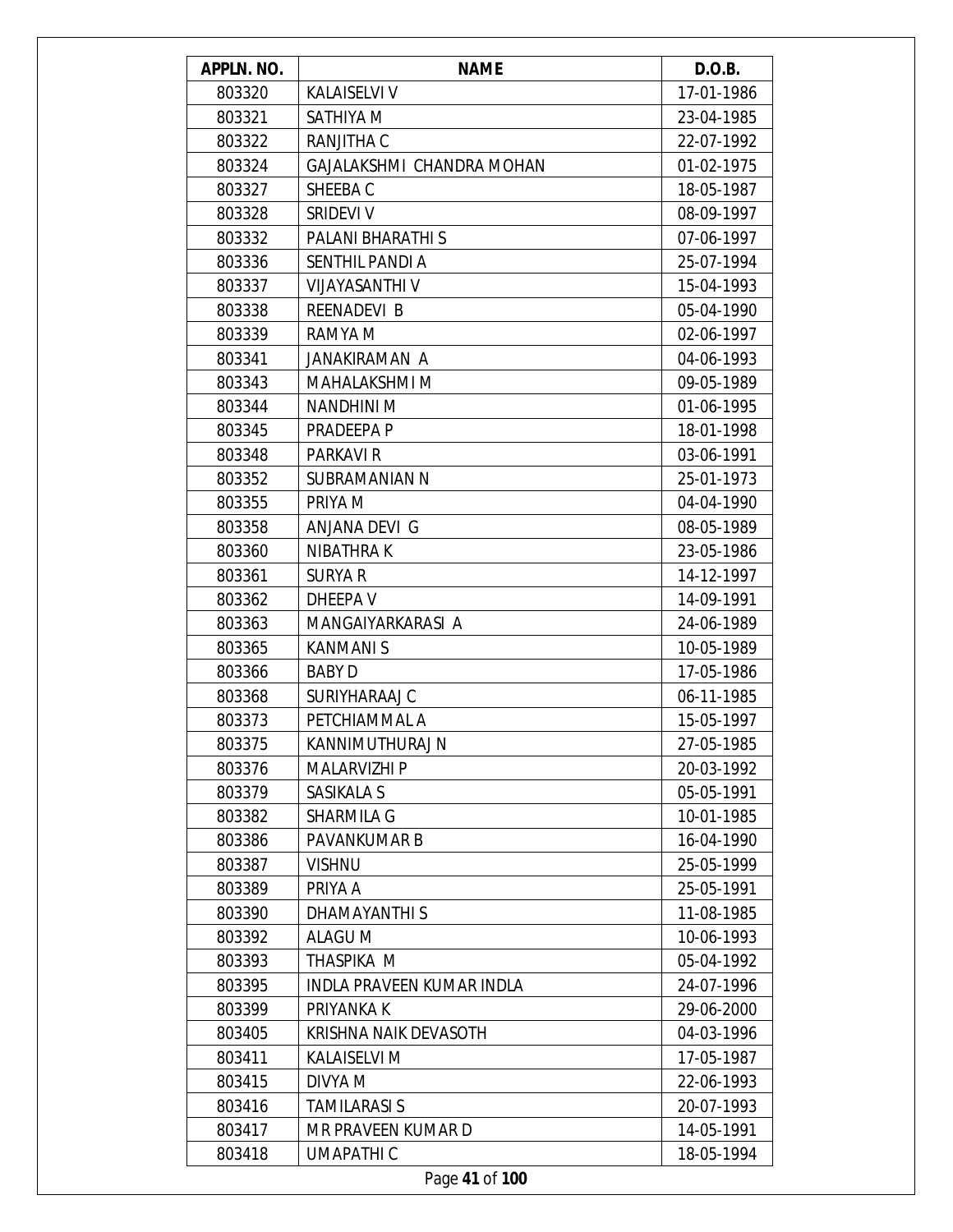| APPLN. NO. | <b>NAME</b>                          | D.O.B.     |
|------------|--------------------------------------|------------|
| 803421     | <b>DEEPAT</b>                        | 14-04-1997 |
| 803423     | ANUSREE N P                          | 19-11-1997 |
| 803429     | <b>SHARMILA MARY S</b>               | 03-06-1982 |
| 803430     | <b>ELAKKIYAS S</b>                   | 20-07-1999 |
| 803433     | SARANYA B                            | 06-10-1988 |
| 803434     | SUNDAR J                             | 07-03-1986 |
| 803435     | <b>ELAKKIYA S</b>                    | 20-07-1999 |
| 803436     | SANDHIYA S                           | 07-04-1994 |
| 803438     | PARVATHAVARTHINI M                   | 13-08-1998 |
| 803440     | ARYANANDHA R                         | 19-05-1998 |
| 803443     | DURGESH SINGH CHAUHAN                | 02-07-1999 |
| 803444     | NAVANEETHAM L                        | 23-07-1980 |
| 803445     | <b>ELANGOVAN G</b>                   | 07-05-1978 |
| 803446     | <b>MUTHULAKSHMIS</b>                 | 14-05-1999 |
| 803447     | <b>HUSSAIN M</b>                     | 29-09-1998 |
| 803452     | <b>VIVEKANANDAN S S</b>              | 02-05-1997 |
| 803457     | SATHAM HUSSAIN M                     | 03-04-1999 |
| 803458     | VASUR                                | 06-07-1996 |
| 803459     | <b>SUMAT</b>                         | 28-04-1991 |
| 803462     | ANGEL MARY X                         | 13-03-2000 |
| 803463     | NIRMALKUMAR P                        | 11-04-1993 |
| 803465     | <b>MOHANAPRIYA S</b>                 | 23-05-1999 |
| 803470     | <b>MAHESWARI G</b>                   | 10-07-1981 |
| 803476     | AZHAGUMEENAL K                       | 03-04-1987 |
| 803478     | M MAHALAKSHMI                        | 05-06-1995 |
| 803479     | THENMOZHI S                          | 10-03-1998 |
| 803484     | DHIVYA S                             | 12-01-1998 |
| 803485     | DHIVYA N                             | 30-05-1995 |
| 803486     | DHIVYA N                             | 30-05-1995 |
| 803495     | <b>MALLAVARAPU GURUMURTHY INTERI</b> | 01-06-1990 |
| 803496     | RAMSHINA M                           | 15-01-1998 |
| 803499     | <b>VIPEEN KUAMR</b>                  | 11-03-2000 |
| 803500     | RAJASEKAR O                          | 14-03-1998 |
| 803503     | THANGAMARI P                         | 06-05-1987 |
| 803504     | <b>DHINESHKUMAR</b>                  | 04-02-1994 |
| 803507     | DHIVYA KIRISTIN KIRUPA C             | 11-10-1999 |
| 803508     | MARITAL J                            | 07-10-1995 |
| 803510     | ZIAUL HASSAN S                       | 30-06-1983 |
| 803512     | <b>MALAR VAZHI S</b>                 | 20-02-1985 |
| 803515     | SREE DEVI A                          | 01-01-1988 |
| 803520     | <b>SUGUNA R</b>                      | 19-06-1983 |
| 803521     | <b>BHARATHI</b>                      | 05-11-1999 |
| 803522     | <b>KARTHIKA C</b>                    | 02-05-1994 |
| 803523     | RABIAMMAL S                          | 04-05-1979 |
| 803527     | ARUN KUMAR P                         | 11-05-1998 |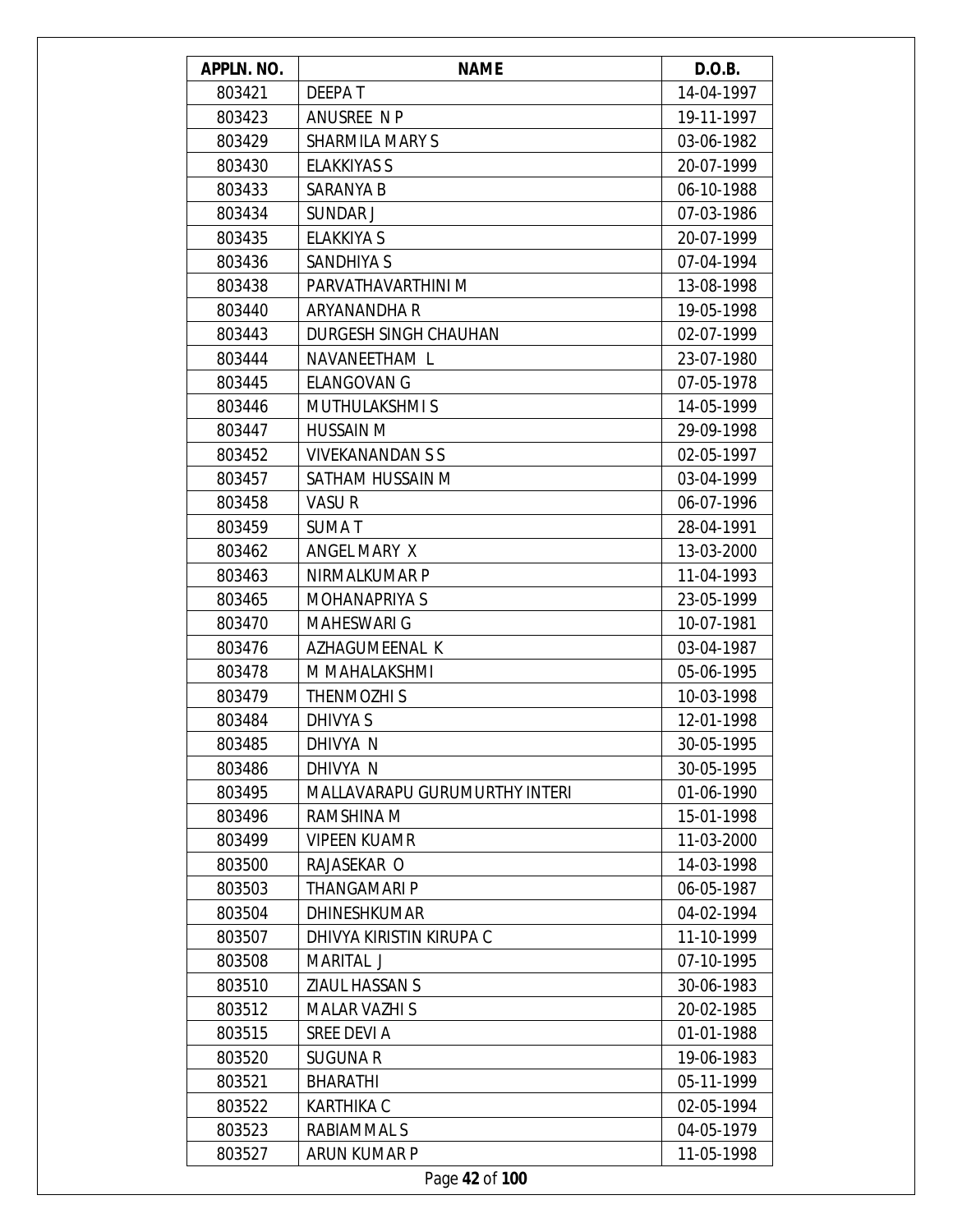| APPLN. NO. | <b>NAME</b>             | D.O.B.     |
|------------|-------------------------|------------|
| 803530     | SAHABAJ ALI KHAN SAK    | 03-08-1997 |
| 803532     | <b>KATHIRESAN V</b>     | 20-01-1992 |
| 803533     | <b>MANIMEKALAI S</b>    | 25-07-1988 |
| 803534     | <b>ABHISHEK RANJAN</b>  | 14-11-1994 |
| 803537     | <b>MS NAJMA B</b>       | 26-05-1997 |
| 803542     | <b>REVATHIV</b>         | 06-12-1985 |
| 803544     | <b>SELVAKUMAR N</b>     | 08-05-1984 |
| 803546     | DHANA LAKSHMI P         | 16-04-1995 |
| 803548     | <b>SARANYA S</b>        | 17-05-1995 |
| 803552     | SURIYAKUMARI K          | 11-10-1992 |
| 803553     | SANTHOSHKANNA JOTHIMANI | 01-01-1999 |
| 803554     | <b>JAYAPRAKASH S</b>    | 07-06-1986 |
| 803555     | STELLA MARY A           | 17-11-1999 |
| 803558     | <b>SATHYAK</b>          | 10-06-1992 |
| 803560     | <b>JAYA V</b>           | 22-06-1990 |
| 803566     | SEETHA M                | 15-07-1992 |
| 803568     | <b>INDRAJEET KUMAR</b>  | 01-08-1992 |
| 803569     | <b>KIRUBA</b>           | 06-05-1996 |
| 803570     | <b>BHARATHI AS</b>      | 04-07-2000 |
| 803571     | SURIYA K                | 18-05-2000 |
| 803572     | <b>KALAIVANI D</b>      | 11-12-1976 |
| 803573     | PRAKASH S               | 15-07-1998 |
| 803574     | SAIRAM M G              | 07-02-1998 |
| 803576     | SUBASHINI C             | 25-04-1998 |
| 803577     | <b>VIDHYA P</b>         | 25-04-1990 |
| 803579     | SONAMARI R              | 30-04-1995 |
| 803581     | <b>ATHIRAK</b>          | 11-08-1997 |
| 803586     | ANUJ KUMAR              | 20-11-2000 |
| 803591     | SELVANAYAKI N           | 26-05-1986 |
| 803599     | <b>SURYA V</b>          | 15-05-1989 |
| 803600     | <b>AMANJUR</b>          | 20-05-1996 |
| 803602     | <b>ANGELINE A</b>       | 27-04-1983 |
| 803606     | SHANMUGA RAJA V         | 16-05-1998 |
| 803607     | <b>HEMALATHA D</b>      | 10-08-1993 |
| 803609     | PURUSOTHAMAN S          | 03-12-1992 |
| 803610     | <b>DEVIT</b>            | 08-05-1994 |
| 803612     | <b>REGINA J</b>         | 22-02-2001 |
| 803614     | SURIYA PREMA L          | 09-04-1997 |
| 803617     | <b>MEENAKSHIP</b>       | 07-04-1983 |
| 803618     | <b>MANJUR</b>           | 20-05-1996 |
| 803619     | <b>SHYNI M</b>          | 09-03-1995 |
| 803620     | KOKILAMBAL M            | 17-05-1984 |
| 803625     | ARUN V                  | 06-07-1999 |
| 803626     | SELVAKUMAR T            | 25-05-1990 |
| 803630     | SILPA R                 | 03-05-1997 |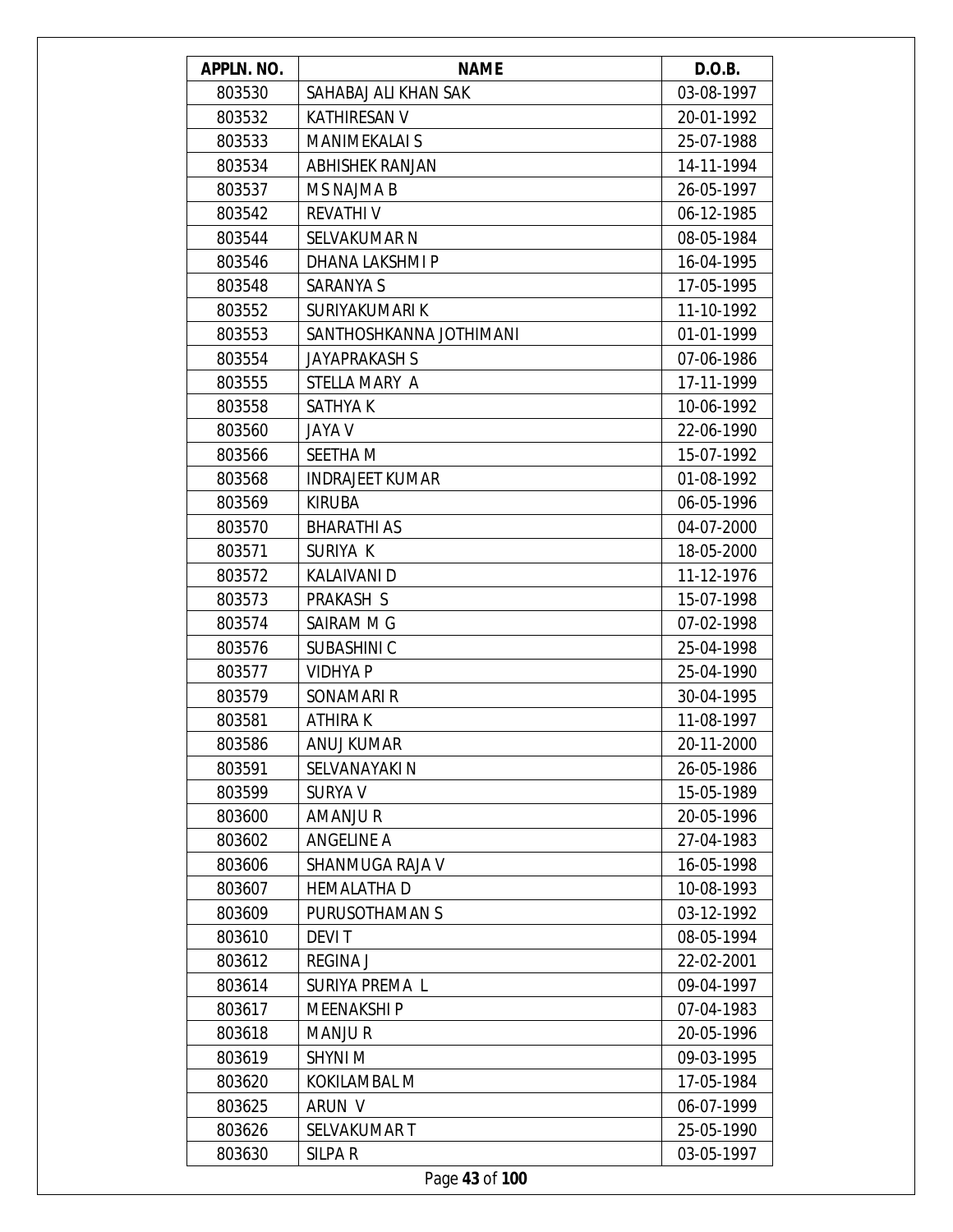| APPLN. NO. | <b>NAME</b>             | D.O.B.     |
|------------|-------------------------|------------|
| 803631     | <b>AJITH K</b>          | 24-06-1997 |
| 803635     | <b>BABY PADMA S</b>     | 30-05-1993 |
| 803636     | PARIMALADEVI K          | 12-08-1984 |
| 803638     | DHARMAMUNISVARAN G      | 09-03-1994 |
| 803643     | SURYAMOORTHIV           | 08-06-1998 |
| 803645     | MARIAPPAN S             | 15-06-1973 |
| 803646     | <b>DEEPIKA M</b>        | 12-01-1996 |
| 803649     | <b>MAHALAKSHMI R</b>    | 28-06-1998 |
| 803651     | <b>MAHALAKSHMI S</b>    | 01-12-1996 |
| 803652     | AAMIRA FIRDOUS A        | 08-10-1998 |
| 803653     | DEEPIKA MANOHARAN       | 16-10-1992 |
| 803656     | SRIDEVI R R             | 29-11-1980 |
| 803657     | PONSARANYA R            | 22-09-1998 |
| 803658     | SUGUMAR K               | 18-07-1999 |
| 803659     | <b>LAVANYA G</b>        | 28-09-1999 |
| 803660     | KOTTAIYAMMAL S          | 20-07-1994 |
| 803661     | SARANYA S M             | 08-05-2001 |
| 803663     | AAFEEYA ANJUM A         | 22-02-1999 |
| 803664     | <b>ARUL MANI P</b>      | 25-04-1999 |
| 803665     | <b>REKHAB</b>           | 03-04-1987 |
| 803666     | <b>TAMILSELVI D</b>     | 15-07-2000 |
| 803667     | RAJKUMAR M              | 30-09-1990 |
| 803668     | <b>NAVEEN KUCHIPUDI</b> | 04-06-1997 |
| 803669     | CHARUMATHI A            | 23-12-1997 |
| 803670     | SOWMYA VALLURU          | 11-03-1997 |
| 803671     | PANDI MUNEESWARY S      | 19-05-1991 |
| 803672     | PRAKASH SIDAR           | 11-05-2000 |
| 803673     | SIVASAKTH M             | 21-05-1995 |
| 803674     | <b>JESSY S</b>          | 31-05-1976 |
| 803677     | MANOJKUMAR J            | 29-07-1995 |
| 803679     | <b>KAVIYARASU P</b>     | 10-07-1996 |
| 803680     | SIVASUBRAMANIAN K       | 04-05-1971 |
| 803682     | <b>SATHYA E</b>         | 13-05-1994 |
| 803688     | <b>LAKSHMIM</b>         | 28-06-1997 |
| 803690     | PRIYANKA V              | 12-08-1994 |
| 803694     | SOUNDHARYA Y            | 24-02-1997 |
| 803696     | <b>ASLAM S ASLAM S</b>  | 12-04-1993 |
| 803702     | <b>ANANTHIM</b>         | 30-01-1995 |
| 803705     | <b>KANNAGI P</b>        | 19-05-1997 |
| 803706     | <b>GEETHAP</b>          | 18-07-1984 |
| 803707     | <b>MANIKANTAN B R</b>   | 13-01-1984 |
| 803708     | DAYAKAR KONDURU         | 02-08-1990 |
| 803710     | DHANASEKARAN P          | 30-05-1997 |
| 803712     | JAYARANI A              | 23-06-1993 |
| 803713     | UDHAYAKUMAR KA          | 05-05-1994 |
|            | Page 44 of 100          |            |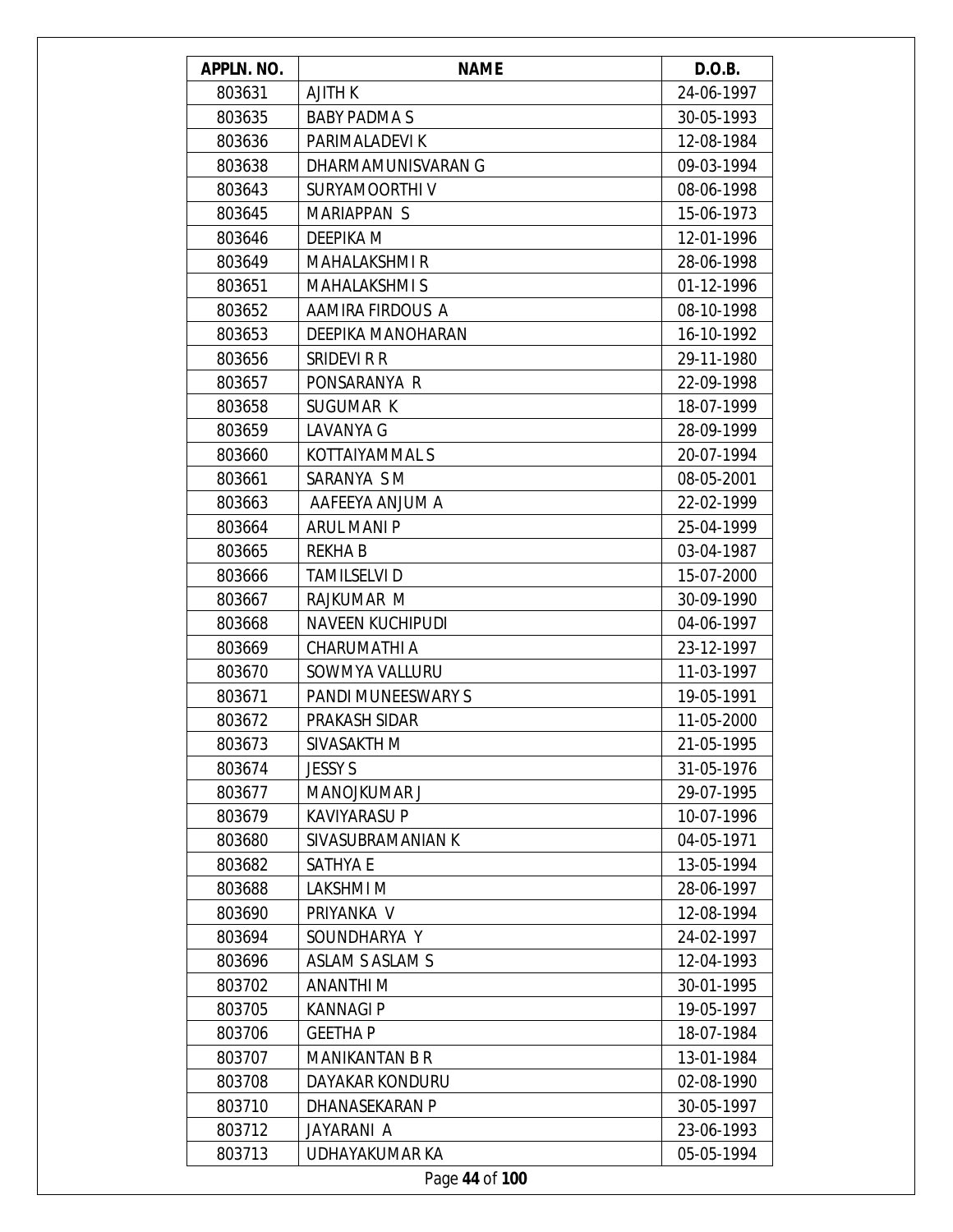| APPLN. NO. | <b>NAME</b>                   | D.O.B.     |
|------------|-------------------------------|------------|
| 803714     | NIVETHA S G                   | 25-07-2000 |
| 803716     | DEEPAK M S                    | 29-05-1991 |
| 803717     | SASI KUMAR GUNNAM             | 16-02-1995 |
| 803718     | SIVARAMAN K                   | 22-05-1994 |
| 803719     | <b>INDHUMATHY G</b>           | 15-07-1994 |
| 803720     | ASHIKA FARHANA S              | 11-08-1995 |
| 803721     | <b>KAARUNYA N</b>             | 13-06-1999 |
| 803722     | SAHINISHA M                   | 10-05-1997 |
| 803723     | SAMINATHAN M                  | 29-09-1994 |
| 803724     | <b>EZHILARASI V</b>           | 07-06-1994 |
| 803726     | <b>VIMAL RAJ</b>              | 15-07-2000 |
| 803727     | <b>TAMILARASI M</b>           | 05-05-1987 |
| 803728     | <b>HAKKIM S</b>               | 05-04-1988 |
| 803730     | AMUDHAVALLI A                 | 25-10-1992 |
| 803733     | <b>GAURAV KUMAR</b>           | 08-02-1994 |
| 803734     | SATHYA M K                    | 05-02-1986 |
| 803735     | <b>ATUL GUPTA</b>             | 24-03-1998 |
| 803736     | <b>RAMYA R</b>                | 21-06-1995 |
| 803737     | <b>VALLURI MANI YEHOSHUVA</b> | 30-06-1989 |
| 803738     | <b>BEAULAT</b>                | 14-05-1981 |
| 803740     | CHINRAJ C                     | 01-05-1995 |
| 803742     | YAMINI K                      | 19-09-1996 |
| 803743     | <b>MARUTHA ANGELA K</b>       | 25-06-1999 |
| 803744     | <b>ZABIR ANSARI</b>           | 03-04-1994 |
| 803745     | <b>ABIRAMI R</b>              | 09-11-1994 |
| 803746     | AGALYA P                      | 04-06-1997 |
| 803747     | M SUDHA                       | 09-01-1989 |
| 803748     | RANJITH R                     | 04-05-1997 |
| 803749     | PRIYADHARSHINI T              | 12-06-1996 |
| 803751     | <b>TAMILSELVAN R</b>          | 20-06-1999 |
| 803754     | MANIVANNAN M                  | 05-05-1989 |
| 803755     | VISHNUPRIYA A                 | 04-06-1998 |
| 803759     | SREELAKSHMIKS                 | 27-05-1999 |
| 803762     | SAKTHI D                      | 05-05-1999 |
| 803763     | <b>VIGNESHWARAN M</b>         | 22-12-1998 |
| 803766     | NANDHINI R                    | 21-03-1996 |
| 803767     | DHANALAKSHMI N                | 20-05-1991 |
| 803768     | THALAKKODI G                  | 30-04-1998 |
| 803771     | <b>MURUGAN S</b>              | 01-06-1979 |
| 803772     | SIVARAJ SIVANANDHAM           | 05-06-1985 |
| 803775     | <b>JAYASELVAKODY S</b>        | 30-01-1997 |
| 803777     | SENTAMILSELVAN S              | 22-05-1994 |
| 803780     | <b>VISHNU A</b>               | 27-02-1996 |
| 803786     | <b>MARIYAPPAN R</b>           | 04-01-1989 |
| 803787     | RAMUTHAI T                    | 29-04-1987 |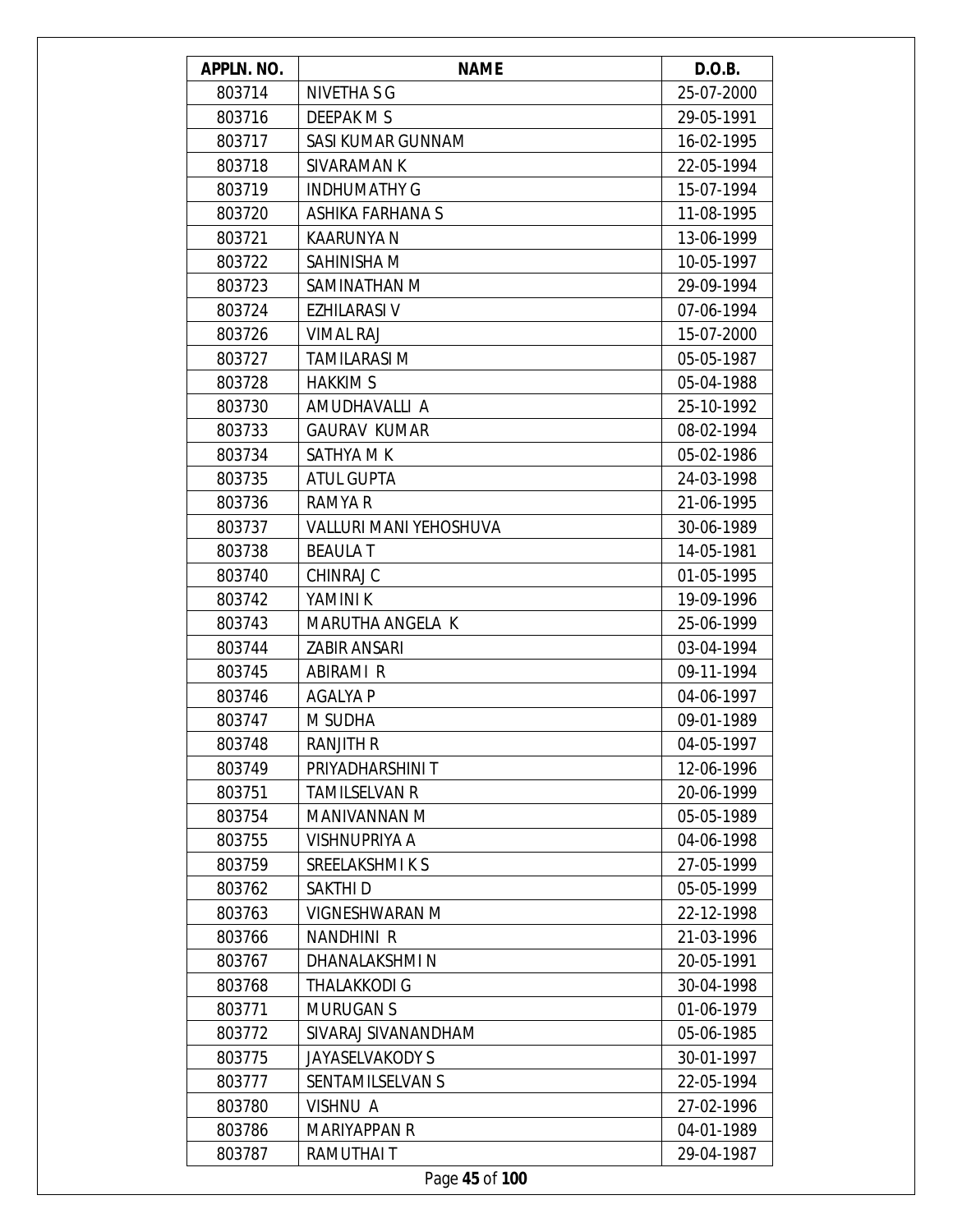| APPLN. NO. | <b>NAME</b>                       | D.O.B.     |
|------------|-----------------------------------|------------|
| 803788     | AMALA SOPHIA REXLIN A             | 31-05-1995 |
| 803789     | <b>VIGNESH BABU J</b>             | 27-05-1999 |
| 803791     | RAJESH B S                        | 12-11-1982 |
| 803792     | <b>KASTHURI R</b>                 | 09-04-1995 |
| 803797     | <b>MAGESHWARAN R</b>              | 25-03-1994 |
| 803798     | KAVIYA S                          | 22-06-1998 |
| 803802     | <b>SUDHAB</b>                     | 12-11-1982 |
| 803803     | <b>NALINIK</b>                    | 05-06-1985 |
| 803804     | PUSHPALATHA K                     | 11-03-1981 |
| 803806     | LEKSHMI DEVI V                    | 18-09-1997 |
| 803807     | SOPHY PRIYA D                     | 19-07-1991 |
| 803808     | DHANENDERAN N                     | 31-05-1986 |
| 803810     | SHALINI A                         | 22-08-1997 |
| 803811     | <b>YUVARAJA T</b>                 | 10-04-1997 |
| 803812     | <b>VISALAKSHI</b>                 | 21-05-1972 |
| 803813     | ARIVAZHAGAN A                     | 08-06-1997 |
| 803819     | DEGALA ADILAXMI                   | 08-01-1991 |
| 803824     | PARAMESHWARI NATARAJAN            | 30-03-1980 |
| 803828     | KOUSALYA S                        | 07-07-1993 |
| 803829     | MR JAYAVEERAN S                   | 17-06-1998 |
| 803835     | <b>NAVEEN J</b>                   | 16-06-1998 |
| 803836     | <b>SELVA RUBY R</b>               | 15-02-1981 |
| 803839     | <b>TAYUB AHAMED S</b>             | 20-03-1996 |
| 803840     | SATHIYANATHAN D                   | 24-01-1990 |
| 803849     | <b>REGINA MARY S</b>              | 15-12-1986 |
| 803851     | <b>ACHUDHAN G</b>                 | 18-01-1995 |
| 803857     | PRIYA B                           | 18-11-1999 |
| 803859     | <b>MAHALAKSHMI P</b>              | 02-06-1989 |
| 803860     | PONMALAR J                        | 01-01-1988 |
| 803865     | MURUGESWARI K                     | 10-06-1981 |
| 803870     | RAJALAKSHMI S                     | 29-07-1990 |
| 803872     | <b>KARTHIK M</b>                  | 13-03-1994 |
| 803876     | ANTONY PRADEEP J ANTONY PRADEEP J | 07-07-1999 |
| 803879     | PETCHIAMMAL M                     | 27-12-1998 |
| 803880     | <b>MAHESWARI S</b>                | 20-03-1981 |
| 803883     | <b>PUGAZHENTHI D</b>              | 21-05-1994 |
| 803884     | PRIYATHARSHINI P                  | 11-05-1996 |
| 803885     | <b>VALLIAMMAL M</b>               | 26-08-1991 |
| 803893     | ASWATHY MP                        | 20-05-1998 |
| 803894     | LATHA J                           | 18-05-1994 |
| 803895     | <b>GAYATHRI R</b>                 | 23-05-1998 |
| 803899     | SRINIVASAN I                      | 02-07-1986 |
| 803900     | <b>DEEPAL</b>                     | 15-04-1995 |
| 803903     | RAMACHANDIRAN K                   | 30-05-1985 |
|            | <b>VIJAY G</b>                    |            |
| 803904     |                                   | 02-05-1999 |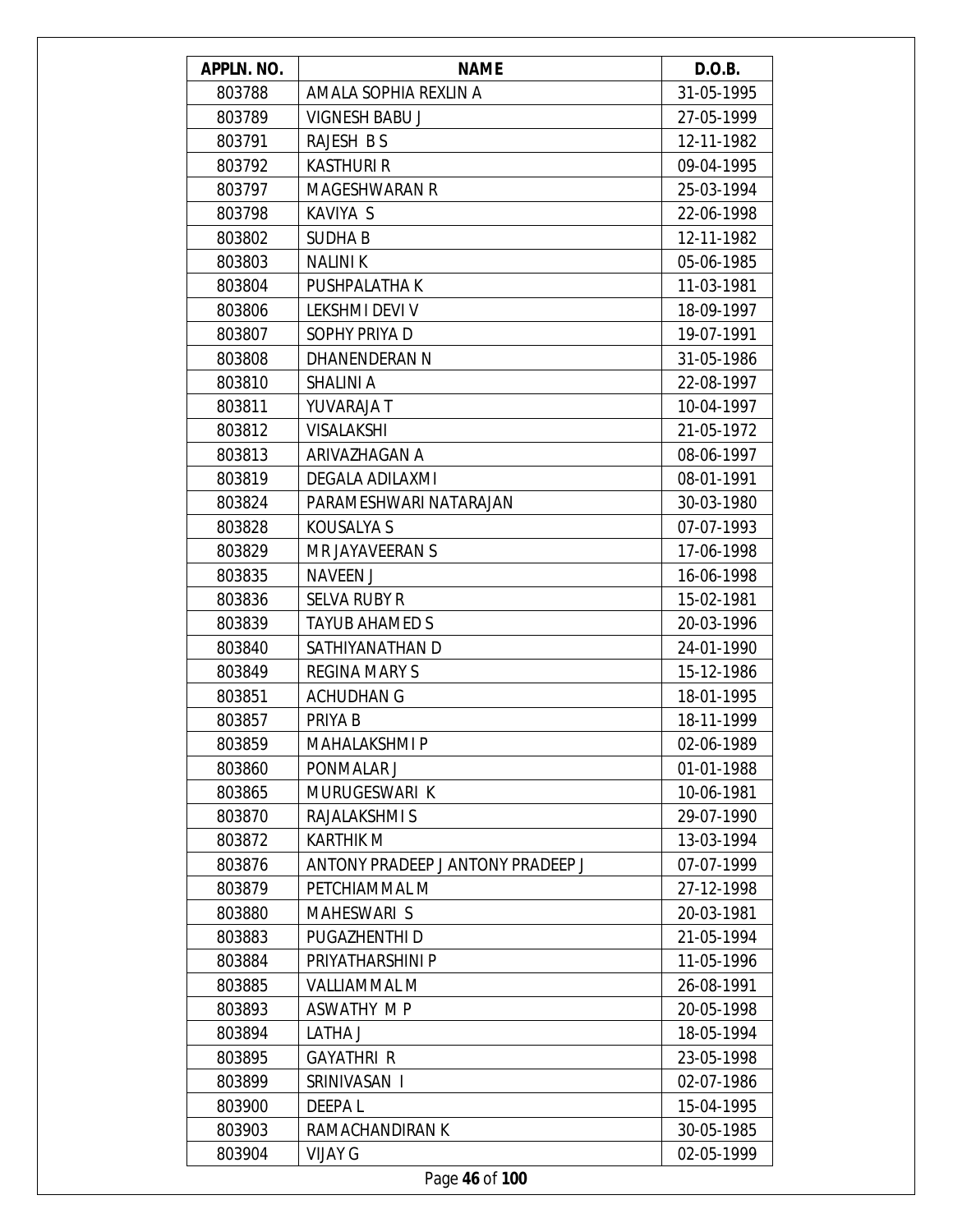| APPLN. NO. | <b>NAME</b>                     | D.O.B.     |
|------------|---------------------------------|------------|
| 803906     | <b>JENIFER G</b>                | 26-11-1989 |
| 803907     | TAMIL ELAKKIYA K                | 03-06-1996 |
| 803908     | DILROJ YADAV                    | 12-04-1997 |
| 803910     | <b>DIVYA</b>                    | 26-09-1998 |
| 803915     | <b>BHARATHIS</b>                | 20-09-1997 |
| 803920     | <b>GUNASUNDARI A</b>            | 10-02-1973 |
| 803921     | SATHYABHAMA D                   | 30-06-1987 |
| 803931     | <b>KANAGAVALLI K</b>            | 12-06-1994 |
| 803933     | DIVYA V                         | 22-01-1996 |
| 803942     | <b>GAYATHRI S</b>               | 28-12-1993 |
| 803943     | PATIL PREKSHANA DILIP PREKSHANA | 23-11-1988 |
| 803946     | <b>VENKATESAN B</b>             | 03-06-1985 |
| 803947     | <b>GRASLIN M</b>                | 31-10-1995 |
| 803948     | NORAT RAM MEENA                 | 03-11-1999 |
| 803950     | ANITHA PUSHPA LATHA S           | 14-06-1974 |
| 803954     | SHANTHI M                       | 30-05-1995 |
| 803955     | MOHAN B                         | 15-05-1984 |
| 803956     | <b>VELSHRIR</b>                 | 09-02-1984 |
| 803958     | MARIA BANSHA NAYAGI A           | 01-10-1999 |
| 803959     | <b>SUBISHRUTHI R</b>            | 26-12-1996 |
| 803962     | ARUMUGAM M                      | 17-06-1992 |
| 803963     | RAMKUMAR V                      | 10-05-2000 |
| 803965     | <b>CHINNARAJA S</b>             | 15-12-1987 |
| 803967     | SYAMCHANDRAN                    | 31-10-1995 |
| 803969     | <b>SURYAGANDHI E</b>            | 06-04-1988 |
| 803971     | CHINNARAJA S                    | 15-12-1987 |
| 803974     | PRIYANKA K                      | 24-09-1995 |
| 803975     | SANGEETHA S                     | 17-01-1988 |
| 803976     | KANAKA P K                      | 11-04-1990 |
| 803980     | <b>BHUVANESHWARI R</b>          | 14-01-1994 |
| 803983     | MAGESWARI M                     | 30-05-1994 |
| 803986     | <b>DEVIV</b>                    | 09-01-1988 |
| 803987     | <b>KUMARESAN S</b>              | 09-06-1973 |
| 803993     | KIRUTHIGA M                     | 07-03-1995 |
| 803996     | <b>GNANASEKAR E</b>             | 24-11-1993 |
| 803997     | KOWSALYA L G                    | 27-09-1997 |
| 803998     | USHA DEVI S                     | 16-02-1986 |
| 804001     | ROJA S                          | 10-06-1992 |
| 804004     | MUTHUJOSUVA N                   | 26-12-1994 |
| 804005     | RADHA JEYALAKSHMI P             | 12-05-1983 |
| 804006     | <b>BRIDGET LATHAS</b>           | 15-06-1980 |
| 804007     | JAYASRI B                       | 20-05-1986 |
| 804008     | <b>VAIDEKI E</b>                | 04-07-1986 |
| 804010     | <b>MALAR A</b>                  | 08-03-2001 |
| 804012     | <b>VALLARASUS</b>               | 06-03-2000 |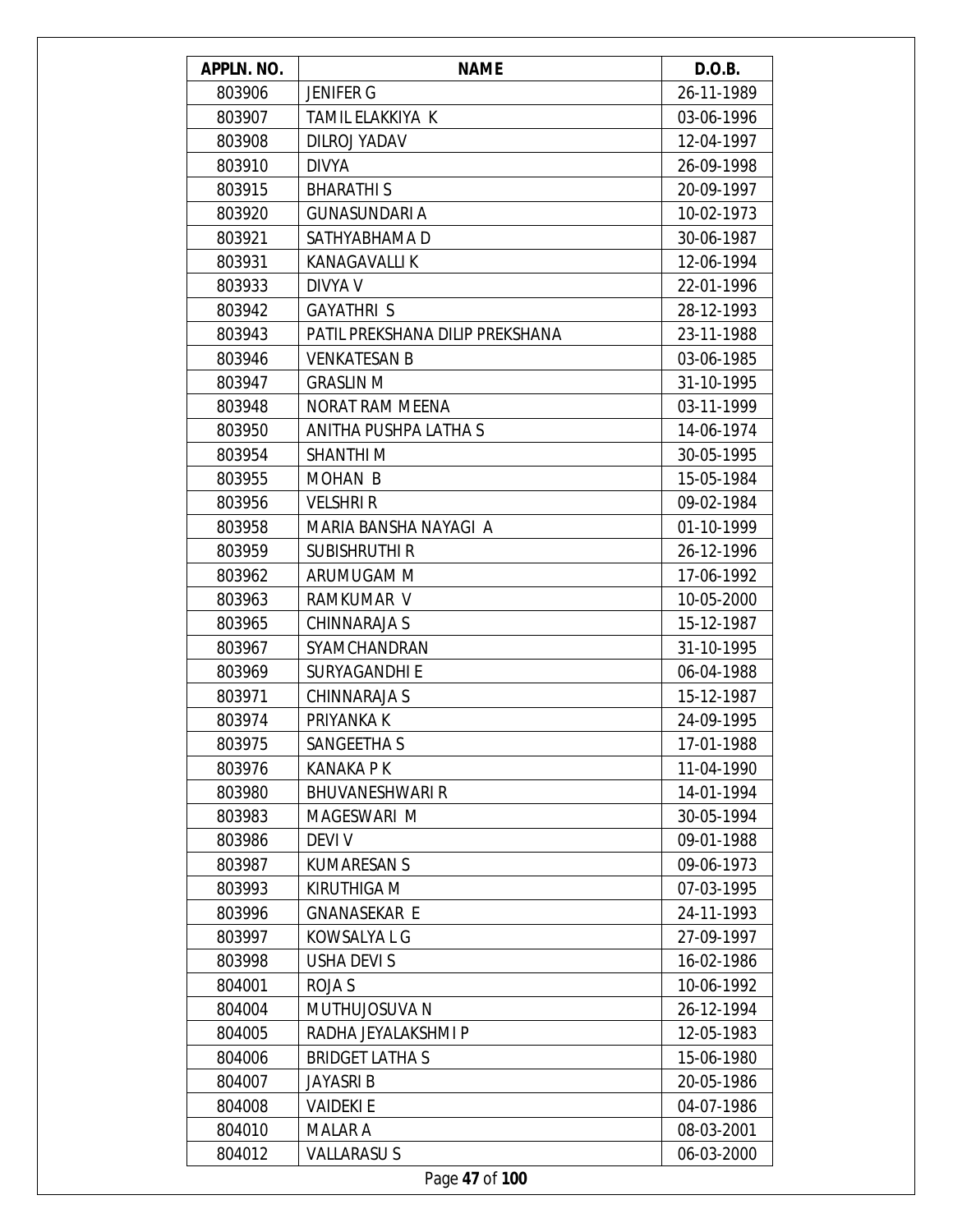| APPLN. NO. | <b>NAME</b>              | D.O.B.     |
|------------|--------------------------|------------|
| 804018     | MANIKANDAN M             | 10-09-1990 |
| 804019     | <b>ROJA G V</b>          | 06-05-1998 |
| 804020     | <b>GOWTHAM N</b>         | 08-06-1994 |
| 804021     | YAMINI S                 | 26-04-1996 |
| 804023     | SUGANYA T                | 02-06-1992 |
| 804025     | <b>SUBIKUTTY G</b>       | 17-04-1991 |
| 804027     | <b>GOMATHIN</b>          | 31-05-1986 |
| 804030     | <b>KAVIYARASI C</b>      | 03-07-2000 |
| 804031     | <b>VAIDEKIE</b>          | 04-07-1986 |
| 804035     | MANIMEGALAI A            | 21-01-1998 |
| 804041     | <b>VIJAYAKUMAR K</b>     | 18-06-1987 |
| 804044     | MAHESHWARI A             | 24-07-1995 |
| 804046     | RIAZ A                   | 20-06-1982 |
| 804047     | KALPANA M                | 02-06-1998 |
| 804051     | MOHAMED ABDUL KAREEM N M | 06-06-1982 |
| 804055     | RAJA DURAI A             | 01-07-2001 |
| 804056     | <b>SURESHBABU R</b>      | 23-05-1987 |
| 804057     | <b>ANITHA S</b>          | 13-05-1993 |
| 804058     | ARUNACHALAM C            | 01-05-1997 |
| 804059     | <b>MANIKANDAN S</b>      | 13-09-1988 |
| 804061     | PAPITHA M                | 03-04-1996 |
| 804063     | THILAGAVATHI T           | 02-06-1994 |
| 804066     | MS JEENA MOL K           | 03-12-1998 |
| 804074     | <b>SHINY P</b>           | 27-07-1992 |
| 804076     | KOTHANDARAMAN M          | 03-06-1985 |
| 804077     | <b>MATHIARASAN L</b>     | 17-06-1992 |
| 804079     | <b>REVATHI R</b>         | 12-06-1993 |
| 804087     | VIMALARASU Y             | 09-08-1983 |
| 804089     | BHUVANESWARI P           | 18-12-1986 |
| 804092     | ARUL MATHA M             | 20-06-1983 |
| 804096     | KATHIRAVAN A             | 10-06-1993 |
| 804097     | USHA A                   | 23-05-1984 |
| 804100     | NALLATHAMBIK             | 26-05-1986 |
| 804101     | <b>NAVEEN KUMAR E</b>    | 04-06-1996 |
| 804102     | YOGALAKSHMI A            | 11-07-1996 |
| 804104     | <b>BALA BHARATHI C</b>   | 17-08-2000 |
| 804107     | <b>JEEVA S</b>           | 10-06-2000 |
| 804109     | MAHALAKSHMI N            | 03-02-1994 |
| 804110     | RAJESH KIMAR             | 30-04-1976 |
| 804111     | <b>GOWTHAMIS</b>         | 26-08-1994 |
| 804112     | A AHTILA                 | 20-12-1985 |
| 804113     | SILAMBARASAN C           | 06-06-1988 |
| 804115     | <b>KASTHURIC</b>         | 15-04-1991 |
| 804116     | SREEKALA BABU            | 09-06-2000 |
| 804117     | <b>KANTHARUBY M</b>      | 05-01-1964 |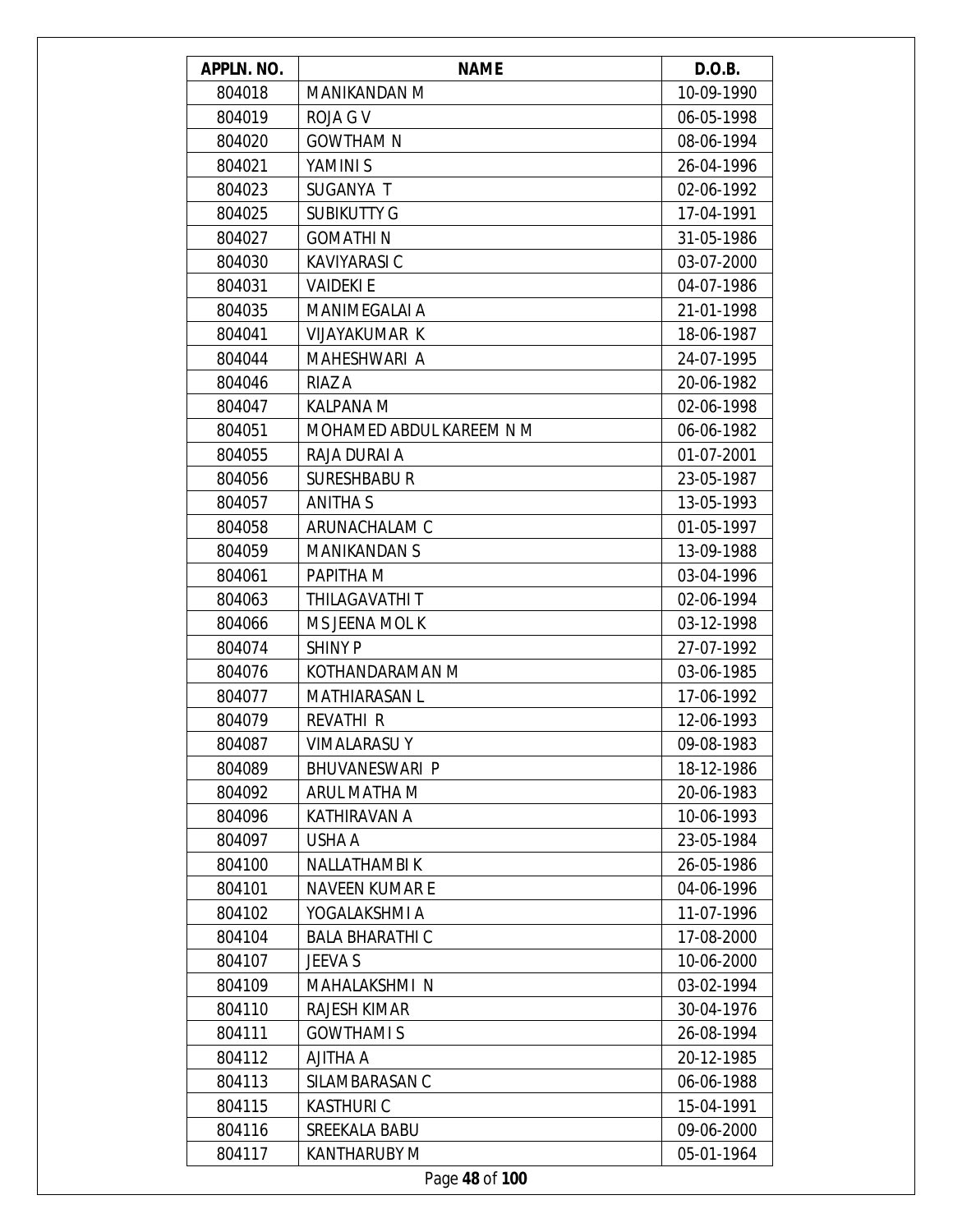| APPLN. NO. | <b>NAME</b>                 | D.O.B.     |
|------------|-----------------------------|------------|
| 804118     | PRIYA D                     | 10-06-1994 |
| 804126     | PONMALAR R                  | 15-05-1989 |
| 804127     | <b>MS SUVETHA</b>           | 30-05-1996 |
| 804128     | DIVYA BHARATHI S            | 23-08-1997 |
| 804129     | SUGANYADEVI T               | 13-07-1998 |
| 804132     | ARANGANAYAKI D              | 10-05-1993 |
| 804133     | <b>NASREEN K</b>            | 15-05-1993 |
| 804137     | <b>GAJALAKSHMI S</b>        | 26-06-1995 |
| 804138     | <b>REVATHI</b>              | 23-08-1986 |
| 804139     | THEEPTHI K U                | 30-06-1986 |
| 804146     | <b>MOHANRAJ K</b>           | 05-06-1985 |
| 804151     | THANGARANI S                | 21-01-1969 |
| 804157     | <b>KANCHANA R</b>           | 27-11-1995 |
| 804158     | <b>MENAGA C</b>             | 01-06-1993 |
| 804159     | JOHN PETER A                | 07-09-1995 |
| 804166     | MURALIDHARAN V              | 04-06-1979 |
| 804168     | <b>SASIKUMAR S</b>          | 21-07-1994 |
| 804172     | SARANYA K                   | 06-04-1992 |
| 804173     | NAGANANDHINI G              | 07-11-1991 |
| 804181     | <b>KAVITHA C</b>            | 12-07-1975 |
| 804183     | AMARAVATHI V                | 15-06-1989 |
| 804186     | <b>VEERAKUMAR M</b>         | 11-10-1984 |
| 804189     | DEEPA K                     | 30-07-1985 |
| 804192     | SAKTHIVEL V                 | 10-06-1998 |
| 804193     | ARASU K                     | 07-06-1975 |
| 804196     | <b>GOWTHAM M</b>            | 25-05-1994 |
| 804197     | <b>ANBU ROSY A</b>          | 24-11-1998 |
| 804198     | DHANABALAN N                | 20-09-1995 |
| 804200     | THANA LAKSHMI A ARUNACHALAM | 25-06-1998 |
| 804208     | DEEPA K                     | 01-09-1979 |
| 804209     | <b>GANDHIMATHI G</b>        | 12-05-1989 |
| 804211     | <b>TAMILSELVI M</b>         | 25-04-1994 |
| 804212     | <b>GOWRISANKAR A</b>        | 11-12-1999 |
| 804217     | <b>ANUPRIYA G</b>           | 07-10-1996 |
| 804218     | <b>GOWTHAM P</b>            | 14-01-1998 |
| 804220     | <b>SELVI M</b>              | 14-05-1972 |
| 804224     | <b>REVATHIN</b>             | 31-01-1997 |
| 804226     | <b>SHIBU PM</b>             | 03-05-1988 |
| 804227     | <b>KARTHIKEYAN N</b>        | 10-06-1990 |
| 804232     | RAJA PRABHAVATHI S          | 01-12-1999 |
| 804233     | JOSEPH DANIEL JS            | 22-06-2000 |
| 804235     | SAKTHIVEL K                 | 01-01-1975 |
| 804237     | PRADEEP KUMAR KHATUA        | 15-09-1998 |
| 804239     | <b>JANCY R</b>              | 10-03-1996 |
| 804244     | SANTHAKUMAR D KUMAR         | 10-11-1989 |
|            | Page 49 of 100              |            |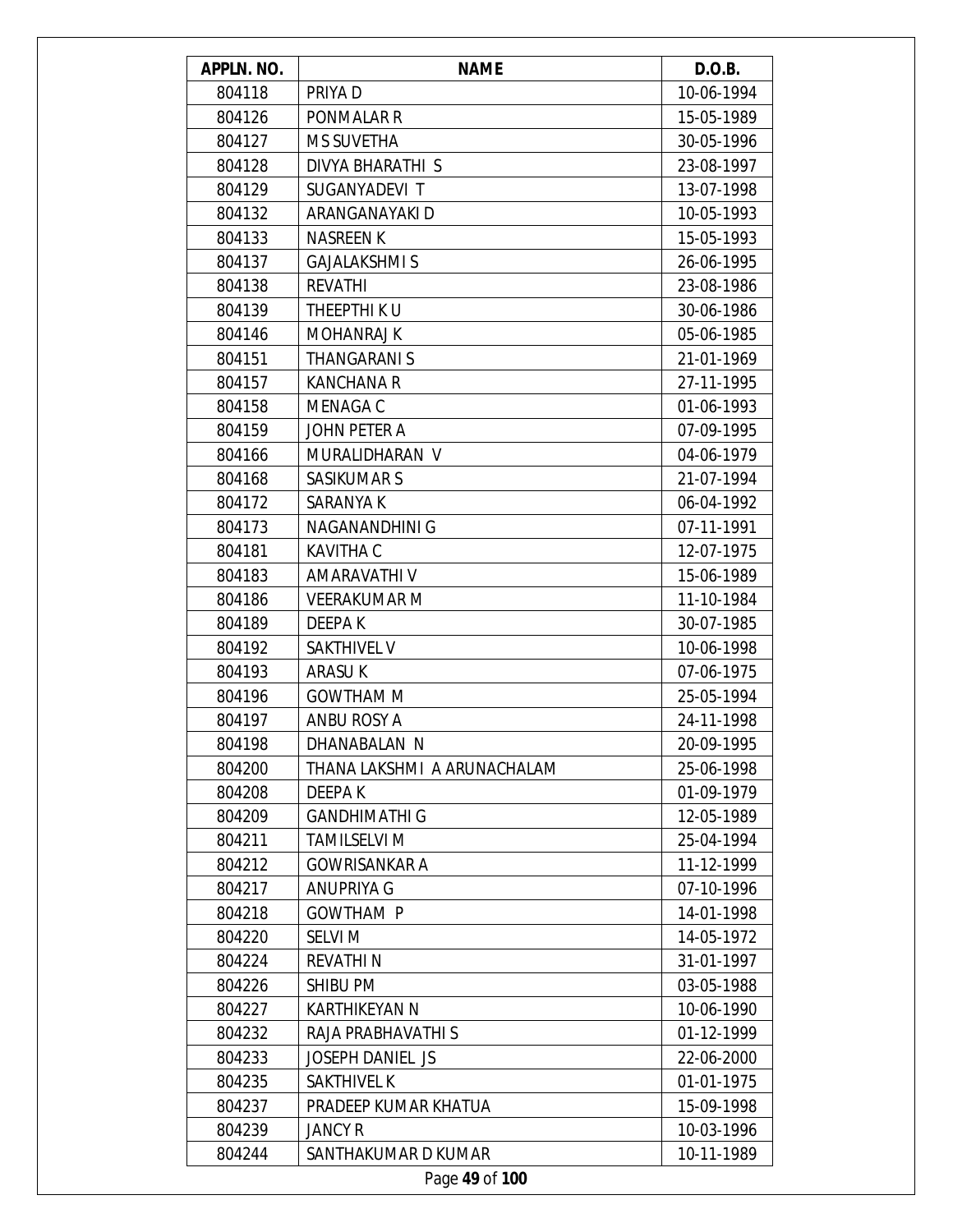| APPLN. NO. | <b>NAME</b>               | D.O.B.     |
|------------|---------------------------|------------|
| 804245     | NIVETHA N                 | 24-08-1999 |
| 804257     | <b>ARTHY</b>              | 04-09-1999 |
| 804259     | PRAVEEN DEHARIYA          | 21-01-1997 |
| 804264     | SANGEETHA S               | 15-01-1981 |
| 804266     | <b>AMIT PAWAR</b>         | 14-05-1992 |
| 804269     | SRINIVASAN A ARUMUGAM     | 01-07-1985 |
| 804280     | <b>MAHALAKSHMI M</b>      | 17-06-1986 |
| 804282     | VENKATESA PERUMAL RAJA R  | 23-11-1976 |
| 804284     | <b>GAYATHRI G</b>         | 23-05-1998 |
| 804286     | <b>CHELLAMANIK</b>        | 24-05-1999 |
| 804287     | SABARINATHAN S            | 06-06-1998 |
| 804290     | MARIASELVAM A             | 10-04-1980 |
| 804292     | LAKSHMI                   | 12-04-1988 |
| 804297     | DEEPAK M                  | 20-05-1992 |
| 804299     | <b>SURESH R</b>           | 05-11-1990 |
| 804301     | JEEVA M                   | 24-06-1987 |
| 804302     | <b>MUTHULAKSHI R</b>      | 05-06-1984 |
| 804304     | <b>NAVEENA PV</b>         | 29-06-1996 |
| 804305     | LAKSHMI                   | 01-12-1993 |
| 804308     | <b>KANMANI V</b>          | 06-05-1995 |
| 804309     | <b>SYED ABDUL HAKEEM</b>  | 13-03-1997 |
| 804310     | VINODHINI M               | 02-06-2000 |
| 804313     | <b>VENKATESAN M</b>       | 05-06-1976 |
| 804314     | <b>KAVITHA K</b>          | 15-06-1985 |
| 804315     | SIVAKUMAR C               | 31-05-1986 |
| 804317     | NISSYMOL P M              | 03-03-2000 |
| 804318     | SANTHIYA R                | 04-07-1997 |
| 804319     | SELVARANI S               | 26-03-1985 |
| 804321     | <b>MANIKANDAN P</b>       | 03-06-1990 |
| 804322     | PRIYADHARSHINI K          | 04-02-1997 |
| 804327     | NAGAMANI C                | 08-07-1995 |
| 804328     | <b>ISHWARYA C</b>         | 01-09-1998 |
| 804329     | SELVARAJ A                | 02-06-1996 |
| 804331     | LALITHA S                 | 31-01-1974 |
| 804332     | <b>BHUVANESHWARI V</b>    | 05-06-1990 |
| 804335     | <b>KATHIRESAN G</b>       | 22-07-1998 |
| 804337     | <b>MS RASIKA V</b>        | 19-04-2000 |
| 804338     | <b>ANANTHIS</b>           | 20-05-1994 |
| 804341     | <b>TAMILARASI M</b>       | 01-07-1986 |
| 804342     | SHOBANA M                 | 19-05-1994 |
| 804345     | <b>VEERAMANI SINGARAM</b> | 08-06-1986 |
| 804346     | <b>BALASUBRAMANIYAN M</b> | 25-04-1990 |
| 804348     | ARTHI J                   | 14-04-1985 |
| 804350     | SHAMILA INDHU P           | 07-06-1997 |
| 804351     | <b>VASANTHASELVI J</b>    | 11-03-1966 |
|            | Page 50 of 100            |            |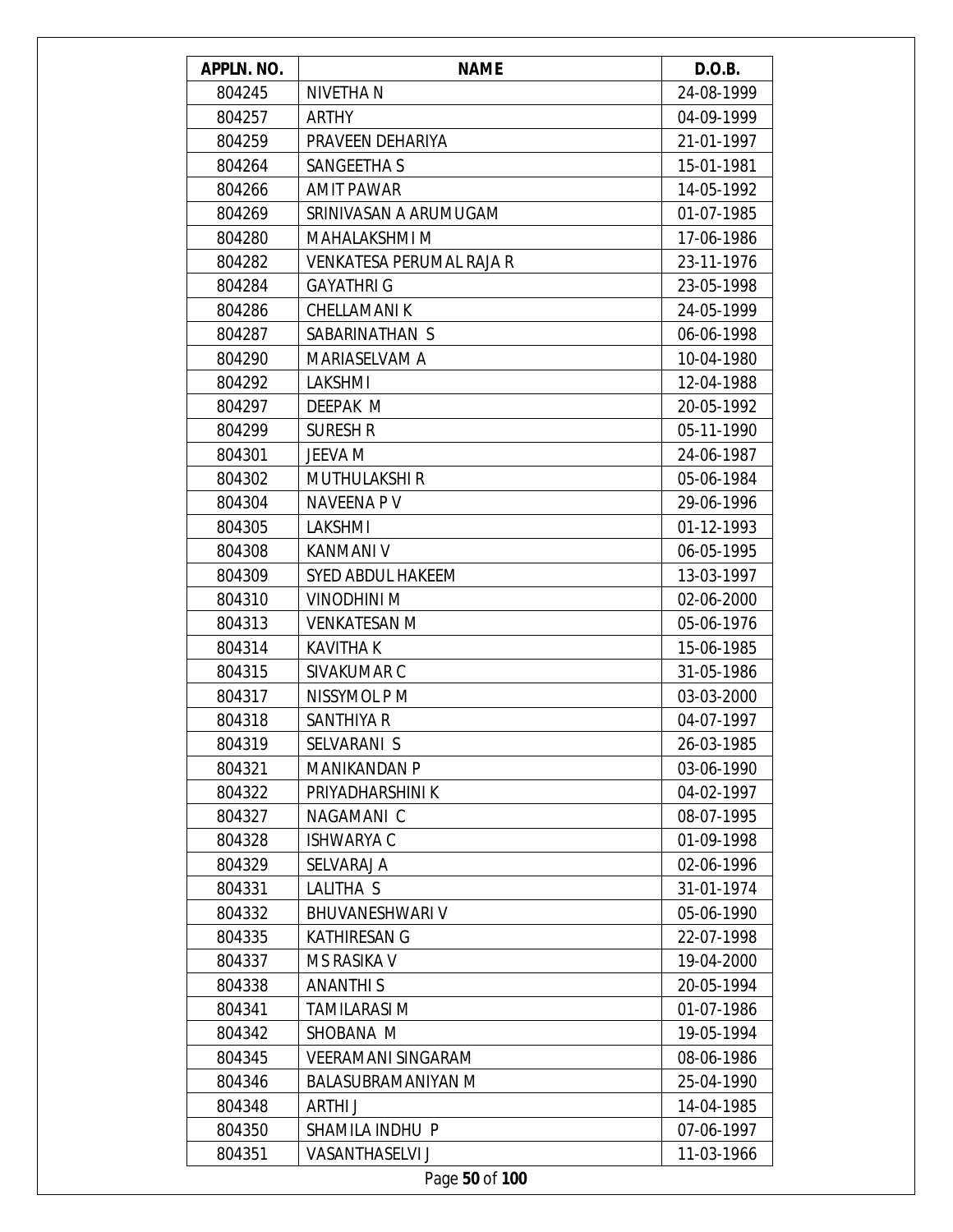| APPLN. NO. | <b>NAME</b>               | D.O.B.     |
|------------|---------------------------|------------|
| 804352     | <b>VIJAYALAKSHMI P</b>    | 21-03-1974 |
| 804353     | MANIVANNAN ARUNACHALAM    | 10-07-1987 |
| 804354     | NAGESHWARI S              | 07-07-1993 |
| 804355     | SELVAMOORTHI M            | 28-03-1987 |
| 804356     | <b>SUBATHRA B</b>         | 06-07-1982 |
| 804357     | <b>ARUNMOZHI</b>          | 30-04-1997 |
| 804358     | <b>SHAIK MOHAMMED M</b>   | 01-09-1999 |
| 804360     | SINTHA MATHAR SAHIBU M    | 31-08-1989 |
| 804361     | MEENA S                   | 20-05-1995 |
| 804362     | <b>BATHMANABAN G</b>      | 17-03-2001 |
| 804363     | <b>GULSAR BEGAM R</b>     | 06-11-1969 |
| 804365     | <b>THAMILSELVAN S</b>     | 05-04-1989 |
| 804366     | THIRUGNANAMOORTHY K       | 26-06-1994 |
| 804367     | <b>TAMILARASAN N</b>      | 05-05-1999 |
| 804368     | <b>SATHISH P</b>          | 09-06-1999 |
| 804370     | <b>KUMARAVEL P</b>        | 07-06-1997 |
| 804371     | <b>ESWARAN G</b>          | 28-07-1996 |
| 804372     | SATISH KASHYAP            | 19-06-2001 |
| 804373     | MS PARVATHI M M           | 03-03-1988 |
| 804374     | <b>HARIHARANJI P</b>      | 26-02-1999 |
| 804375     | <b>RAJESH R</b>           | 10-06-1994 |
| 804376     | <b>THANGAM P</b>          | 08-05-1996 |
| 804377     | DIWAKAR U                 | 14-05-1985 |
| 804378     | <b>ANTENET SONI R</b>     | 16-02-1983 |
| 804379     | KALAIARASAN M             | 18-07-1995 |
| 804380     | ARAVINDHAN L              | 29-01-1996 |
| 804381     | DEVI B                    | 24-02-1991 |
| 804383     | <b>GOKILA K</b>           | 12-03-1994 |
| 804384     | <b>VEERAMANIS</b>         | 17-05-1998 |
| 804385     | <b>AJANA PRIYA J S</b>    | 23-05-1991 |
| 804386     | PORSELVI S                | 02-07-1986 |
| 804387     | PORSELVI S                | 02-07-1986 |
| 804389     | <b>MOHAN PRASANTH J</b>   | 25-06-1993 |
| 804390     | <b>VELURU BALASIVA</b>    | 17-11-1993 |
| 804391     | <b>MANOJ KUMAR</b>        | 12-04-2001 |
| 804392     | MIRNALINI V               | 09-06-2000 |
| 804393     | MEGHA P S                 | 08-03-1999 |
| 804394     | <b>VENNILA S</b>          | 15-07-1987 |
| 804396     | THARANI R                 | 27-06-1988 |
| 804398     | <b>JIBI MARIAM VARKEY</b> | 30-04-1998 |
| 804399     | <b>NIKHIL AS AS</b>       | 03-12-1995 |
| 804403     | VINITHA G                 | 27-05-1985 |
| 804405     | M HUMERA BEGAM M          | 18-05-1994 |
| 804406     | <b>JANSIRANI A</b>        | 15-05-1984 |
| 804408     | <b>BHARATHIS</b>          | 05-04-1992 |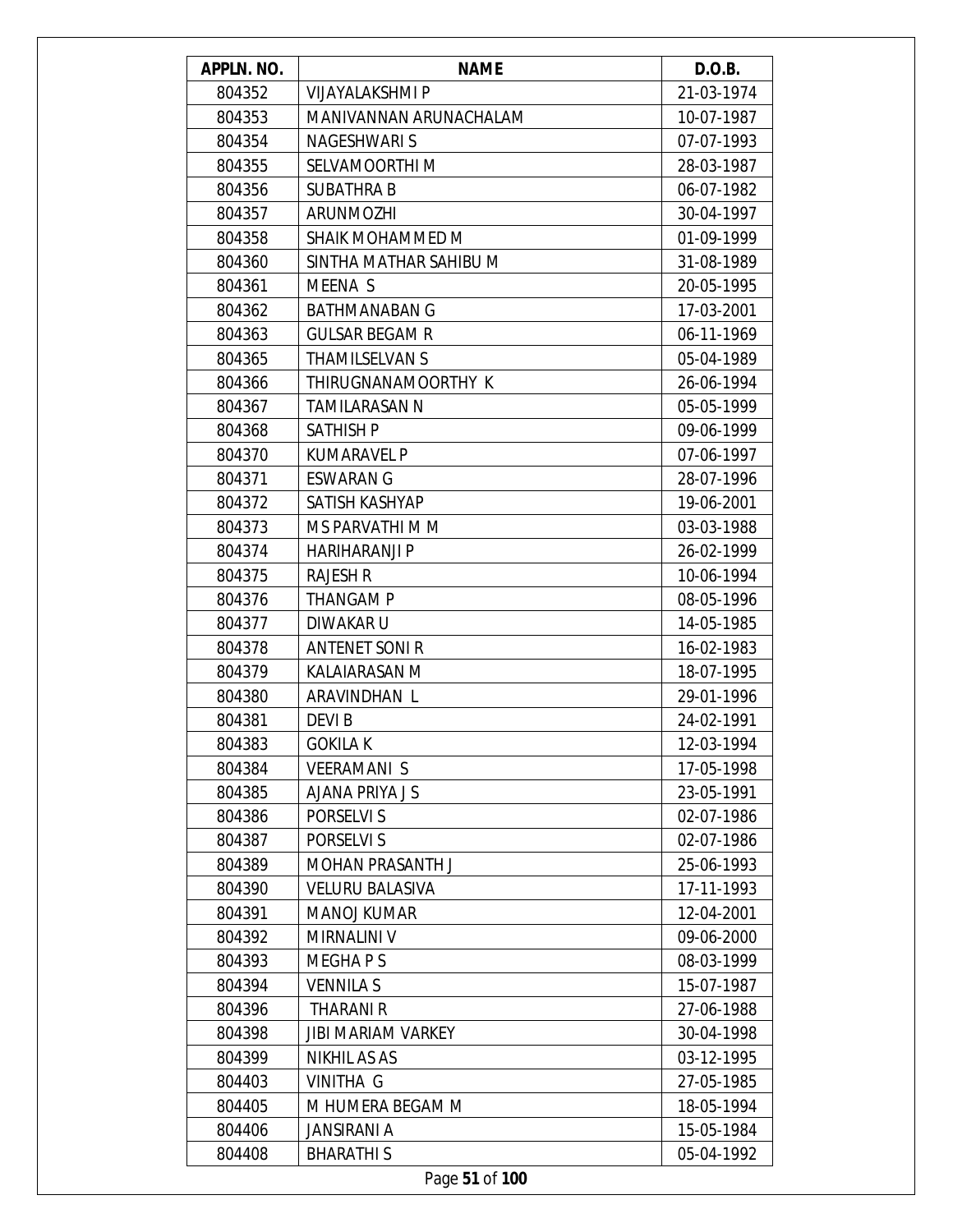| APPLN. NO. | <b>NAME</b>              | D.O.B.     |
|------------|--------------------------|------------|
| 804409     | <b>VIRENDRA MEWAD</b>    | 06-12-1996 |
| 804411     | <b>GOPINATH N</b>        | 05-07-2000 |
| 804415     | ANU S                    | 01-03-1982 |
| 804418     | SATHISH KUMAR A          | 04-05-1999 |
| 804421     | KARTHIGA N M             | 11-07-1995 |
| 804422     | <b>KALAIVANI R</b>       | 09-07-1993 |
| 804424     | <b>TAMILARASAN K</b>     | 09-06-1993 |
| 804425     | SOUNDARARAJAN M          | 04-05-1998 |
| 804428     | MUHAMMED SHAMEEM T T T T | 14-11-1993 |
| 804432     | JAYALAKSHMI M            | 02-04-1995 |
| 804436     | SATHIYAPRIYA P           | 12-05-1999 |
| 804439     | <b>NDHUMATHIP</b>        | 01-11-1994 |
| 804441     | THIRUNAVUKKARASU M       | 03-06-1998 |
| 804445     | <b>JEYALAKSHMI I S</b>   | 06-06-1983 |
| 804446     | <b>ANITA MEENA</b>       | 15-02-2000 |
| 804448     | <b>VINEETHA V</b>        | 15-06-1996 |
| 804449     | MARIAMMAL T              | 03-06-1978 |
| 804450     | <b>MATHESWARI K</b>      | 13-01-1985 |
| 804451     | ASHA A                   | 02-06-1986 |
| 804456     | SARIGA K                 | 29-06-1994 |
| 804459     | <b>ELAVARASAN K</b>      | 10-05-1982 |
| 804463     | POONGODI L               | 20-05-1985 |
| 804464     | SARANYA A                | 06-02-1983 |
| 804465     | ANUSHA ANUSHA            | 01-06-1997 |
| 804471     | SEDHUNI C                | 11-02-1983 |
| 804472     | SRILATHA PV              | 09-06-1991 |
| 804473     | <b>MAHESWARI S</b>       | 20-03-1981 |
| 804474     | MOHAN KUMAR PASWAN       | 05-01-1995 |
| 804475     | ANITHA A                 | 01-07-1997 |
| 804486     | <b>MANONMANI D</b>       | 14-07-1992 |
| 804487     | SRIDHAR P                | 27-02-2001 |
| 804489     | RAJESWARI KRISHNANKUTTI  | 15-05-1986 |
| 804490     | <b>THANGAMARI P</b>      | 06-05-1987 |
| 804491     | <b>GOPI NATHAN</b>       | 29-10-1998 |
| 804494     | ARUNA ALIAS GOMATHI P    | 15-05-1982 |
| 804495     | MUTHULAKSHMI G           | 20-04-1998 |
| 804497     | <b>RADHIKA S</b>         | 12-09-1995 |
| 804498     | AYANA SAJU               | 28-01-1997 |
| 804499     | PADMA G                  | 05-06-1992 |
| 804500     | SARASWATHI M             | 06-02-1979 |
| 804502     | RAJARAMAN R              | 05-04-1991 |
| 804503     | <b>BINDHUS</b>           | 17-06-1987 |
| 804505     | <b>EZHILARASAN E</b>     | 14-05-1997 |
| 804507     | THANGAKRISHNAN M         | 12-06-1996 |
| 804508     | ROGITH KUMAR M           | 02-06-1999 |
|            | Page 52 of 100           |            |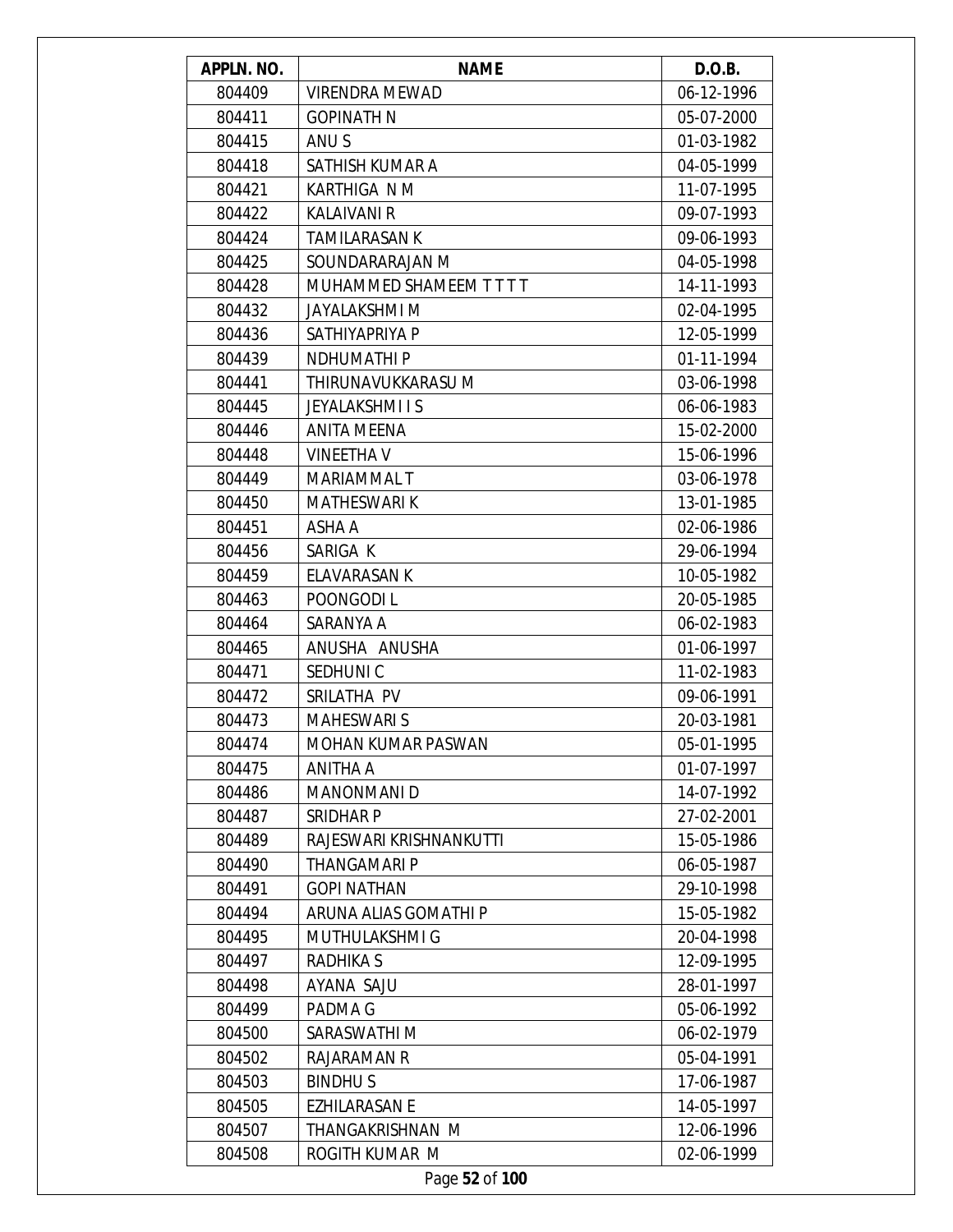| APPLN. NO. | <b>NAME</b>                          | D.O.B.     |
|------------|--------------------------------------|------------|
| 804509     | <b>KOWSALYA S</b>                    | 09-09-2000 |
| 804512     | VIJAYALAKSHMI M                      | 26-06-1987 |
| 804514     | <b>HEMAVATHI B</b>                   | 12-04-1993 |
| 804518     | SELVAKUMAR M                         | 30-04-1991 |
| 804521     | SIVA V                               | 23-05-1994 |
| 804522     | <b>SATHYAP</b>                       | 21-03-1984 |
| 804523     | SANTHANALAKSHMI M                    | 21-06-1989 |
| 804527     | <b>MD WASIM</b>                      | 10-09-1992 |
| 804530     | RAMAN M                              | 22-01-1996 |
| 804531     | SHUNMUGAPRIYA A                      | 02-06-1991 |
| 804535     | SINEKA J                             | 28-06-1999 |
| 804537     | AASHISHSOLOMON R                     | 26-01-1999 |
| 804542     | YOGESH KUMAR                         | 12-08-1995 |
| 804544     | <b>REVATHIV</b>                      | 09-05-1980 |
| 804545     | SAKTHIVEL C                          | 30-05-1982 |
| 804546     | NITHYA P                             | 03-02-1995 |
| 804549     | <b>KALIAMMAL P</b>                   | 10-05-1978 |
| 804550     | SABITHA R                            | 11-08-1986 |
| 804553     | <b>MANIKANDAN T</b>                  | 20-05-1991 |
| 804555     | SUMATHI M                            | 31-08-1992 |
| 804558     | <b>JEEVITHA S</b>                    | 23-05-2000 |
| 804559     | RAMA A                               | 23-06-1988 |
| 804562     | DIVYA BHOKARE DIVYA SHAHURAJ BHOKARE | 08-03-2001 |
| 804564     | <b>GANESH R</b>                      | 06-05-1997 |
| 804566     | P THENMOZHI P                        | 12-06-1989 |
| 804568     | <b>KANNAND</b>                       | 01-06-1994 |
| 804569     | LINGANAYAKI S                        | 16-06-1998 |
| 804570     | <b>KANIMOZHI P</b>                   | 24-05-1993 |
| 804573     | DEEPIKA G                            | 24-01-1998 |
| 804574     | <b>GUNASEKARAN K</b>                 | 02-06-1996 |
| 804577     | EFTIKAR ALI                          | 31-12-1997 |
| 804581     | SMRUTIRANJA SETHI                    | 15-03-1999 |
| 804586     | <b>SURENDAR R</b>                    | 08-09-1997 |
| 804587     | A CHRISTIN SELVAKUMARI               | 18-03-1979 |
| 804592     | ANANDHI M                            | 18-03-1994 |
| 804593     | PUNNAKAI IYYAPPAN                    | 01-07-1982 |
| 804595     | MARY RESHMA SOLAMAN                  | 08-07-1998 |
| 804599     | <b>LEELAWATHY M</b>                  | 23-07-2000 |
| 804602     | SWARNALAKSHMI A S                    | 19-07-1995 |
| 804604     | SUBHA M                              | 21-06-2000 |
| 804605     | <b>GOPINATHAN B</b>                  | 29-10-1998 |
| 804606     | <b>ISHWARYAT</b>                     | 16-02-1995 |
| 804609     | SATHISHKUMAR M                       | 02-05-1984 |
| 804610     | <b>EZHILARASI M</b>                  | 12-04-1988 |
| 804611     | SANJEET KUMAR                        | 15-08-1999 |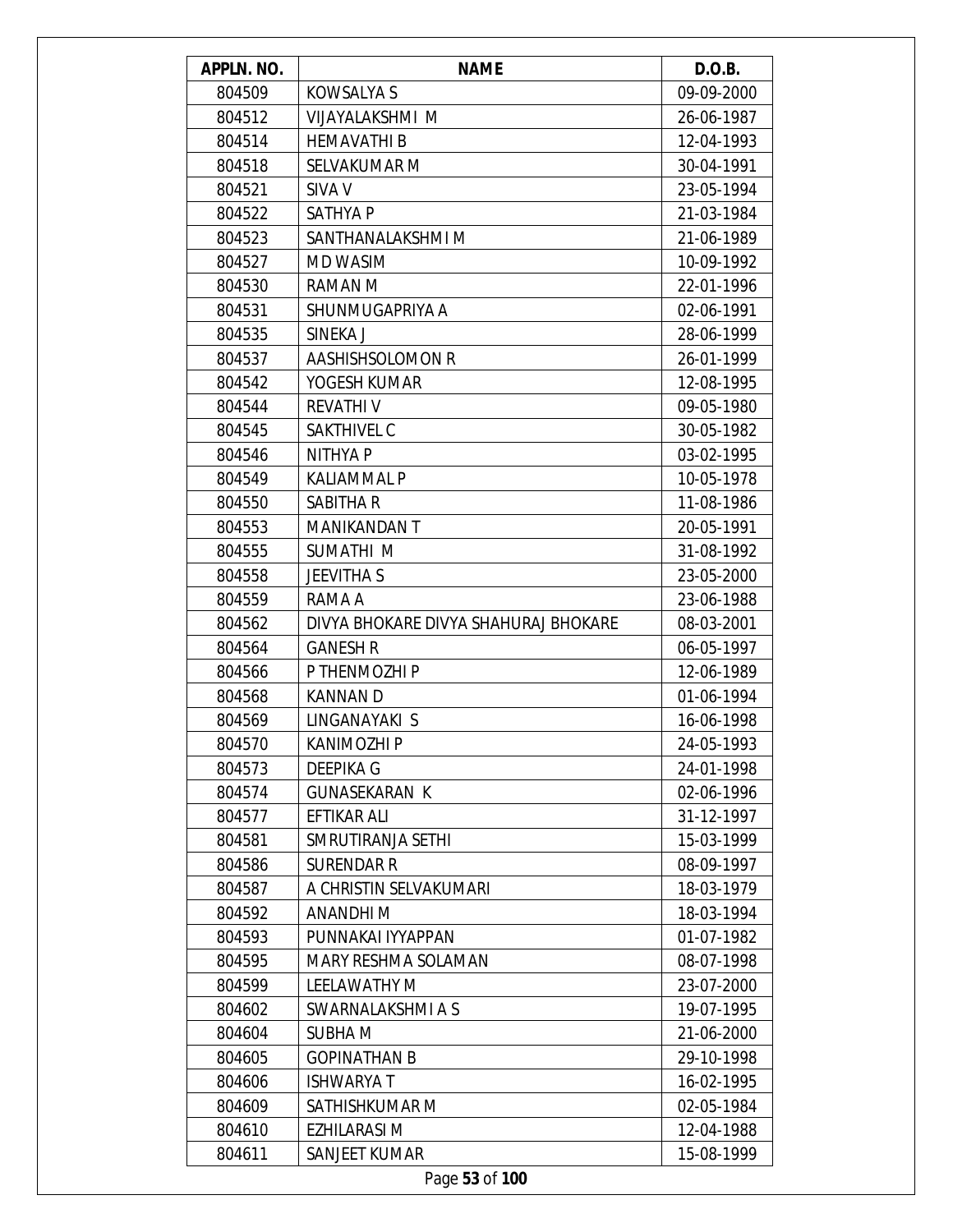| APPLN. NO. | <b>NAME</b>                  | D.O.B.     |
|------------|------------------------------|------------|
| 804613     | <b>MAHESWARI S</b>           | 27-04-1992 |
| 804614     | <b>SHANTHI D</b>             | 24-07-1986 |
| 804617     | ARUN SELVAM P                | 19-03-1983 |
| 804618     | <b>DEEPIKAP</b>              | 11-06-1995 |
| 804620     | <b>VANITHA R</b>             | 20-05-1987 |
| 804622     | SASIKALA D                   | 07-05-1976 |
| 804625     | <b>BRINDA G</b>              | 30-09-1997 |
| 804626     | <b>JEBIN FRANKLIN A</b>      | 09-09-1997 |
| 804628     | <b>ACHUTHAN</b>              | 01-03-2001 |
| 804630     | MANIKANDAPRABHU G            | 03-09-1986 |
| 804631     | <b>VIJAY KUMAR</b>           | 10-02-1993 |
| 804633     | LAVANYA G                    | 26-06-1999 |
| 804634     | PRIYA R                      | 15-07-1991 |
| 804637     | BHARATHARATHNA HARINARAYANAN | 05-04-1981 |
| 804640     | LATHA S                      | 30-12-1980 |
| 804643     | <b>JAGANATHAN S</b>          | 20-05-1986 |
| 804645     | NANDHAKUMAR M                | 07-06-1999 |
| 804650     | <b>BANUPRIYA M</b>           | 20-05-1994 |
| 804653     | PONNI J                      | 05-05-1974 |
| 804654     | PRINCY C M PARVATHI NILAYAM  | 28-02-1988 |
| 804658     | LATHA S                      | 29-06-1982 |
| 804661     | <b>VIJAYASANTHI N</b>        | 26-05-1980 |
| 804664     | RAMA G                       | 21-05-1989 |
| 804667     | MUNISHWARI N                 | 03-03-1990 |
| 804668     | PRIYA DHARSHINI R            | 06-04-2001 |
| 804669     | MUNEESWARI N                 | 25-03-1990 |
| 804673     | PADMAPRIYA G                 | 16-05-1994 |
| 804677     | <b>BABY FLORANCE K</b>       | 27-03-1971 |
| 804679     | SAVARIYAMMAL A               | 08-09-1980 |
| 804681     | SANGEETHA M                  | 06-05-1986 |
| 804684     | MUTHU VEL M                  | 04-06-2001 |
| 804685     | JEYAKUMARI A                 | 01-06-1997 |
| 804694     | <b>RANJITH S</b>             | 07-05-1990 |
| 804695     | <b>OMSAKTHI B</b>            | 12-06-1995 |
| 804696     | <b>ANBUSELVIS</b>            | 26-05-1993 |
| 804698     | <b>JAYA S</b>                | 30-06-1982 |
| 804701     | PRAMESWARI S                 | 13-05-1998 |
| 804703     | KUMARI M                     | 29-07-1997 |
| 804706     | SADAGOPAN V                  | 05-02-1989 |
| 804708     | <b>DINESHKUMARS</b>          | 12-03-1998 |
|            |                              |            |
| 804711     | <b>BHARATHIK</b>             | 27-04-1995 |
| 804715     | MARIA GLORY J                | 29-04-1986 |
| 804716     | <b>REGILDA S</b>             | 20-05-1999 |
| 804721     | <b>KALKIS</b>                | 03-06-1997 |
| 804722     | <b>GOBARADHAN</b>            | 01-07-1998 |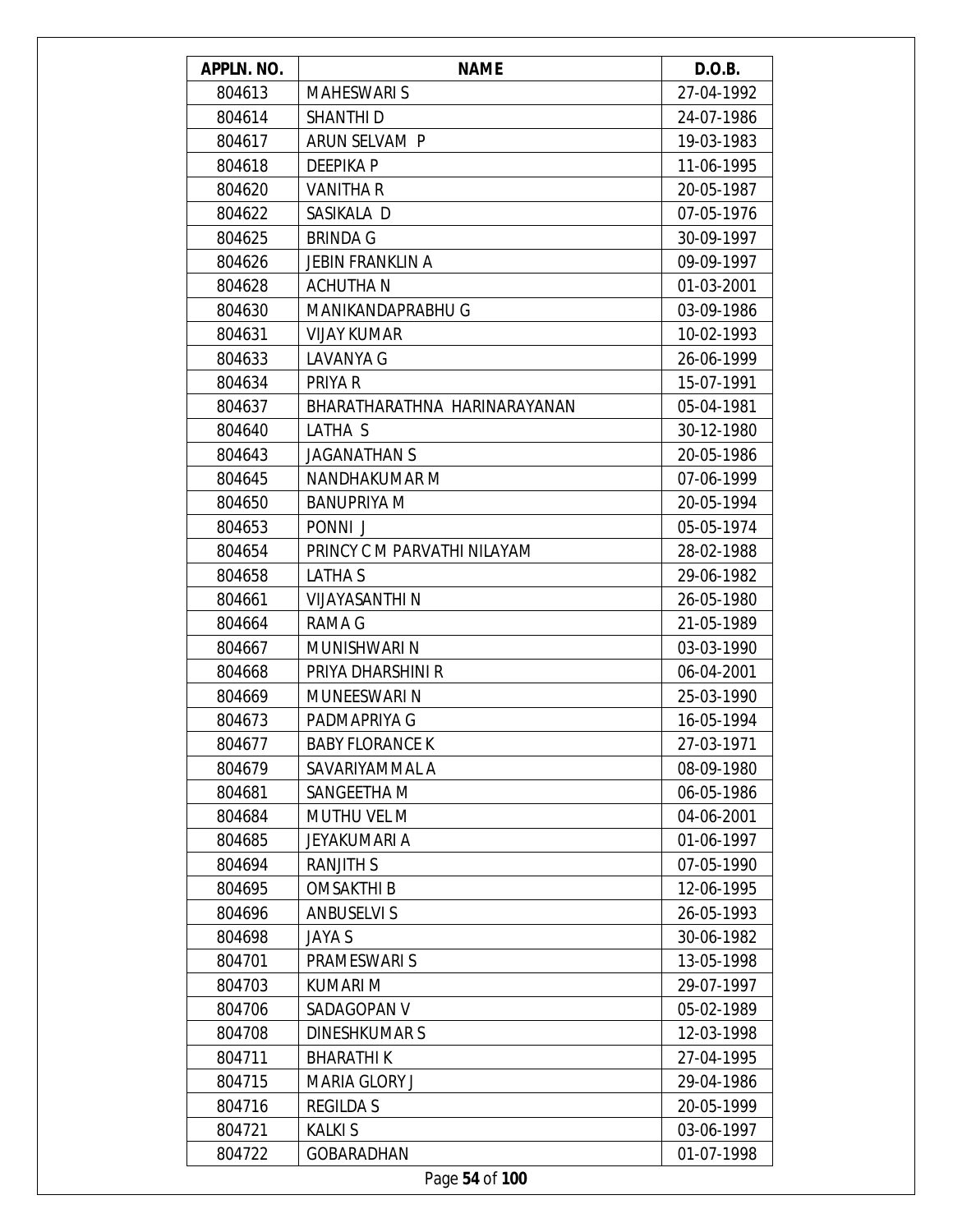| APPLN. NO. | <b>NAME</b>             | D.O.B.     |
|------------|-------------------------|------------|
| 804727     | <b>JEYAKUMAR S</b>      | 21-02-1975 |
| 804731     | <b>VINODHINI S</b>      | 02-05-1995 |
| 804733     | <b>GEETHA B</b>         | 04-06-1987 |
| 804738     | <b>THAMAYANTHI P</b>    | 03-06-1982 |
| 804739     | DURGAPRASAD SENAPATHI   | 14-07-1991 |
| 804740     | <b>SUBANA S</b>         | 25-07-1991 |
| 804741     | <b>KALKI S</b>          | 03-06-1997 |
| 804743     | <b>MOSES ALLWIN I</b>   | 13-07-1997 |
| 804748     | PAZHANI C               | 15-05-1997 |
| 804751     | NAUSHIN RAHEEMA G M A   | 08-05-1998 |
| 804753     | <b>ANUBALA P</b>        | 06-06-1997 |
| 804763     | DEEPIKA DEEPIKA         | 13-09-2000 |
| 804764     | <b>SUNIL KUMAR</b>      | 18-10-1987 |
| 804765     | PRAVEENA P              | 23-07-1999 |
| 804769     | ANNAVI A                | 21-12-1990 |
| 804770     | DEEPA V                 | 22-10-1999 |
| 804772     | THIRUMATHI R            | 15-06-1988 |
| 804774     | MUTHULAKSHMI K          | 19-12-1997 |
| 804777     | MURUGAMANI P            | 14-02-1994 |
| 804778     | <b>DEEPAK KUMAR</b>     | 10-07-1997 |
| 804781     | ABIKA S                 | 15-03-1997 |
| 804782     | <b>BHARATHI G</b>       | 01-12-1997 |
| 804783     | SARMILA Y               | 30-07-1985 |
| 804786     | <b>BOOPATHY H</b>       | 08-07-2000 |
| 804787     | <b>MAMTA SV</b>         | 11-03-1998 |
| 804788     | SASIREKHA R             | 11-09-1988 |
| 804789     | <b>KUMAR R</b>          | 13-07-1994 |
| 804790     | <b>ANITHAP</b>          | 05-01-1998 |
| 804792     | SATHIYAVANI C           | 10-05-1992 |
| 804799     | <b>VINOTH S</b>         | 21-03-1991 |
| 804800     | SHEIK MOHAMMED K        | 28-11-1997 |
| 804801     | <b>VIDHU BALA R</b>     | 10-10-1998 |
| 804806     | <b>SONIYA T</b>         | 29-12-1997 |
| 804807     | <b>MD KARIMUL HASAN</b> | 06-08-2000 |
| 804808     | POONGUZHALI A           | 29-06-1977 |
| 804809     | ELANGANIYAN S           | 25-05-1986 |
| 804810     | KANAGALAKSHMI P         | 16-04-1985 |
| 804813     | MURUGESWARI J           | 10-11-1987 |
| 804815     | PRAKASH RAJ A           | 10-02-1983 |
| 804816     | SILAMBARASAN N          | 20-06-1995 |
| 804817     | KASHTHURI A             | 10-07-1998 |
| 804818     | SATHAKKUTHALLAH M       | 07-06-1988 |
| 804819     | <b>FELIX RAJ G</b>      | 08-03-1991 |
| 804822     | RATHIKA V               | 29-05-1991 |
| 804823     | <b>SURYA B</b>          | 13-11-1996 |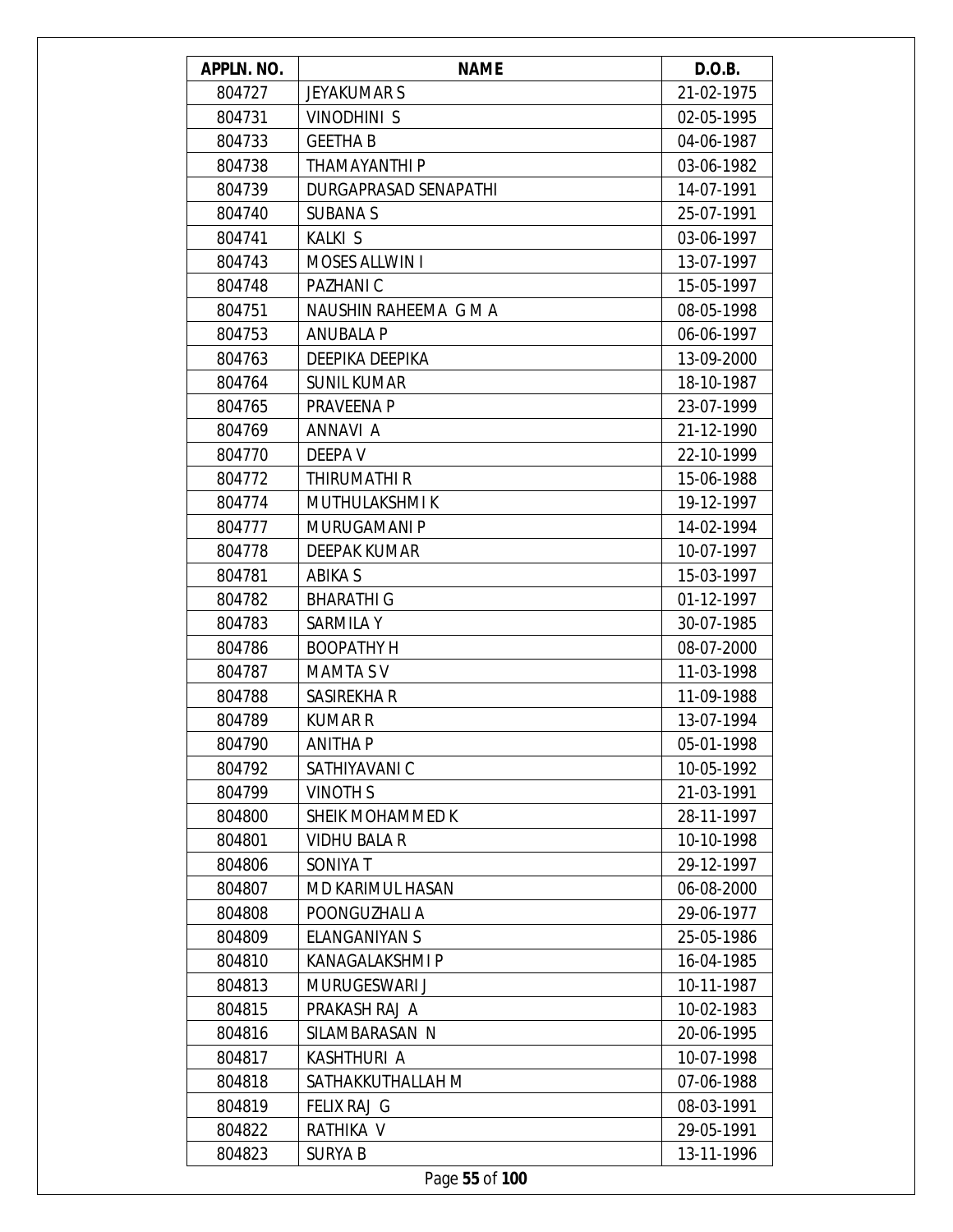| APPLN. NO. | <b>NAME</b>            | D.O.B.     |
|------------|------------------------|------------|
| 804825     | JAMUNA AK              | 30-10-1995 |
| 804826     | <b>JUBAIR M</b>        | 14-07-1993 |
| 804827     | <b>SHAMNA S R S R</b>  | 25-05-1987 |
| 804828     | VINOTHA S              | 15-06-1980 |
| 804829     | <b>RENUGAR</b>         | 30-05-1990 |
| 804830     | <b>SAHIL</b>           | 16-03-1999 |
| 804831     | MAHESWARI M            | 25-07-1985 |
| 804832     | <b>JANSIRANI D</b>     | 28-03-1985 |
| 804833     | THIRUMURUGAN S         | 12-01-1989 |
| 804834     | <b>RAM KUMAR S</b>     | 22-08-1996 |
| 804835     | <b>VALARMATHI G</b>    | 09-06-1988 |
| 804836     | KANNIAPPAN T           | 01-05-1980 |
| 804837     | PRAKASH M              | 15-05-1998 |
| 804838     | <b>RAJENDIRAN K</b>    | 07-06-1993 |
| 804839     | SUBRAMANI M            | 03-12-1997 |
| 804840     | <b>VEERASANKAR P</b>   | 12-03-1988 |
| 804841     | <b>GOWRI A</b>         | 27-12-1984 |
| 804842     | MURUGAN C              | 17-06-1990 |
| 804843     | <b>GAYATHRIK</b>       | 02-06-1977 |
| 804844     | SANTHOSH V             | 19-04-1990 |
| 804845     | SIVARANJANI K          | 15-07-1991 |
| 804846     | <b>JAGADEESH R</b>     | 27-01-1998 |
| 804847     | <b>SUJA M</b>          | 07-06-1973 |
| 804848     | <b>SURESH BALAJI N</b> | 21-05-1982 |
| 804849     | ASWIN KRISHNA K K      | 18-11-2000 |
| 804852     | SKAVITHA S             | 13-04-1988 |
| 804853     | <b>ISWARYA I</b>       | 13-02-1995 |
| 804854     | UCHINIMAHALI M         | 20-07-1996 |
| 804855     | PREMSINGH MOOD         | 09-06-1998 |
| 804857     | <b>KIRUTHIKA E</b>     | 22-06-1994 |
| 804858     | SARASWATHY RAMAMOORTHY | 18-08-1982 |
| 804859     | JAYANTHEESWARI S       | 10-06-1982 |
| 804860     | <b>MANDA REMA</b>      | 20-03-1987 |
| 804864     | KARTHIK E              | 23-06-1993 |
| 804865     | BHUVANESHWARI          | 31-01-2000 |
| 804869     | MEENA A                | 20-05-1999 |
| 804871     | DIVYA DEVU CS          | 24-06-1997 |
| 804878     | <b>ROBIC</b>           | 30-05-1975 |
| 804881     | POONGODI D             | 08-03-1990 |
| 804884     | <b>MAHESHKUMAR K</b>   | 14-01-1988 |
| 804886     | <b>NATHIYA R</b>       | 18-08-1992 |
| 804887     | <b>JOTJIMANI S</b>     | 05-06-1982 |
| 804888     | SULAIKAL SHAMIMA M     | 17-10-1995 |
| 804892     | <b>MAHESWARI S</b>     | 14-03-1989 |
| 804896     | KARPAGAVALLI K         | 09-04-1994 |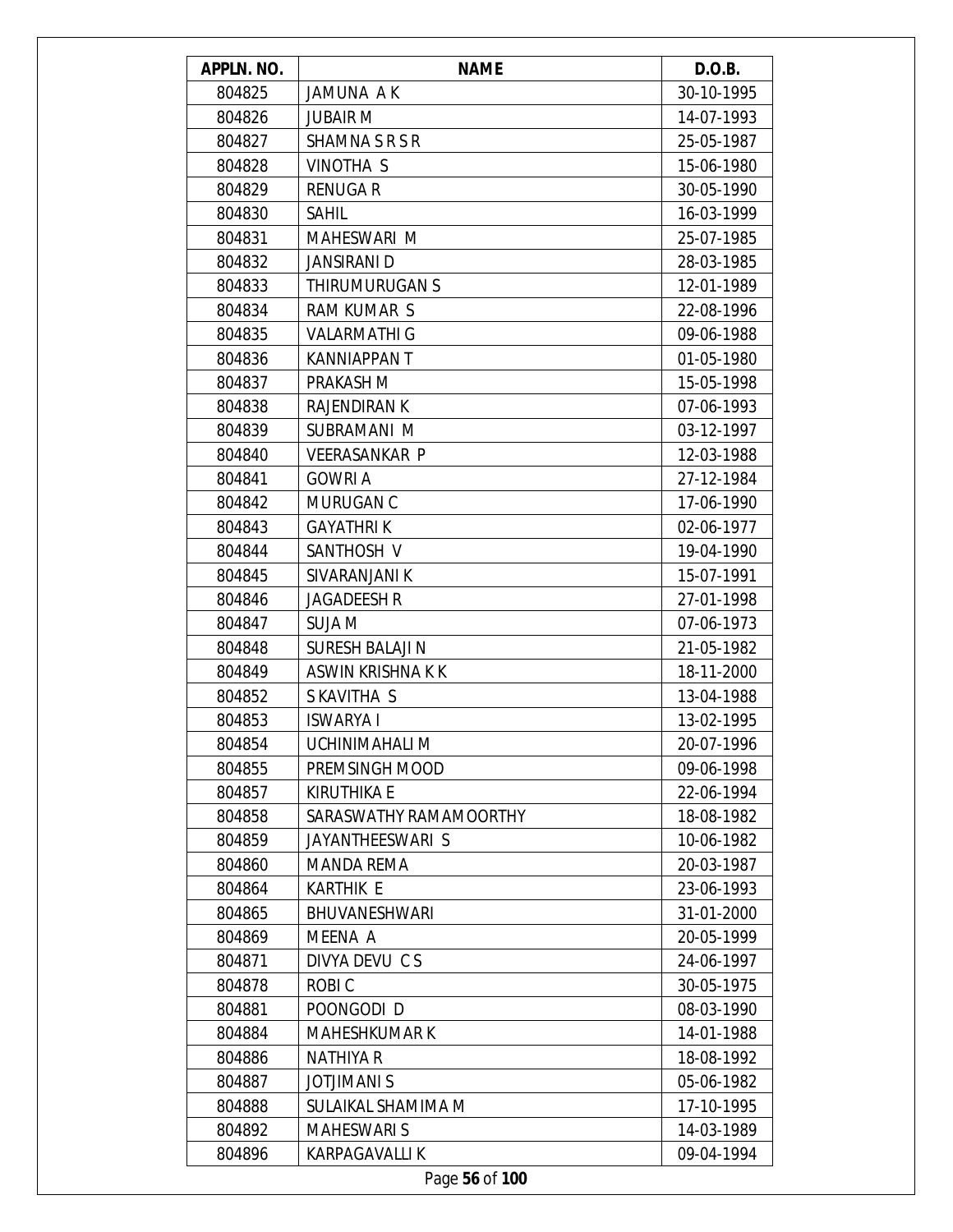| APPLN. NO. | <b>NAME</b>                   | D.O.B.     |
|------------|-------------------------------|------------|
| 804902     | M LOGANAYAGI                  | 26-10-1999 |
| 804905     | <b>SUGANTHIM</b>              | 21-11-1989 |
| 804907     | DPK P                         | 02-07-1997 |
| 804908     | MAHALAKSHMI M                 | 05-05-1991 |
| 804910     | PAVITHRA M                    | 23-05-1999 |
| 804922     | <b>GOWSALYA M</b>             | 26-05-1997 |
| 804926     | <b>MANGALESWARI R</b>         | 10-05-1994 |
| 804930     | <b>MAHALAKSHMI R</b>          | 20-06-1980 |
| 804932     | ARIHARAN D                    | 24-04-1999 |
| 804933     | VIJAY V                       | 01-01-1999 |
| 804941     | NIRANYASHREE T                | 30-06-1996 |
| 804942     | <b>AMRUTHA R B</b>            | 06-02-1998 |
| 804943     | SARITA SAHU                   | 25-03-1997 |
| 804945     | SATHYA ASHWINI M              | 05-08-1996 |
| 804946     | <b>CHINNAKUTTI V</b>          | 03-01-1991 |
| 804949     | <b>JAYANTHI G</b>             | 10-05-1991 |
| 804954     | NANDHINI J                    | 09-04-1996 |
| 804956     | <b>ANJU SEBAN</b>             | 05-12-1994 |
| 804961     | MARI C                        | 03-07-1996 |
| 804968     | <b>VELMURUGAN K</b>           | 19-02-1996 |
| 804969     | RAJAKUMARI C                  | 17-11-1988 |
| 804972     | <b>MALATHI M</b>              | 26-03-1976 |
| 804976     | ANUSHA ANUSHA                 | 01-06-1997 |
| 804978     | SARANYA G                     | 02-02-1998 |
| 804979     | AMUTHA P                      | 10-03-1987 |
| 804981     | <b>BHARAT PRASAD</b>          | 12-07-1988 |
| 804985     | KULANDAI THERASA C            | 31-05-1982 |
| 804986     | MAREESWARI V                  | 25-05-1996 |
| 804988     | ARULKUMAR ARULKUMAR           | 15-04-1996 |
| 804997     | <b>KANAGAS</b>                | 13-09-1999 |
| 804999     | <b>MEHANATHAN A</b>           | 12-06-1997 |
| 805001     | <b>RENUGAS</b>                | 10-05-1998 |
| 805006     | SARATHAPRIYA S                | 30-04-1997 |
| 805009     | UMA MAHESHWARI S              | 21-11-1997 |
| 805017     | <b>VINITHA B</b>              | 16-03-1997 |
| 805019     | ESTHER RANI ESTHER RANI       | 30-05-1985 |
| 805020     | SUBRATO KUMAR VISHWAS VISHWAS | 21-07-1987 |
| 805023     | VIJAYA C                      | 10-05-1990 |
| 805032     | <b>GEETHA A</b>               | 23-02-1997 |
| 805036     | <b>AJITHKUMAR N</b>           | 15-07-1996 |
| 805037     | MOHANAPRIYA S                 | 06-05-1984 |
| 805040     | THAMIZHMANI R                 | 23-12-2000 |
| 805044     | <b>JOTHIGA M</b>              | 05-02-1997 |
| 805045     | MANIMEGALAI                   | 30-03-1998 |
| 805050     | RANA MAJUMDAR                 | 22-08-1993 |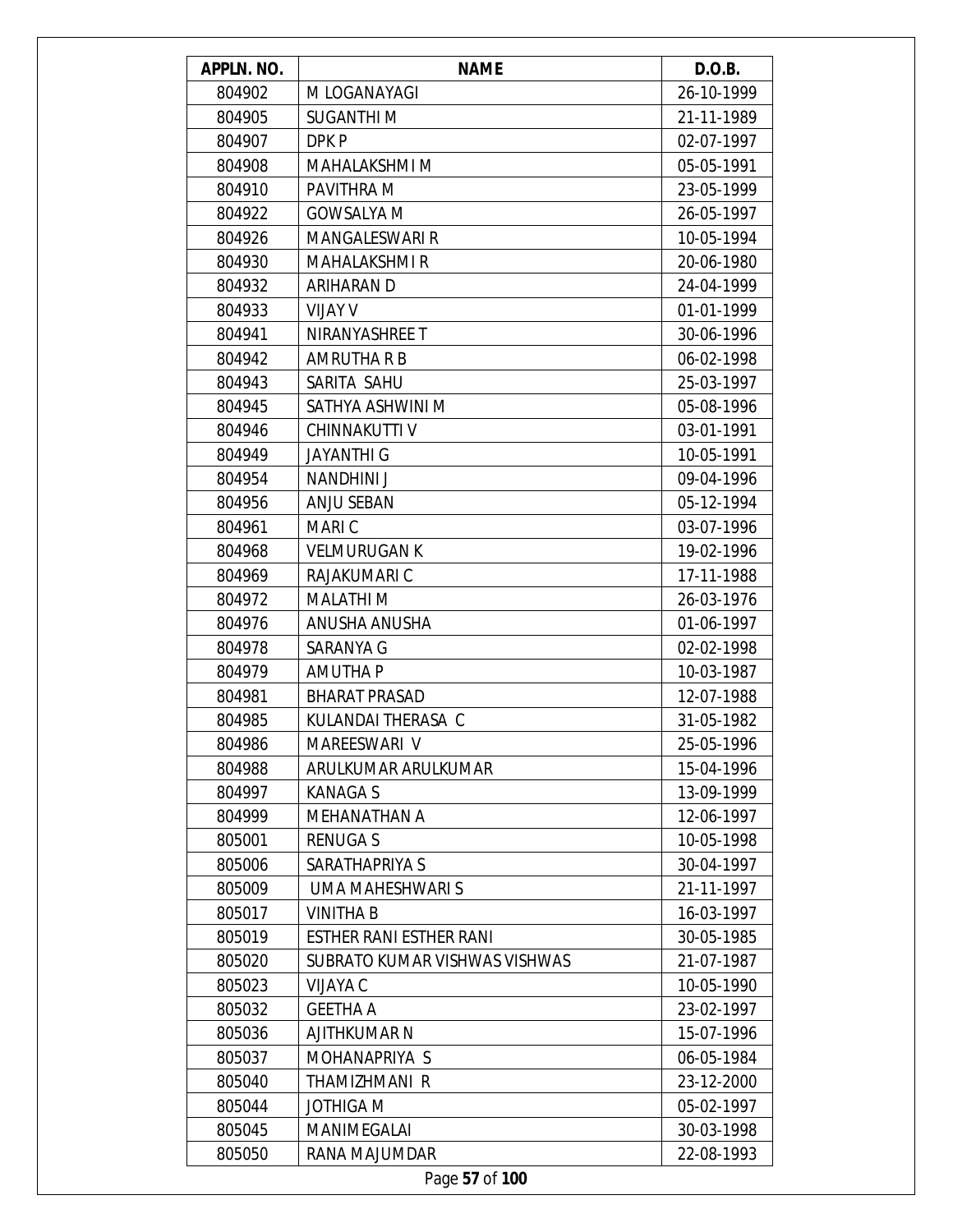| APPLN. NO. | <b>NAME</b>            | D.O.B.     |
|------------|------------------------|------------|
| 805051     | <b>VELANGANNI A</b>    | 19-03-1974 |
| 805060     | <b>HEMA A</b>          | 14-06-1997 |
| 805064     | <b>SELVI V</b>         | 12-05-1977 |
| 805067     | KAVIYA SREE A G        | 25-06-1997 |
| 805068     | UMARANI K              | 27-05-1982 |
| 805069     | LAKSHMI M              | 15-07-1977 |
| 805070     | DHANALAKSHMI E         | 25-04-1990 |
| 805072     | <b>ESWARI V</b>        | 15-06-1995 |
| 805073     | <b>THENMOZHI G</b>     | 24-05-1987 |
| 805074     | <b>GAYATHRI R</b>      | 04-04-1995 |
| 805075     | K GOPI KRISHNAN        | 07-04-2000 |
| 805081     | AMALORPAVAM S          | 06-05-1982 |
| 805083     | <b>MALARKODI V</b>     | 25-06-1998 |
| 805085     | <b>MEENAR</b>          | 06-01-1996 |
| 805087     | ARCHANA MURUGAN        | 09-10-1998 |
| 805088     | ELUMALAI M             | 15-06-1989 |
| 805089     | <b>KAVITHA C</b>       | 03-07-1982 |
| 805091     | REVATHI SUTHAKAR       | 05-05-1988 |
| 805092     | MUNIYAMUTHU M          | 05-03-1991 |
| 805093     | DINESHBABU A           | 06-04-1999 |
| 805094     | LAKSHMI P              | 25-05-1988 |
| 805095     | RAJKUMAR G K           | 01-07-1981 |
| 805097     | <b>TAMILELAKKIYA S</b> | 30-04-1997 |
| 805098     | RAMSELVI P             | 02-04-1991 |
| 805099     | <b>KALAISELVI S</b>    | 13-02-1994 |
| 805104     | <b>JEYAPRIYA S</b>     | 29-05-1996 |
| 805108     | AJAY KUMAR MEENA       | 01-03-1999 |
| 805114     | NALINI R               | 09-03-1999 |
| 805116     | <b>ANJALI S</b>        | 13-10-1998 |
| 805117     | MEGAVAT LALSINGH       | 15-10-1993 |
| 805119     | SHANMUGAPRIYA J        | 27-06-1977 |
| 805121     | <b>KALPANADEVI S</b>   | 18-05-1986 |
| 805123     | KOSALAI C              | 04-06-1985 |
| 805126     | <b>DEEPIKA S</b>       | 29-10-1992 |
| 805128     | <b>KUMARI M</b>        | 29-07-1997 |
| 805133     | KUMARI M               | 29-07-1997 |
| 805136     | KUMARI M               | 29-07-1997 |
| 805138     | <b>ABDUL RAHMAN</b>    | 29-12-1980 |
| 805144     | RAMATHILAGAM G         | 25-12-1994 |
| 805146     | <b>BHARATHI A</b>      | 07-06-2000 |
| 805147     | <b>BHARANIE</b>        | 29-11-1994 |
| 805149     | PIRIYANGA A            | 23-07-1999 |
| 805150     | ATHIRA RAJAN           | 19-12-1994 |
| 805152     | MANIMEGALAI R          | 09-01-1988 |
| 805157     | VANITHA D              | 01-07-1988 |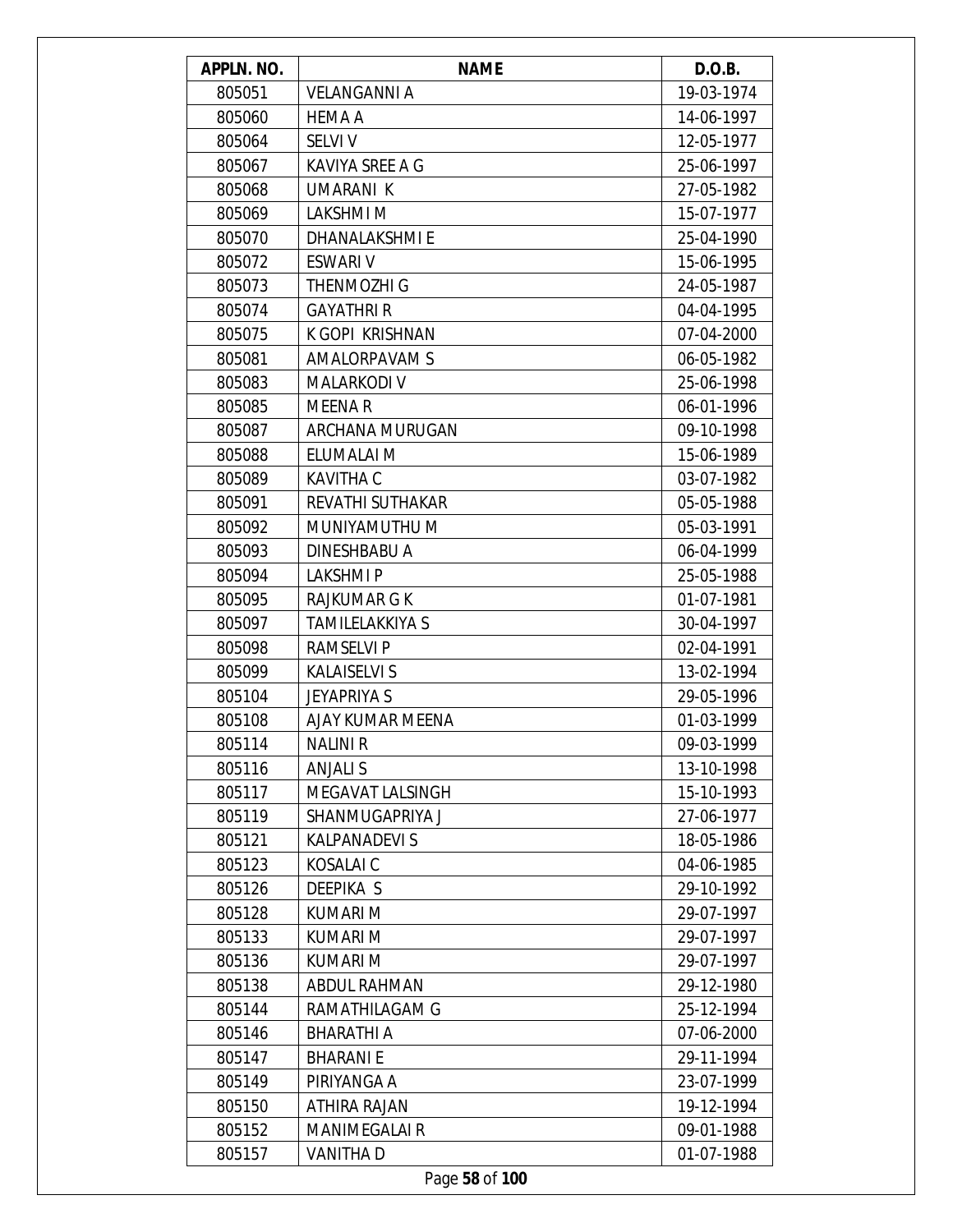| APPLN. NO. | <b>NAME</b>                 | D.O.B.     |
|------------|-----------------------------|------------|
| 805160     | RAJAPANDI G                 | 10-02-1999 |
| 805161     | ANITHA T                    | 27-05-1993 |
| 805163     | REVATHI K                   | 17-05-2000 |
| 805164     | NITHYAKUMAR S               | 04-02-1998 |
| 805166     | RISHI RAJ RAJ               | 05-07-1996 |
| 805167     | PUSHPARANI R                | 25-07-1990 |
| 805169     | <b>DIVYA R</b>              | 11-07-1999 |
| 805170     | <b>SAAHARIS</b>             | 05-11-1992 |
| 805172     | <b>GEETHA A</b>             | 20-06-1989 |
| 805179     | <b>MURUGAN M</b>            | 16-06-1982 |
| 805180     | <b>SHARAD KUMAR BHARATI</b> | 05-02-1996 |
| 805185     | <b>MANIMEGALAI R</b>        | 09-01-1988 |
| 805186     | <b>TAMILSELVI P</b>         | 25-05-1988 |
| 805190     | <b>KALIDASAN B</b>          | 10-03-1990 |
| 805196     | AZADKUMAR D                 | 12-08-1989 |
| 805198     | <b>TAMILSELVI K</b>         | 02-02-1997 |
| 805205     | SARAVANAN R                 | 16-05-1996 |
| 805211     | PRAGADEESWARI M             | 26-02-1986 |
| 805214     | RAGHUNATHAN V               | 10-05-1994 |
| 805220     | LAKSHMI PRIYA TU            | 02-04-1995 |
| 805222     | SAMRAJ S                    | 19-06-1991 |
| 805223     | <b>MADHURI DESHMUKH</b>     | 04-07-1995 |
| 805229     | <b>AKILLAN M</b>            | 15-05-1979 |
| 805233     | PARIMALA P                  | 05-07-1986 |
| 805235     | <b>DURGADEVIK</b>           | 21-03-1995 |
| 805238     | <b>GIBIN B</b>              | 04-10-1998 |
| 805240     | <b>DURGADEVIK</b>           | 21-03-1995 |
| 805241     | RAJAN B                     | 07-07-1987 |
| 805245     | SHARMILA M                  | 26-04-1992 |
| 805246     | RAKKAMMAL G                 | 26-07-1992 |
| 805249     | YASHWANTH MANUWADA          | 23-07-1997 |
| 805251     | <b>NANDKISHOR PASWAN</b>    | 30-01-1996 |
| 805252     | <b>SUDHAR</b>               | 20-06-1978 |
| 805253     | ADHI LAKSHMI R              | 08-01-1999 |
| 805255     | PARIMALA P                  | 21-06-1986 |
| 805259     | <b>RAMESH R</b>             | 15-05-1996 |
| 805260     | <b>SATHIA G</b>             | 20-06-1983 |
| 805262     | SHONA <sub>C</sub>          | 25-04-1994 |
| 805264     | <b>SUBITHAK</b>             | 22-04-1987 |
| 805266     | <b>BOOBALAN C</b>           | 29-07-1998 |
| 805267     | JEEVAMARY T                 | 10-11-1999 |
| 805268     | <b>WILSON JESUDOSS S</b>    | 16-07-1988 |
| 805270     | STELLA M                    | 09-07-1993 |
| 805273     | PARTHIBAN A                 | 25-06-1990 |
| 805274     | <b>VIJAY KUMAR</b>          | 03-02-1994 |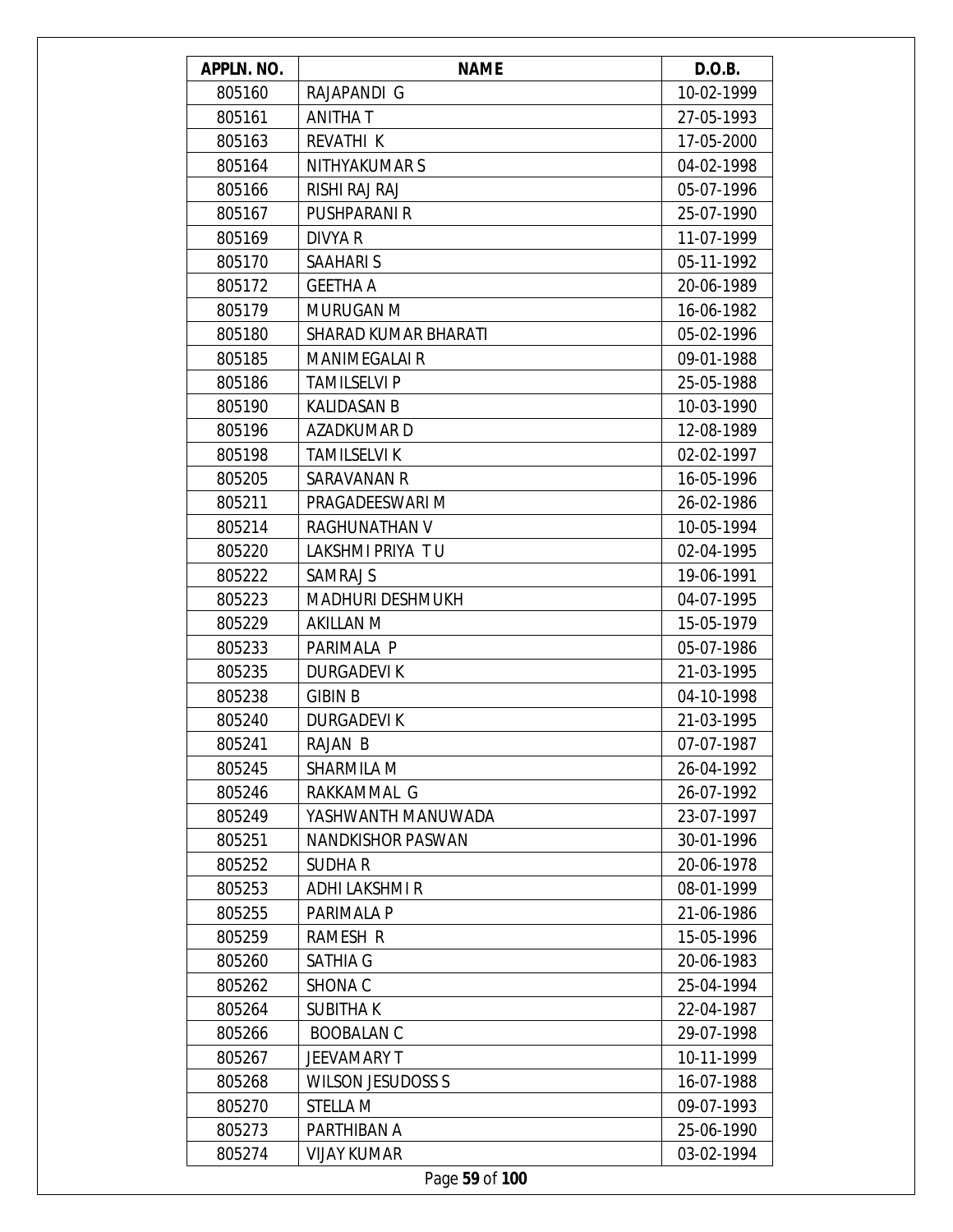| APPLN. NO. | <b>NAME</b>                            | D.O.B.     |
|------------|----------------------------------------|------------|
| 805276     | <b>BHARATH V G</b>                     | 18-03-2001 |
| 805279     | <b>INDRAJEET KUMAR</b>                 | 16-08-2000 |
| 805280     | RAKSHANA B                             | 26-09-1991 |
| 805283     | JOTHI LAKSHMI                          | 16-03-1996 |
| 805284     | <b>VENKATESH S</b>                     | 08-09-1998 |
| 805288     | PADMAVATHI T                           | 29-03-1999 |
| 805292     | SURESH KUMAR PK                        | 23-01-1987 |
| 805297     | THILAGAVATHI C                         | 15-02-1989 |
| 805298     | <b>ANDRUSELVAKUMARS</b>                | 11-03-1981 |
| 805299     | ANITHA M                               | 25-06-1980 |
| 805301     | <b>BADRI PRASAD WORLD DENTAL CHAIR</b> | 08-07-1991 |
| 805305     | THILAGAVATHI L                         | 14-04-1999 |
| 805314     | AJITHKUMAR M                           | 08-05-1999 |
| 805315     | <b>RENU PRABA M</b>                    | 31-07-1998 |
| 805318     | <b>JEEVETHA S</b>                      | 03-04-1985 |
| 805321     | <b>BADRI PRASAD PATEL</b>              | 08-07-1991 |
| 805329     | SUJATHA J                              | 03-08-1980 |
| 805331     | <b>KOMAL SINGH</b>                     | 15-12-1989 |
| 805332     | <b>JEEVETHA S</b>                      | 03-04-1985 |
| 805336     | DEEPAK KUMAR                           | 30-12-1997 |
| 805340     | MURUGESWARI N                          | 05-01-1989 |
| 805341     | <b>SHRUTHIP</b>                        | 04-04-1996 |
| 805345     | <b>SYEDRASEED S</b>                    | 09-04-1972 |
| 805347     | MASILA A                               | 05-03-1996 |
| 805348     | <b>BASKAR A</b>                        | 10-05-1987 |
| 805350     | <b>GURUPAVITHRA SUBBURAM</b>           | 28-07-1986 |
| 805352     | <b>ANANTHIR</b>                        | 06-07-1973 |
| 805355     | JAYALAKSHMI R                          | 12-04-1999 |
| 805359     | <b>BALAMURUGANT</b>                    | 14-05-1987 |
| 805362     | <b>MANIVANNAN S</b>                    | 21-10-1995 |
| 805363     | <b>MAHENDRA BEHERA</b>                 | 01-04-1998 |
| 805366     | <b>SUBRAMANIA</b>                      | 01-03-1997 |
| 805368     | <b>JENIYHA A</b>                       | 08-11-1989 |
| 805370     | <b>BALAMMAL P</b>                      | 14-06-1994 |
| 805371     | <b>RANJANI G</b>                       | 16-10-1999 |
| 805372     | ARUN KUMAR GANGOLU                     | 28-07-1998 |
| 805374     | <b>VIVEKKUMAR M</b>                    | 26-07-1996 |
| 805375     | <b>SHANTHIV</b>                        | 15-07-1995 |
| 805376     | SATHYAVATHI RAMARAJ                    | 09-03-1989 |
| 805377     | SASIKUMAR M                            | 05-06-1986 |
| 805378     | ANIL KUMAR SHARMA                      | 10-09-1984 |
| 805381     | SINDHU P                               | 08-04-1997 |
| 805382     | <b>GEETHAR</b>                         | 11-06-1995 |
| 805384     | <b>DINESH KUMARS</b>                   | 15-08-1999 |
| 805385     | BORIGELA PARTHASARADHI PARTHASARADHI   | 21-06-1994 |
|            | Page 60 of 100                         |            |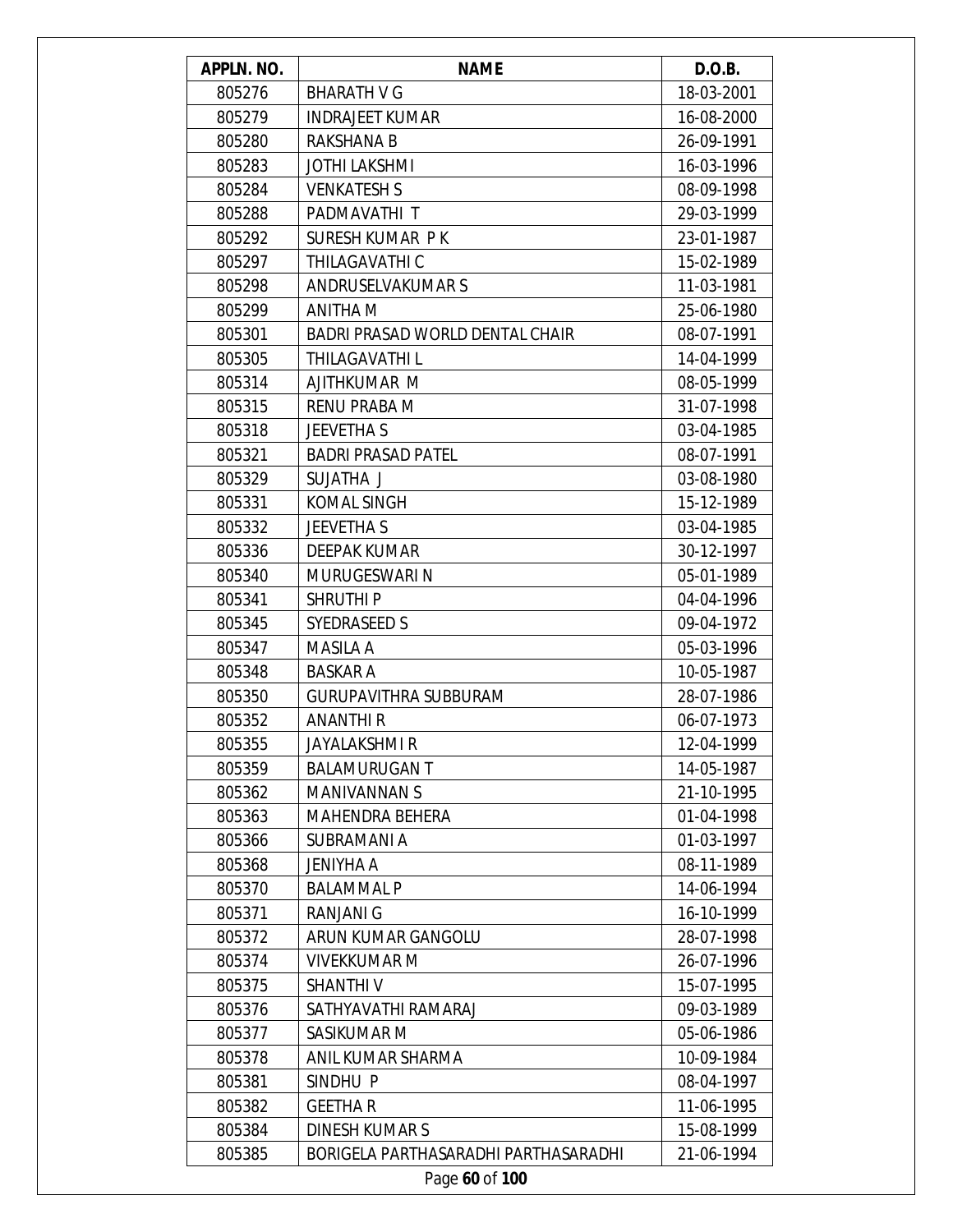| APPLN. NO. | <b>NAME</b>                           | D.O.B.     |
|------------|---------------------------------------|------------|
| 805386     | PREETAM KORI                          | 01-03-1993 |
| 805387     | AJITH E                               | 05-11-1998 |
| 805388     | <b>ARUTSELVAM M</b>                   | 06-07-1999 |
| 805389     | DHARANI C                             | 28-06-1996 |
| 805390     | <b>GORANTLA SREERAMULU</b>            | 12-04-2000 |
| 805392     | <b>ESWARI M</b>                       | 29-07-1995 |
| 805393     | AMULU S                               | 14-08-1995 |
| 805394     | <b>RESHMAK</b>                        | 07-12-1996 |
| 805397     | SATHEESH M                            | 25-05-1994 |
| 805398     | VENCI EMALDA RANI D                   | 03-06-1984 |
| 805399     | SARVADHA A D                          | 26-12-1998 |
| 805400     | ROBERT A                              | 04-05-1996 |
| 805401     | DHIVYA G                              | 17-12-1999 |
| 805402     | RAJESHWARI G                          | 24-05-1985 |
| 805405     | MARIAMMAL M                           | 12-04-1974 |
| 805406     | ARUN KUMAR BHALABI ARUN KUMAR BHALABI | 31-05-1984 |
| 805414     | NAVEEN K                              | 11-08-1994 |
| 805419     | <b>RANJITHA P</b>                     | 04-05-1992 |
| 805421     | MEENA K                               | 23-04-1998 |
| 805423     | SUBRAMANIYAN D                        | 06-05-1978 |
| 805428     | <b>VINOTHINI M</b>                    | 22-07-1992 |
| 805431     | RANJITHA P                            | 04-05-1992 |
| 805432     | TAMIZHARASAN                          | 05-06-1993 |
| 805434     | <b>GUNASEKARAN M</b>                  | 15-05-1997 |
| 805435     | <b>BHUVANESWARI D</b>                 | 03-06-1987 |
| 805438     | SANGEETHA N                           | 06-07-1996 |
| 805445     | <b>PALANIK</b>                        | 03-05-1985 |
| 805449     | PREETHY V                             | 12-10-1996 |
| 805451     | <b>KALAISELVAN P</b>                  | 31-07-1999 |
| 805453     | RANJANI K                             | 19-06-1994 |
| 805454     | VISHAL SHARMA                         | 08-06-2000 |
| 805456     | ARUNRAJ M                             | 29-05-1997 |
| 805457     | <b>MANO PRATHEESHWARAN B</b>          | 07-06-2000 |
| 805462     | DIANA V                               | 07-04-1983 |
| 805465     | <b>SUBA SHINI S</b>                   | 03-05-1990 |
| 805467     | <b>GIWSHIKA V</b>                     | 14-01-1998 |
| 805469     | <b>SHENBAGAM MRS S</b>                | 20-07-1988 |
| 805472     | NALINA SALINI V                       | 15-05-1985 |
| 805482     | <b>VIDYA R</b>                        | 04-09-1996 |
| 805484     | MANIMEGALAI A                         | 21-01-1998 |
| 805485     | SIMIYON S                             | 17-01-1999 |
| 805486     | <b>GANESAMOORTHY P</b>                | 30-09-1985 |
| 805487     | RAJAPRABHU A                          | 14-05-2000 |
| 805490     | MR NAGARAJ ALAGARSAMY                 | 21-06-1996 |
| 805491     | SARANYA S                             | 05-06-1985 |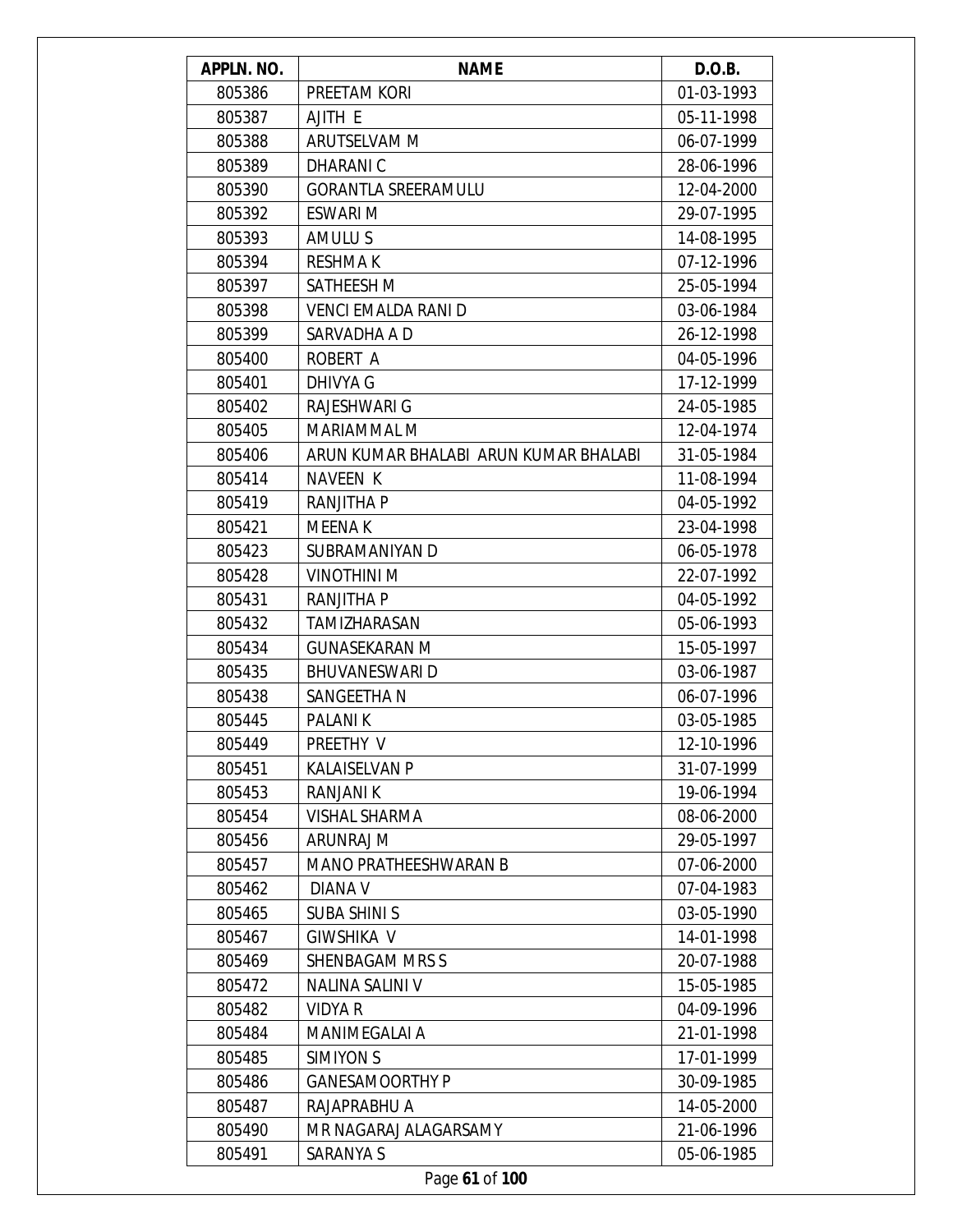| APPLN. NO. | <b>NAME</b>                   | D.O.B.     |
|------------|-------------------------------|------------|
| 805492     | SHIJOMON LJ                   | 22-12-1998 |
| 805494     | <b>CHITHRA R</b>              | 20-04-1980 |
| 805495     | SIVASANKAR P                  | 14-04-1999 |
| 805499     | DAYANA R                      | 22-04-1983 |
| 805501     | <b>KALEESWARI P</b>           | 04-06-1979 |
| 805510     | PADMAPRIYA P                  | 24-07-1984 |
| 805513     | PREETHA S                     | 27-07-1998 |
| 805514     | MUTHULAKSHMI K                | 29-12-1995 |
| 805515     | KALAVANI D                    | 02-06-1997 |
| 805516     | GIRIPRASAD NAIK DHARAVATHU    | 18-06-1995 |
| 805523     | <b>MUTHARASAN G</b>           | 02-04-1993 |
| 805524     | THAMARAI SELVI M              | 23-04-1974 |
| 805528     | <b>JANSI J</b>                | 30-06-1986 |
| 805529     | <b>VENNILAVAN S S</b>         | 20-10-2000 |
| 805532     | <b>GEETHA S</b>               | 28-06-1983 |
| 805538     | NITHYA R T                    | 08-10-1996 |
| 805547     | VINITHA A                     | 10-05-1997 |
| 805548     | DEEPIKA M                     | 10-07-1994 |
| 805552     | SYED JAM JAM BEEVI JAM        | 17-04-1989 |
| 805553     | RAMYA S SUBRAMANI             | 30-04-1997 |
| 805554     | SHAIK SATHAM USHIAN S         | 06-07-2000 |
| 805558     | <b>GOMATHIP</b>               | 28-06-1985 |
| 805559     | <b>DEVIK</b>                  | 10-05-1982 |
| 805563     | <b>KANALARASI J</b>           | 26-03-1996 |
| 805565     | PAPITHA K                     | 16-05-1992 |
| 805571     | D REKHA                       | 10-06-1992 |
| 805575     | SANDHIYA R                    | 12-10-1997 |
| 805579     | MANIKANDAN M                  | 17-02-1995 |
| 805580     | ILAKKIA D                     | 01-08-1996 |
| 805581     | THENMOZHI D                   | 30-05-1998 |
| 805589     | LATHA GNANA SELVI A           | 05-04-1992 |
| 805594     | <b>BAGAYALAKSHMI R</b>        | 10-02-1991 |
| 805597     | <b>INBHA A</b>                | 18-05-1996 |
| 805599     | <b>INDHUMATHI M</b>           | 21-04-1997 |
| 805600     | <b>MARIAMMALS</b>             | 19-10-1990 |
| 805601     | <b>MRS MALAR R</b>            | 24-07-1982 |
| 805602     | <b>GANGA DEVIK</b>            | 26-01-1997 |
| 805607     | ATHIMUTHUKUMARAN M            | 19-08-1981 |
| 805615     | KALAIPRIYA K                  | 14-01-1988 |
| 805618     | RANJANI A                     | 19-04-1993 |
| 805619     | <b>GAVANDE SACHIN SHRIRAM</b> | 21-03-1996 |
| 805621     | <b>JAGATHEESH P</b>           | 14-05-1982 |
| 805624     | YADAVER ARUNKUMAR SITARAM     | 01-11-1996 |
| 805625     | VASANTHAKUMAR P               | 05-06-1999 |
| 805626     | <b>KANAGAS</b>                | 13-09-1999 |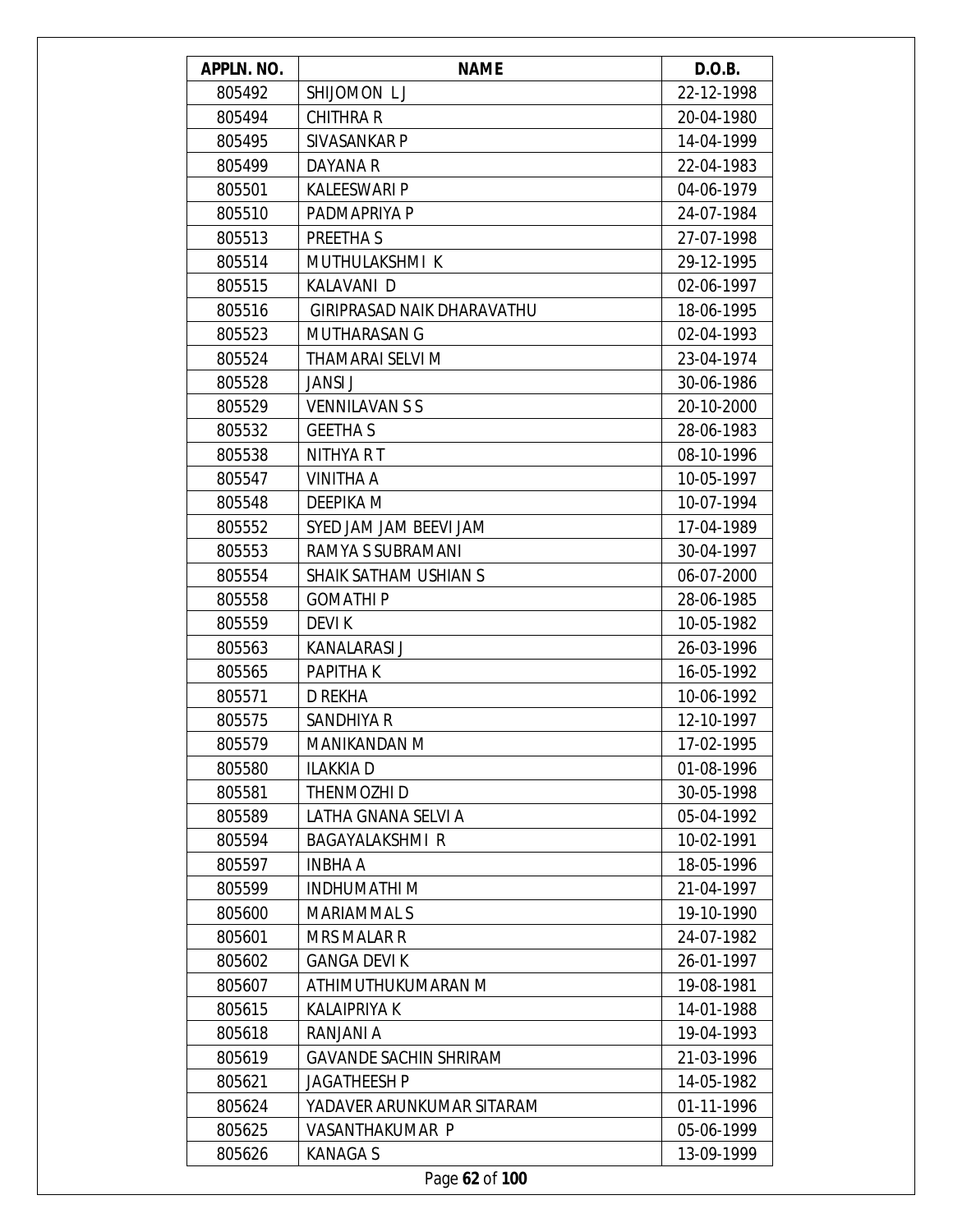| APPLN. NO. | <b>NAME</b>                     | D.O.B.     |
|------------|---------------------------------|------------|
| 805628     | PREETHA M                       | 09-04-1998 |
| 805630     | <b>KALAIPRIYA K</b>             | 03-02-1988 |
| 805634     | <b>KEERTHIVASAN R</b>           | 05-04-1981 |
| 805637     | <b>SAVITHA S</b>                | 02-01-1998 |
| 805638     | <b>VENKATESAN P</b>             | 22-04-1982 |
| 805639     | RAMYA S                         | 30-04-1997 |
| 805645     | <b>MOHANAPRIYA S</b>            | 08-06-1995 |
| 805647     | <b>AVUDAIAMMAL E</b>            | 26-05-1986 |
| 805649     | PREETHA MURUGADOSS              | 09-04-1998 |
| 805651     | <b>SELVAKUMAR P</b>             | 08-12-1993 |
| 805652     | <b>KAYALVIZHI S</b>             | 14-09-1997 |
| 805653     | <b>BEULAH J</b>                 | 27-03-1999 |
| 805654     | <b>KIRUTHIGA A</b>              | 01-06-1984 |
| 805657     | DEVI D                          | 15-05-1986 |
| 805666     | <b>MOHAMMED SAHIR HUSSAIN R</b> | 25-12-1996 |
| 805668     | <b>MURUGAIYAN S</b>             | 05-04-1990 |
| 805672     | <b>HARIPRASATH M</b>            | 22-09-1992 |
| 805673     | <b>MUTHAMILSELVI S</b>          | 14-02-1995 |
| 805674     | <b>VENKATESAN P</b>             | 22-04-1982 |
| 805675     | <b>KIRUTHIGA A</b>              | 01-06-1984 |
| 805677     | <b>NAGARAJAN S</b>              | 19-03-1975 |
| 805680     | SIDDESH K                       | 13-06-1999 |
| 805682     | <b>ILAKKIYA R</b>               | 28-07-1997 |
| 805683     | RAM KEWAL MAURYA                | 07-05-1999 |
| 805689     | PRABHAKARAN N                   | 06-05-1987 |
| 805692     | <b>BHAVANI R</b>                | 16-05-1983 |
| 805693     | <b>RAGGGG NNN</b>               | 10-07-1989 |
| 805694     | NIVETHA T                       | 21-06-1998 |
| 805696     | RAMESH R                        | 21-07-1988 |
| 805699     | <b>REVATHIV</b>                 | 09-05-1980 |
| 805701     | <b>KAVITHA G</b>                | 05-06-1989 |
| 805702     | <b>ASHOK KUMAR J</b>            | 30-07-1980 |
| 805704     | <b>KALEESWARI S</b>             | 07-04-1996 |
| 805707     | MALARVIZHI T                    | 01-09-1997 |
| 805717     | SIVASELVI SK                    | 15-05-1999 |
| 805719     | PADMA J                         | 27-11-1992 |
| 805722     | <b>RANIG</b>                    | 14-08-1995 |
| 805723     | USHA M                          | 22-05-1984 |
| 805726     | <b>JAYA KESAVAN</b>             | 27-06-1975 |
| 805736     | <b>BOMMIDALA NANDINI</b>        | 27-07-1994 |
| 805739     | <b>VEERALAKSHMI P</b>           | 24-01-1998 |
| 805740     | <b>VASANTHAKUMAR K</b>          | 17-04-1999 |
| 805741     | <b>HEMALATHA S</b>              | 04-06-1989 |
| 805742     | PRIYA M                         | 06-09-1994 |
| 805745     | MUNIYAPPAN S                    | 10-06-1996 |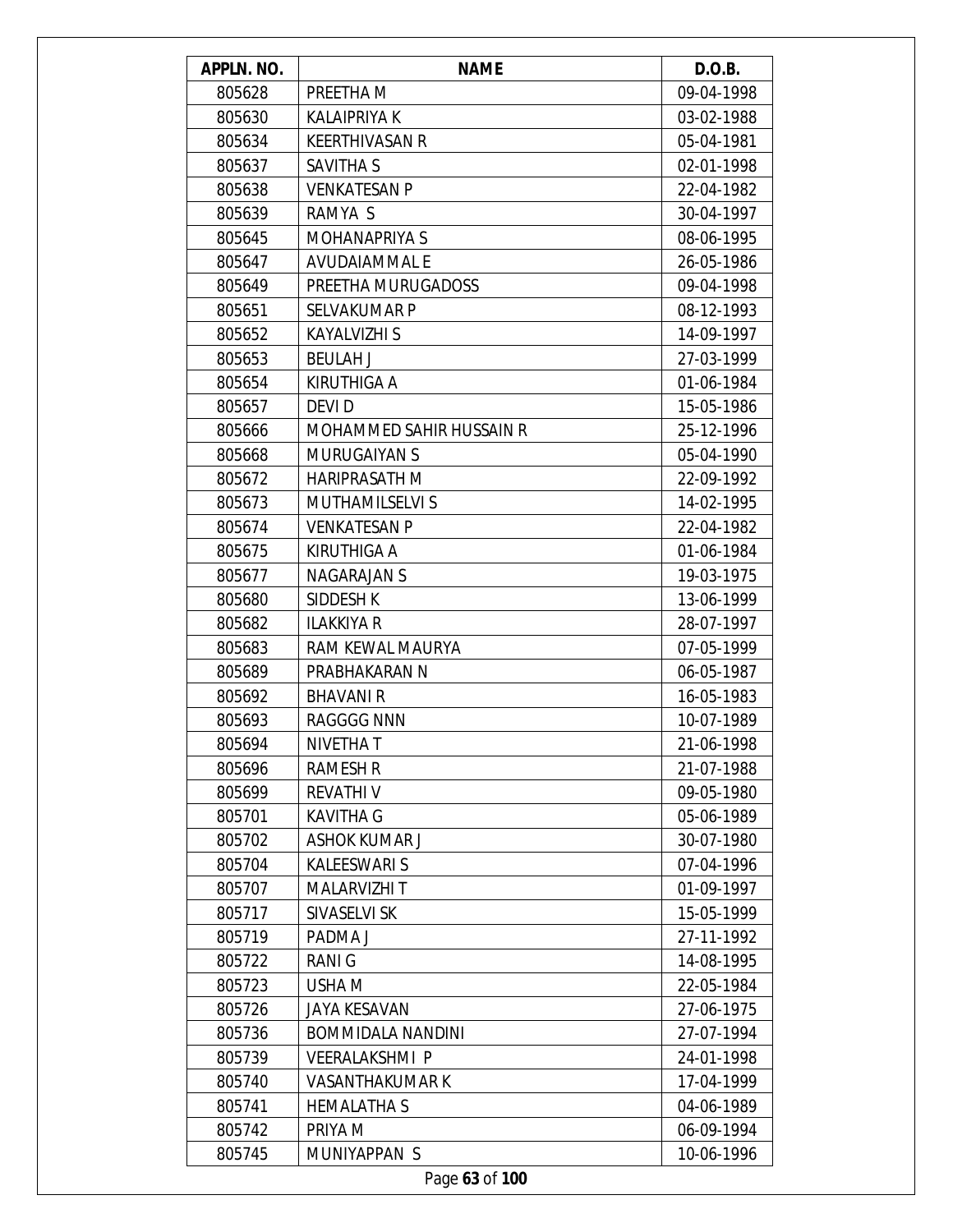| APPLN. NO. | <b>NAME</b>                | D.O.B.     |
|------------|----------------------------|------------|
| 805747     | <b>ANITHAS</b>             | 13-04-1993 |
| 805748     | <b>VINOTHKUMAR K</b>       | 14-04-1994 |
| 805750     | JANSIJAYARANI J            | 22-01-1989 |
| 805754     | <b>SELVIT</b>              | 07-03-1992 |
| 805757     | PARVATHI A SC              | 10-05-1995 |
| 805758     | THANGARAJ M                | 11-07-2000 |
| 805763     | SARAVANAN D                | 19-05-2001 |
| 805766     | <b>RAMESH R</b>            | 14-02-1987 |
| 805767     | <b>SUBHASRIT</b>           | 06-04-2000 |
| 805768     | RANJITH KUMR R             | 10-06-1998 |
| 805771     | <b>NAVEEN T</b>            | 12-08-1997 |
| 805773     | <b>VINEETHA POTLURU</b>    | 07-06-1999 |
| 805774     | <b>SANKAR SAKTHIVEL</b>    | 15-07-1995 |
| 805775     | MARIA JUDA SEBASTIN T      | 01-03-1999 |
| 805777     | <b>SUGANYA P</b>           | 14-04-1993 |
| 805779     | <b>KARTHIKA K</b>          | 13-07-1999 |
| 805781     | USHA A                     | 03-05-1986 |
| 805782     | <b>MS DIVYA BHARATHI S</b> | 14-08-1994 |
| 805784     | SARASWATH V                | 08-04-1983 |
| 805786     | <b>GOWSARTAJ S</b>         | 17-03-1990 |
| 805787     | DHARAMVEER KUMAR           | 10-03-1997 |
| 805788     | <b>KARTHIK V</b>           | 10-04-1991 |
| 805789     | <b>SUJATA BAIK</b>         | 10-06-1998 |
| 805790     | YOGAPRIYA V                | 24-01-1998 |
| 805791     | LOGAMPIGAI R               | 24-12-1993 |
| 805792     | <b>GREGINA G</b>           | 19-05-1971 |
| 805793     | <b>VIGNESHWARAN S</b>      | 20-07-1991 |
| 805795     | RUCKMAN BATCHA A           | 10-02-1993 |
| 805796     | ELANGOVAN R                | 27-05-1969 |
| 805798     | <b>KESAVAN KY</b>          | 03-06-2000 |
| 805799     | <b>JAHANGIR MONDAL</b>     | 26-06-1995 |
| 805800     | MUTHUVIJAYAN G             | 18-12-1991 |
| 805802     | <b>SHANKAR SINGH</b>       | 05-01-1990 |
| 805804     | <b>BIPLAB BISWAS</b>       | 12-12-2000 |
| 805806     | MANGAL SING                | 16-03-1997 |
| 805807     | BHUVANESWARI M             | 13-10-1978 |
| 805809     | <b>RAJESWARI R</b>         | 03-01-1989 |
| 805810     | <b>BHAGIYALAKSHMI D</b>    | 02-06-1980 |
| 805811     | <b>MURUGESWARIT</b>        | 09-05-1986 |
| 805812     | RAJESHKUMAR D              | 03-06-1986 |
| 805813     | LATHA P                    | 04-12-1985 |
| 805814     | PERUMAL V                  | 04-06-1989 |
| 805820     | <b>KANNAN G</b>            | 03-09-1992 |
| 805826     | PONESAKKI C                | 10-11-1995 |
| 805828     | CHITHARA M                 | 21-09-1989 |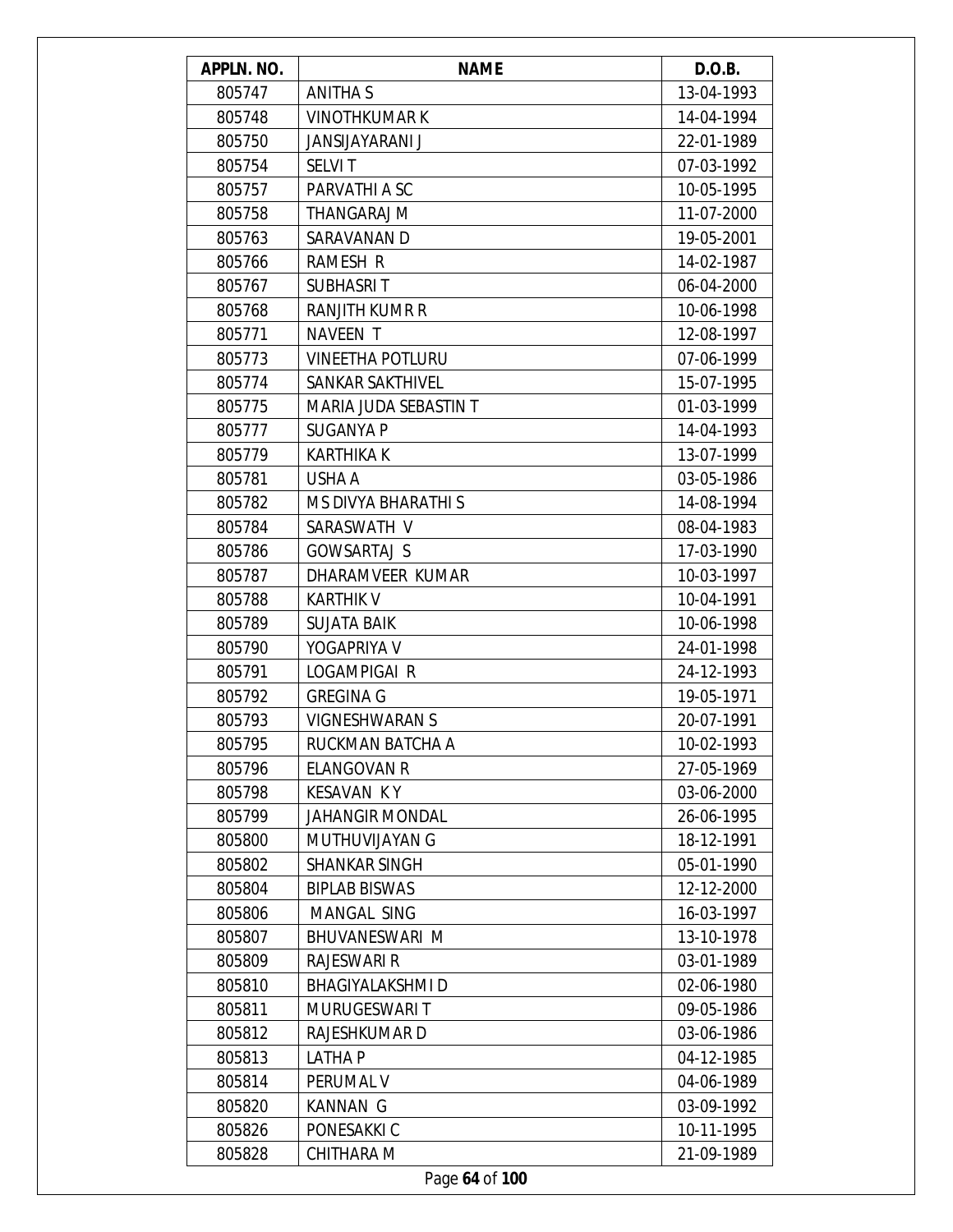| APPLN. NO. | <b>NAME</b>            | D.O.B.     |
|------------|------------------------|------------|
| 805835     | SUGUNA S               | 10-06-1994 |
| 805842     | <b>MRS SASIKALA K</b>  | 20-05-1997 |
| 805848     | LAKSHMI KALA KN        | 25-08-2000 |
| 805849     | KANIMOZHI K            | 27-06-1994 |
| 805861     | SIRANJEEVI P           | 16-05-1990 |
| 805868     | DHANALAKSHMIS          | 01-06-1997 |
| 805870     | MICHAEL RAJ D          | 21-07-1993 |
| 805878     | RAM KALESH KUMAR       | 25-05-1996 |
| 805882     | <b>JOTHILAKSHMI V</b>  | 05-03-1998 |
| 805884     | <b>SELVARASU K</b>     | 14-04-1993 |
| 805889     | <b>PRAVEENAS</b>       | 12-05-1992 |
| 805891     | <b>NEETHU P</b>        | 29-11-1990 |
| 805892     | YOGESH BANGRAWA        | 15-02-1997 |
| 805898     | <b>VIGNESHWARAN C</b>  | 15-05-1997 |
| 805900     | <b>MUTHUMARI R</b>     | 15-04-1986 |
| 805901     | KOWSIKA N              | 17-01-1999 |
| 805903     | <b>MALAR K</b>         | 30-05-1984 |
| 805907     | <b>MANISHA S</b>       | 12-12-1996 |
| 805908     | <b>SHILPACK</b>        | 07-06-1994 |
| 805910     | <b>MANJUR</b>          | 26-01-1996 |
| 805913     | <b>TAMILSELVI K</b>    | 12-01-1999 |
| 805914     | <b>TAMIL SELVI</b>     | 24-06-1988 |
| 805915     | DAVID A                | 17-07-1995 |
| 805916     | INDUMATHI N            | 17-06-1996 |
| 805921     | JEEVA B                | 15-06-1986 |
| 805923     | <b>KAVITHA R</b>       | 01-02-1988 |
| 805924     | <b>RAJESHWARI R</b>    | 09-05-1999 |
| 805926     | SOWDEESWARI V          | 14-02-1979 |
| 805930     | R SANJANA R            | 24-10-1996 |
| 805932     | DHANAVEL A             | 08-02-1985 |
| 805933     | <b>MAHALAKSHMI P</b>   | 02-06-1989 |
| 805934     | PREMAM                 | 15-05-1993 |
| 805936     | <b>SENTHILKUMAR</b>    | 12-06-1992 |
| 805937     | SOLARAJAN N            | 16-04-1994 |
| 805944     | <b>GAYATHRI ELANGO</b> | 30-05-1985 |
| 805955     | THIRUMALAIVASAN MADHU  | 07-06-1999 |
| 805956     | <b>MATHESWARAN S</b>   | 25-05-1986 |
| 805959     | KOMALISWARI V          | 22-05-1995 |
| 805962     | <b>ANTONYRAJ S</b>     | 09-03-2000 |
| 805965     | <b>KARTHIPRIYA S</b>   | 03-06-1995 |
| 805966     | SOWMYA K               | 16-08-1991 |
| 805967     | <b>KARTHIPRIYA S</b>   | 13-06-1995 |
| 805970     | ASIFA TABASSUM S       | 10-04-1997 |
| 805971     | <b>JANANI R</b>        | 23-02-1997 |
| 805972     | <b>BALAKUMAR P</b>     | 01-07-1999 |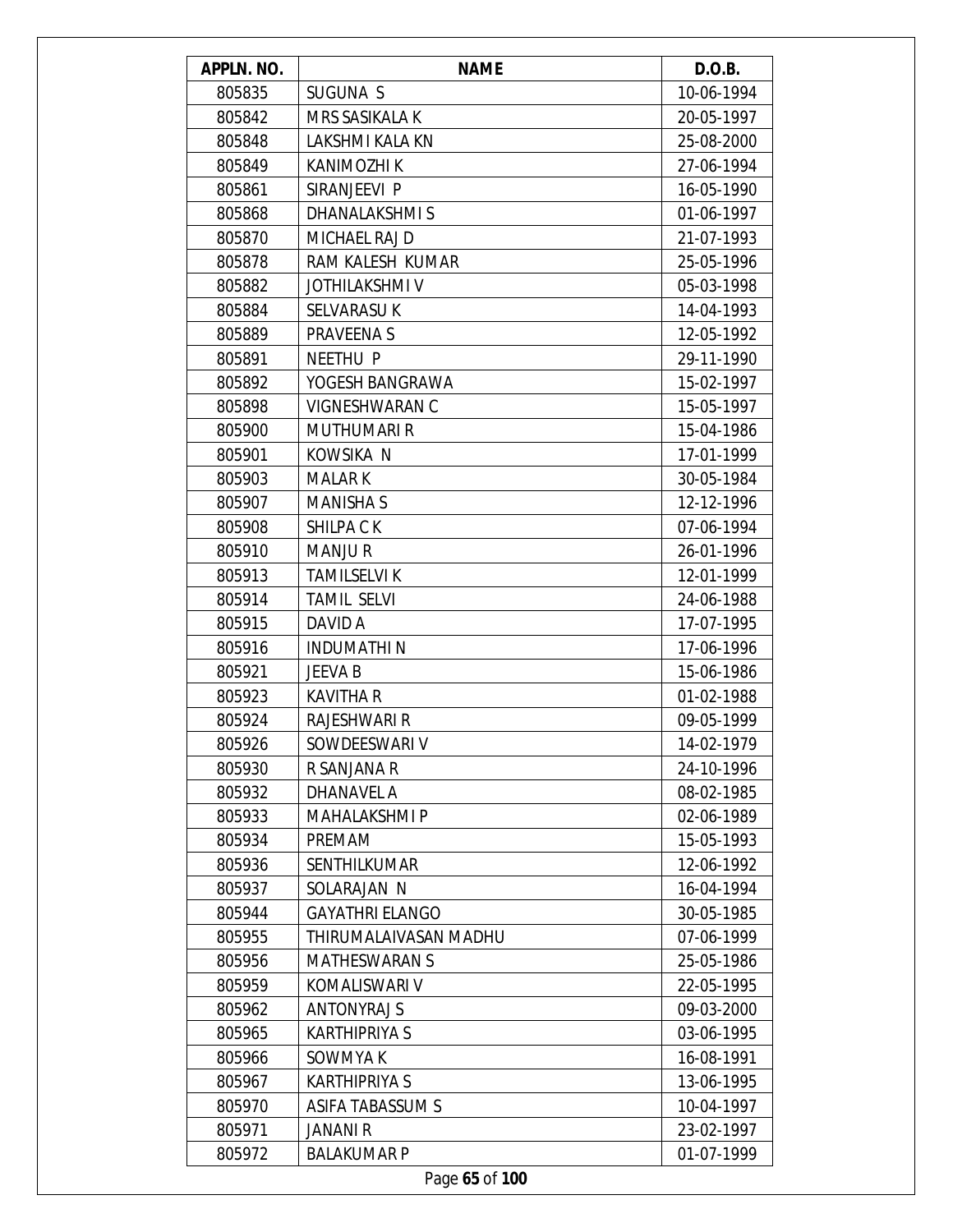| APPLN. NO. | <b>NAME</b>             | D.O.B.     |
|------------|-------------------------|------------|
| 805975     | REVATHI A               | 06-05-1985 |
| 805976     | <b>THULASIMANI P</b>    | 10-05-1995 |
| 805977     | ATHIRA O                | 28-05-1999 |
| 805978     | PARIPOOLRANAM S         | 06-06-1992 |
| 805980     | ATHIRA O                | 28-05-1999 |
| 805984     | KOMALISWARI V           | 22-05-1995 |
| 805987     | PAVITHRA P              | 02-08-1997 |
| 805988     | JAYANTHI M              | 02-03-1991 |
| 805990     | UDHAYALAKSHMI P         | 02-04-1981 |
| 805992     | TAMIZHSELVAN A          | 02-05-1992 |
| 805996     | <b>RAJAN P</b>          | 09-06-1973 |
| 805998     | <b>MAHESWARI M</b>      | 15-03-1976 |
| 805999     | SRIVIGNESH S            | 10-12-1993 |
| 806001     | PRIYA M                 | 23-06-1986 |
| 806002     | KOKILA M                | 17-03-1999 |
| 806005     | LATHA S                 | 14-06-1984 |
| 806007     | ABINAYA P T             | 18-07-1998 |
| 806009     | ANURADHA D              | 05-06-1995 |
| 806016     | <b>MALATHIR</b>         | 21-07-1980 |
| 806019     | <b>KELOTH RAMESH</b>    | 16-06-1993 |
| 806024     | <b>CHANDRIKA V</b>      | 27-11-1998 |
| 806025     | LOGANATHAN M            | 15-06-2001 |
| 806032     | PRASHANT KUMAR SONI     | 23-07-1998 |
| 806034     | RAAGAVI K               | 17-12-1995 |
| 806037     | <b>ASHOK R ASHOK R</b>  | 22-07-1998 |
| 806038     | RAGU K R                | 03-06-1996 |
| 806042     | JAMUNA JAMUNA R         | 03-07-1998 |
| 806043     | MURUGAN V               | 29-04-1998 |
| 806046     | JEYABAL A               | 16-11-1982 |
| 806047     | SRIDEVI R               | 21-02-1979 |
| 806048     | E BALUSAMY              | 11-05-1984 |
| 806051     | <b>MARY ANU PRABHA</b>  | 13-04-1985 |
| 806057     | <b>MERCY PHILOMIN P</b> | 12-06-1987 |
| 806058     | MANIKANDAN P            | 17-11-1998 |
| 806060     | <b>PONNIE</b>           | 05-03-1998 |
| 806064     | AJAY SANKAR ANIL A J    | 29-02-2000 |
| 806066     | <b>SURIYA R</b>         | 08-06-1997 |
| 806069     | DEEPANCHAKKARAVARTHY V  | 04-04-1993 |
| 806073     | TUSHAR KUMAR PANI       | 10-04-1999 |
| 806075     | SUGANDHI N              | 17-04-1973 |
| 806077     | ASIF KHAN TALIB KHAN    | 05-03-1999 |
| 806078     | <b>MARAN R</b>          | 26-05-1996 |
| 806079     | <b>KOTTAIYAN P</b>      | 01-06-1992 |
| 806083     | DHASARATHAN N J         | 10-06-1998 |
| 806084     | <b>SELVIR</b>           | 30-05-1986 |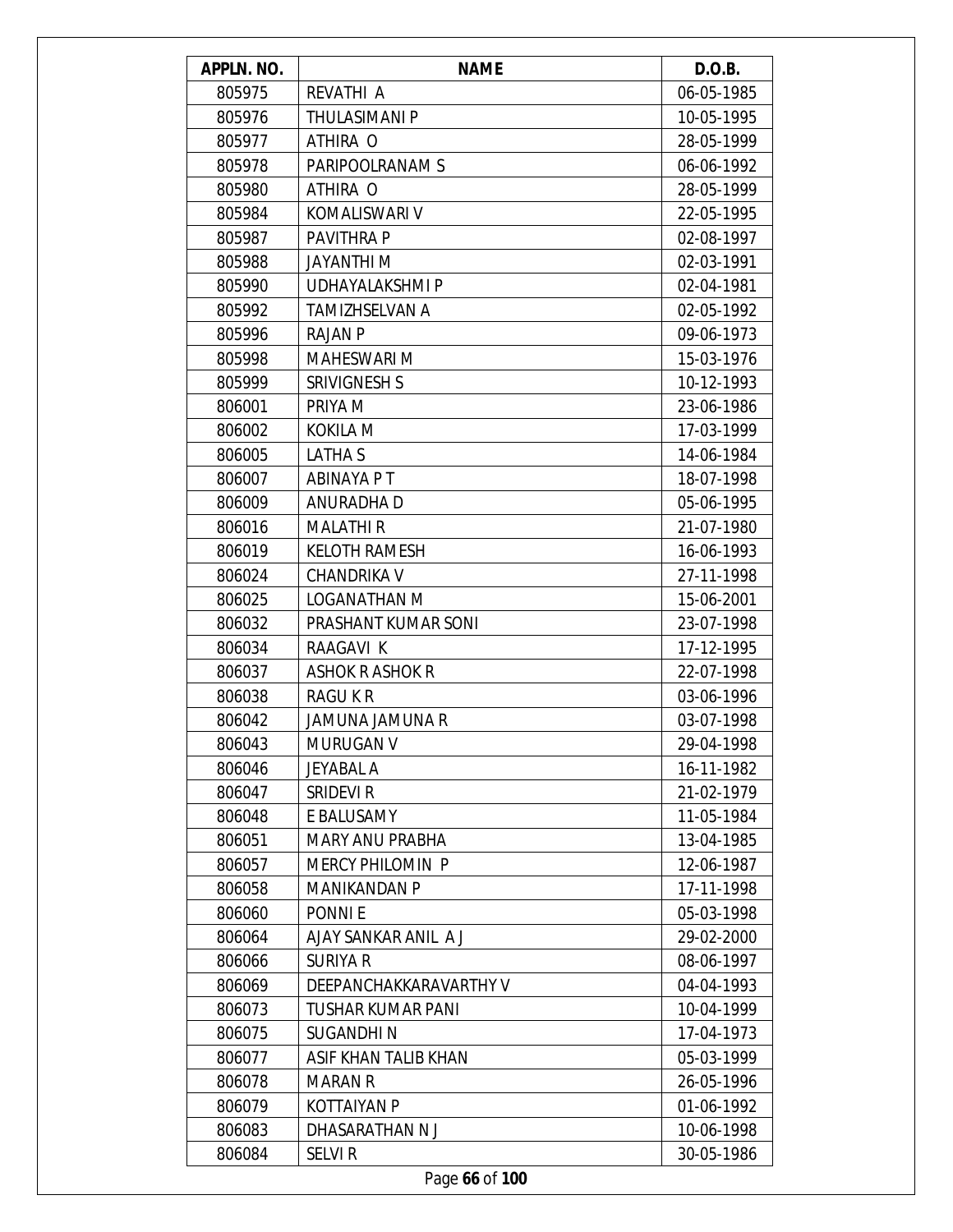| APPLN. NO. | <b>NAME</b>           | D.O.B.     |
|------------|-----------------------|------------|
| 806087     | <b>NANDHINIK</b>      | 17-05-2001 |
| 806088     | ROOBAVATHI P          | 03-05-1991 |
| 806089     | SELVI G               | 20-05-1997 |
| 806090     | LOGU <sub>S</sub>     | 17-03-2000 |
| 806093     | <b>UMADEVI M</b>      | 29-05-1980 |
| 806094     | <b>NAGAJOTHIS</b>     | 12-07-1988 |
| 806095     | <b>SHANTHI A</b>      | 07-08-1982 |
| 806097     | SHANMUGASUNDARAM S    | 22-10-1999 |
| 806099     | <b>VIKRAM SINGH</b>   | 03-07-1995 |
| 806100     | SIVA CHELLAPPA S      | 25-06-1989 |
| 806101     | <b>AMBILY M</b>       | 03-12-1997 |
| 806102     | SIVARAMAN R           | 22-01-1993 |
| 806103     | <b>KAVITHA R</b>      | 25-03-1974 |
| 806105     | AZHAGESWARI A         | 31-05-1988 |
| 806106     | <b>SURESHKUMAR V</b>  | 01-06-1994 |
| 806107     | SHAMUGAVALLI S        | 06-04-1981 |
| 806109     | <b>RAUNAK SINGH</b>   | 01-05-1999 |
| 806113     | <b>MANJULA R</b>      | 09-06-1984 |
| 806115     | SRIPRIYANKA P         | 20-05-1995 |
| 806116     | <b>SURIYA R</b>       | 24-11-1997 |
| 806120     | SATHISH R             | 10-02-1993 |
| 806124     | PREETHIKA J           | 27-01-2000 |
| 806129     | ANAND B K             | 12-05-1998 |
| 806130     | SARAVANAN P           | 19-11-1996 |
| 806133     | PARAMESHWARAN K       | 31-07-1998 |
| 806135     | <b>MARITHANGAM S</b>  | 09-05-1997 |
| 806139     | <b>INDUMATHI M</b>    | 28-05-1984 |
| 806140     | MUTHU KUMARI T        | 24-05-1993 |
| 806146     | LALIT CHANDRA JOSHI   | 11-05-1999 |
| 806150     | ARUNIMA G S           | 09-09-1997 |
| 806152     | <b>BALACHANDRAN B</b> | 10-06-1985 |
| 806153     | SHAJITHA FARHANA M    | 29-01-2001 |
| 806155     | <b>YUVARAJ B</b>      | 09-05-1989 |
| 806156     | <b>KURALARASI S</b>   | 24-03-1995 |
| 806159     | DHARMARAJ R           | 13-02-1972 |
| 806161     | <b>PUNITHAK</b>       | 18-07-1997 |
| 806164     | <b>MANJULA DEVIS</b>  | 23-01-1998 |
| 806167     | <b>SARATHKUMAR S</b>  | 17-06-1999 |
| 806170     | VIGNEESWARI V         | 03-02-1980 |
| 806171     | RANGEELA A A          | 23-11-1996 |
| 806173     | KAYALVOZHI V          | 29-07-1980 |
| 806178     | MANIKANDAN V          | 23-05-1998 |
| 806179     | NITHYALAKSHMI M       | 24-05-1986 |
| 806180     | SARAVANAKUMAR K       | 21-06-1985 |
| 806183     | SREEJA KUMARI S       | 09-04-1981 |
|            | Page 67 of 100        |            |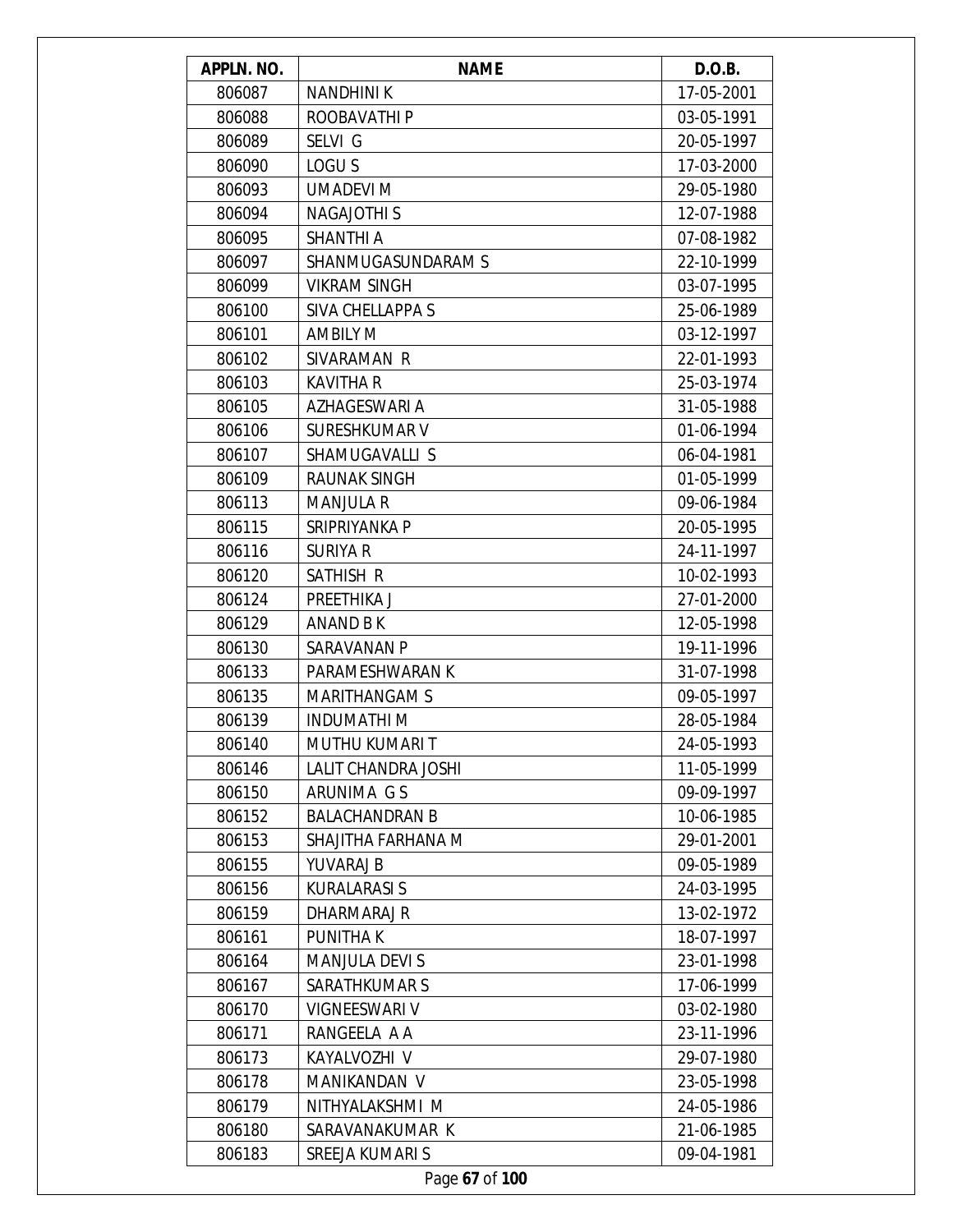| APPLN. NO. | <b>NAME</b>               | D.O.B.     |
|------------|---------------------------|------------|
| 806184     | <b>KARTHICK N</b>         | 15-04-1996 |
| 806189     | AARTHI M                  | 01-04-1992 |
| 806193     | SHYLA C                   | 02-06-1977 |
| 806195     | <b>KARTHICK R</b>         | 06-03-1998 |
| 806196     | USHA P                    | 25-04-1993 |
| 806197     | MR RANGEELA M             | 01-03-1995 |
| 806200     | EMMANUVEL RAJ S           | 20-09-1994 |
| 806201     | MAHESHWARI K              | 03-01-1994 |
| 806204     | SASIKALA J                | 20-07-1979 |
| 806208     | PRIYADHARSHINI T          | 12-07-1997 |
| 806209     | <b>VINOTHINI E</b>        | 08-05-1998 |
| 806213     | MAREESHWARI M             | 15-05-1996 |
| 806219     | <b>REKHAB</b>             | 18-03-1999 |
| 806220     | CHITHARA M                | 21-09-1989 |
| 806223     | <b>VINESH R</b>           | 17-02-1997 |
| 806224     | KARTHIKEYAN K KUMARAVELU  | 28-10-1999 |
| 806226     | <b>ANOOP P</b>            | 27-03-1989 |
| 806228     | NANDHINI P                | 09-06-1992 |
| 806233     | DONA M                    | 07-08-2000 |
| 806237     | DHARMARAJA A              | 12-05-1995 |
| 806239     | <b>MOHANADEVI M</b>       | 19-04-1997 |
| 806241     | ARUNA DEVI M              | 14-12-1996 |
| 806242     | <b>MUTHUMARI M</b>        | 04-06-1992 |
| 806243     | <b>BHUVANESWARI A</b>     | 16-04-1985 |
| 806245     | RAMACHANDRAN S            | 13-04-1987 |
| 806250     | LAKSHMI PRIYA S           | 22-02-1999 |
| 806256     | SAKET KUMAR MISHRA MISHRA | 07-03-1998 |
| 806259     | GOKULAN M                 | 12-09-1987 |
| 806266     | AROKKIYARANI P            | 14-03-1981 |
| 806268     | <b>SANTHIYA S</b>         | 13-05-1989 |
| 806269     | KOWSALYA J                | 02-11-1995 |
| 806271     | SANTHOSHKUMAR R           | 16-09-1997 |
| 806272     | RAKESH RAMAN JHA JHA      | 05-01-1999 |
| 806273     | STELLA NAVAMANI S         | 07-05-1971 |
| 806275     | <b>BASUDEW MANDAL</b>     | 05-01-2001 |
| 806277     | <b>TAMIL SELVI R</b>      | 02-05-1988 |
| 806279     | UMAR MUQTHAR S            | 30-09-1995 |
| 806285     | <b>LAKSHMIS</b>           | 01-02-1985 |
| 806287     | JAYALAKSHMI N             | 21-09-1986 |
| 806288     | UMA MAHESWARI G           | 11-05-1986 |
| 806290     | <b>VENKATESH R</b>        | 07-04-1985 |
| 806299     | MUTHUSELVAM M             | 01-10-1992 |
| 806302     | PUNITHA N                 | 01-01-1998 |
| 806305     | PAPPU KUMAR               | 03-03-2000 |
| 806306     | <b>KATHIRAVAN P</b>       | 07-06-1989 |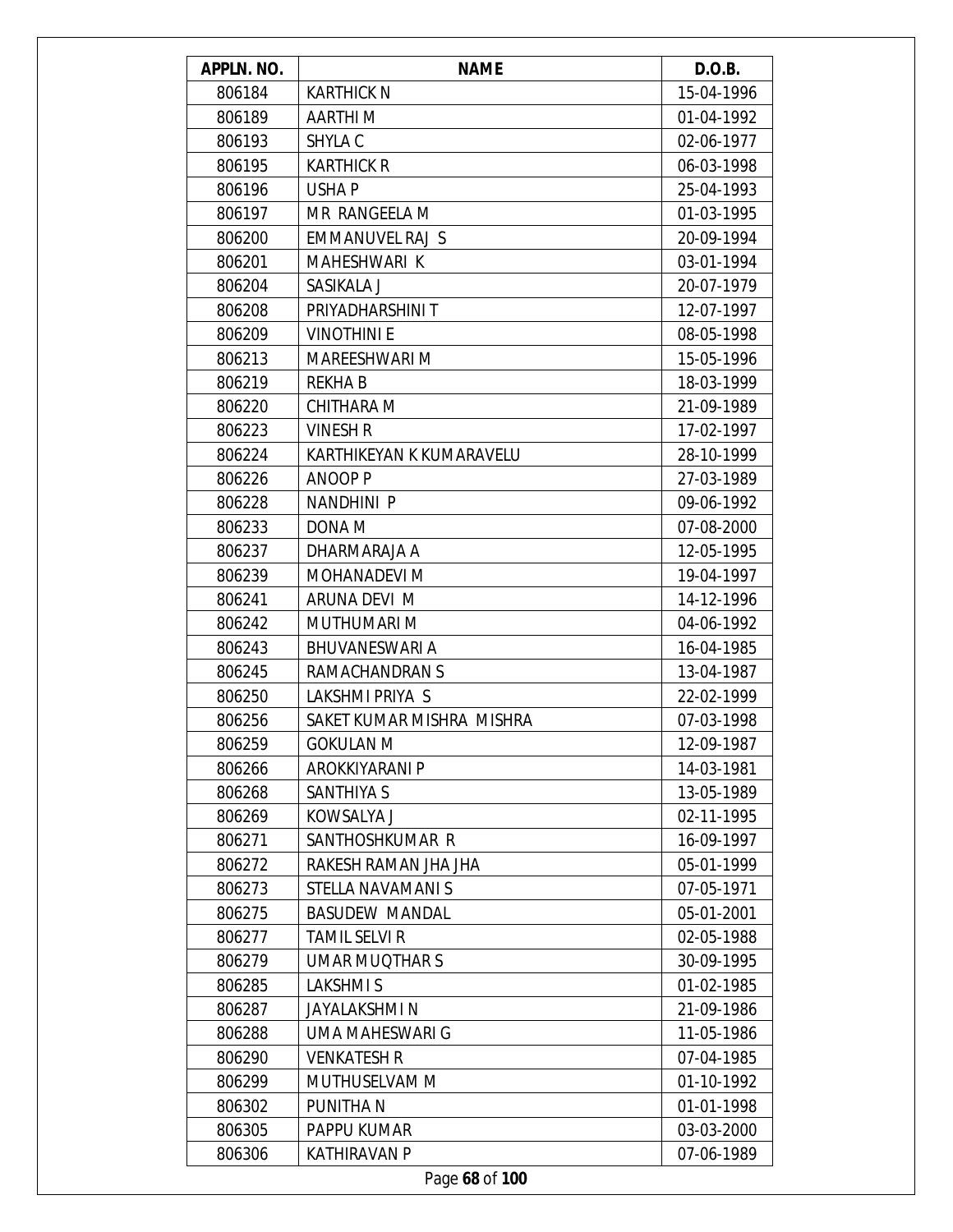| APPLN. NO. | <b>NAME</b>                 | D.O.B.     |
|------------|-----------------------------|------------|
| 806316     | UMA MAHESWARI G             | 11-05-1986 |
| 806321     | <b>GAYATHRIS</b>            | 16-10-1987 |
| 806325     | <b>ARTHIT</b>               | 01-07-1994 |
| 806327     | VADIVUKKARASI               | 19-02-1984 |
| 806330     | <b>SHARMILA M</b>           | 02-10-1999 |
| 806331     | ESSAKI ALAIS JOTHILAKSHMI M | 13-12-1996 |
| 806332     | <b>KARTHICK V</b>           | 31-05-1994 |
| 806335     | THAVAMANI N                 | 19-05-1977 |
| 806336     | SARANYADEVI M               | 17-10-1996 |
| 806339     | SAHAYA JEEVITHA MRS         | 15-07-1984 |
| 806349     | <b>VINOTH T</b>             | 13-12-1986 |
| 806351     | SANGEETHA V                 | 03-05-1991 |
| 806354     | KARUPPUSAMY A               | 27-10-1990 |
| 806357     | <b>MARIAPPAN G</b>          | 05-04-1984 |
| 806362     | SARANYADEVI M               | 17-10-1996 |
| 806363     | <b>REVATHIV</b>             | 23-02-1995 |
| 806371     | MADASAMY V                  | 13-08-1999 |
| 806373     | <b>MAHESWARI K</b>          | 03-03-1990 |
| 806376     | <b>NANDHINI M</b>           | 04-06-1993 |
| 806379     | THOMAS CK                   | 29-03-1991 |
| 806380     | <b>DHINAKARAN S</b>         | 13-04-1999 |
| 806381     | ANJU V                      | 05-07-1997 |
| 806383     | ARAVIND R                   | 10-05-1994 |
| 806384     | SASIKUMAR M                 | 23-07-1981 |
| 806385     | <b>JUSTIN GNANARAJ G</b>    | 03-12-1976 |
| 806395     | <b>PALANISAMY E</b>         | 13-11-1997 |
| 806399     | <b>GOMATHIN</b>             | 29-12-1993 |
| 806404     | RENUGAMBAL C                | 22-04-2000 |
| 806407     | SAROJA O                    | 01-06-1976 |
| 806410     | S R DAMODARA BABU           | 14-03-1990 |
| 806412     | THULASI ESWARI D            | 16-05-1994 |
| 806415     | <b>SANTHI</b>               | 05-06-1993 |
| 806418     | <b>BALACHANDAR R</b>        | 11-07-1992 |
| 806426     | SASIREKHA S                 | 23-06-1977 |
| 806431     | <b>STANLEY Y</b>            | 29-03-1990 |
| 806432     | <b>ESTHER RAJATHI P</b>     | 15-07-1986 |
| 806438     | <b>BALAJI S</b>             | 28-01-1997 |
| 806439     | DHURGADEVI N                | 01-05-1996 |
| 806442     | MENAKA K                    | 13-01-2001 |
| 806444     | <b>JEYASUTHA C</b>          | 06-07-1983 |
| 806450     | PARIMALA S                  | 13-06-1984 |
| 806452     | PARVATHI P                  | 17-12-1985 |
| 806453     | <b>MEKALA S</b>             | 14-03-1988 |
| 806456     | PARVATHI P                  | 17-12-1985 |
| 806458     | KANAGARAJ M                 | 23-05-1999 |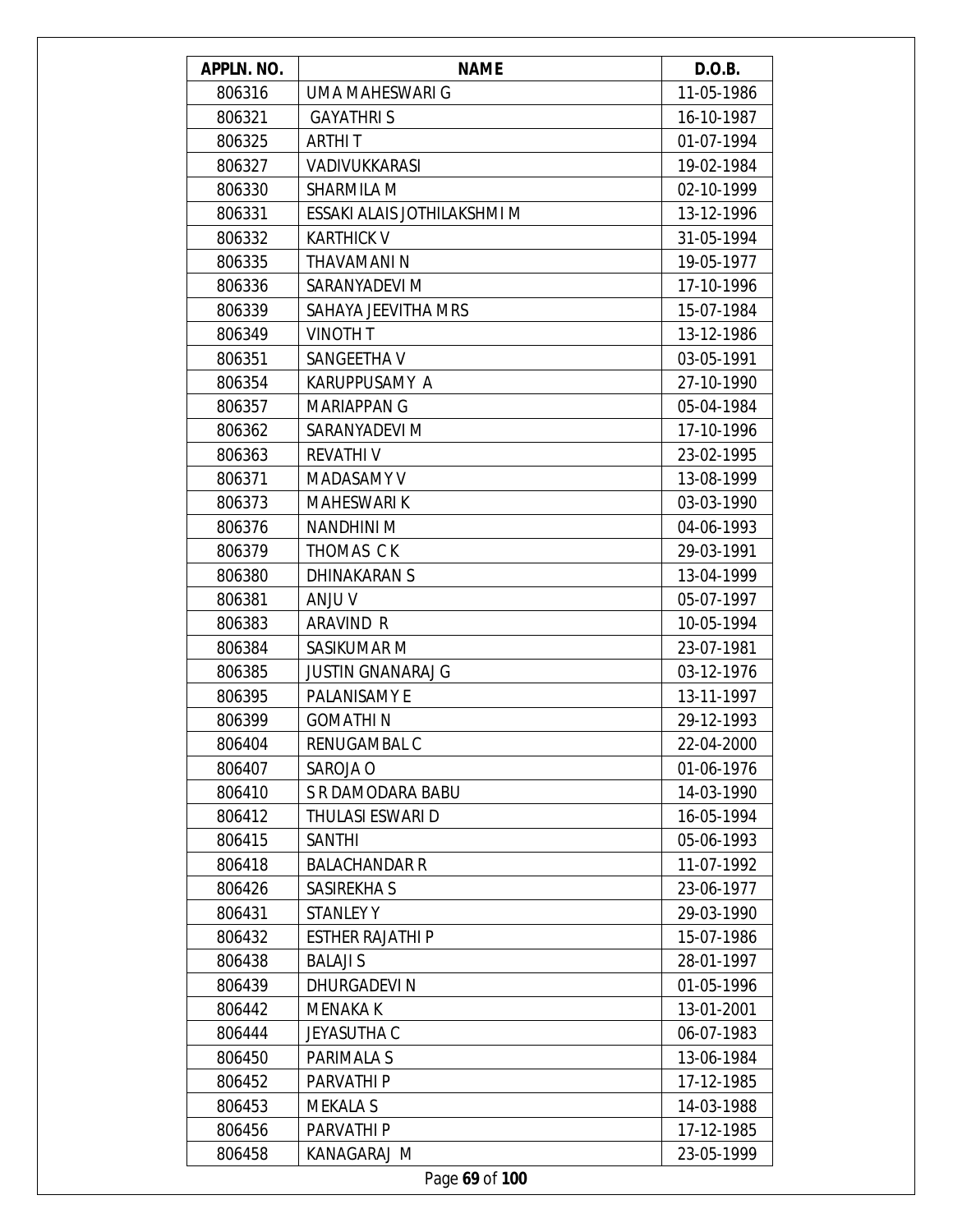| APPLN. NO. | <b>NAME</b>                 | D.O.B.     |
|------------|-----------------------------|------------|
| 806462     | SIVASAKTHIVEL R             | 25-04-2000 |
| 806463     | <b>ABINESHIYA P</b>         | 08-07-1995 |
| 806465     | NARAYANSINGH RAMAVATH       | 02-08-1992 |
| 806468     | SANGEETHA S                 | 04-10-1996 |
| 806470     | POONGODI P                  | 24-08-1990 |
| 806473     | YOGARAJ                     | 22-08-1999 |
| 806477     | <b>TAMIL SELVI N</b>        | 05-06-1986 |
| 806480     | <b>GUHANRAJ R</b>           | 14-09-1998 |
| 806485     | MUTHUMARI M                 | 28-04-1997 |
| 806500     | <b>RATHIKA R</b>            | 30-11-1988 |
| 806507     | ARULPANDIYAN V              | 14-04-1995 |
| 806508     | MOHAMEDKAJAMYDEEN A         | 25-05-1999 |
| 806512     | VAIKUNTA JEYANTHI P O       | 10-03-1978 |
| 806514     | SAMUNDEESWARI G             | 08-03-1997 |
| 806516     | <b>JAYAKUMARI M</b>         | 18-08-1992 |
| 806524     | <b>SHALINI R</b>            | 28-06-1994 |
| 806528     | AYYAR P                     | 12-05-1993 |
| 806530     | HARIHARAN V                 | 03-06-1995 |
| 806532     | RANI RADHIKA N              | 22-07-1982 |
| 806536     | KANAKKURAMASAMY K           | 23-07-1984 |
| 806538     | MANGAIYARKARASI N           | 30-05-1997 |
| 806540     | <b>PUNITHAR</b>             | 25-02-1985 |
| 806543     | <b>VIJAY N</b>              | 01-06-1999 |
| 806546     | ANANTHA SELVI K             | 13-04-1984 |
| 806552     | SUGANYA M                   | 20-12-1996 |
| 806560     | AJITHA SHERLIN A            | 02-05-1999 |
| 806561     | KALAVATHY K                 | 09-12-1995 |
| 806562     | DHANASEKARAN K              | 18-04-1998 |
| 806563     | <b>ANITHA F</b>             | 01-06-1990 |
| 806564     | <b>KALAIVANI J</b>          | 13-05-1999 |
| 806566     | DHARAVATH PRAVEEN           | 12-01-2000 |
| 806567     | SAVITHRI P PACKIRISAMY      | 21-04-1987 |
| 806568     | <b>ROSHAN KUMAR R</b>       | 12-06-2000 |
| 806572     | ASHARUDEEN I                | 29-07-1995 |
| 806574     | <b>SRIRAM P</b>             | 27-05-1998 |
| 806575     | KAMBHAMPATI VENKAT RAO      | 23-05-1995 |
| 806576     | <b>JEEVITHAD</b>            | 05-09-1995 |
| 806579     | <b>VENKATACHALAPATHY TG</b> | 01-01-1988 |
| 806580     | NAVEENKUMAR M               | 20-05-1998 |
| 806585     | <b>IMRAN SHEIK A A</b>      | 08-10-1999 |
| 806586     | <b>GOBI NATHAN</b>          | 28-06-1994 |
| 806587     | <b>RATHIE</b>               | 05-05-1995 |
| 806588     | <b>FELCIYA</b>              | 23-01-1993 |
| 806589     | LOGESH KUMAR N              | 17-04-1999 |
| 806590     | SATHIYA P                   | 20-06-1999 |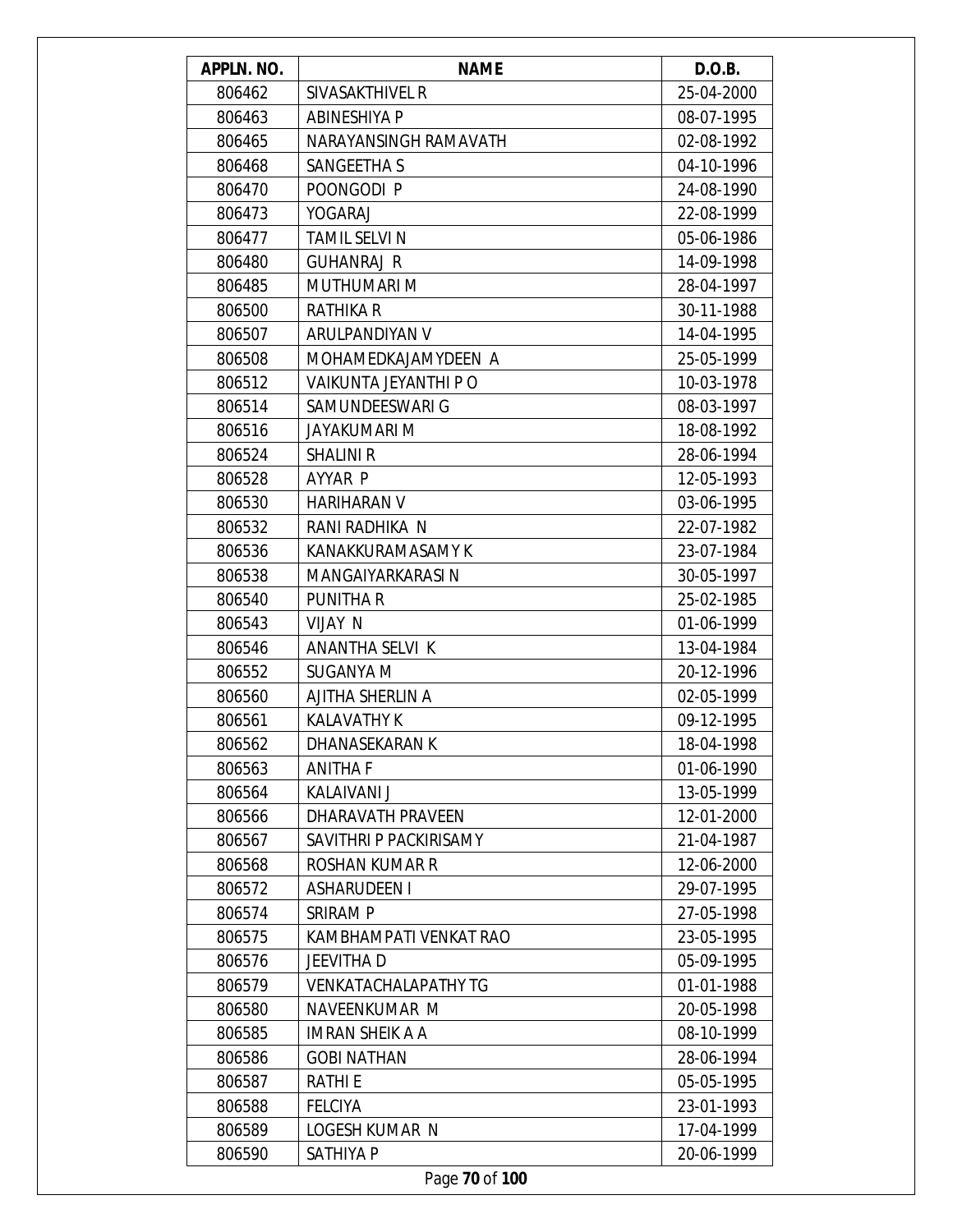| APPLN. NO. | <b>NAME</b>                | D.O.B.     |
|------------|----------------------------|------------|
| 806591     | <b>VENKATAJALAPATHI P</b>  | 13-12-1991 |
| 806594     | PRADEEPA G                 | 20-07-1993 |
| 806597     | <b>SHARMILA MRS</b>        | 22-12-1983 |
| 806599     | AMUDHA SALOMI S            | 01-06-1990 |
| 806600     | <b>KAVIYARASAN R</b>       | 30-05-1998 |
| 806601     | KATHAMMAL M                | 06-02-1985 |
| 806602     | <b>VASANTHIM</b>           | 19-05-1997 |
| 806603     | <b>VIKRAM SINGH</b>        | 01-12-1997 |
| 806604     | SUDAR SELVAMANI V          | 26-08-1996 |
| 806605     | LOKESH T                   | 12-02-2000 |
| 806606     | <b>VISHNU NARETI</b>       | 12-02-2001 |
| 806607     | JAYAKUMAR R                | 15-04-1987 |
| 806610     | PRAVINKUMAR K              | 24-06-1999 |
| 806611     | SUBHAMAY DAS               | 07-11-2000 |
| 806612     | CHRISTY POORNA ANITHA P    | 27-01-1974 |
| 806613     | RAMANAIAH VURIYA           | 21-06-1998 |
| 806615     | <b>DALPHIN MARY F</b>      | 06-04-1987 |
| 806620     | <b>DHANDAPANIS</b>         | 10-05-1994 |
| 806621     | SWAMIGURU S                | 16-11-1994 |
| 806622     | MUTHAMILSELVI C            | 18-10-1986 |
| 806623     | <b>KARTHIKESAN P</b>       | 26-02-1985 |
| 806624     | <b>MANISHADEVI R</b>       | 05-11-1996 |
| 806626     | <b>FARITHA BANU JK</b>     | 15-07-1989 |
| 806628     | RAMYA N                    | 06-10-1998 |
| 806629     | <b>AARTHIB</b>             | 26-06-1999 |
| 806630     | <b>TEEKARAMAN K</b>        | 25-10-1997 |
| 806631     | <b>VINOTH KUMAR R</b>      | 27-02-1987 |
| 806633     | STALIN MARY Y              | 14-05-1982 |
| 806634     | ALEXANDER S                | 01-06-1980 |
| 806639     | ARUMUGAVADIVOO D           | 15-02-1998 |
| 806641     | <b>SUBHINT</b>             | 29-12-1975 |
| 806643     | SASIKALA E                 | 12-05-1979 |
| 806646     | ARUN KUMAR D               | 19-04-2000 |
| 806649     | <b>MRS BHAGYALAKSHMI R</b> | 31-01-1998 |
| 806650     | SEETHALAKSHMIN             | 17-03-1989 |
| 806651     | RAHULAJ RAJ                | 07-04-1999 |
| 806652     | <b>KALAISELVI S</b>        | 04-01-1988 |
| 806654     | PRIYA R                    | 03-04-1992 |
| 806655     | KIRUBHA M                  | 10-07-1980 |
| 806657     | SREEJA M                   | 16-07-1988 |
| 806658     | K PRABHAKARAN              | 21-05-1992 |
| 806660     | <b>MONIKAL</b>             | 15-11-1996 |
| 806666     | PRIYA DEVI M               | 10-05-1994 |
| 806668     | <b>KANCHANAS</b>           | 09-03-1990 |
| 806670     | <b>MAHESHWARI M</b>        | 03-04-1992 |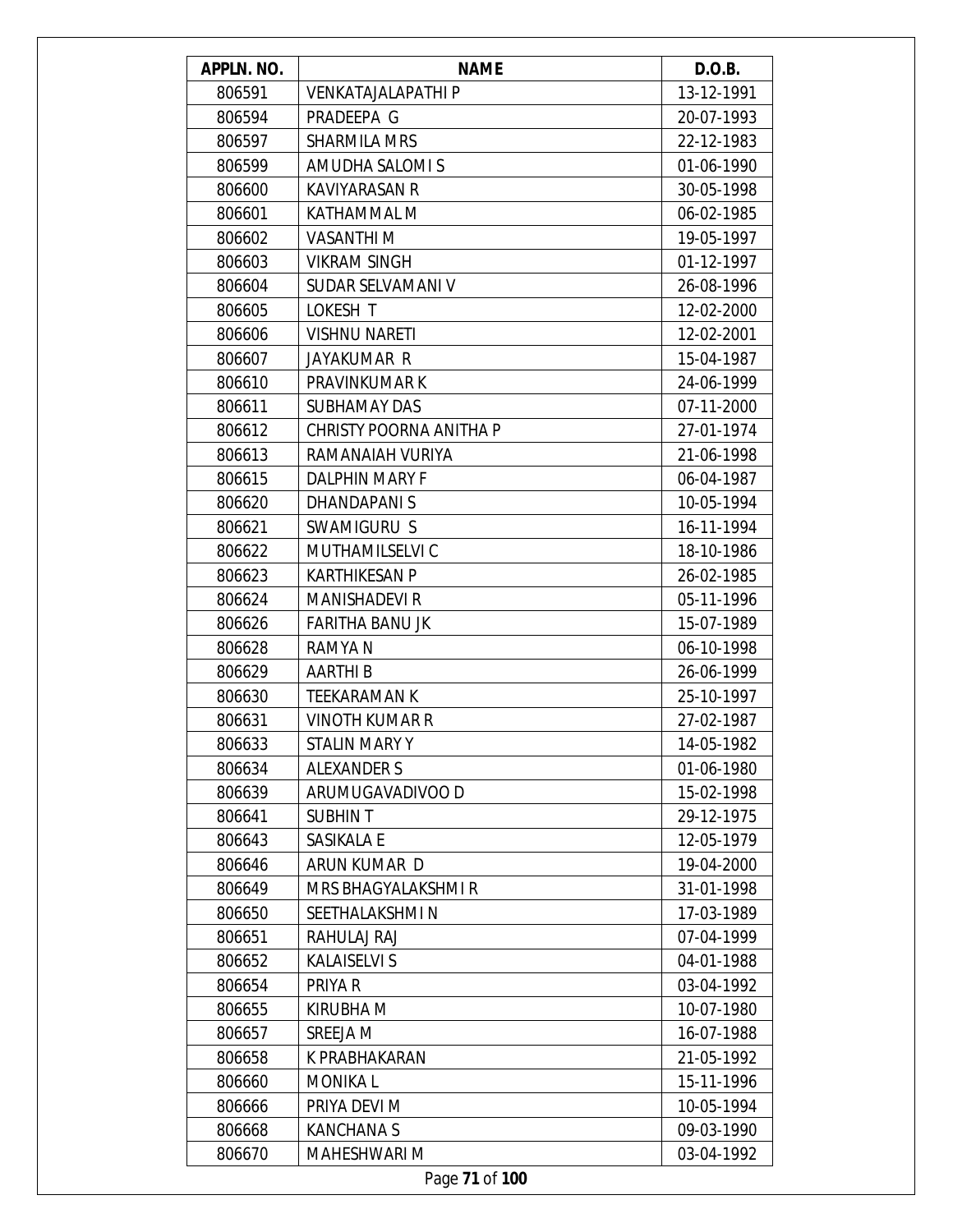| APPLN. NO. | <b>NAME</b>               | D.O.B.     |
|------------|---------------------------|------------|
| 806673     | NAVEENKUMAR NAVEENKUMAR   | 25-04-1997 |
| 806677     | HEMA DHARSHINI N          | 06-09-1999 |
| 806678     | <b>CHITHRAS</b>           | 05-05-1988 |
| 806686     | <b>BHUVANESWARI S</b>     | 25-05-1986 |
| 806690     | <b>DANIEL S</b>           | 07-05-1989 |
| 806694     | <b>RAMILAK</b>            | 12-07-1990 |
| 806698     | EASWARI R                 | 17-07-1980 |
| 806702     | <b>ESWARIC</b>            | 02-06-1987 |
| 806715     | DEEPA M                   | 04-05-1996 |
| 806722     | DHANANJAYAN M             | 14-07-1978 |
| 806727     | <b>JAYASUDHAN</b>         | 03-10-1993 |
| 806729     | UMA MAHESWARI K           | 22-01-2000 |
| 806731     | PADMAPRIYA M              | 18-07-1990 |
| 806736     | SARANYA M                 | 15-12-1999 |
| 806740     | RAJALAKSHMI R             | 29-01-1985 |
| 806742     | UDAYAKUMAR R              | 03-06-1999 |
| 806743     | KOUSALYA M                | 28-05-1997 |
| 806745     | JEEVARANI M               | 21-06-1976 |
| 806750     | PREETHA KUMARI S          | 30-05-1992 |
| 806751     | SARANYA R                 | 19-04-1996 |
| 806752     | <b>MANIMOORTHY V</b>      | 07-07-1975 |
| 806754     | RAMYA R                   | 06-12-1995 |
| 806757     | <b>JANSI G</b>            | 08-05-1981 |
| 806758     | MULLAIKANI M              | 19-04-1998 |
| 806760     | PANDISELVI S              | 04-04-1976 |
| 806761     | SARITHA V                 | 01-07-1990 |
| 806764     | AKASH KUMAR               | 10-08-1996 |
| 806767     | PANDISELVI S              | 04-04-1976 |
| 806770     | NIVETHA R                 | 20-05-1987 |
| 806771     | RANJITHA R                | 10-05-1996 |
| 806774     | JAGATHEESWARAN            | 18-06-2000 |
| 806777     | LALITHA C                 | 17-05-1980 |
| 806779     | PAVITHRA V                | 02-06-1999 |
| 806780     | NITHYA SHREE              | 20-10-1994 |
| 806781     | <b>VENKADACHALAM K</b>    | 12-05-1992 |
| 806784     | <b>KANCHANAS</b>          | 09-03-1990 |
| 806789     | DIVAKAR BABU GANTLAPU     | 15-06-1987 |
| 806790     | NITHYA S                  | 10-06-1996 |
| 806794     | RAJAPANDI R               | 10-10-1995 |
| 806800     | <b>GUNASEKARI M</b>       | 01-04-1989 |
| 806802     | <b>ARULDEVI MURUGESAN</b> | 25-07-1988 |
| 806805     | <b>MANJULA R</b>          | 16-06-2001 |
| 806810     | SATHYA V                  | 27-08-1987 |
| 806813     | SAVITHIRI K               | 22-09-1999 |
| 806814     | SANGEETHA M               | 07-04-1995 |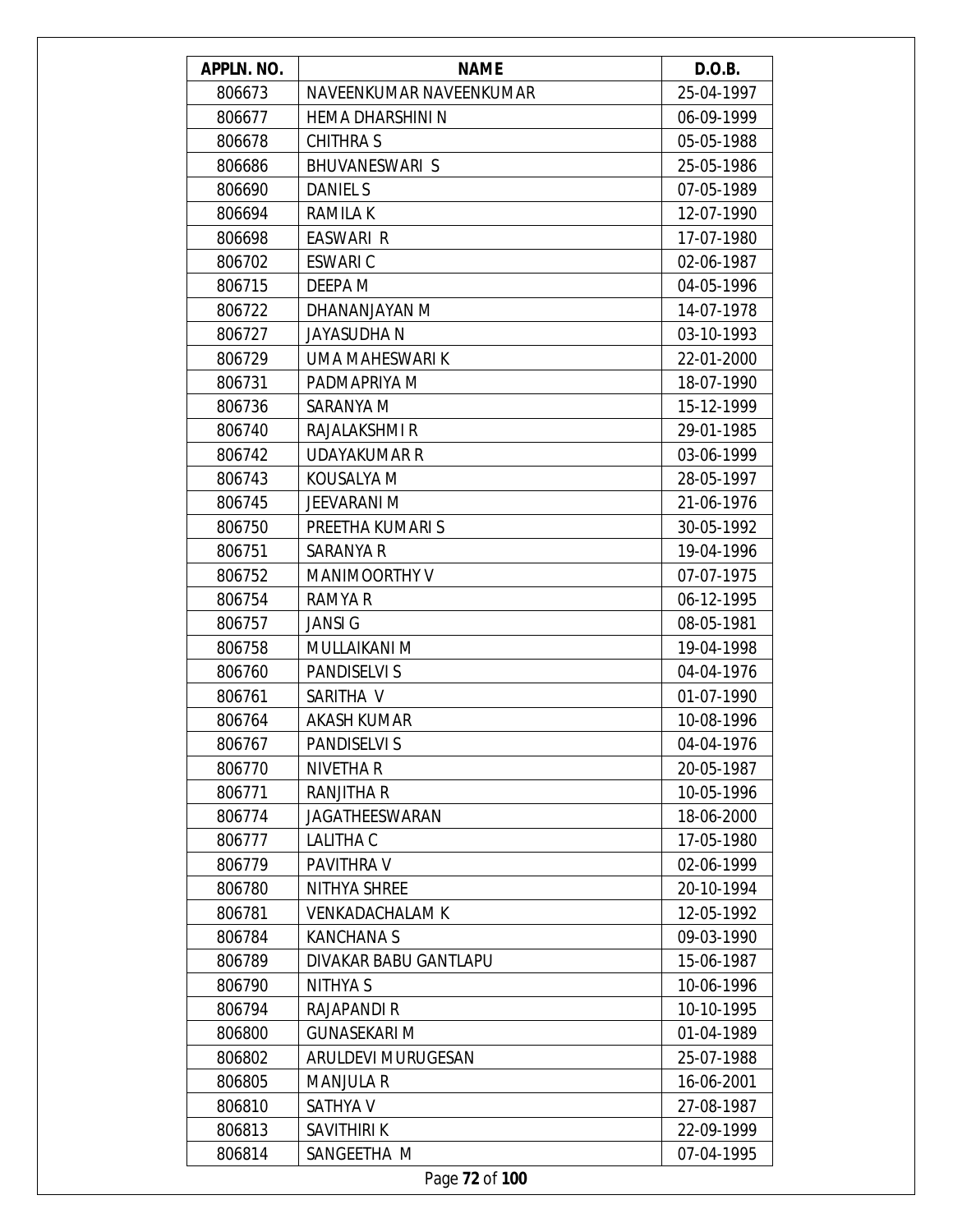| APPLN. NO. | <b>NAME</b>                | D.O.B.     |
|------------|----------------------------|------------|
| 806815     | <b>GURUSAMY T</b>          | 15-05-1973 |
| 806819     | ARUMUGAKANI P              | 10-05-1986 |
| 806820     | MS YOGESHWARI K            | 10-06-2000 |
| 806825     | PREM KUMAR M               | 20-06-1996 |
| 806826     | PARIMALA G                 | 10-06-1998 |
| 806828     | SIYAMALA J                 | 07-06-1989 |
| 806829     | AMBIKA M                   | 02-06-1984 |
| 806830     | <b>BOORANI M</b>           | 12-07-1995 |
| 806834     | SARATHKUMAR M              | 12-07-2000 |
| 806835     | <b>SUGANYA S</b>           | 17-05-1989 |
| 806838     | THANIGACHALAM M            | 26-09-1987 |
| 806843     | <b>SUGANYA S</b>           | 17-05-1989 |
| 806845     | <b>GOMATHI PK</b>          | 20-03-1986 |
| 806849     | JEEVA S                    | 10-06-2000 |
| 806851     | <b>LAL CHAND REGARE</b>    | 13-12-1984 |
| 806852     | UMA MAHESWARI G            | 11-05-1986 |
| 806853     | <b>NITAI BISWAS</b>        | 25-03-2000 |
| 806857     | <b>NANTHINI P</b>          | 13-08-1996 |
| 806859     | SAKUNTHALA P               | 10-06-1976 |
| 806863     | JENISHA S                  | 13-03-1998 |
| 806864     | <b>JEEVAN KUMAR</b>        | 10-10-1997 |
| 806865     | <b>ELAVARASI E</b>         | 15-03-1993 |
| 806866     | <b>VENKATASUBBAREDDY P</b> | 12-02-1977 |
| 806870     | DEEPA K                    | 21-05-1997 |
| 806871     | <b>RINITHA P</b>           | 22-11-1995 |
| 806872     | <b>RAGHUVARAN S</b>        | 11-11-1986 |
| 806875     | <b>RASUM</b>               | 12-06-1979 |
| 806876     | SARANYA R                  | 29-10-1988 |
| 806883     | <b>GAYATHRI A</b>          | 18-05-1999 |
| 806885     | EPSIBAH M                  | 10-10-1998 |
| 806887     | <b>GOMATHIC</b>            | 15-06-1994 |
| 806888     | SHAKTHIPRAKASH K           | 08-04-1993 |
| 806890     | SUBHA S                    | 27-04-1989 |
| 806892     | <b>CHRISTINA P</b>         | 07-07-1992 |
| 806896     | <b>CHINMAY ANAND</b>       | 11-01-1996 |
| 806898     | <b>VENGADACHALAM M</b>     | 05-04-1976 |
| 806900     | <b>ANANTHID</b>            | 28-06-1991 |
| 806902     | MEERA S                    | 04-04-1998 |
| 806906     | <b>JAYA MALINI R</b>       | 08-06-1986 |
| 806912     | <b>TAMILARASI T</b>        | 30-09-1991 |
| 806918     | RAGESH SATHYA S            | 06-03-1986 |
| 806924     | <b>SUDHAP</b>              | 20-06-1994 |
| 806926     | NIRMALA D                  | 27-07-1995 |
| 806927     | YOGESWARI R                | 18-07-1995 |
| 806939     | <b>MUNNIB</b>              | 03-04-1989 |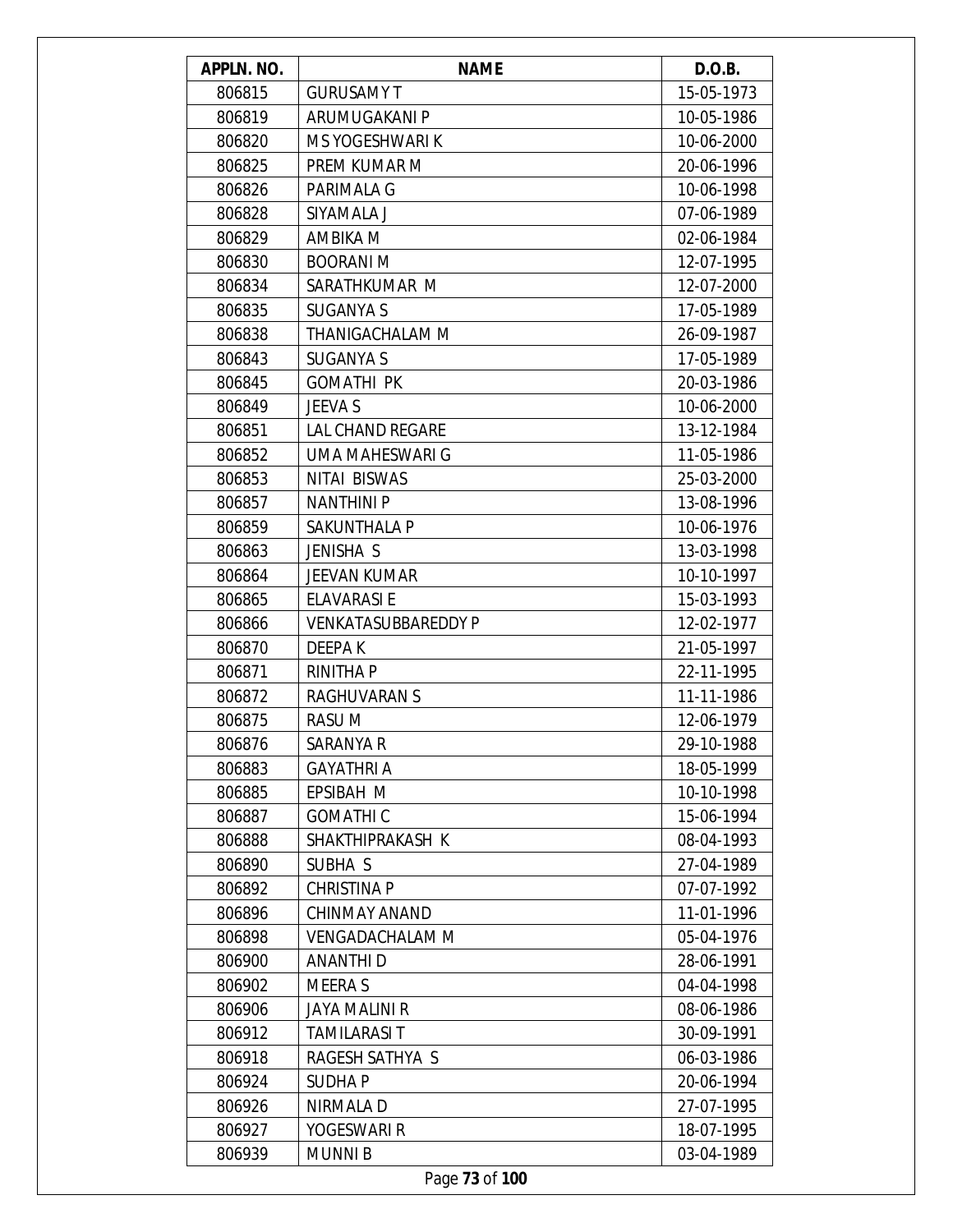| APPLN. NO. | <b>NAME</b>              | D.O.B.     |
|------------|--------------------------|------------|
| 806941     | <b>MOHIT SAGAR</b>       | 20-08-2000 |
| 806943     | <b>JAYARAM V</b>         | 14-06-1995 |
| 806946     | <b>KARUPPUCHAMY J</b>    | 12-05-1992 |
| 806950     | <b>MAHESWARI C</b>       | 20-06-1996 |
| 806951     | <b>VIJILA NATARAJAN</b>  | 20-01-1989 |
| 806953     | <b>ASHWIN R</b>          | 31-08-1996 |
| 806962     | SRIDHAR S                | 31-10-1990 |
| 806969     | <b>SATHYA G</b>          | 17-02-1986 |
| 806972     | MUNIYAMMAL V             | 08-06-1991 |
| 806973     | RAGAMANI V               | 28-07-1975 |
| 806975     | <b>MANIMEKALAI R</b>     | 15-05-1997 |
| 806976     | SASI PRIYA R             | 13-11-1980 |
| 806977     | MURUGANANTHAM D          | 08-11-1993 |
| 806978     | PETCHIAMMAL P            | 07-08-1999 |
| 806984     | POONGUZHALI S            | 05-06-1983 |
| 806985     | <b>EZHILARASI T</b>      | 05-06-1993 |
| 806987     | <b>VIGNESH E</b>         | 16-02-1998 |
| 806992     | MURUGANANTHAM M          | 16-04-1994 |
| 806993     | KRISHNA BABU DORAI YS    | 13-07-1996 |
| 806996     | <b>ASHWINI P</b>         | 15-06-1995 |
| 806997     | PREMA B                  | 26-09-1998 |
| 806998     | RUBESHKUMAR J            | 17-02-1998 |
| 807000     | PALLA RAJU               | 14-04-1994 |
| 807005     | CECIL PAUL CHELLADURAI D | 25-02-1996 |
| 807007     | POONGUZHALI S            | 05-06-1983 |
| 807008     | <b>ASOTHAMAN M</b>       | 03-06-1994 |
| 807011     | MUNEESWARI V             | 02-04-1991 |
| 807012     | REVATHI M                | 25-07-1998 |
| 807013     | <b>JEYALAKSHMI K</b>     | 15-04-1987 |
| 807016     | RAMKISHOR PRAJAPAT       | 02-07-1988 |
| 807018     | KARPAGASELVI S           | 10-11-1999 |
| 807019     | UMA M                    | 28-06-1985 |
| 807020     | <b>MATHAVI M</b>         | 01-04-1982 |
| 807022     | <b>VENKATESAN G</b>      | 02-05-1990 |
| 807024     | JAYANTHI V               | 22-11-1977 |
| 807027     | JAISRIBHAMA R            | 21-12-1998 |
|            |                          |            |
| 807028     | MUKESH KUMAR D           | 22-09-1995 |
| 807029     | JEEVA M                  | 21-05-2000 |
| 807030     | <b>KALYANI B</b>         | 27-11-1984 |
| 807032     | SARULATHA J              | 21-05-1998 |
| 807035     | RAGAVI R                 | 10-06-1999 |
| 807036     | MRS ARUNA S              | 18-06-1994 |
| 807040     | SATHYA R                 | 16-01-1987 |
| 807041     | KALEESWARI SM            | 23-05-1993 |
| 807042     | ARUN JONES J             | 04-01-1990 |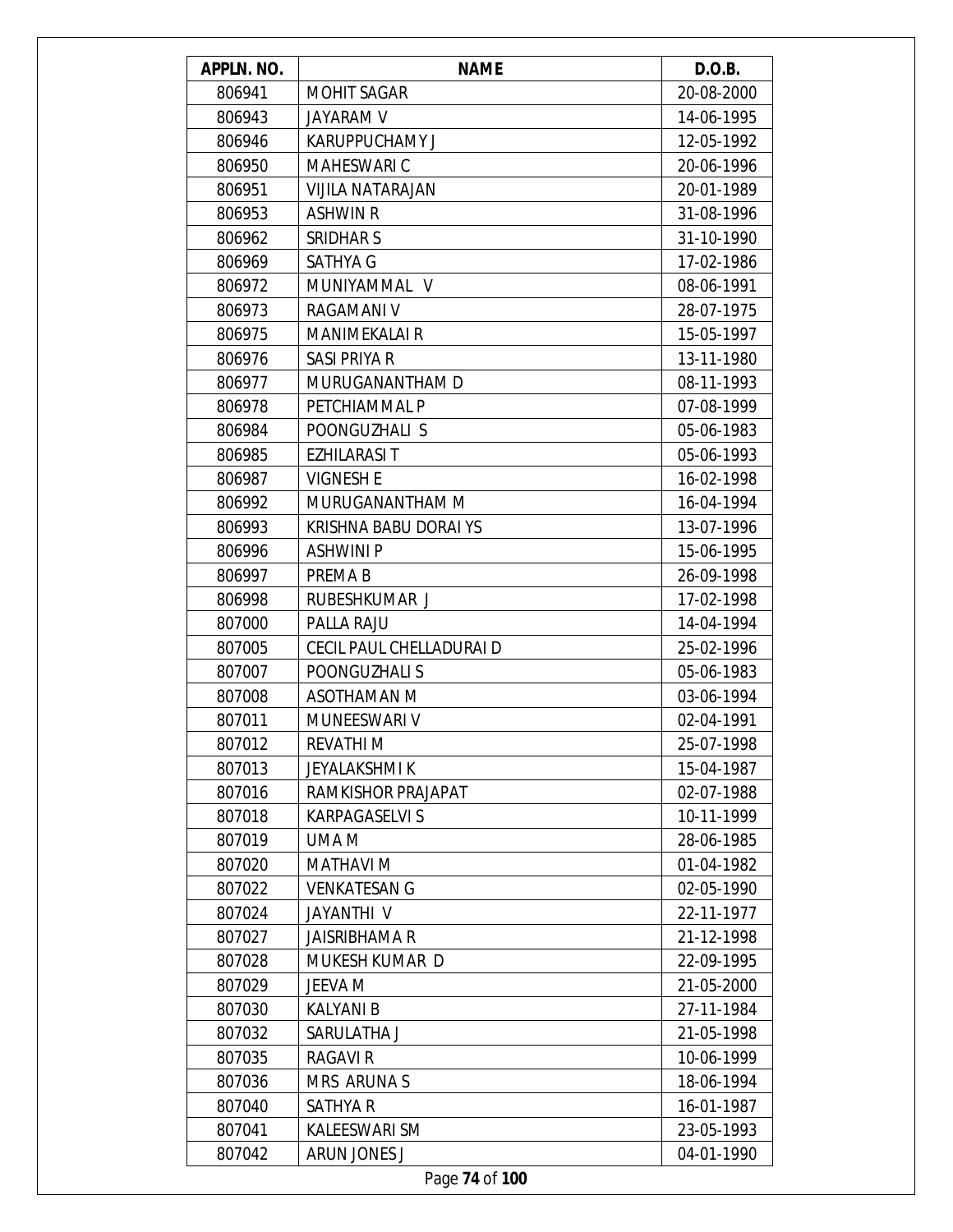| APPLN. NO. | <b>NAME</b>                    | D.O.B.     |
|------------|--------------------------------|------------|
| 807044     | DIVYA P                        | 09-06-1996 |
| 807045     | <b>DEEPTHY S</b>               | 29-03-2000 |
| 807047     | <b>JEGADEESH SELVAM</b>        | 02-06-1988 |
| 807048     | YUVARANI S                     | 13-12-1993 |
| 807049     | ARAVINTH NV                    | 09-09-1998 |
| 807050     | MISS SINDHUJA T                | 19-07-1998 |
| 807051     | <b>MRS VIJAYA</b>              | 18-09-1992 |
| 807053     | <b>BRINDA G</b>                | 30-09-1997 |
| 807054     | KAMALAKANNAN D                 | 03-10-1982 |
| 807060     | HIMAYAVARTHINI C               | 08-06-1997 |
| 807063     | <b>SHARMILA R</b>              | 19-03-1992 |
| 807064     | <b>VEERAPANDI J</b>            | 21-10-1995 |
| 807066     | <b>RAGU G</b>                  | 29-05-1993 |
| 807067     | PERIYANAYAKI J                 | 11-04-1992 |
| 807068     | <b>GOWTHAMI P</b>              | 25-06-1996 |
| 807069     | <b>SUNIL KUMAR SAHANI</b>      | 12-02-1993 |
| 807070     | AMUTHA T                       | 15-04-1987 |
| 807071     | MUTHULAKSHMI M                 | 10-10-1995 |
| 807072     | <b>GUNASEKARAN P</b>           | 22-03-2001 |
| 807073     | <b>ANITHA S</b>                | 13-05-1993 |
| 807074     | <b>DINESH R</b>                | 10-04-1998 |
| 807075     | PATHIRAKALI K                  | 23-04-1992 |
| 807077     | SATHIYAPRIYA G                 | 27-05-1996 |
| 807078     | <b>MANOMILTON L</b>            | 05-04-1993 |
| 807079     | <b>SURESH KUMAR</b>            | 19-11-1997 |
| 807080     | ALEX RAJA A                    | 15-06-2000 |
| 807082     | <b>KARTHICK KANNAN S</b>       | 07-04-1998 |
| 807083     | SASI KUMAR V MR                | 30-03-1996 |
| 807085     | KARTHIKEYAN M                  | 20-05-1998 |
| 807086     | <b>KANMANI V</b>               | 06-05-1995 |
| 807087     | SANGEETHA S                    | 12-07-1999 |
| 807088     | JANSIRANI D                    | 24-01-1993 |
| 807094     | <b>MURUGAN D</b>               | 20-06-1992 |
| 807095     | <b>KUMUTHA S</b>               | 07-05-1984 |
| 807097     | <b>THAMINA BEEVI DEGREE</b>    | 02-09-1995 |
| 807099     | <b>MUNEESWARI V</b>            | 18-03-1996 |
| 807100     | ABUL KALAM AZATH MS            | 30-05-1997 |
| 807101     | THAMARAI KANNAN M              | 12-03-2001 |
| 807102     | POOJA BADRIPRASSAD VISHWAKARMA | 26-05-1994 |
| 807103     | ARUN KUMAR S                   | 25-03-1997 |
| 807105     | KANAGA RAJ A                   | 20-04-1995 |
| 807106     | <b>NARENDRA BABUR</b>          | 10-06-1997 |
| 807107     | <b>MEENAKSHIS</b>              | 03-06-1992 |
| 807111     | <b>SUGANYA S</b>               | 03-03-1986 |
| 807113     | <b>KALANI M</b>                | 04-06-1987 |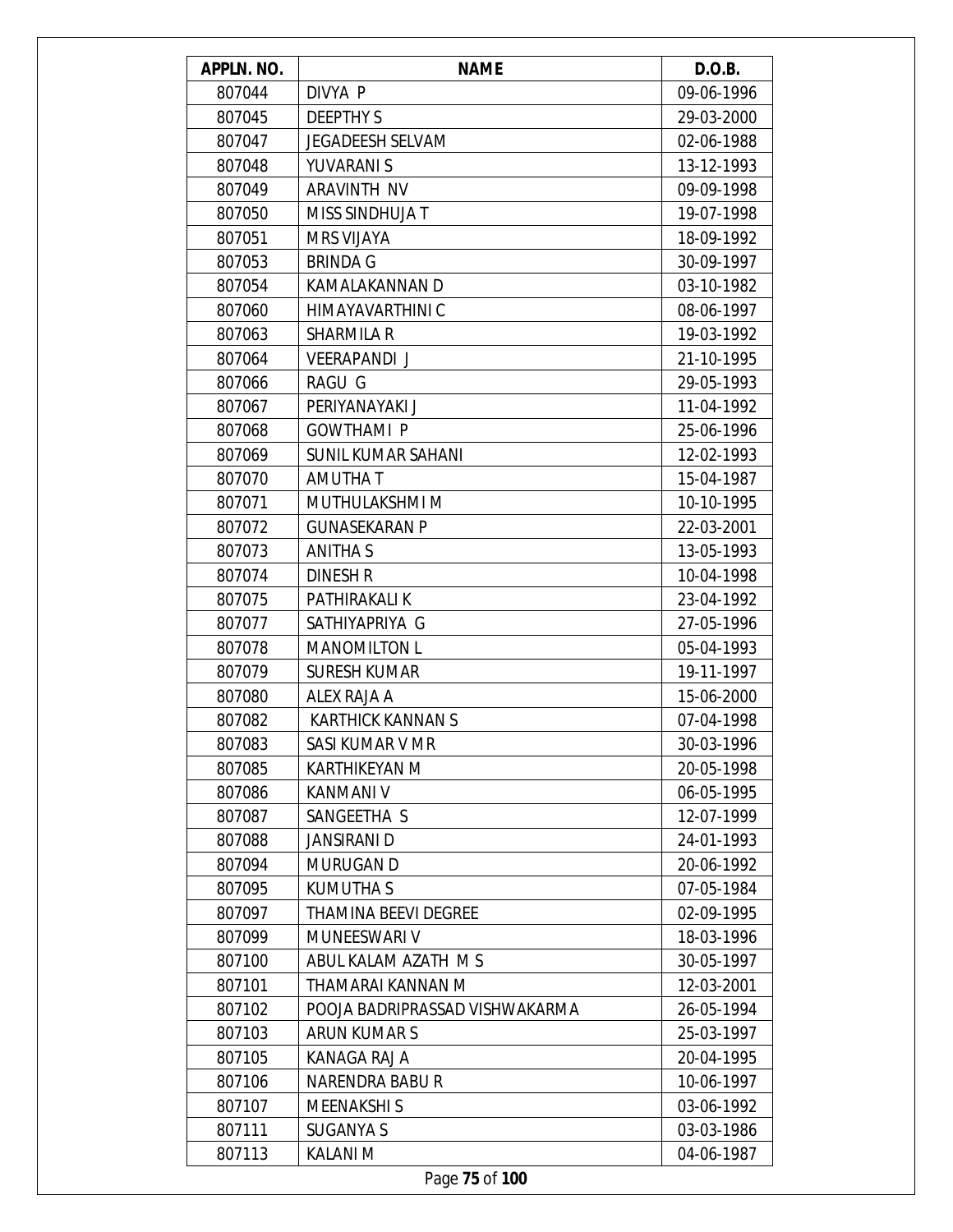| APPLN. NO. | <b>NAME</b>            | D.O.B.     |
|------------|------------------------|------------|
| 807114     | <b>SATHYA E</b>        | 13-05-1994 |
| 807115     | <b>KRISHNAMOHAN K</b>  | 31-07-1998 |
| 807116     | ASHOK TA               | 13-07-1994 |
| 807119     | <b>SUJA S S</b>        | 22-10-1997 |
| 807127     | <b>REVATHIK</b>        | 20-06-1987 |
| 807129     | ANANTHI A              | 02-06-1994 |
| 807132     | SONIYAGANDHI P         | 05-06-1991 |
| 807136     | MURALIKUMAR M          | 13-02-1985 |
| 807140     | MANIVANNAN L           | 03-01-1995 |
| 807141     | MRJAYAPRAKASH D        | 06-05-1995 |
| 807146     | <b>SAMSON MEDANGO</b>  | 25-12-1996 |
| 807148     | RAGUPATHI M            | 23-03-1998 |
| 807152     | <b>SHANTHI R</b>       | 14-05-1992 |
| 807155     | DHINESH A              | 21-04-1996 |
| 807156     | SHEEBAR                | 12-09-1994 |
| 807158     | SIVA RENJINI C         | 22-07-1994 |
| 807162     | SELVALAKSHMI P         | 15-06-1983 |
| 807163     | <b>VIJAYALAKSHMI P</b> | 05-01-1985 |
| 807167     | PRAKASH KUMAR          | 06-07-1989 |
| 807178     | PIRAN K                | 08-02-1992 |
| 807181     | ABIRAMI P              | 19-07-1992 |
| 807182     | <b>NIVETHAT</b>        | 27-04-1990 |
| 807183     | <b>RAJESWARI C</b>     | 02-06-1988 |
| 807184     | NAVEENKUMAR M          | 18-05-1994 |
| 807186     | <b>LOLANDAIG</b>       | 04-05-1973 |
| 807189     | SARANYA IMMACULATE S   | 09-12-1995 |
| 807191     | <b>ASWINI A</b>        | 24-02-1991 |
| 807195     | ASHA K                 | 29-10-1998 |
| 807196     | <b>MENAKA M</b>        | 14-01-1997 |
| 807198     | VIJI                   | 23-12-1983 |
| 807203     | <b>LAKSHMIL</b>        | 08-06-1992 |
| 807204     | <b>DURGAR</b>          | 03-07-1995 |
| 807207     | <b>ISAIVANI N</b>      | 22-03-1986 |
| 807208     | CHARUMATHI A           | 23-12-1997 |
| 807217     | SHANMUGAMOORTHI P      | 20-05-1996 |
| 807220     | PRABHAKARAN T          | 09-05-1989 |
| 807221     | <b>SANTHOSH S</b>      | 15-07-1996 |
| 807223     | SHANMUGAMOORTHI P      | 20-05-1996 |
| 807224     | SARANYA R              | 02-06-1990 |
| 807225     | PRIYA K                | 02-05-1995 |
| 807232     | <b>MANIMEGALAI A</b>   | 30-05-1983 |
| 807239     | <b>ESTHARRANI M</b>    | 04-05-1984 |
| 807241     | ARCHANAPARAMAKALYANI M | 08-05-1995 |
| 807244     | DEVI M                 | 22-02-1994 |
| 807245     | <b>MARIAMMAL E</b>     | 29-04-1992 |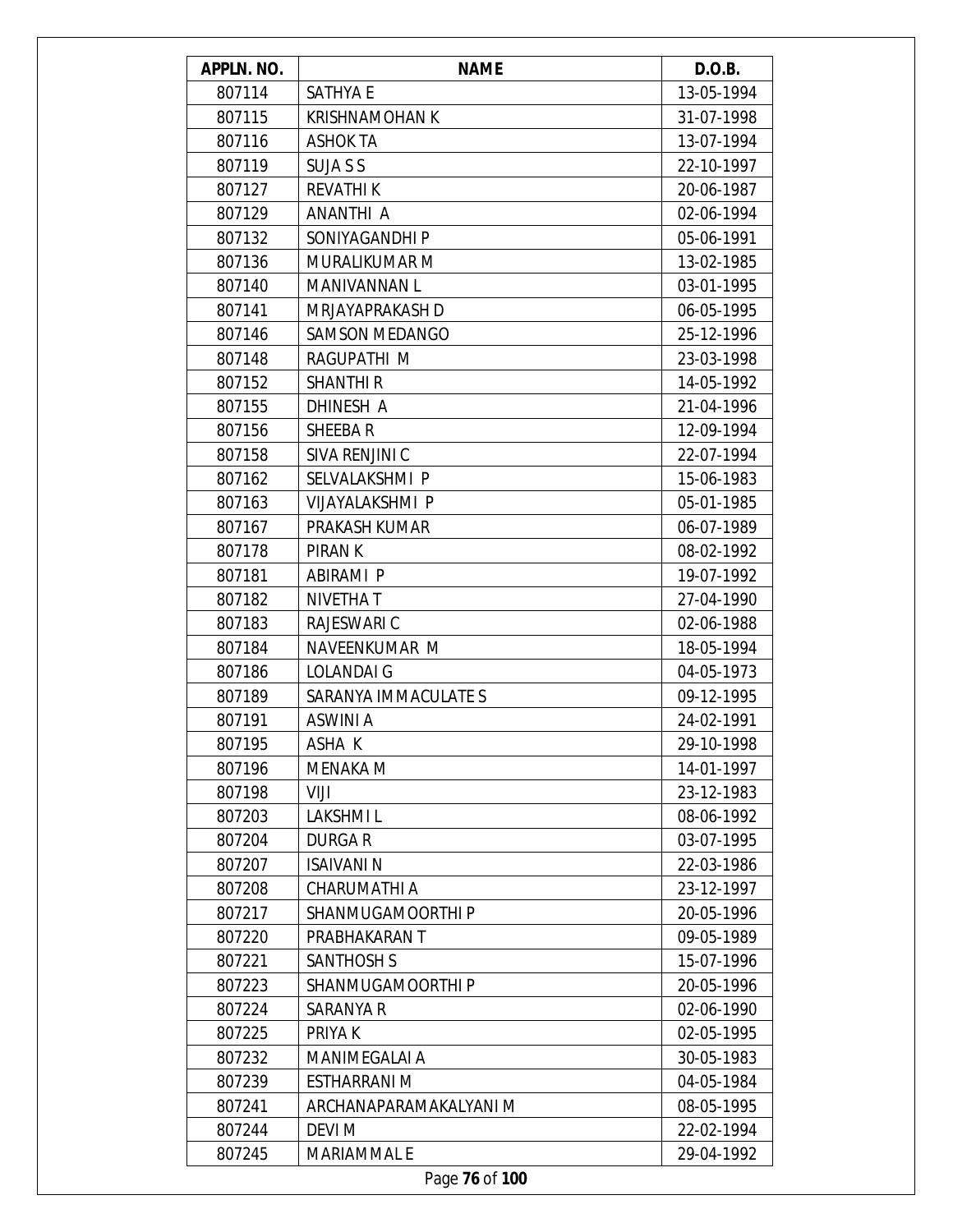| APPLN. NO. | <b>NAME</b>                 | D.O.B.     |
|------------|-----------------------------|------------|
| 807249     | SATHISHKUMAR PS             | 14-07-1995 |
| 807250     | <b>BARATH KUMAR V</b>       | 01-06-1987 |
| 807262     | ELAVARASAN                  | 01-04-1991 |
| 807267     | <b>KARTHEESWARI D</b>       | 06-05-2001 |
| 807270     | NAGARAJ V                   | 21-04-1989 |
| 807275     | <b>VISWANATHAN S</b>        | 25-04-1975 |
| 807276     | SIVAKUMAR S                 | 04-07-1986 |
| 807277     | RAMKUMAR A                  | 26-02-1995 |
| 807281     | <b>VIVEK V</b>              | 29-08-1994 |
| 807287     | KAWYA D                     | 04-05-1998 |
| 807292     | MUTHUKUMAR C                | 12-04-1992 |
| 807293     | <b>GOWTHAMIS</b>            | 28-09-1999 |
| 807296     | <b>ARUNPRABUS</b>           | 10-05-1993 |
| 807297     | <b>KALAISELVI R</b>         | 04-04-1992 |
| 807300     | NIRMALA S                   | 27-07-1982 |
| 807301     | <b>DHILIP KUMAR S</b>       | 03-06-1989 |
| 807302     | SHOBANA MS R                | 15-06-1996 |
| 807303     | RATHI PRIYA K               | 06-10-1998 |
| 807305     | <b>VINOD KUMARS</b>         | 14-08-1983 |
| 807309     | <b>GOMATHIR</b>             | 15-06-1981 |
| 807312     | <b>MUTHAZAHAGI S</b>        | 27-04-1989 |
| 807313     | <b>ILAYARAJA B</b>          | 01-02-1991 |
| 807317     | <b>ARJUN K</b>              | 10-06-1994 |
| 807318     | AROCKIAMATHA D              | 13-04-1978 |
| 807320     | <b>GANDHIMATHI B</b>        | 08-04-1992 |
| 807325     | ARUN KUMAR A                | 01-05-1998 |
| 807327     | PRINCY C M PARVATHI NILAYAM | 28-05-1988 |
| 807328     | SELVAGANESH P               | 14-02-1984 |
| 807329     | KALYANI M                   | 04-06-1987 |
| 807330     | PRAVENA T                   | 21-09-1995 |
| 807332     | <b>JANANI MS</b>            | 14-02-2001 |
| 807335     | SNEHA K                     | 24-02-1997 |
| 807337     | <b>DEEPAT</b>               | 03-05-1982 |
| 807342     | SUMATHI UNMARRIED           | 19-10-1997 |
| 807344     | <b>RENUGA S</b>             | 05-01-1991 |
| 807345     | SUKANYA TA                  | 31-05-1986 |
| 807349     | <b>SUCHIT ORAON</b>         | 03-05-2001 |
| 807352     | LATHAKUTY D                 | 02-07-1996 |
| 807354     | DHARANIPATHI A              | 24-07-1997 |
| 807355     | <b>KOWSALYA R</b>           | 24-12-1991 |
| 807356     | SAMITHA G                   | 15-12-1995 |
| 807357     | <b>SUBITHA S</b>            | 23-07-1990 |
| 807359     | SUNDARARAJAN V              | 17-05-1979 |
| 807367     | VINEETHA S                  | 19-02-1989 |
| 807371     | ESTHER RANI D               | 03-04-1983 |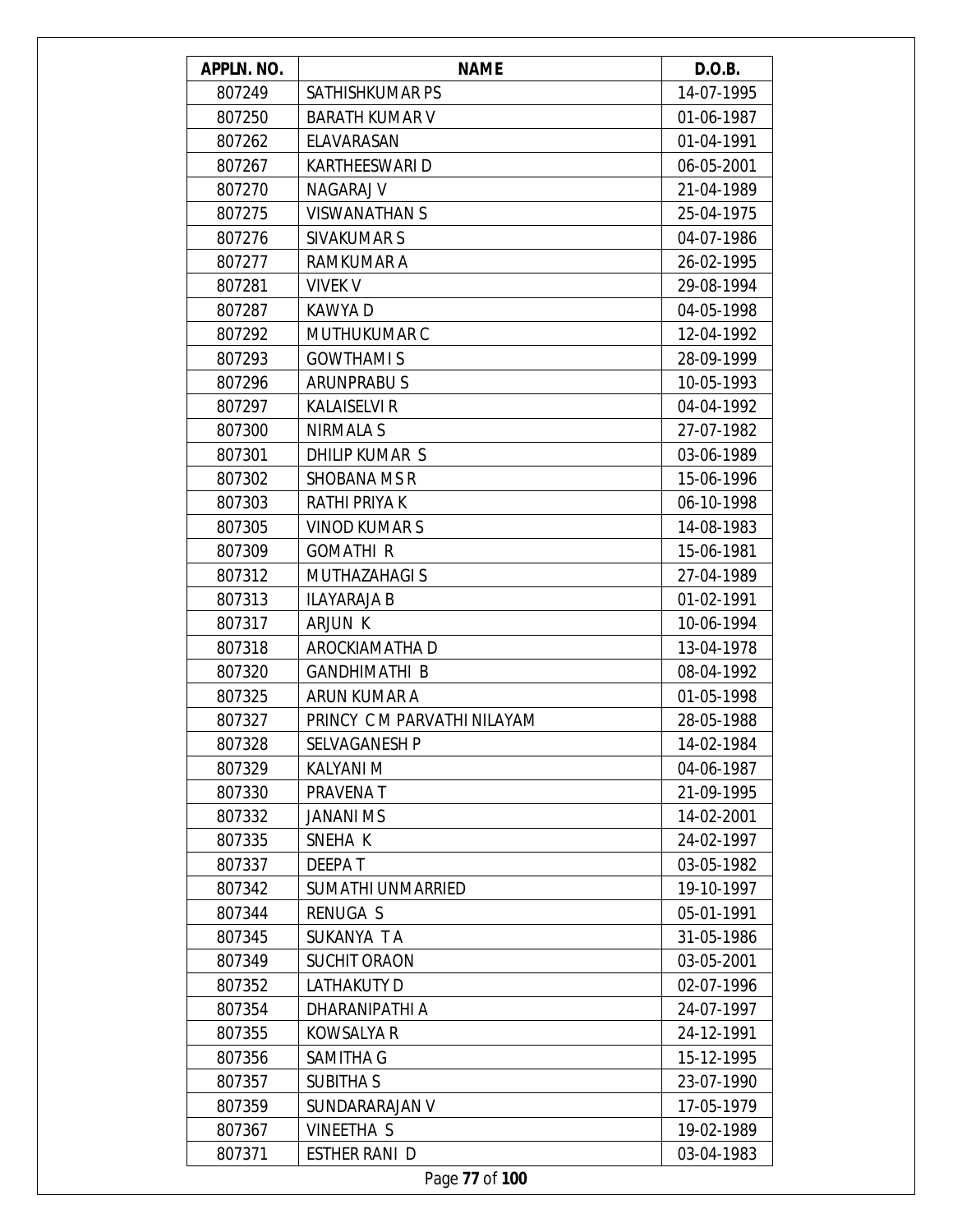| APPLN. NO. | <b>NAME</b>                 | D.O.B.     |
|------------|-----------------------------|------------|
| 807372     | PACKIYA LAKSHMI D           | 21-12-1995 |
| 807373     | SANGEETHAPRIYA M            | 12-06-2001 |
| 807375     | DHANALAKSHMI PS             | 24-05-2001 |
| 807377     | RATNESH VERMA RV            | 15-04-1990 |
| 807379     | SASIKALA R                  | 05-02-1988 |
| 807383     | <b>DEEPARANJANI G</b>       | 05-07-1985 |
| 807391     | <b>JENIFER VELANKANNI R</b> | 16-10-1999 |
| 807392     | SNEHA M K                   | 14-11-1992 |
| 807393     | URVASI K                    | 09-01-1997 |
| 807394     | SIVASAKTHI G                | 29-05-1987 |
| 807395     | ARUNKUMAR S                 | 15-04-1991 |
| 807399     | SANGEETHA R                 | 12-07-2000 |
| 807401     | SOWNDHARYA R                | 13-05-1992 |
| 807402     | AMMANIC                     | 06-04-1994 |
| 807403     | URVASI K                    | 09-01-1997 |
| 807407     | HARIPRASANTH S              | 07-06-1997 |
| 807410     | <b>ROSY R</b>               | 09-08-1987 |
| 807413     | <b>SUMITHRAK</b>            | 19-06-1999 |
| 807414     | <b>MRLOGANATHANR</b>        | 07-07-1999 |
| 807417     | MAHESWARI VARATHARAJAN      | 14-03-1991 |
| 807418     | <b>BANUMATHIP</b>           | 11-06-1990 |
| 807419     | DHIVAKAR R                  | 29-04-2000 |
| 807423     | KRISHNAKUMARI V             | 12-05-1986 |
| 807425     | JOTHI <sub>P</sub>          | 03-06-1983 |
| 807427     | PANDIARAJAN R               | 07-06-1986 |
| 807428     | <b>THENMOZHIK</b>           | 15-04-1985 |
| 807431     | <b>CHINNADURAI G</b>        | 09-05-1989 |
| 807438     | VIJAYAPRIYA R               | 10-05-1998 |
| 807440     | NAGARATHINAM C              | 02-06-1994 |
| 807445     | KAVITHA M                   | 13-08-1998 |
| 807446     | <b>ANJU V</b>               | 05-07-1997 |
| 807447     | <b>SUTHA TA</b>             | 04-05-1988 |
| 807449     | <b>GEETHA R</b>             | 09-12-1985 |
| 807455     | MAHALAKSHMI D               | 25-03-1988 |
| 807457     | SIVARAJAN C                 | 20-06-1998 |
| 807460     | <b>MARIA SELVI A</b>        | 02-10-1997 |
| 807466     | SATHIYAMOORTHY S            | 02-05-1996 |
| 807469     | <b>ARUNA SELVI S</b>        | 19-07-1999 |
| 807475     | PACKIA PARIMALA             | 01-10-1990 |
| 807477     | <b>DEEBIKA V</b>            | 02-05-1987 |
| 807480     | <b>GOVINDAMMAL K</b>        | 07-03-1985 |
| 807481     | RADHIKA M                   | 31-05-1980 |
| 807482     | <b>RESHMAK</b>              | 07-12-1996 |
| 807483     | SATHIAMOORTHY THILAK P      | 02-06-1971 |
| 807485     | SSANGEETHA P                | 29-01-1987 |
|            | Page 78 of 100              |            |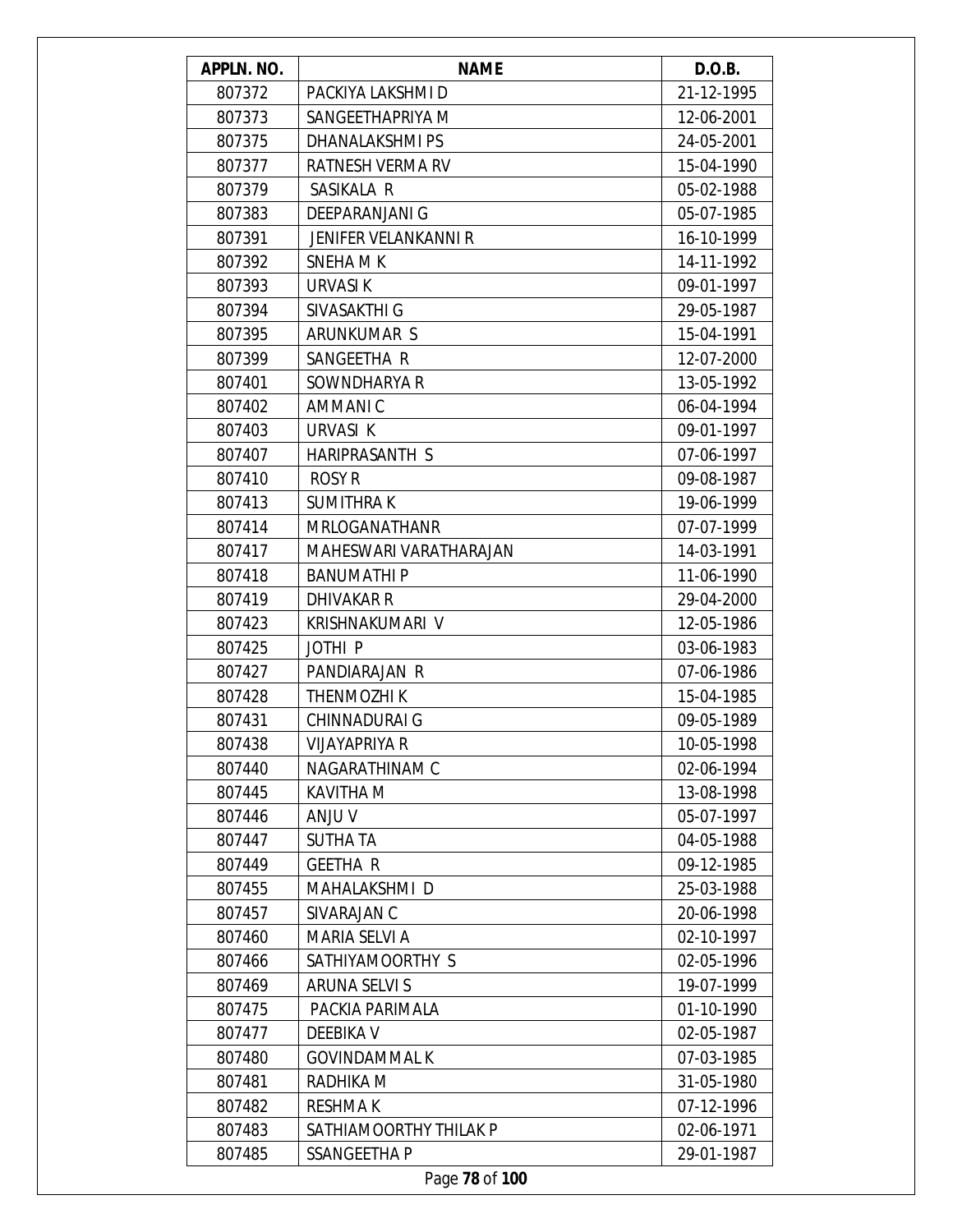| APPLN. NO. | <b>NAME</b>                 | D.O.B.     |
|------------|-----------------------------|------------|
| 807488     | <b>SASIKUMAR</b>            | 09-11-1991 |
| 807491     | <b>BALAJI R</b>             | 23-02-1989 |
| 807492     | ARIVUKKODI B                | 10-05-1997 |
| 807493     | MAHALAKSHMI M               | 30-01-1994 |
| 807494     | NIVETHA V                   | 27-04-1990 |
| 807497     | THAMPATTAISELVI M           | 20-02-1997 |
| 807505     | <b>LAVANYA K</b>            | 05-08-1994 |
| 807506     | <b>ISMAIL SEIKH</b>         | 03-01-2000 |
| 807508     | RADHIKA D                   | 25-01-1984 |
| 807509     | ETHIRAJI A                  | 27-06-1977 |
| 807510     | <b>MONISHA B</b>            | 09-09-1997 |
| 807512     | <b>GYAN PRAKASH PRAKASH</b> | 10-10-1995 |
| 807517     | MOHANAPRIYA K               | 16-05-1997 |
| 807518     | RANGEELA A                  | 23-11-1996 |
| 807520     | LEELABHARATHI SURESH KUMAR  | 07-06-1999 |
| 807522     | <b>GURUVAMMAL A</b>         | 30-05-1983 |
| 807527     | <b>MEKALADEVI S</b>         | 26-06-1999 |
| 807531     | RANGEELA A                  | 23-11-1996 |
| 807532     | PARAMESWARI M               | 10-04-1998 |
| 807533     | <b>INDHUMATHIP</b>          | 06-01-2001 |
| 807534     | <b>BALUS</b>                | 21-05-1991 |
| 807535     | <b>SUBASH K</b>             | 01-07-2001 |
| 807538     | SARAVANAKUMAR S             | 23-03-1993 |
| 807541     | <b>ARCHANA V</b>            | 24-05-2001 |
| 807542     | VELU S                      | 22-06-1988 |
| 807545     | MR SYED ALI A               | 02-03-1995 |
| 807548     | <b>KURALARASI S</b>         | 24-03-1995 |
| 807549     | AMAN SANJAY WALDE           | 09-01-1998 |
| 807550     | ARUNKUMAR V                 | 14-10-1986 |
| 807554     | <b>GOPINATH A</b>           | 02-04-2000 |
| 807555     | <b>VARALAKSHMIS</b>         | 17-09-1978 |
| 807556     | <b>GAURAV</b>               | 15-08-1992 |
| 807557     | SARITHA T                   | 10-04-1996 |
| 807561     | HEMALATHA RAMESH            | 16-04-1997 |
| 807562     | <b>SUJILA PR</b>            | 20-05-1990 |
| 807565     | <b>GOMATHIR</b>             | 02-06-1999 |
| 807567     | <b>VENGATESAN R</b>         | 10-05-1999 |
| 807568     | <b>HEMALATHA A</b>          | 14-10-1998 |
| 807569     | PONRAJ S                    | 15-04-1988 |
| 807570     | SUBATHRA B                  | 06-07-1982 |
| 807572     | <b>MS JENIFER S</b>         | 29-11-1987 |
| 807573     | <b>CHRISTY SONIA N</b>      | 08-05-1987 |
| 807574     | <b>MRS JENIFER S</b>        | 29-11-1987 |
| 807575     | <b>DHILIPKUMARS</b>         | 15-04-1996 |
| 807576     | <b>SEENIS</b>               | 10-06-2000 |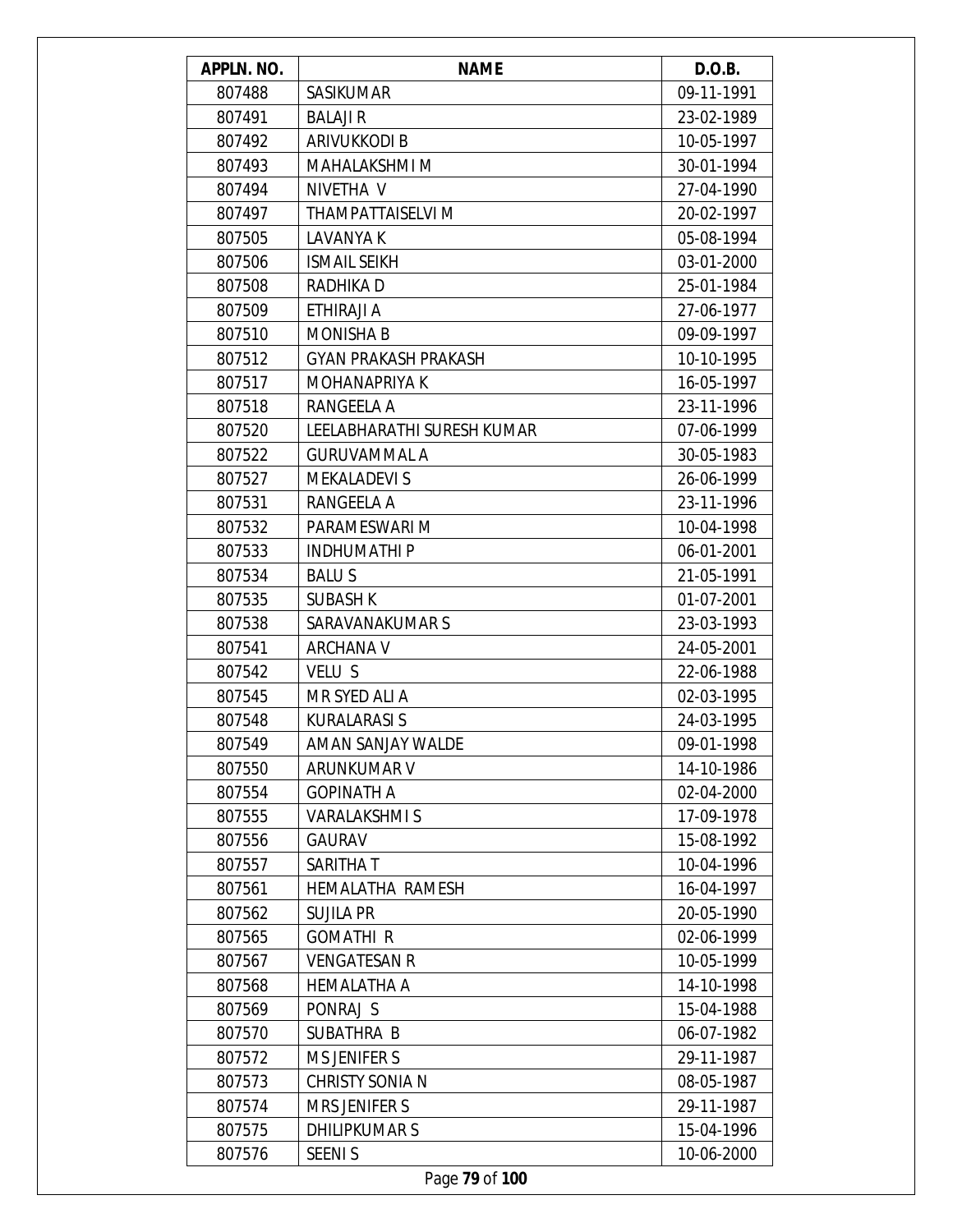| APPLN. NO. | <b>NAME</b>              | D.O.B.     |
|------------|--------------------------|------------|
| 807577     | RAMAMOORTHI S            | 28-05-1996 |
| 807578     | <b>ROJA S</b>            | 17-04-1995 |
| 807579     | SHANKAR A                | 03-07-2000 |
| 807582     | AJAY BABU SIGIREDDY      | 08-10-1998 |
| 807583     | ANANDHI S                | 27-06-1985 |
| 807586     | SATHIYAMOORTHY V         | 01-04-1989 |
| 807587     | <b>BIBHU DAS</b>         | 26-01-2001 |
| 807588     | APPAMMAL K               | 02-06-1985 |
| 807589     | <b>JAYASEELI V</b>       | 14-10-1986 |
| 807591     | PALANIYAMMAL R           | 27-07-1998 |
| 807592     | <b>KRISHNAVENI K</b>     | 14-05-1975 |
| 807595     | RAHUL YENUBARI           | 06-06-1998 |
| 807596     | <b>JIJI JS</b>           | 20-05-2000 |
| 807597     | <b>JOSMY KJ</b>          | 16-01-1997 |
| 807599     | <b>JENIFER FATHIMA N</b> | 02-11-1998 |
| 807601     | <b>VIGNESH R</b>         | 27-02-1996 |
| 807602     | DHANDAPANI K             | 11-07-1984 |
| 807604     | PERUMAL O                | 12-07-1996 |
| 807605     | ANANDAN P                | 13-06-1983 |
| 807611     | CHHBILAL SIDAR           | 12-05-1998 |
| 807617     | SANDHIYA R               | 09-05-1999 |
| 807618     | SAKTHIVEL V              | 11-04-1997 |
| 807624     | <b>VIGNESHKUMAR C</b>    | 05-03-1999 |
| 807626     | <b>SUGANYA K</b>         | 28-05-2000 |
| 807628     | SARATHADEVI R            | 06-06-1991 |
| 807632     | PREMKUMAR P              | 31-01-1994 |
| 807638     | ANUSREE N P              | 19-11-1997 |
| 807640     | HELEN NIRMALA M          | 10-06-1977 |
| 807642     | AFZAL BASHA H            | 11-06-1989 |
| 807643     | THIRD VALARIE SELVAN S   | 01-06-1988 |
| 807645     | <b>INBACVALLIA</b>       | 05-03-1994 |
| 807646     | PATHAMUTHU P             | 07-06-1997 |
| 807655     | NAVANEETHAN J            | 01-06-1996 |
| 807656     | <b>KALPANA P</b>         | 19-04-1985 |
| 807658     | <b>ANANDHI G</b>         | 02-05-1997 |
| 807663     | PADMA SAKTHI K           | 17-03-1984 |
| 807665     | <b>JABESTY RANIS</b>     | 13-12-1984 |
| 807668     | ARAVINTHKUMAR K          | 05-06-2000 |
| 807670     | ARUL REENA MARY R        | 15-04-1997 |
| 807673     | AMUTHAVALLI I            | 30-04-1989 |
| 807675     | THAMIZHVANAN C           | 05-07-1991 |
| 807677     | <b>BABYKUMARI G</b>      | 02-06-1982 |
| 807691     | <b>MARY JACQUILIN T</b>  | 09-11-1977 |
| 807699     | ANAND M                  | 05-06-1996 |
| 807701     | MEERA                    | 21-07-1993 |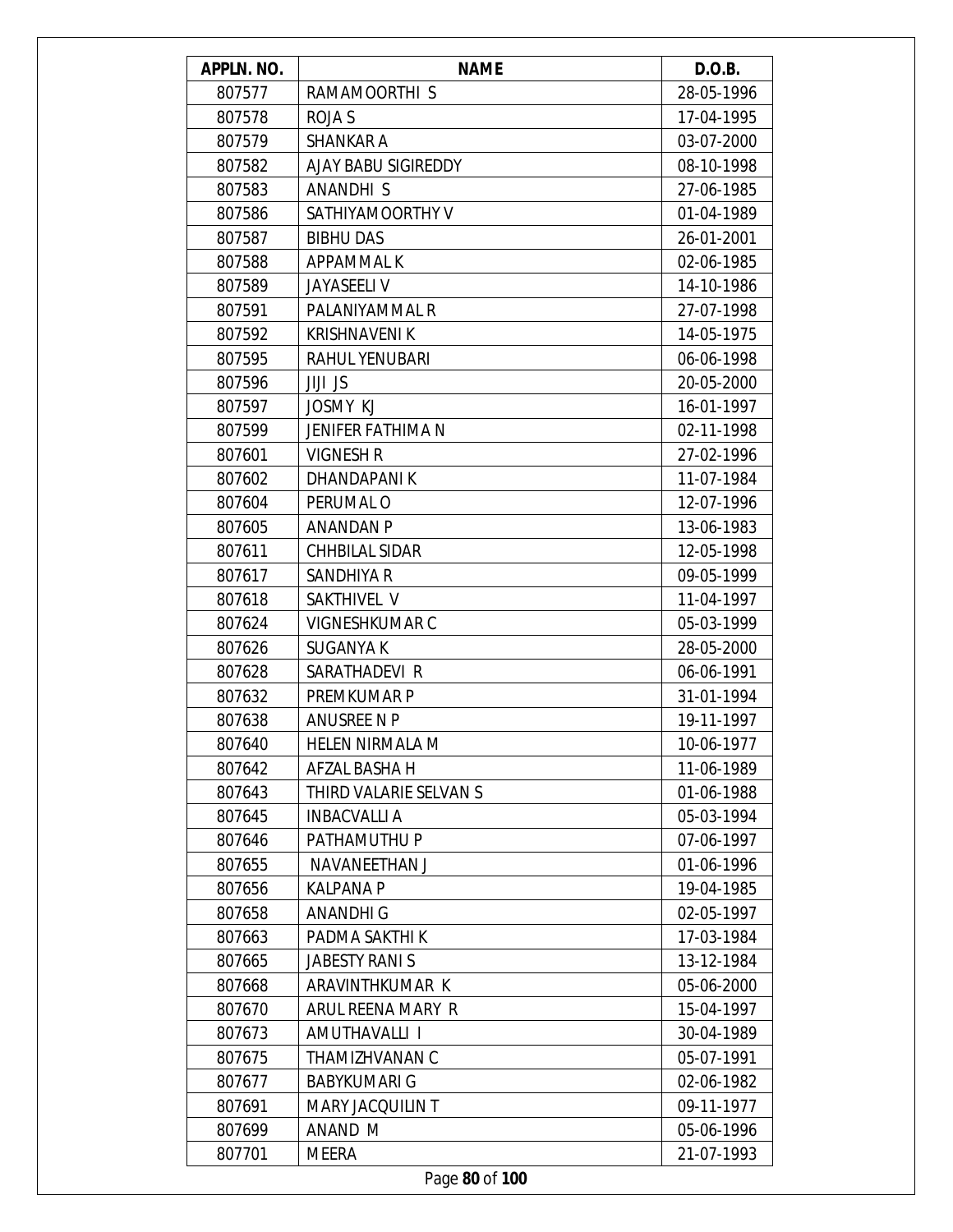| APPLN. NO. | <b>NAME</b>                 | D.O.B.     |
|------------|-----------------------------|------------|
| 807710     | <b>JAYANTHI G</b>           | 03-06-1991 |
| 807713     | MAGIMAIRANI A               | 17-08-1989 |
| 807714     | SAHAYA ANANTH J             | 21-06-1985 |
| 807717     | KARI RAMA LAKSHMI           | 01-12-1998 |
| 807718     | <b>MOHAMED ASHIK</b>        | 03-01-1999 |
| 807719     | <b>PUSHPARAJ S</b>          | 25-02-1989 |
| 807721     | BHASKARAN A                 | 05-08-1978 |
| 807729     | ARUNIMA V M                 | 19-05-1988 |
| 807730     | <b>BHAGYASHREE BG</b>       | 08-10-1997 |
| 807731     | <b>VERGIN R</b>             | 03-04-1996 |
| 807733     | <b>JOTHIKA S</b>            | 20-05-1999 |
| 807737     | MS DHARA CHIKHALIYA         | 08-07-1998 |
| 807749     | <b>TAMILSELVI M</b>         | 03-03-1998 |
| 807752     | <b>MARIA MATHIAS T</b>      | 15-05-1977 |
| 807753     | JOTHI M                     | 31-10-1994 |
| 807755     | KOHILA C                    | 17-04-1986 |
| 807756     | DHANALAKSHMI N              | 10-06-1986 |
| 807757     | SELVI G                     | 10-05-1989 |
| 807760     | SATDEVE SHIVANI HITENDRA    | 20-06-1997 |
| 807761     | HANUMANTHAKARI ANILKUMAR    | 10-06-1995 |
| 807767     | <b>CHITRAK</b>              | 10-06-1976 |
| 807768     | <b>NAGAMANIR</b>            | 05-01-1985 |
| 807770     | <b>ARIVIN R</b>             | 15-05-1995 |
| 807771     | PRABHAKARAN S               | 12-12-1986 |
| 807773     | <b>JESINTHA MARY J</b>      | 28-12-1988 |
| 807774     | <b>ANBUMANIS</b>            | 24-05-1990 |
| 807780     | SUDHA M                     | 10-01-1993 |
| 807781     | SONIYA M                    | 06-01-1982 |
| 807783     | MANI M                      | 02-06-1992 |
| 807788     | <b>THENNARASU J</b>         | 17-03-1997 |
| 807789     | KALAIARASAN C               | 08-02-1999 |
| 807790     | <b>TALMAVIJILIM S</b>       | 23-02-1975 |
| 807799     | MAHALAKSHMI N               | 12-05-1993 |
| 807800     | SHARMILA L                  | 01-07-1995 |
| 807801     | <b>MENTA MUNIRAJU</b>       | 30-05-1996 |
| 807804     | DAYA RAM DEWASI             | 02-01-1999 |
| 807816     | <b>UDHAYAKUMAR K</b>        | 07-03-1998 |
| 807820     | THIRU VALAR SELVAN S        | 01-06-1988 |
| 807822     | JEYAPRAGASH J JEYAPRAGASH J | 28-08-1991 |
| 807826     | CHRISTY D                   | 10-12-1989 |
| 807829     | MADESH C                    | 25-05-1985 |
| 807833     | SHANMUGA PRIYA C            | 18-09-1997 |
| 807834     | <b>SELVIV</b>               | 10-04-1988 |
| 807837     | <b>AJITHKUMARK</b>          | 14-02-1999 |
| 807841     | <b>KAVITHA J</b>            | 31-05-1994 |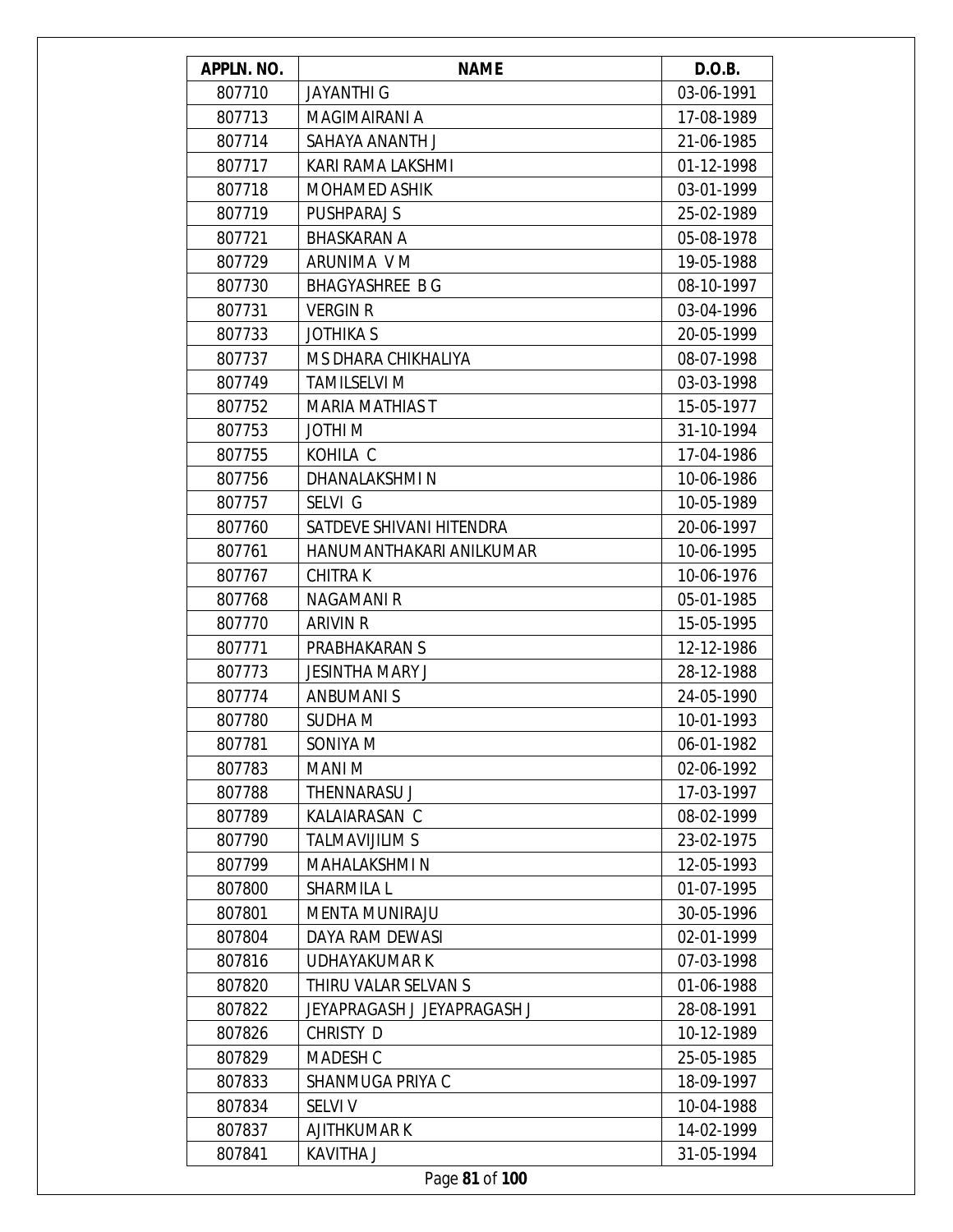| APPLN. NO. | <b>NAME</b>              | D.O.B.     |
|------------|--------------------------|------------|
| 807842     | NISHAMOL S               | 08-11-1996 |
| 807847     | <b>MUKESH UIKEY</b>      | 02-09-1992 |
| 807849     | PRABHAKARAN M            | 03-01-1988 |
| 807858     | SINGUPURAPU CHINNAMNAIDU | 12-07-1997 |
| 807859     | <b>MURUGAVALLIS</b>      | 18-06-2001 |
| 807862     | <b>JOTHI LAKSHMI S</b>   | 03-03-2000 |
| 807867     | SEETHALAKSHMI M          | 11-10-1998 |
| 807871     | <b>MURGAN P</b>          | 10-05-1984 |
| 807872     | DURGA DEVI K             | 19-04-1985 |
| 807878     | UMA V                    | 21-05-1988 |
| 807884     | SINDHUSAGAR BARIK        | 11-10-1995 |
| 807885     | <b>KAMALESH C</b>        | 01-07-1998 |
| 807887     | <b>SURESH B</b>          | 26-04-1996 |
| 807892     | <b>KALAI SELVI T</b>     | 24-02-1985 |
| 807895     | PREMALATHA K             | 12-06-1981 |
| 807899     | <b>NATHIYA M</b>         | 25-05-1989 |
| 807917     | <b>VIGNESWARI R</b>      | 15-12-1991 |
| 807922     | PRAVEEN KUMAR            | 12-04-1987 |
| 807923     | <b>JOTHILAKSHMIS</b>     | 20-03-1993 |
| 807936     | <b>MUTHUSAMY D</b>       | 16-02-1970 |
| 807938     | DHARANI K K              | 13-06-2000 |
| 807942     | <b>MUTHUSAMY B</b>       | 16-02-1970 |
| 807950     | NAGESWARA RAO D          | 18-06-1988 |
| 807953     | LOGESWARI N              | 12-03-1997 |
| 807955     | <b>KOKILA K</b>          | 06-05-1997 |
| 807961     | <b>BOOPATHIP</b>         | 01-03-1986 |
| 807966     | DINESH N                 | 03-05-1999 |
| 807970     | JYOTHI MA                | 20-05-1977 |
| 807974     | DINESH N                 | 03-05-1999 |
| 807975     | <b>MADHUBALA V</b>       | 28-07-1994 |
| 807978     | PRIYA S                  | 19-09-1991 |
| 807979     | ASHOKKUMAR M             | 25-05-1972 |
| 807985     | <b>BALASRINIVASAN A</b>  | 01-09-2000 |
| 807986     | PRIYA S                  | 19-09-1993 |
| 807988     | <b>ILLAKKIA R</b>        | 02-10-1999 |
| 807996     | RAJNEE VINITA BAKHLA     | 06-04-1988 |
| 808001     | SIVAKAMI M               | 03-03-1982 |
| 808002     | <b>RENGANATHAN G</b>     | 08-02-1966 |
| 808003     | MEKALA A                 | 15-04-1987 |
| 808004     | <b>KEVAL KATAKAR</b>     | 14-07-1994 |
| 808006     | <b>SANTHIT</b>           | 06-06-1992 |
| 808007     | <b>ASHOK MEENA</b>       | 29-07-1998 |
| 808008     | <b>BALAJIE</b>           | 26-03-1995 |
| 808017     | <b>VENSON S</b>          | 17-05-1993 |
| 808018     | PRIYANGA V               | 01-04-1995 |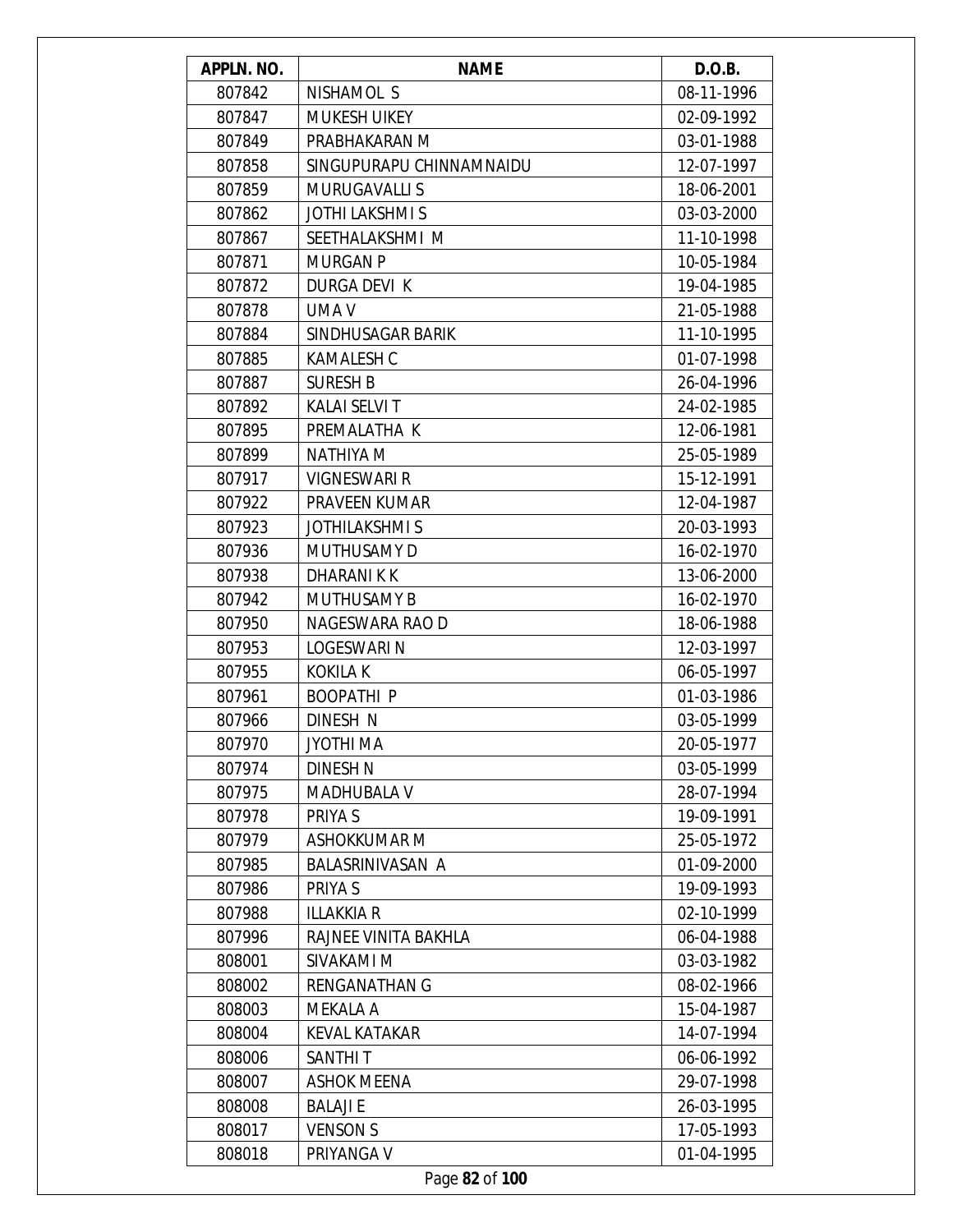| APPLN. NO. | <b>NAME</b>               | D.O.B.     |
|------------|---------------------------|------------|
| 808019     | SHITAL ANANDRAO KHANDEKAR | 22-07-1992 |
| 808021     | RAMPRABHU R               | 07-05-1983 |
| 808022     | VIDYA VETRIVEERAN V       | 31-12-1992 |
| 808023     | <b>VIKRAMP</b>            | 01-07-2001 |
| 808025     | <b>VICTOR FERNANDEZ A</b> | 29-05-1976 |
| 808026     | ARU A                     | 08-05-1991 |
| 808027     | <b>REVATHI G</b>          | 16-04-1988 |
| 808028     | LAKSHMANAKUMAR M          | 29-05-1987 |
| 808030     | MR PANDIARAJA             | 01-07-1999 |
| 808031     | <b>RAMESH G</b>           | 10-04-1993 |
| 808032     | VINAYAGAM ELUMALAI        | 31-08-1983 |
| 808035     | <b>VIGNESWARAN V</b>      | 02-07-1997 |
| 808037     | KARTHIKEYAN BABU          | 14-12-1996 |
| 808038     | ABDULLAH AZAD             | 06-07-1998 |
| 808039     | DIVYA ARUMUGAM            | 15-07-1995 |
| 808040     | <b>TAMILSELVI</b>         | 05-04-1997 |
| 808042     | THILLAIAMMAL GANESAN      | 14-10-1988 |
| 808043     | SONIYAGANDHI C            | 04-06-1999 |
| 808045     | PRIYA P                   | 21-10-1981 |
| 808046     | <b>RUBAVATHY M</b>        | 04-05-1996 |
| 808052     | <b>JEYAPRAKASH B</b>      | 11-02-1993 |
| 808057     | YOGALAKSHMI R             | 05-05-1999 |
| 808062     | ANNALAKSHMI K             | 10-06-1983 |
| 808064     | RAJALAKSHMI M             | 09-03-1989 |
| 808065     | PADHMAVATHI V             | 01-06-1986 |
| 808071     | <b>ALAGULAKSHMIK</b>      | 19-04-1998 |
| 808072     | APPADURAI M               | 14-05-1994 |
| 808075     | PRABHAVATHI K             | 13-03-1992 |
| 808081     | <b>MANIMEGALAI P</b>      | 25-03-1996 |
| 808083     | RAMESH T                  | 04-04-1994 |
| 808085     | RAMYA P                   | 02-05-1996 |
| 808094     | MALLIKA K                 | 26-01-1993 |
| 808095     | <b>CHANDRPRAKSH MEENA</b> | 07-08-1999 |
| 808097     | Y ALBERT SAMSON           | 18-10-1986 |
| 808099     | <b>BALAJIK</b>            | 05-06-1996 |
| 808101     | <b>BAKYALAKSHMI P</b>     | 09-04-1986 |
| 808105     | <b>GOMATHIR</b>           | 05-06-1989 |
| 808112     | NISHA D                   | 15-05-1991 |
| 808114     | SELLACHI S                | 27-05-1985 |
| 808115     | SUGANYA R                 | 10-05-1993 |
| 808117     | <b>SEETHA B</b>           | 07-05-1987 |
| 808122     | JEGADEESH BALA MANOHARI M | 05-06-1984 |
| 808123     | SINDHU M                  | 08-06-2000 |
| 808133     | <b>JANSII</b>             | 02-07-1999 |
| 808134     | SURIYAKUMAR M             | 24-04-1998 |
|            | Page 83 of 100            |            |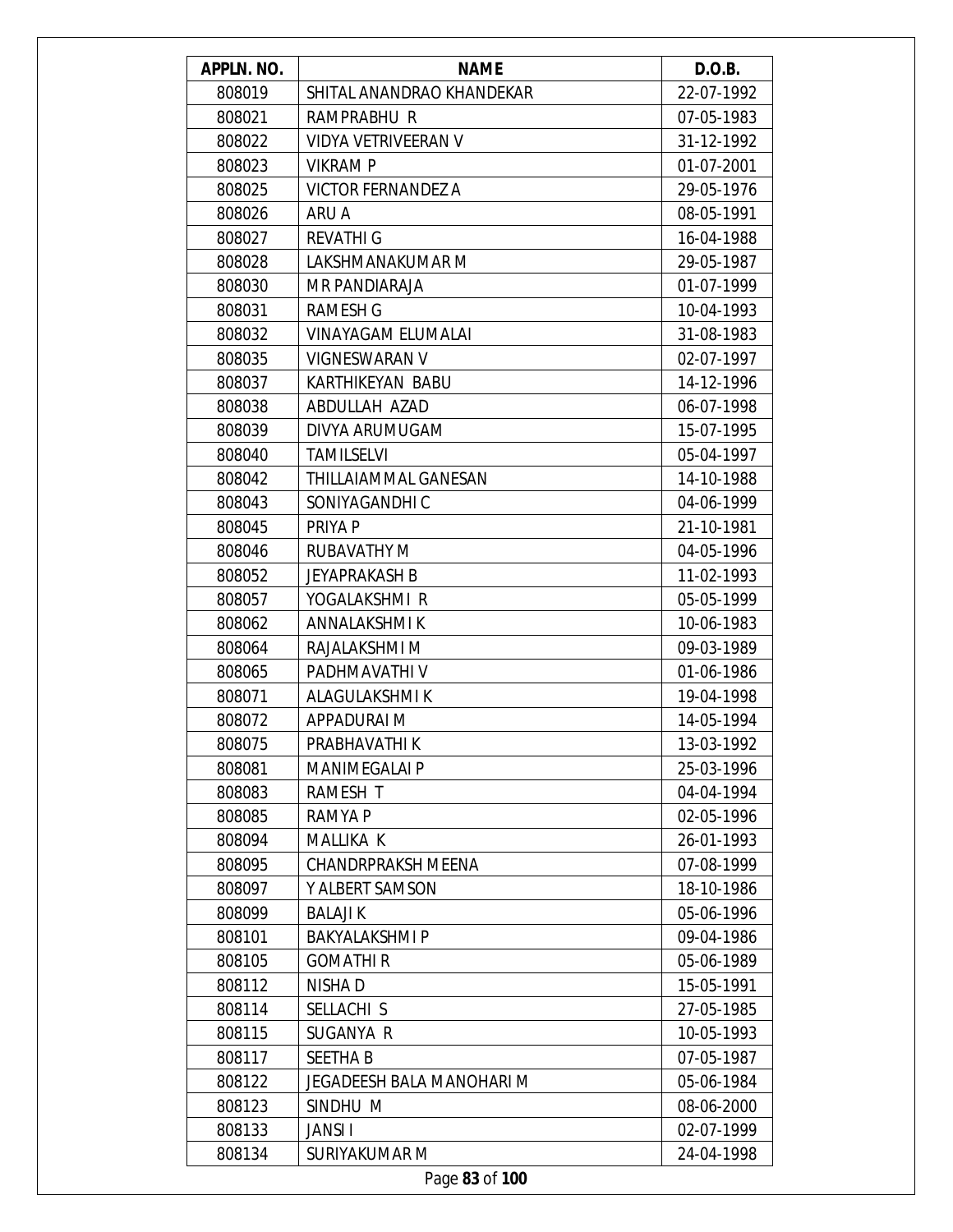| APPLN. NO. | <b>NAME</b>             | D.O.B.     |
|------------|-------------------------|------------|
| 808148     | RAMYA G                 | 16-06-1997 |
| 808150     | <b>SUBASRIV</b>         | 25-05-1998 |
| 808156     | <b>ELAVARASI P</b>      | 10-04-1992 |
| 808158     | <b>JEYAGANDHIS</b>      | 03-06-1983 |
| 808159     | SINDHU K                | 14-05-1998 |
| 808160     | PRIYADHARSHINI A        | 01-02-1997 |
| 808162     | NIRMALA A               | 26-04-1985 |
| 808163     | SINDHU K                | 14-05-1998 |
| 808165     | <b>TAMILSELVAN P</b>    | 30-03-1990 |
| 808166     | PADMA T                 | 15-03-1993 |
| 808172     | <b>CHRISTY V</b>        | 03-05-1987 |
| 808175     | EYUMALAI K G            | 29-07-1991 |
| 808178     | ARUNKUMAR V             | 03-06-1999 |
| 808180     | <b>GOPALAKRISHNAN A</b> | 31-05-1994 |
| 808185     | PRAKASH PRADHAN         | 16-02-1995 |
| 808188     | PERUMALKANI V           | 30-04-1991 |
| 808192     | <b>CHRISTY V</b>        | 03-05-1987 |
| 808195     | PANDIYAN A              | 05-06-1993 |
| 808199     | KRISHNAVENI M           | 13-01-1977 |
| 808204     | <b>JENIC</b>            | 26-08-1993 |
| 808206     | <b>SEKAR G</b>          | 16-04-1981 |
| 808210     | MIS SATHYA S            | 23-09-1989 |
| 808212     | <b>SUGANTHIS</b>        | 06-04-1993 |
| 808213     | <b>SATHIYA P</b>        | 16-05-1991 |
| 808218     | SATHIYARAJ D            | 21-05-1992 |
| 808221     | <b>RAJAPANDI G</b>      | 10-02-1999 |
| 808223     | SATHISH KUMAR V         | 09-05-1999 |
| 808226     | REVATHI N               | 20-05-1988 |
| 808229     | MAHALAKSHMI M           | 19-01-1992 |
| 808230     | <b>GOMATHIR</b>         | 05-06-1989 |
| 808236     | <b>JEEVAT</b>           | 18-05-1988 |
| 808240     | <b>PRAVEEN E</b>        | 25-02-2001 |
| 808241     | <b>GIRIJA K</b>         | 07-12-1979 |
| 808243     | MAHALAKSHMI D           | 02-06-2001 |
| 808249     | ALAGESAN C              | 16-05-1988 |
| 808250     | <b>KALAIMANI P</b>      | 12-05-1993 |
| 808254     | <b>VIJAYALAKSHMI S</b>  | 01-11-1992 |
| 808255     | <b>RADHIKA G</b>        | 15-04-1984 |
| 808261     | ATCHYUTA RAO VISAMSETTI | 15-06-1988 |
| 808263     | <b>BALASARASWATHIT</b>  | 16-02-1985 |
| 808264     | <b>SAKTHIVEL S</b>      | 15-06-1995 |
| 808266     | ANNAPOORANI K           | 05-06-1995 |
| 808271     | <b>ISHWARYA K</b>       | 17-06-1997 |
| 808278     | SARASWATHI M            | 24-01-1993 |
| 808280     | ANNAMALAI KUMAR K       | 14-06-1973 |
|            | Page 84 of 100          |            |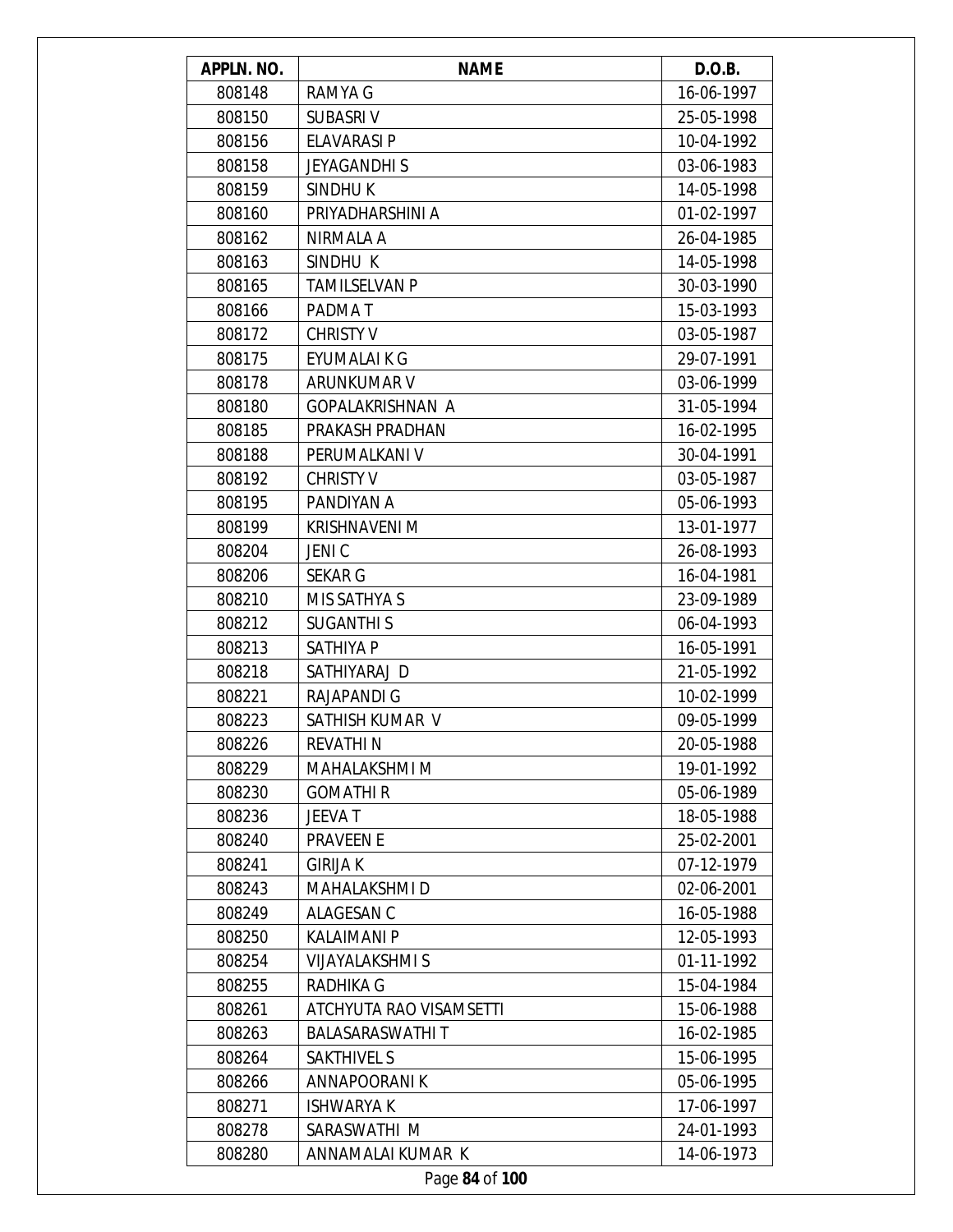| APPLN. NO. | <b>NAME</b>               | D.O.B.     |
|------------|---------------------------|------------|
| 808284     | VIJAYALAKSHMI J M         | 04-04-1989 |
| 808285     | SABARIMALA S              | 30-06-1996 |
| 808291     | RADHA K                   | 25-04-1984 |
| 808294     | <b>MURUGAN K</b>          | 03-12-1991 |
| 808300     | RAMESH K                  | 27-02-1996 |
| 808307     | AISHWARYA SH              | 17-04-1992 |
| 808308     | PRIYA P S                 | 06-06-1980 |
| 808309     | <b>MAHESWARI P</b>        | 04-06-1995 |
| 808312     | SARAL A                   | 11-10-1993 |
| 808316     | JAYANTHI M                | 01-12-1978 |
| 808317     | SUGANYA K                 | 13-12-1992 |
| 808320     | PRIYA P S                 | 06-06-1980 |
| 808322     | PARVEEN BANU M            | 13-02-1990 |
| 808323     | ABINAYA B                 | 07-07-1997 |
| 808326     | <b>SURENDRAN V</b>        | 10-06-1989 |
| 808335     | SURIYA PRAKASH M          | 23-05-1998 |
| 808338     | SERMA SARATHA L           | 28-06-2000 |
| 808339     | <b>VIDHYA G</b>           | 22-05-1988 |
| 808343     | SATHIYA J                 | 22-04-1979 |
| 808347     | <b>BANU PRIYA BANU</b>    | 02-12-1996 |
| 808348     | SUBBULAKSHMI C            | 30-05-1970 |
| 808351     | <b>MADASAMY S</b>         | 01-11-1998 |
| 808353     | <b>VIJAYAKUMAR R</b>      | 14-06-1987 |
| 808354     | P RAJASULOCHANA P         | 18-09-1984 |
| 808355     | SETHURAMAN CM             | 31-08-1998 |
| 808356     | NATHIYA M                 | 11-04-1993 |
| 808359     | <b>SHAMLIR</b>            | 23-10-1989 |
| 808360     | <b>UMADEVIS</b>           | 12-05-1992 |
| 808366     | ANJANA K K                | 07-09-1994 |
| 808367     | <b>PAVITHRAN E</b>        | 02-08-1992 |
| 808373     | SHALINI SV                | 06-12-1998 |
| 808376     | <b>NITHIAVANI S</b>       | 10-06-1993 |
| 808382     | <b>BABY SAGAYA RANI D</b> | 14-11-1980 |
| 808386     | AKILA A                   | 21-01-1994 |
| 808389     | <b>KOWSALYA P</b>         | 27-10-1997 |
| 808393     | <b>G SUGANTHI</b>         | 01-06-1980 |
| 808394     | PRABU P                   | 26-10-1993 |
| 808396     | SHEEBA S                  | 24-04-1990 |
| 808397     | SELVAPANDIAN D            | 28-04-1984 |
| 808400     | <b>VIJAY G</b>            | 01-04-1988 |
| 808401     | ROSELIN SAHAYA MARY A     | 29-03-1999 |
| 808402     | ARUNAGIRI M               | 01-07-1987 |
| 808405     | SUBAPATHMANABAN S         | 12-05-1980 |
| 808408     | ROSELIN SAHAYA MARY A     | 29-03-1999 |
| 808414     | <b>BACKIYARANI M</b>      | 02-03-1994 |
|            | Page 85 of 100            |            |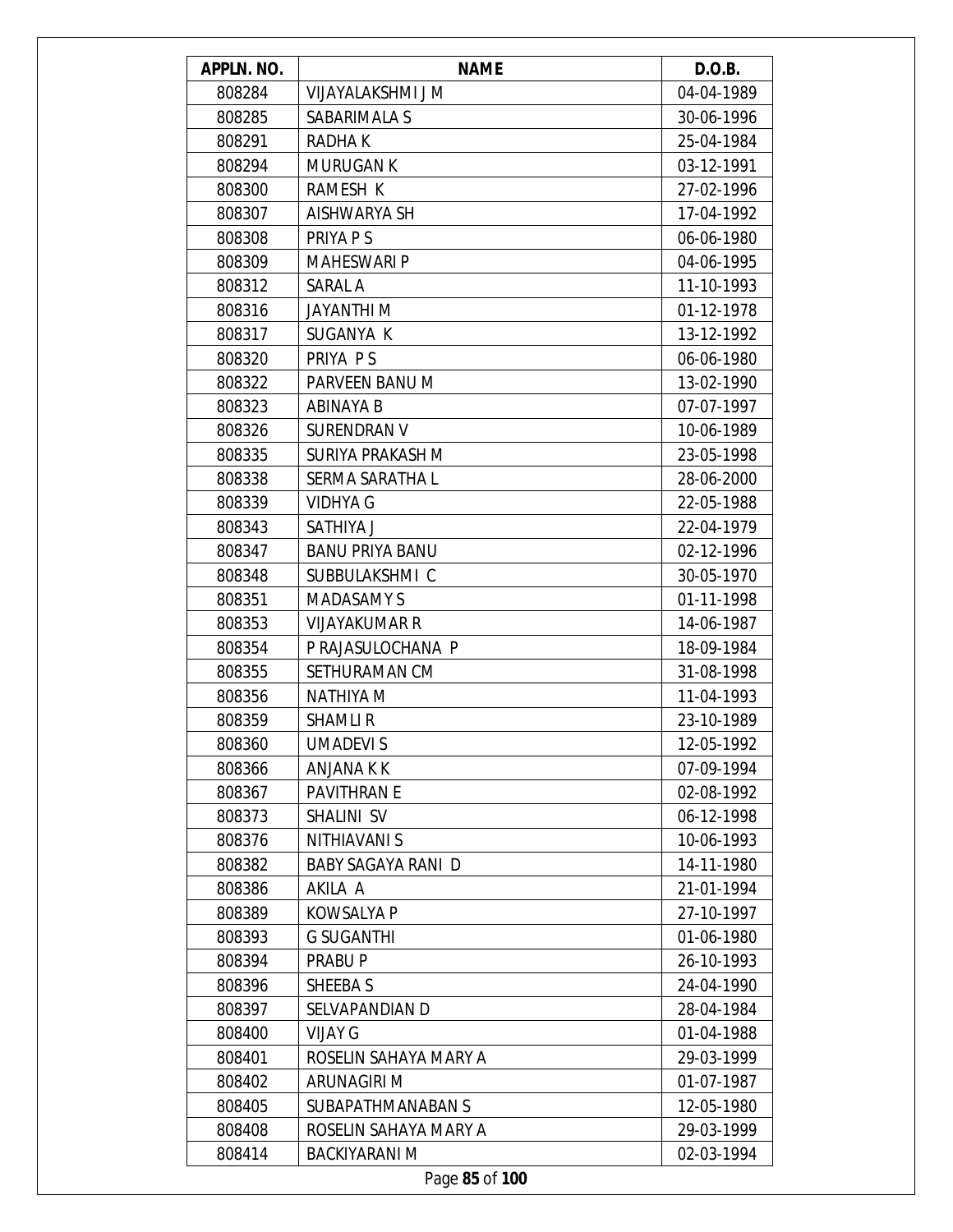| APPLN. NO. | <b>NAME</b>                | D.O.B.     |
|------------|----------------------------|------------|
| 808416     | <b>BHUVANESWARAN S</b>     | 23-05-1998 |
| 808418     | SATHYA M                   | 10-07-1986 |
| 808423     | <b>BHUVANESWARAN S</b>     | 23-05-1998 |
| 808428     | ROSELIN SAHAYA MARY A      | 29-03-1999 |
| 808430     | AMUTHARASAN M              | 22-04-1985 |
| 808441     | <b>DEVIS</b>               | 15-07-1982 |
| 808445     | RAMYA B                    | 06-02-1999 |
| 808448     | SATHISHKUMAR R             | 05-06-1997 |
| 808450     | SUDHAKAR P                 | 14-10-2000 |
| 808452     | VIJAYAKUMAR D              | 07-12-1972 |
| 808455     | DEVI V                     | 31-05-1990 |
| 808457     | <b>THAMILSELVI R</b>       | 26-08-1986 |
| 808460     | <b>MANIMOORTHY V</b>       | 07-07-1975 |
| 808464     | JAYAMANI A                 | 02-03-1979 |
| 808465     | <b>NANDHINI P</b>          | 06-01-1997 |
| 808472     | SARITHA P                  | 17-01-1983 |
| 808473     | <b>SHENBAGAVALLY S</b>     | 23-09-1997 |
| 808477     | <b>BANGARRAJU GUDIVADA</b> | 20-04-1999 |
| 808478     | MUTHU RAMA LAKSHMI M       | 10-03-1997 |
| 808480     | RAMYA V                    | 18-02-1989 |
| 808485     | <b>SARAL E</b>             | 28-12-1988 |
| 808488     | <b>GUGAPRIYA G</b>         | 20-02-1981 |
| 808490     | <b>MYTHILI E</b>           | 21-08-1998 |
| 808494     | NITHYAPRIYA A              | 31-03-1997 |
| 808496     | SOUNDAMMAL V               | 18-06-1989 |
| 808501     | RADHIKA P                  | 10-06-1998 |
| 808502     | VIDYA M                    | 23-05-1982 |
| 808504     | NANDAGOPAL A               | 05-08-1999 |
| 808505     | PARGAVI N                  | 03-07-1999 |
| 808506     | ABDUL RAHMAN P             | 23-05-1977 |
| 808512     | <b>BHARATHIP</b>           | 09-10-1998 |
| 808514     | KRISHNA JAYANTHI R         | 23-02-1977 |
| 808517     | <b>GAYATHRIV</b>           | 25-05-1995 |
| 808523     | REMSA M                    | 14-05-2000 |
| 808524     | <b>NISHAMA P</b>           | 05-06-1992 |
| 808525     | <b>DEEPA G</b>             | 05-11-1995 |
| 808526     | SRI GOWRI K                | 13-07-1988 |
| 808528     | <b>SANGAVI MISS</b>        | 17-07-1995 |
| 808532     | KALAIMATHI M               | 28-02-1975 |
| 808534     | <b>SUBATHRA DEVIS</b>      | 24-05-1987 |
| 808537     | SARANYA J                  | 01-06-1988 |
| 808541     | <b>USHAB</b>               | 15-07-1983 |
| 808546     | <b>GOKILA M</b>            | 21-07-1991 |
| 808549     | <b>AROCKIA STELLA L</b>    | 12-04-1980 |
| 808551     | KOWSALYA V                 | 19-08-1999 |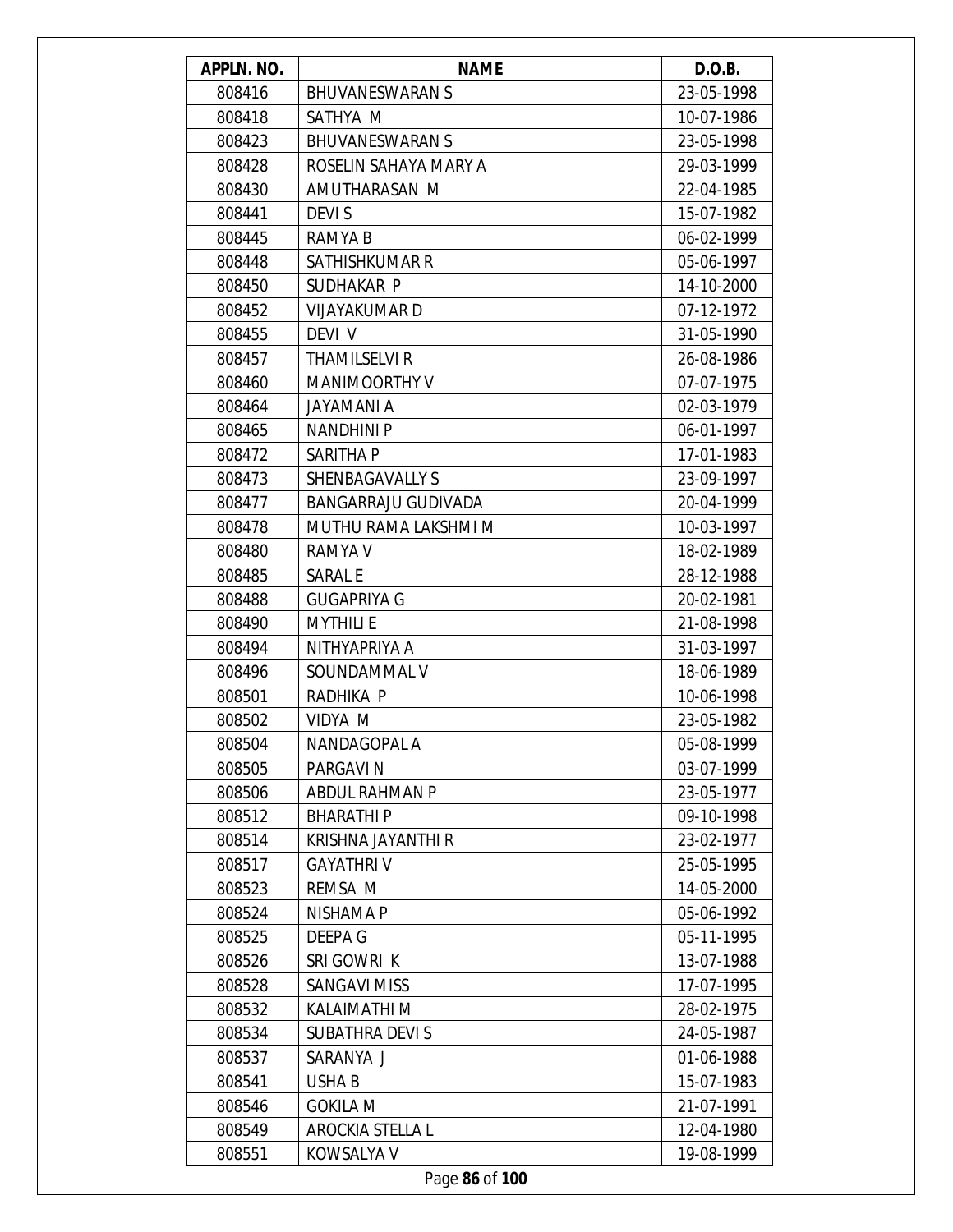| APPLN. NO.     | <b>NAME</b>              | D.O.B.     |
|----------------|--------------------------|------------|
| 808552         | RAJALAKSHMI S            | 29-10-1999 |
| 808554         | RADHA KRISHNAN P         | 20-06-1983 |
| 808555         | PAVITHRA A               | 25-01-1997 |
| 808556         | AAJARA FARVEEN M         | 15-11-1999 |
| 808557         | PRABHA R                 | 11-05-1993 |
| 808561         | <b>MAHESWARI V</b>       | 07-04-1977 |
| 808567         | <b>INDHUMATHIP</b>       | 04-05-1980 |
| 808569         | <b>BAKKIYA LAKSHMI V</b> | 07-01-1997 |
| 808573         | <b>NANTHINIE</b>         | 07-05-1998 |
| 808575         | RANI P                   | 06-07-1986 |
| 808580         | PRIYA S                  | 19-09-1993 |
| 808581         | <b>NANTHINI G</b>        | 20-05-1992 |
| 808582         | PAVITHRA V               | 12-10-1992 |
| 808583         | <b>VANMATHIK</b>         | 02-07-1999 |
| 808584         | <b>VARADHARAJAN S</b>    | 11-05-2000 |
| 808585         | THANGAMUNIYANDI G        | 23-04-1995 |
| 808588         | <b>SUMITHRA S</b>        | 07-02-1995 |
| 808590         | <b>MANJULA RANI B</b>    | 10-02-1978 |
| 808595         | ARIHARAMOORTHY R         | 16-03-1996 |
| 808597         | <b>KUNDAN KUMAR</b>      | 04-05-1997 |
| 808598         | <b>ALTHAF R</b>          | 13-10-1995 |
| 808600         | DIVYA S                  | 08-09-1987 |
| 808602         | <b>VIJAY POORANAN B</b>  | 10-03-1997 |
| 808604         | ANANTHAJOTHI S           | 09-11-1991 |
| 808605         | NAVEENKUMAR D            | 07-03-1995 |
| 808606         | <b>JYAKUMAR A</b>        | 23-04-1988 |
| 808609         | <b>MOORTHY K</b>         | 25-05-1990 |
| 808611         | <b>MUTHUKUMAR P</b>      | 06-05-1997 |
| 808612         | SIVAKUMAR P              | 21-06-1998 |
| 808613         | DIVYA R                  | 05-05-2000 |
| 808614         | RAMYA D                  | 18-06-1986 |
| 808616         | FEMINA BANU N            | 24-10-1996 |
| 808617         | THIRAVIDAMANI P          | 07-06-1982 |
| 808618         | <b>JAMAL BASHA K</b>     | 24-06-1997 |
| 808619         | <b>KUMARESAN S</b>       | 01-05-1986 |
| 808621         | RAGAVAJOTHI R            | 26-11-1994 |
| 808622         | PRAVEEN KUMAR R          | 08-10-1995 |
| 808623         | MUKESH PRAKASPATHY ST    | 29-06-1998 |
| 808625         | <b>BHARATHI G</b>        | 03-05-1992 |
| 808626         | SWATHI K                 | 03-11-1998 |
| 808627         | HARSHAVARDHINI G         | 27-11-1999 |
| 808630         | <b>BANUPRIYA P</b>       | 16-01-1999 |
| 808637         | KANNIAMMAL M             | 15-02-1976 |
| 808639         | NAGARAJAN R              | 15-07-1981 |
| 808640         | RAJESHWARI RAJESHWARI    | 27-04-1999 |
| Page 87 of 100 |                          |            |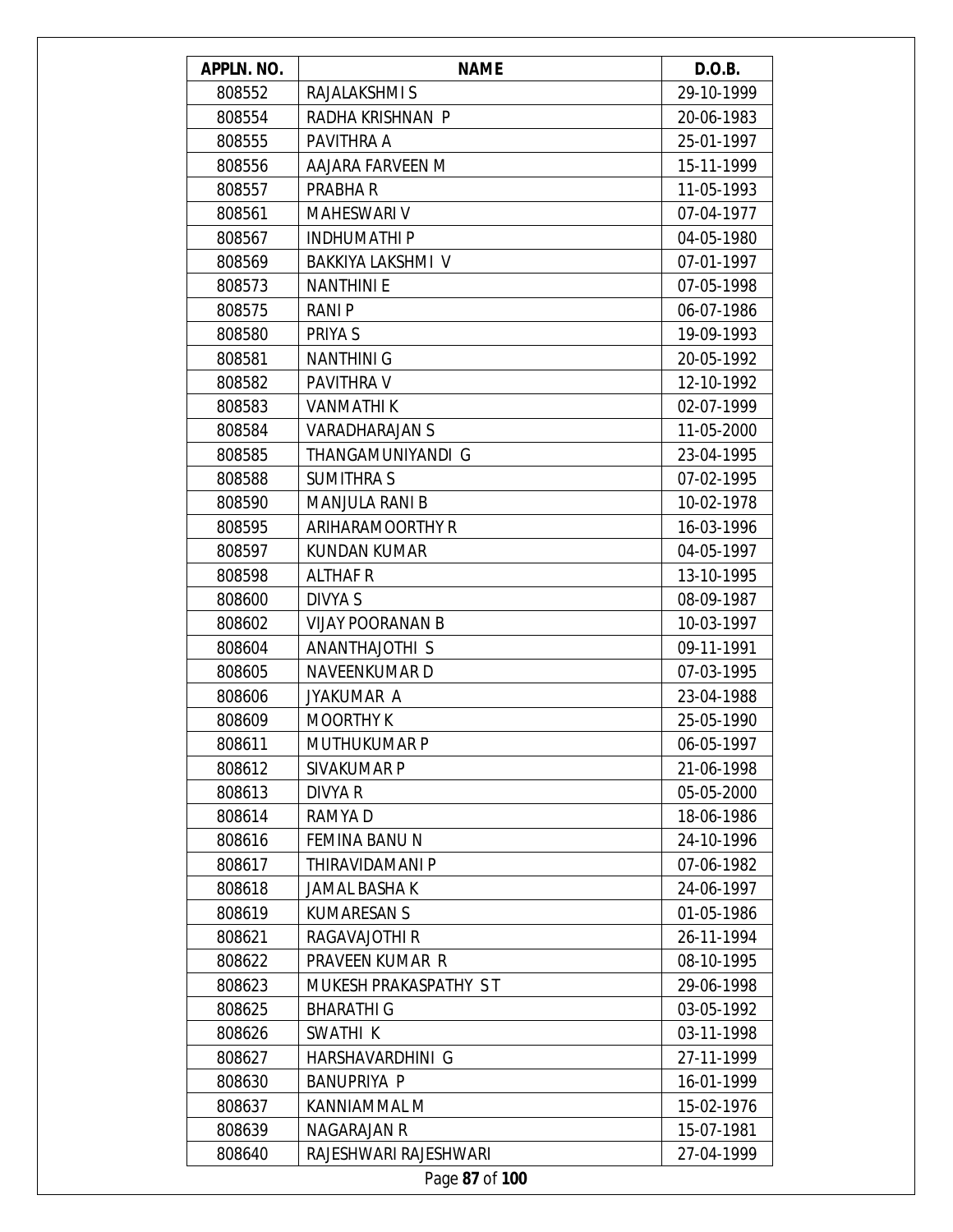| APPLN. NO. | <b>NAME</b>                    | D.O.B.     |
|------------|--------------------------------|------------|
| 808642     | <b>GANGADEVI G</b>             | 23-04-1989 |
| 808654     | AKILA S                        | 10-04-1995 |
| 808664     | <b>VELLIMAYIL P</b>            | 15-07-1999 |
| 808669     | <b>MERLINROSARIO B</b>         | 15-04-2000 |
| 808670     | <b>GOKUL R S</b>               | 22-07-1998 |
| 808673     | <b>DEVIS</b>                   | 01-06-1984 |
| 808679     | <b>GOMATHIN</b>                | 10-12-1988 |
| 808680     | <b>SOBITHAP</b>                | 05-07-1991 |
| 808682     | <b>ESTHER R</b>                | 23-02-1989 |
| 808686     | <b>MAHESWARI M</b>             | 19-09-1998 |
| 808691     | <b>KAVITHAT</b>                | 12-02-1980 |
| 808696     | <b>MANJULA R</b>               | 23-06-1985 |
| 808699     | <b>VANITHAD</b>                | 06-05-1984 |
| 808700     | THACHAYANI K                   | 09-04-1979 |
| 808701     | <b>VIGNESH G</b>               | 04-07-1986 |
| 808702     | PREMA V                        | 10-04-1993 |
| 808704     | MR KUPPUSAMY S                 | 02-08-1990 |
| 808715     | ANGEL MARY D                   | 16-10-1998 |
| 808718     | BALAMURUGAN                    | 29-11-1994 |
| 808721     | THIRUPPATHI E                  | 29-12-1986 |
| 808725     | PRIYA MATHIVANAN               | 12-05-1986 |
| 808728     | SAJITHA S M                    | 07-06-1991 |
| 808732     | <b>GNANA JEFFIN BEULA J</b>    | 27-05-1995 |
| 808733     | SATHYA N                       | 22-05-1989 |
| 808734     | DHANALAKSHMI V                 | 09-12-1986 |
| 808748     | RAHUL DANIEL D                 | 17-07-1996 |
| 808749     | NIRMALA TT                     | 13-03-1993 |
| 808761     | PAVITHRA G                     | 20-05-1998 |
| 808762     | AKILA K                        | 08-08-1999 |
| 808777     | MUNAVATH VEERENDER MUNAVATH    | 15-12-1998 |
| 808782     | <b>ARAVINTH M</b>              | 05-02-1998 |
| 808786     | <b>BANUPRIYA R</b>             | 11-08-1984 |
| 808788     | <b>KARPAGAMARI M</b>           | 30-01-1999 |
| 808795     | KOWSALYA S                     | 10-05-1999 |
| 808797     | SONIYA M                       | 20-06-2000 |
| 808798     | <b>SHYAMALA R</b>              | 15-06-1984 |
| 808799     | <b>DHIYANA R</b>               | 22-12-1997 |
| 808804     | SAIRAM K                       | 31-12-1985 |
| 808809     | KANIMOZHI K                    | 07-02-1992 |
| 808814     | PREMA V                        | 11-06-1991 |
| 808815     | MATHAMMAL K                    | 11-06-1981 |
| 808816     | <b>VEDAMANIK</b>               | 01-09-1982 |
| 808817     | SHARAYU PRAKASH BARGAT SHARAYU | 31-03-2000 |
| 808823     | NISHANTHI M                    | 13-06-1996 |
| 808827     | NAVANEETHAN M                  | 27-10-1990 |
|            | Page 88 of 100                 |            |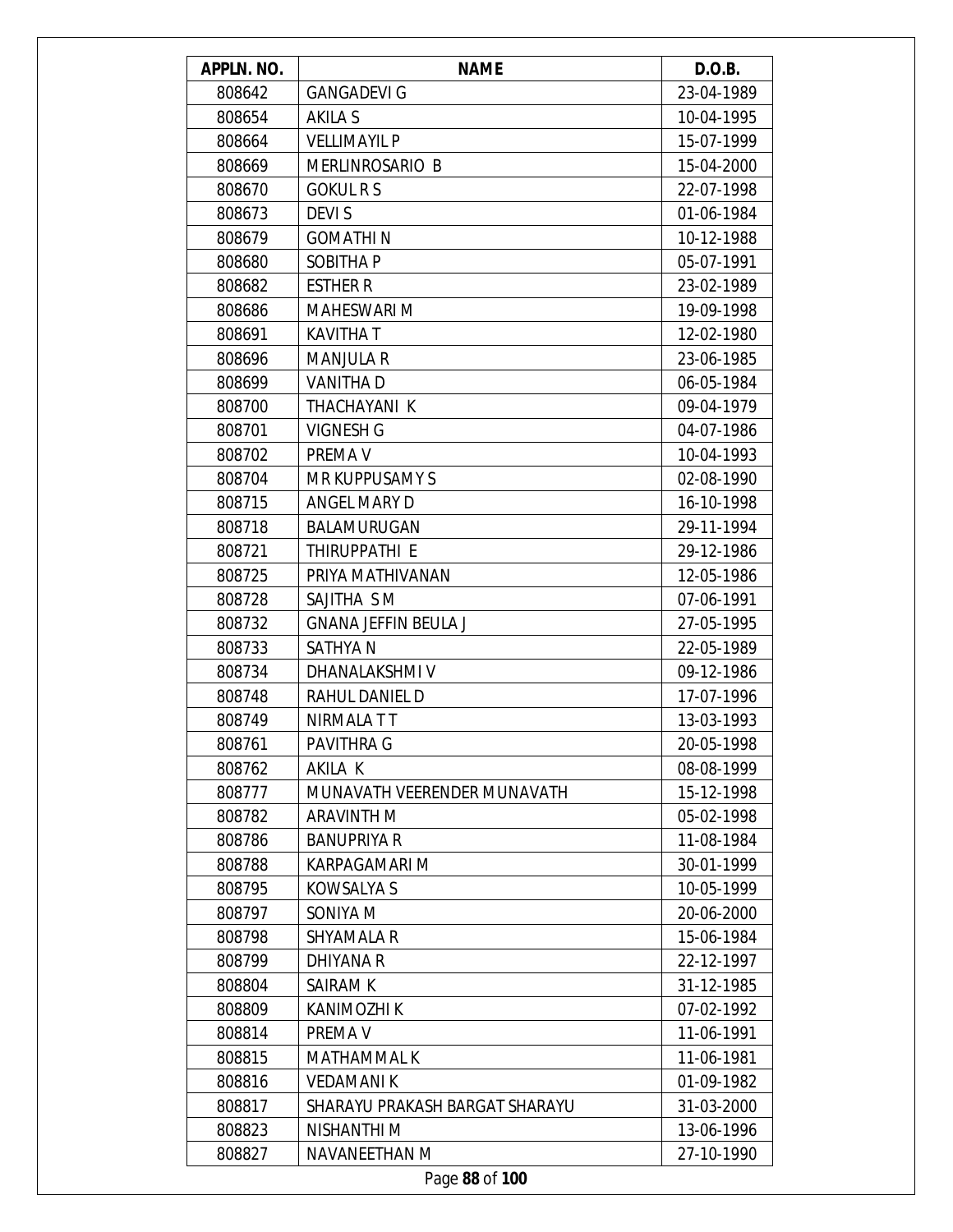| APPLN. NO. | <b>NAME</b>                           | D.O.B.     |
|------------|---------------------------------------|------------|
| 808828     | MALLIKARJUN SURYAKANT                 | 01-06-2000 |
| 808841     | <b>KALEESWARI P</b>                   | 04-06-1979 |
| 808842     | <b>KALIDASAN B</b>                    | 10-03-1990 |
| 808843     | <b>KALAISELVI M</b>                   | 13-10-1986 |
| 808844     | <b>GOKULNATH S</b>                    | 20-05-1998 |
| 808846     | SARANYA K                             | 15-02-1992 |
| 808849     | SARANYA K                             | 04-07-1996 |
| 808851     | <b>PAVITHRA R</b>                     | 05-11-1997 |
| 808852     | <b>CHANDHINI PC</b>                   | 09-05-1999 |
| 808853     | PATHIRAKALI K                         | 04-08-1986 |
| 808854     | <b>JOSE PRAMAL RAJ S</b>              | 03-06-1980 |
| 808856     | <b>JATAK G</b>                        | 09-07-1991 |
| 808858     | <b>DEVIKA S</b>                       | 20-07-1980 |
| 808860     | DHANALAKSHMI M                        | 25-03-1982 |
| 808861     | PARVATHI K                            | 11-07-1973 |
| 808866     | DINESH BABU M                         | 26-02-2000 |
| 808868     | RAJASEKARAN P                         | 03-03-1992 |
| 808873     | PUSHPA D                              | 03-01-1980 |
| 808876     | POONGODI M                            | 12-11-1990 |
| 808877     | PRAKATHI PRAKATHI                     | 11-05-1998 |
| 808878     | <b>MANIMEKALAI R</b>                  | 15-05-1997 |
| 808879     | ALAGAMMAL G                           | 15-02-1989 |
| 808881     | RUMILA M                              | 24-01-1995 |
| 808884     | SANGEETHA P                           | 05-06-1986 |
| 808885     | PON ALICE M                           | 23-01-1976 |
| 808887     | <b>UMA PRIYA V</b>                    | 31-01-1994 |
| 808888     | <b>ADFAD</b>                          | 06-07-1995 |
| 808898     | MRS KRISHNAVENI                       | 20-04-1992 |
| 808901     | KALPANA                               | 01-08-1995 |
| 808902     | SARANYA V                             | 20-05-1990 |
| 808904     | PRASANTH M                            | 23-06-1991 |
| 808910     | SANNY KUMAR SINGH SINGH               | 01-09-1995 |
| 808914     | DHIVYA R                              | 17-06-2000 |
| 808915     | ARAVINDRAJ J                          | 07-09-1993 |
| 808919     | PRASHANT MAURYA                       | 05-04-2001 |
| 808923     | GARKAR GHRASHNESHWAR UMRAO G U GARKAR | 29-01-1999 |
| 808929     | <b>ELAVARASI E</b>                    | 31-10-1994 |
| 808932     | JITENDRA KUMAR GANDHRV                | 05-10-1997 |
| 808933     | PREMA M                               | 03-03-1996 |
| 808937     | PRIYA V                               | 10-02-1997 |
| 808940     | SUGANYA L                             | 09-02-1996 |
| 808944     | MUTHUKRISHNAN M                       | 10-05-1999 |
| 808948     | <b>SUBITHAR</b>                       | 13-04-1992 |
| 808950     | N SATHYALAKSHMI                       | 28-03-1986 |
| 808953     | N SATHYALAKSHMI                       | 28-03-1986 |
|            | Page 89 of 100                        |            |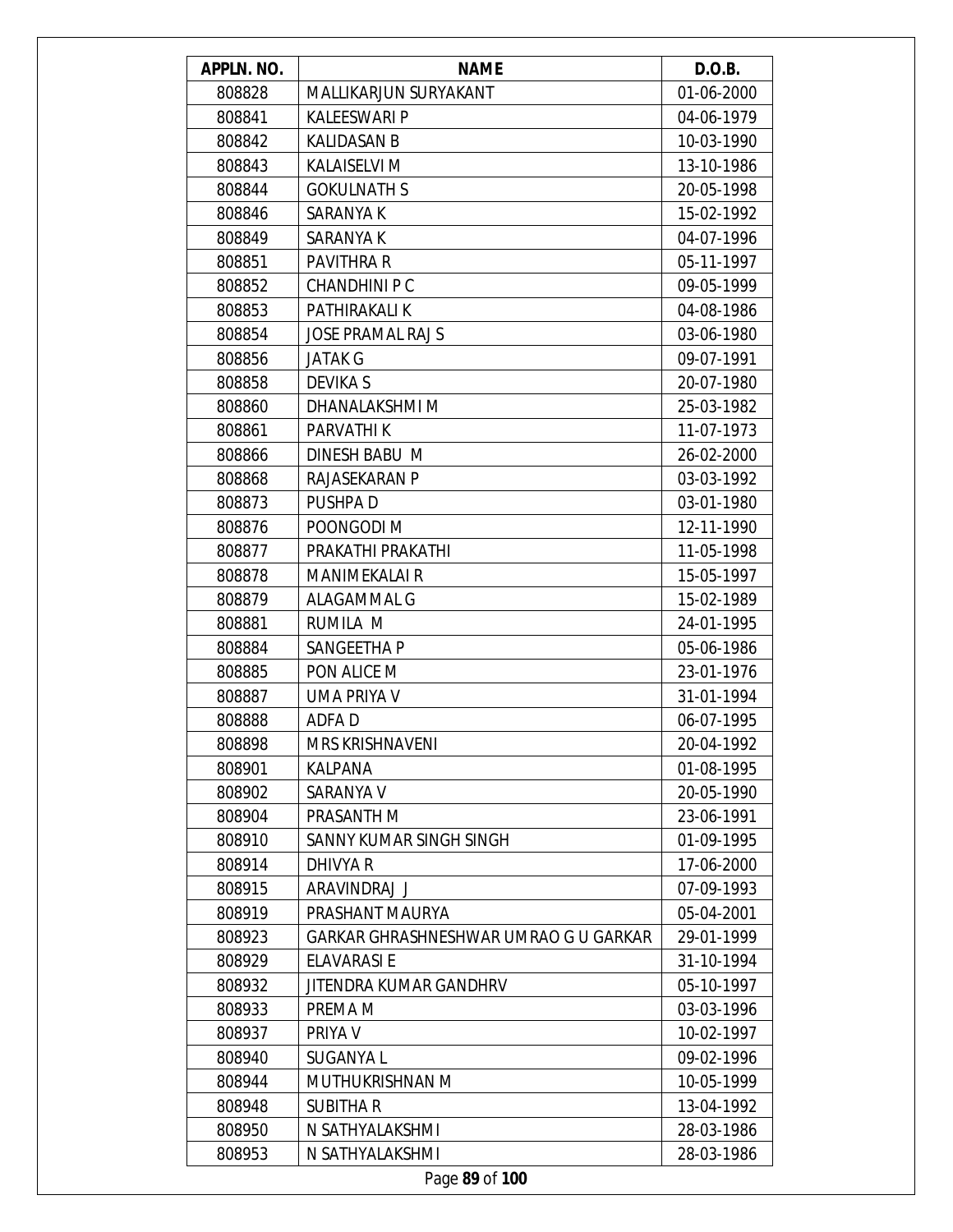| APPLN. NO.     | <b>NAME</b>             | D.O.B.     |
|----------------|-------------------------|------------|
| 808955         | <b>PRABILA S</b>        | 27-07-1997 |
| 808957         | <b>CATHERINE V</b>      | 09-10-1965 |
| 808959         | PRIYA M                 | 26-06-1999 |
| 808961         | <b>SATHYA S</b>         | 08-03-1990 |
| 808964         | MANIKANDAN V            | 05-06-1991 |
| 808966         | RAJAPRIYA R             | 10-03-2000 |
| 808968         | <b>NANTHINIS</b>        | 10-05-1990 |
| 808975         | SENTHILKUMAR T          | 07-07-1989 |
| 808980         | <b>GOMATHIN</b>         | 20-05-1995 |
| 808982         | <b>MUTHUPANDI R</b>     | 23-05-1990 |
| 808984         | <b>MUHILARASI A</b>     | 09-06-1987 |
| 808988         | <b>ARUNMOZHI P</b>      | 06-07-1998 |
| 808997         | SUTHA P                 | 14-06-1986 |
| 808998         | <b>SUGANYA M</b>        | 26-07-1996 |
| 809000         | SUMATHI D               | 15-03-1983 |
| 809007         | RAVISANKAR S            | 01-05-1978 |
| 809011         | SIVARANJANI M           | 16-05-1996 |
| 809018         | SONIA A                 | 25-06-1992 |
| 809025         | <b>BUVANETS</b>         | 26-01-1994 |
| 809028         | <b>BASKARAN P</b>       | 02-05-1988 |
| 809029         | MARYCHANDRA V           | 10-06-1980 |
| 809033         | JEGADEESWARAN P         | 20-06-1994 |
| 809035         | <b>GOPURAJ N</b>        | 18-06-1996 |
| 809040         | MAYANK JAIN M           | 29-12-2000 |
| 809041         | KARTHIKEYAN V           | 10-07-1999 |
| 809047         | <b>JEET SINGH</b>       | 15-08-1993 |
| 809048         | <b>GOVINDHARAJ S</b>    | 05-05-1997 |
| 809059         | <b>MANTHRAS</b>         | 25-06-1998 |
| 809062         | <b>MARY METTILDA S</b>  | 04-05-1977 |
| 809072         | PARAMESWARI K           | 20-09-1995 |
| 809073         | <b>RESLIN M R GISHA</b> | 19-02-1995 |
| 809077         | <b>BANUMATHIT</b>       | 03-05-1984 |
| 809078         | <b>ASINAL BANU J</b>    | 31-05-1996 |
| 809081         | VANITHA M               | 24-02-1999 |
| 809084         | <b>GOMATHIS</b>         | 30-07-1998 |
| 809086         | SHINY USHA J            | 21-05-1992 |
| 809087         | PAVITHRA V              | 20-04-1997 |
| 809088         | DHIVYAKUMARI AR         | 27-02-1992 |
| 809089         | <b>RAJESH G</b>         | 22-06-1986 |
| 809093         | AMALA R                 | 10-02-1992 |
| 809094         | <b>ARAVIND I K</b>      | 09-03-1998 |
| 809097         | <b>RADHISH R</b>        | 19-09-1996 |
| 809099         | AMAR KAILAS SIRSAT      | 09-07-1999 |
| 809100         | R GOWRI                 | 03-03-1989 |
| 809102         | <b>CHANDRA BOSE M</b>   | 17-05-1994 |
| Page 90 of 100 |                         |            |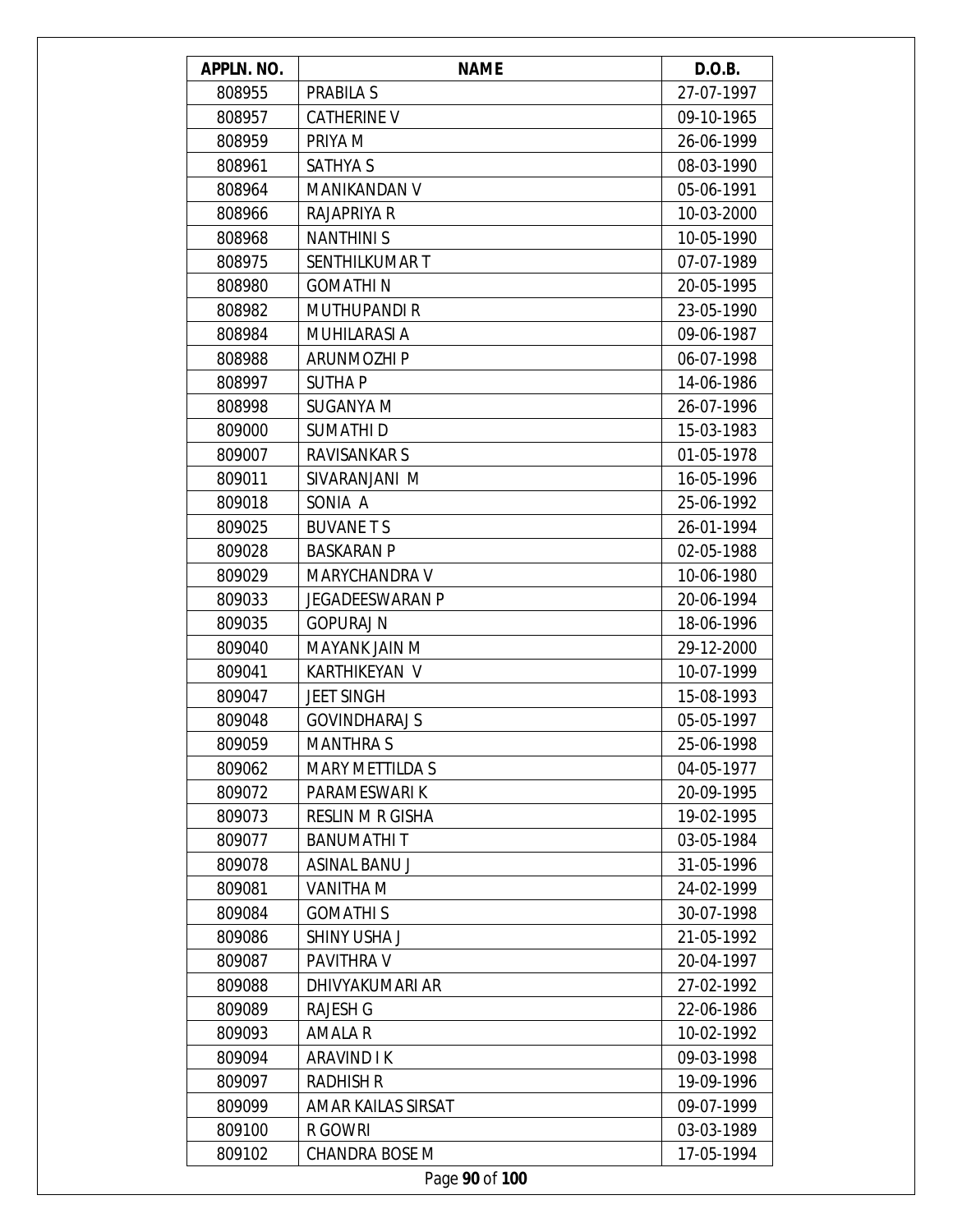| APPLN. NO. | <b>NAME</b>                       | D.O.B.     |
|------------|-----------------------------------|------------|
| 809108     | <b>MAHESWARI P</b>                | 06-06-1985 |
| 809110     | <b>GAYATHIRI NS</b>               | 03-03-1997 |
| 809112     | DHIVAKAR V                        | 01-05-1999 |
| 809113     | DIVYA T                           | 19-03-1995 |
| 809117     | <b>ABIRAMI R</b>                  | 03-05-1993 |
| 809118     | ARUNA CS                          | 10-11-1999 |
| 809121     | <b>VIJAYALAKSHMI M</b>            | 21-04-1995 |
| 809123     | THILAK R                          | 11-04-1978 |
| 809125     | PRABAKARAN M                      | 19-12-1996 |
| 809126     | ASHUTOSH SHARMA MR                | 15-01-1979 |
| 809127     | MUNUSAMY T                        | 31-05-1986 |
| 809129     | SALAMMAL N                        | 20-03-1983 |
| 809132     | <b>JEYALAKSHMI A</b>              | 21-07-1979 |
| 809133     | CHILAKALA SHAMEER BASHA CHILAKALA | 27-03-1987 |
| 809135     | <b>PANDIYAN V</b>                 | 10-04-1998 |
| 809136     | <b>DURAISAMY K</b>                | 26-04-1987 |
| 809137     | <b>GOMATHIM</b>                   | 07-04-1991 |
| 809139     | PRABHAVATHI V T                   | 18-07-1999 |
| 809140     | THIYAGARAJAN T                    | 15-05-1990 |
| 809141     | <b>BALAJI R</b>                   | 23-05-2000 |
| 809143     | <b>PRASATH K</b>                  | 04-07-1999 |
| 809144     | DIVYESH KUMAR KUMAR               | 13-09-1999 |
| 809146     | RUBAVATHI V                       | 18-02-1998 |
| 809147     | <b>KALAISELVIT</b>                | 07-07-1984 |
| 809149     | SIVANESWARI S                     | 05-06-1982 |
| 809150     | PONMANI C                         | 08-06-1994 |
| 809151     | RAJESHWARI S                      | 14-12-1996 |
| 809153     | BHAVANI M                         | 09-11-2000 |
| 809157     | SONIYA KUMARI                     | 10-07-1988 |
| 809158     | SASIKALA S                        | 23-07-1998 |
| 809159     | <b>VINAY KUMAR</b>                | 18-06-1987 |
| 809160     | LAKSHMI PRIYA V                   | 23-12-1982 |
| 809161     | <b>KAMATCHI R</b>                 | 03-05-1983 |
| 809162     | CHRISTI A                         | 08-05-1988 |
| 809164     | <b>VENKATESAN S</b>               | 11-08-1989 |
| 809166     | <b>NEERAJA P</b>                  | 20-11-1979 |
| 809169     | RAMA R                            | 26-05-1990 |
| 809170     | NITHYA G                          | 25-05-1993 |
| 809175     | <b>VIGNESHKUMAR B</b>             | 25-04-1993 |
| 809179     | SANDEEEP MASIH                    | 14-01-1992 |
| 809181     | PUSHPALATHA T                     | 04-03-1999 |
| 809185     | <b>JANITHA J J</b>                | 13-07-1995 |
| 809187     | SUGANTHI D                        | 05-03-1994 |
| 809190     | <b>RAJESWARI T</b>                | 04-06-1987 |
| 809198     | KOKILAVANI K                      | 12-05-1980 |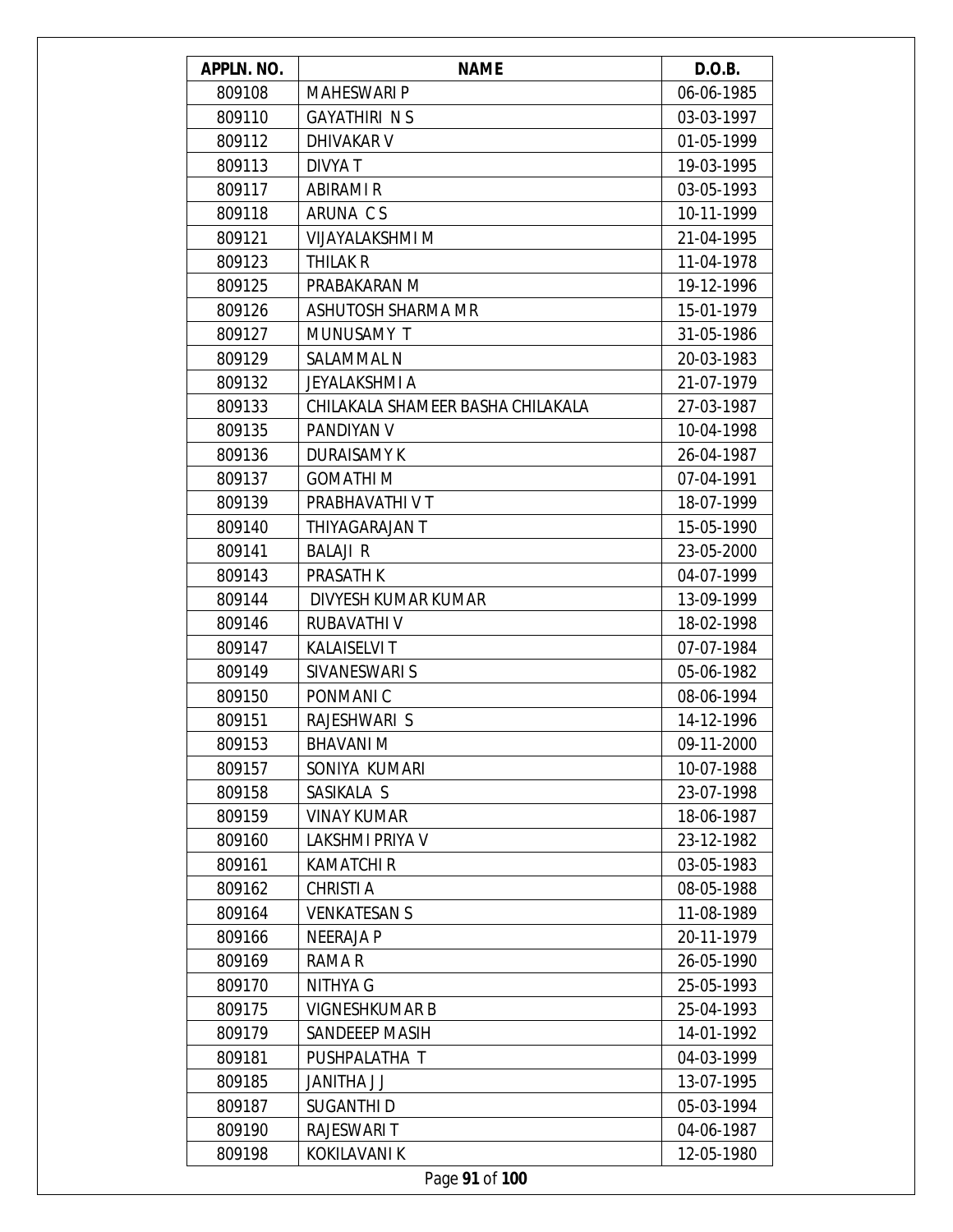| APPLN. NO. | <b>NAME</b>                | D.O.B.     |
|------------|----------------------------|------------|
| 809203     | DHAVARAJA P                | 19-05-1997 |
| 809207     | SHRIVASANTHAN K K          | 07-03-2001 |
| 809208     | <b>NANCY SM</b>            | 29-06-1981 |
| 809211     | R JALASA                   | 08-07-1979 |
| 809213     | VIRJIN M                   | 21-06-1978 |
| 809216     | <b>MEENATCHI V</b>         | 15-06-1989 |
| 809222     | SANKARI K                  | 17-04-1996 |
| 809230     | SARANYA P                  | 09-05-1994 |
| 809231     | LAKSHMI KANTHAN N          | 08-06-1989 |
| 809233     | VIJAYALAKSHMI V            | 08-02-1987 |
| 809237     | SANGEETHA P                | 02-01-1996 |
| 809241     | <b>LAKSHMIV</b>            | 29-10-1992 |
| 809242     | VENNILASHENBAGAKANIMOZHI P | 08-07-1993 |
| 809244     | AZHAGU MEENA A             | 13-04-1998 |
| 809245     | SANTHI <sub>M</sub>        | 03-05-1986 |
| 809247     | SANTHI <sub>M</sub>        | 03-05-1986 |
| 809248     | INDRA PRIYADHARSHINI P     | 05-01-1989 |
| 809250     | <b>GOPALAKRISHNAN P</b>    | 12-02-1995 |
| 809251     | <b>BHARATHIS</b>           | 23-03-1998 |
| 809255     | DIPU JANA                  | 22-03-1994 |
| 809257     | THANGAKUMAR A              | 26-07-1993 |
| 809258     | <b>VITHYA V</b>            | 08-04-2000 |
| 809261     | UMASHANKARI N              | 26-06-1998 |
| 809267     | <b>MUTHUSELVI S</b>        | 25-06-1999 |
| 809268     | MANJUNATHA M               | 13-04-1998 |
| 809272     | DEEPA S                    | 29-05-1994 |
| 809273     | KUPPAMMAL M                | 19-03-1998 |
| 809276     | SANGEETHA C                | 13-04-1999 |
| 809279     | BAMA A                     | 10-04-1983 |
| 809281     | <b>SUMITHRA M</b>          | 27-05-1998 |
| 809286     | <b>KAVITHA G</b>           | 12-06-1982 |
| 809287     | <b>THAMIZH AZHAGAN</b>     | 10-03-1985 |
| 809288     | JAYANTHI K                 | 03-09-1987 |
| 809289     | NITHYA K                   | 27-05-1992 |
| 809291     | <b>JAYANTHIK</b>           | 03-09-1987 |
| 809292     | <b>KALAISELVAN K</b>       | 15-06-1990 |
| 809293     | <b>TAMILNILA D</b>         | 04-01-1997 |
| 809296     | PAVITHRADEVI R             | 15-03-1995 |
| 809297     | ARCHANA M                  | 28-03-1984 |
| 809300     | LURDH ANUSHYA S            | 04-04-1989 |
| 809302     | <b>PAVITHRA G</b>          | 11-05-1988 |
| 809305     | PRIYA S                    | 14-06-1990 |
| 809310     | LENA S                     | 08-10-1998 |
| 809312     | KIRIJA A                   | 28-04-2000 |
| 809317     | SUDHARANI N                | 30-01-1979 |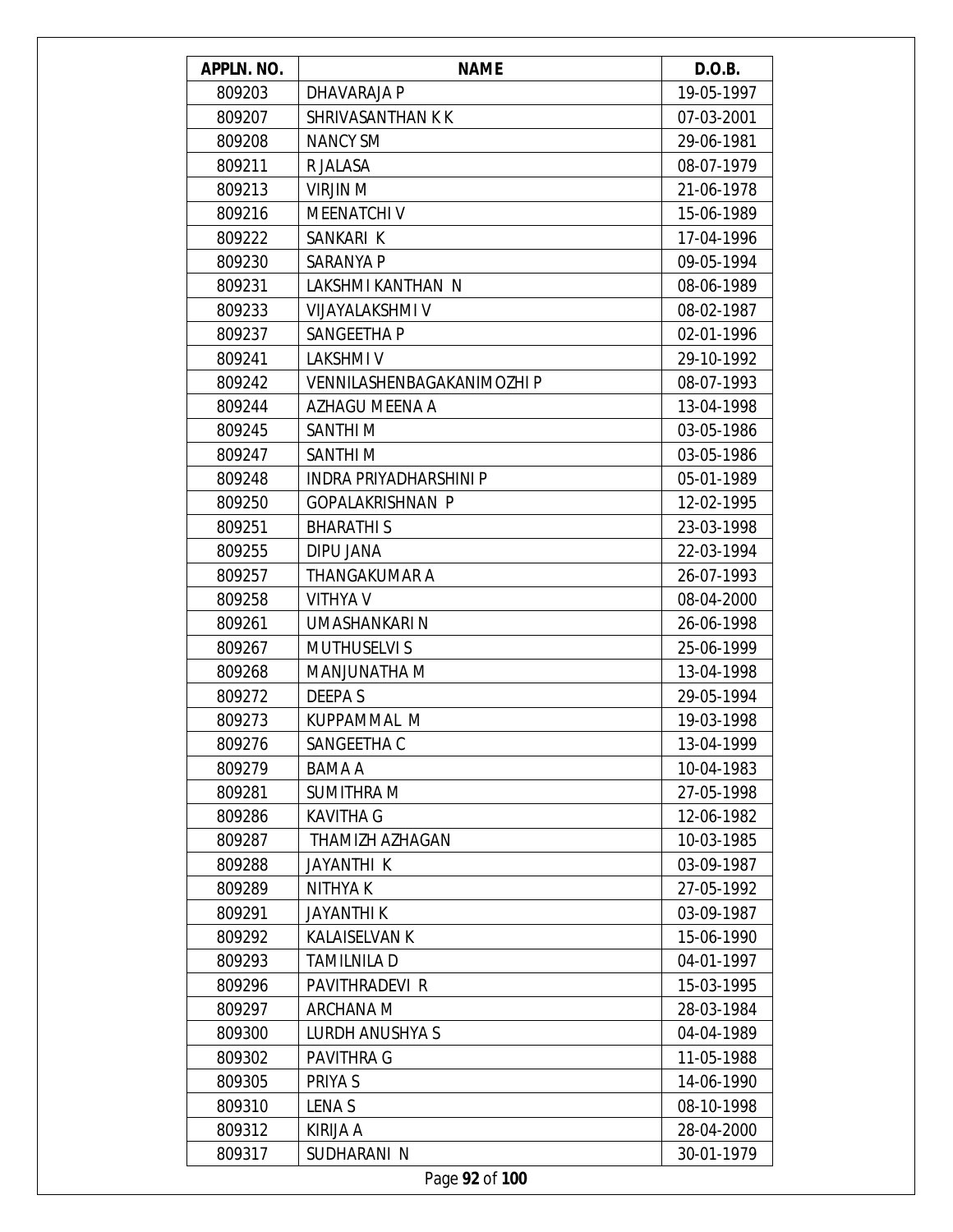| APPLN. NO. | <b>NAME</b>              | D.O.B.     |
|------------|--------------------------|------------|
| 809319     | CHITRA A                 | 03-02-1980 |
| 809320     | <b>JANANI G</b>          | 07-02-1998 |
| 809323     | SANTHAMOORTHI M          | 14-04-1996 |
| 809325     | <b>MANIKANDAN N</b>      | 15-10-1992 |
| 809328     | <b>MALATHI A</b>         | 01-04-1996 |
| 809332     | <b>CHITRA J</b>          | 15-04-1995 |
| 809339     | <b>NANTHINI R</b>        | 12-09-1992 |
| 809347     | AHAMED FAYIZ A           | 24-06-1997 |
| 809348     | PONRAMAR G               | 03-11-1993 |
| 809349     | <b>VALARMATHI M</b>      | 03-05-1995 |
| 809352     | SONDAWALE PRABHAV RAKESH | 15-07-1997 |
| 809356     | KOMLISWARI V             | 22-05-1995 |
| 809357     | <b>VALARMATHI M</b>      | 03-05-1995 |
| 809358     | <b>MOHAN KUMAR A</b>     | 02-06-1992 |
| 809362     | SANJEEVI K               | 09-07-1981 |
| 809364     | <b>RAJESWARI S</b>       | 12-04-1999 |
| 809365     | <b>GNANADIVYAMARY C</b>  | 04-03-1995 |
| 809368     | RAMESH C                 | 30-04-1976 |
| 809369     | PRIYA R                  | 07-03-1990 |
| 809370     | KUMARAVEL M              | 03-06-1998 |
| 809371     | PAWAN KUMAR              | 15-06-1990 |
| 809372     | SIVASAKTHI M             | 01-07-1996 |
| 809373     | <b>NIRAJ KUMAR</b>       | 25-01-2001 |
| 809377     | PARVATHI SREEJA V        | 14-02-1996 |
| 809378     | <b>BALAKRISHNAN M</b>    | 15-05-1991 |
| 809380     | <b>SUMATHID</b>          | 28-04-1982 |
| 809381     | RAMYA C                  | 02-05-1995 |
| 809384     | RAVICHANDRAN S           | 03-01-1997 |
| 809385     | PRIYADHARSINI V          | 10-10-1985 |
| 809386     | PREMA G                  | 18-05-1998 |
| 809388     | <b>MAHESWARI A</b>       | 03-07-1995 |
| 809391     | JEYAPRIYA T              | 03-02-2001 |
| 809394     | VANI DELPHINA D          | 31-03-1990 |
| 809395     | <b>SANGEETHA S</b>       | 20-05-1996 |
| 809397     | <b>LAVANYA S</b>         | 17-04-1999 |
| 809399     | <b>KIRUTIKA P</b>        | 25-06-1977 |
| 809400     | <b>MANIKANDAN S</b>      | 15-12-1998 |
| 809401     | PRAKASH D                | 07-05-1991 |
| 809404     | AHAMEDBAZEER J           | 18-04-1998 |
| 809405     | <b>KARPAGAM M</b>        | 08-05-1985 |
| 809406     | CHITRA M                 | 06-05-1987 |
| 809408     | AMMUBALA T               | 11-01-2000 |
| 809409     | <b>KARPAGAM M</b>        | 08-05-1985 |
| 809410     | SURENDRAN                | 23-11-1988 |
| 809412     | THANGAMAYILERI A         | 06-01-1991 |
|            | Page 93 of 100           |            |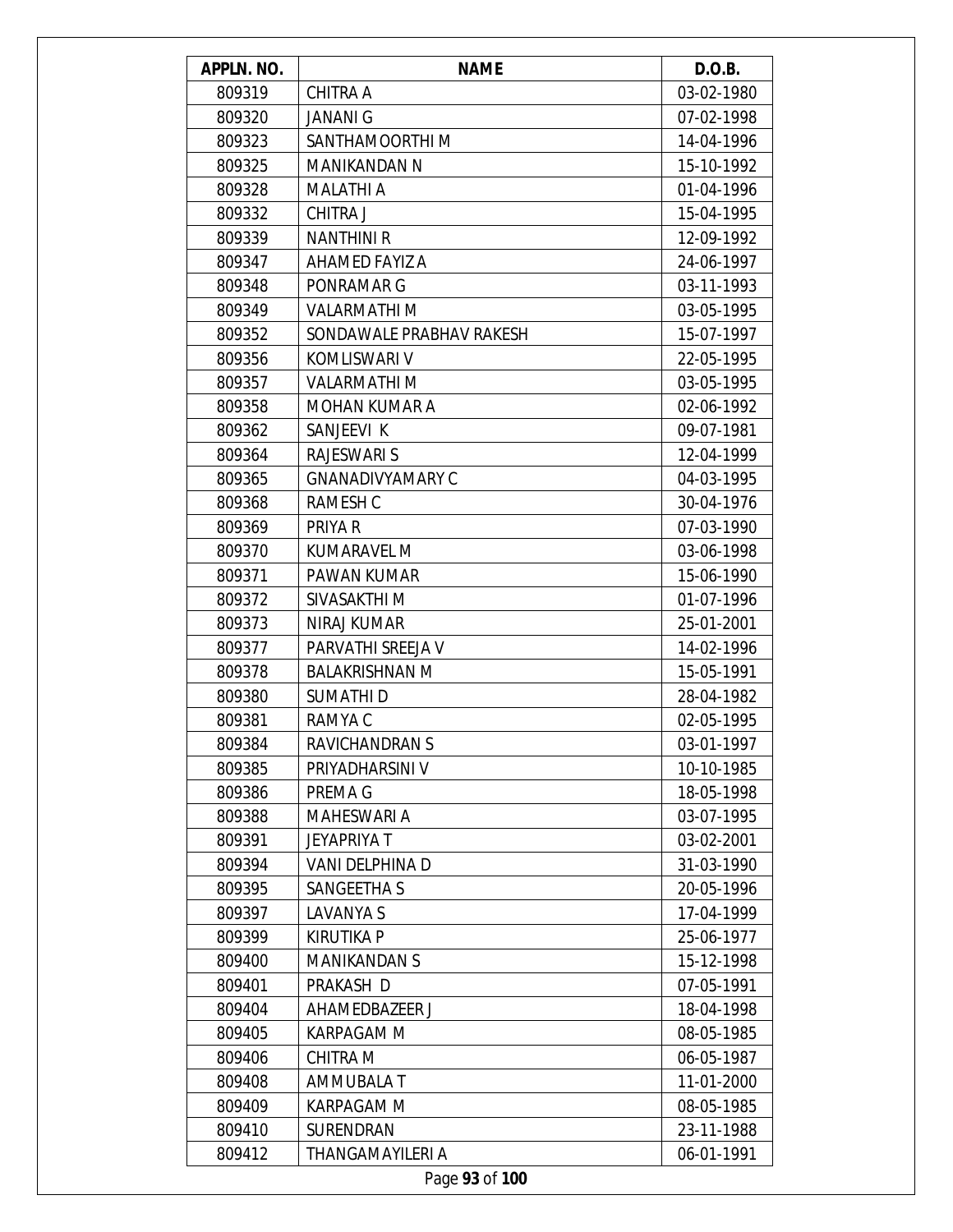| APPLN. NO. | <b>NAME</b>             | D.O.B.     |
|------------|-------------------------|------------|
| 809413     | ANAND K                 | 18-07-1994 |
| 809414     | <b>PARVEEN J</b>        | 03-06-1988 |
| 809415     | REVATHI M SSLC          | 03-03-1988 |
| 809416     | <b>PARTHIBAN B</b>      | 09-06-1993 |
| 809417     | ANAND R                 | 10-06-1995 |
| 809418     | SIVARANJANI S           | 11-11-1998 |
| 809419     | <b>KARTHIK S</b>        | 22-05-1990 |
| 809420     | <b>KARTHIKA N</b>       | 17-07-1999 |
| 809421     | ARJUN P ARJUN P         | 09-04-1997 |
| 809422     | NATARAJAN               | 26-02-2000 |
| 809423     | PAVITHRA M              | 17-10-1998 |
| 809426     | <b>JAGADESH</b>         | 11-06-1995 |
| 809427     | <b>GEETHA B</b>         | 04-06-1987 |
| 809428     | <b>VINOD KUMAR KORI</b> | 15-12-1994 |
| 809434     | KOKILESHWARI N          | 22-05-1996 |
| 809436     | SHIJI M                 | 03-06-1999 |
| 809438     | MAGAN PATKAR BAI        | 05-06-1990 |
| 809442     | ARCHANA DEVI B          | 02-10-1997 |
| 809444     | LALITHAPRIYA CRS        | 21-07-1984 |
| 809446     | <b>MANIVANNAN R</b>     | 20-12-1989 |
| 809447     | <b>SELVIN</b>           | 30-06-1968 |
| 809452     | RAMYA B                 | 20-07-1999 |
| 809455     | KISHORE KUMAR D         | 17-08-1998 |
| 809458     | RABIYA UMMA A           | 05-05-1991 |
| 809459     | <b>VELMURUGAN A</b>     | 05-06-1992 |
| 809460     | <b>TAMILSELVI G</b>     | 14-04-1993 |
| 809462     | <b>VAIDEVI V</b>        | 09-11-1999 |
| 809466     | SUGANYA JAYABAL         | 02-10-1994 |
| 809469     | ABINAYA K               | 18-05-1996 |
| 809473     | NANTHINI A              | 25-03-2000 |
| 809481     | <b>SURYARAJ P</b>       | 05-01-2000 |
| 809482     | LEOMARTIN A             | 30-08-1990 |
| 809484     | <b>EDWINRAJ S</b>       | 20-06-1982 |
| 809488     | VIDYA M                 | 14-03-1986 |
| 809489     | NIVETHA R               | 17-01-1993 |
| 809491     | <b>ESAKKIAMMAL M</b>    | 30-05-1991 |
| 809494     | AARTHI CR               | 10-06-1997 |
| 809495     | RANJANI R               | 09-11-1993 |
| 809501     | <b>VAITHEESHWARI K</b>  | 20-05-1998 |
| 809503     | SIVARAMYA M             | 14-06-1998 |
| 809506     | PRADEEP KUMAR D         | 29-05-1979 |
| 809507     | <b>N AYALIV</b>         | 10-05-1997 |
| 809509     | <b>VADIVELMURUGAN R</b> | 29-05-1997 |
| 809516     | <b>SRIVIDHYA</b>        | 17-04-1997 |
| 809517     | <b>FRANCIS A</b>        | 24-09-1993 |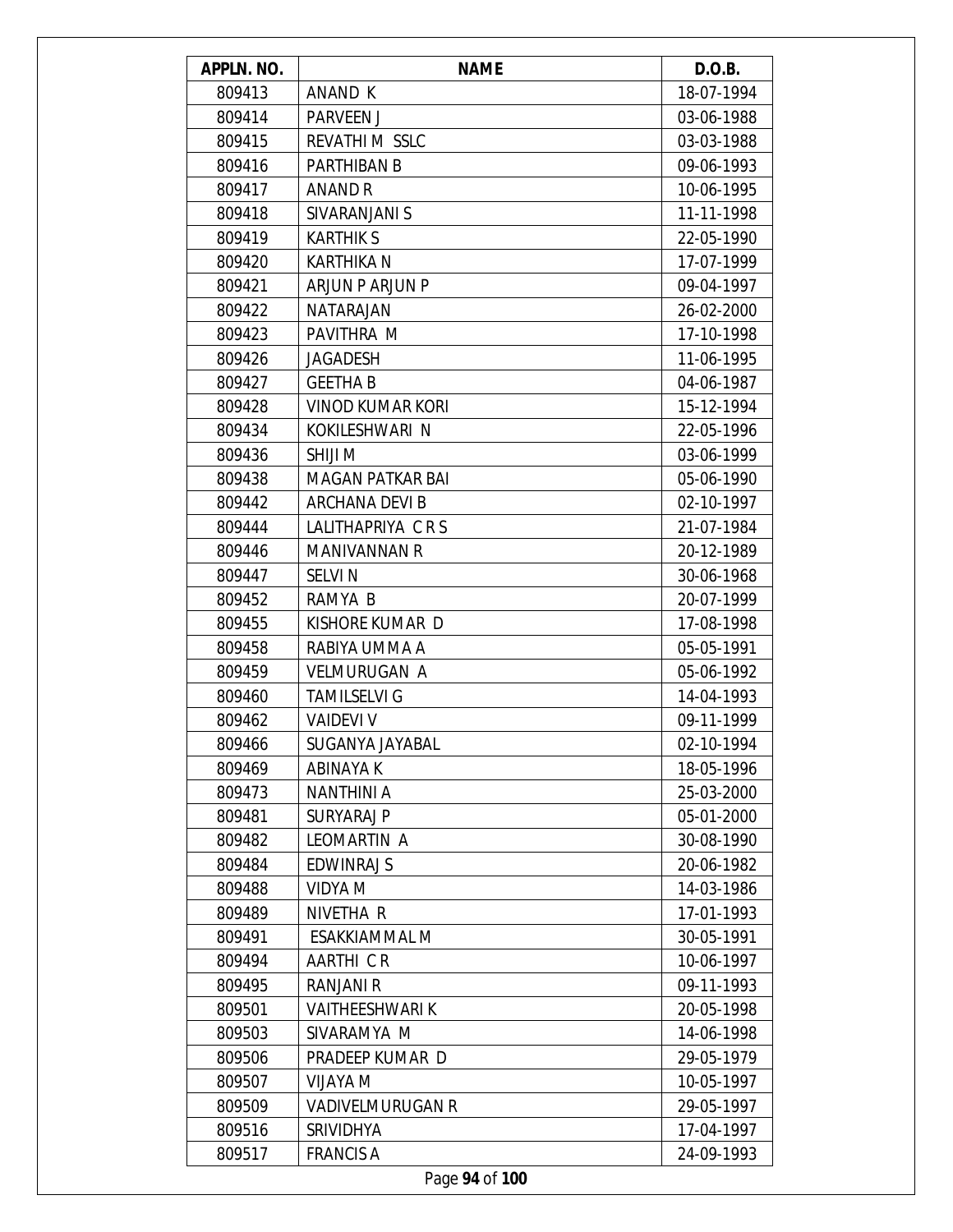| APPLN. NO. | <b>NAME</b>            | D.O.B.     |
|------------|------------------------|------------|
| 809518     | <b>NANDHINI R</b>      | 05-07-2000 |
| 809519     | SUBALAKSHMI G          | 06-07-1999 |
| 809520     | <b>VINOTHKUMAR K</b>   | 27-03-1982 |
| 809522     | <b>BABU S</b>          | 20-05-1987 |
| 809523     | <b>KAVITHA M</b>       | 10-01-1982 |
| 809527     | <b>REVATHIK</b>        | 15-05-1990 |
| 809528     | <b>KAYATHRI P</b>      | 05-07-1986 |
| 809530     | <b>SUDHAD</b>          | 24-06-1987 |
| 809531     | <b>JERALDANAND P</b>   | 11-06-1979 |
| 809532     | LALITHAMBIKA L         | 12-02-1992 |
| 809533     | PRIYANKA R             | 28-07-1993 |
| 809535     | HARISHMA EVANJALINE P  | 19-11-1997 |
| 809536     | NISHANTHI D            | 21-04-2000 |
| 809537     | EMIMA C                | 04-04-1993 |
| 809538     | <b>JAGADEESWARIT</b>   | 16-09-1991 |
| 809549     | PADMAVATHI G R         | 04-03-1999 |
| 809550     | SANDHIYASREE J         | 24-09-1991 |
| 809551     | <b>ABARNAK</b>         | 30-09-1998 |
| 809552     | SELLAKANNU G           | 14-05-1978 |
| 809553     | JAYACHANDRAN M         | 23-06-1985 |
| 809559     | <b>NISHA V</b>         | 16-04-1996 |
| 809560     | <b>ARCHANAK</b>        | 21-01-1987 |
| 809563     | RAJALAKSHMI P          | 20-05-1993 |
| 809569     | <b>KOKILAN M S</b>     | 30-06-1999 |
| 809570     | ANANTHARAJAN SIVASANGU | 08-04-1981 |
| 809574     | <b>JAYACHITRA S</b>    | 15-07-1981 |
| 809575     | OWAIYARSELVI C         | 06-02-1989 |
| 809581     | <b>MUTHAMILARASI R</b> | 05-04-1993 |
| 809584     | ANANATHARAJAN S        | 08-04-2000 |
| 809593     | <b>SUKUMAR B</b>       | 25-05-1994 |
| 809597     | KAVITHA K              | 02-07-1993 |
| 809598     | <b>MANJU V</b>         | 15-04-1998 |
| 809601     | MAHALAKSHMI G          | 29-04-1992 |
| 809604     | <b>VENKATESAN R</b>    | 21-12-1980 |
| 809607     | <b>DILSATH BANUK</b>   | 28-01-1997 |
| 809609     | <b>MALATHIT</b>        | 27-02-1999 |
| 809614     | <b>SHANMUGESWARI B</b> | 19-04-1994 |
| 809615     | <b>KAVITHA C</b>       | 12-04-1977 |
| 809618     | <b>MANJU P</b>         | 22-03-1996 |
| 809622     | JAYADEVI M             | 30-09-1998 |
| 809623     | MUNEESWARI T           | 03-06-1995 |
| 809625     | KARTHIGAI SELVI M      | 04-11-1980 |
| 809626     | <b>MEENAK</b>          | 01-06-1999 |
| 809628     | DIVYALAKSHMI J         | 13-09-1991 |
| 809636     | <b>RANIS</b>           | 30-05-1979 |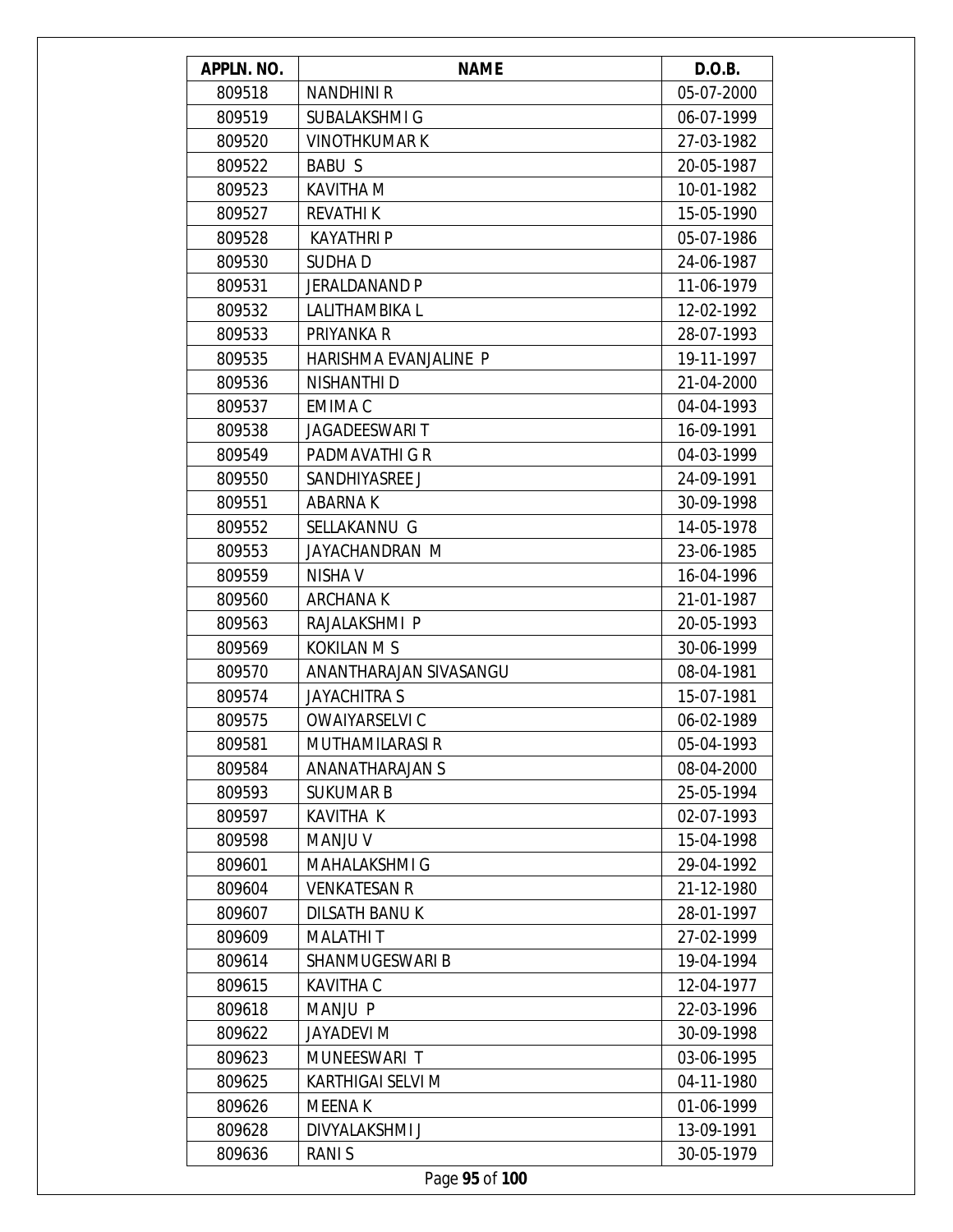| APPLN. NO. | <b>NAME</b>               | D.O.B.     |
|------------|---------------------------|------------|
| 809640     | PUSHAPA MARY L            | 13-05-1981 |
| 809641     | <b>SHARBUDEEN S</b>       | 10-05-1979 |
| 809646     | <b>KRISHNAVENI M</b>      | 13-01-1977 |
| 809647     | <b>SHAHUL HAMEED</b>      | 30-05-1983 |
| 809648     | SATHYA K                  | 10-03-1988 |
| 809651     | <b>KAVIRAJ K</b>          | 20-05-1998 |
| 809658     | JOTHI RAMALINGAM P        | 05-03-1990 |
| 809659     | <b>BHARANIDHARAN S</b>    | 26-06-1984 |
| 809661     | SATHYA A                  | 18-01-2000 |
| 809662     | KARTHIGAI SELVI M         | 04-11-1980 |
| 809668     | ANNALAKSHMI B             | 28-02-1997 |
| 809674     | KOWSALYA C                | 25-05-1999 |
| 809679     | SATHYA K                  | 10-03-1988 |
| 809687     | THIRUNIRASELVI K          | 01-06-1989 |
| 809691     | PONNAMMAL M               | 19-07-1994 |
| 809697     | VENNILASENBAGAKANIMOZHI P | 08-07-1993 |
| 809698     | <b>REVATHY J</b>          | 05-04-1988 |
| 809700     | <b>ABIRAMI M</b>          | 08-06-1990 |
| 809701     | LAKSHMI V                 | 06-12-1998 |
| 809704     | MUPPUDATHIMUTHU M         | 12-04-1997 |
| 809706     | PRIYA D                   | 15-06-1997 |
| 809711     | <b>SHAKEEL RAHMAN</b>     | 18-11-1995 |
| 809715     | UMAMAGESWARY M            | 27-07-1979 |
| 809718     | JANANI M                  | 10-06-1988 |
| 809719     | SWETHA M                  | 15-08-1999 |
| 809720     | <b>KUMAR S</b>            | 10-05-1966 |
| 809728     | SUDHA KUMARI A            | 03-03-1984 |
| 809731     | <b>SUGANYA S</b>          | 04-06-1992 |
| 809732     | LOK RAMANAM M             | 15-10-2000 |
| 809733     | <b>VIGNESWARAN A</b>      | 08-01-2001 |
| 809734     | <b>KARTHIK PALANI</b>     | 28-04-1998 |
| 809736     | USHA J                    | 24-06-1997 |
| 809740     | <b>EDWINS</b>             | 28-06-1990 |
| 809744     | KAYALVIZHI V              | 29-07-1980 |
| 809746     | <b>SATHISH M</b>          | 05-06-1990 |
| 809748     | DEEPA A                   | 23-04-1996 |
| 809750     | <b>EDISON S</b>           | 02-05-1991 |
| 809753     | <b>MUTHULAKSHMI P</b>     | 12-06-1984 |
| 809755     | SANTHANAKUMAR S           | 13-05-1983 |
| 809766     | <b>KAYATHRI U</b>         | 21-06-2000 |
| 809767     | SAIMON ELANCHIEZHIYAN W   | 16-04-2001 |
| 809771     | <b>REVATHI A</b>          | 01-07-1987 |
| 809772     | P MAHESWARI               | 19-10-1984 |
| 809773     | <b>BAKKIYALAKSHMI P</b>   | 30-04-1988 |
| 809776     | <b>VASANTHI P</b>         | 07-08-1983 |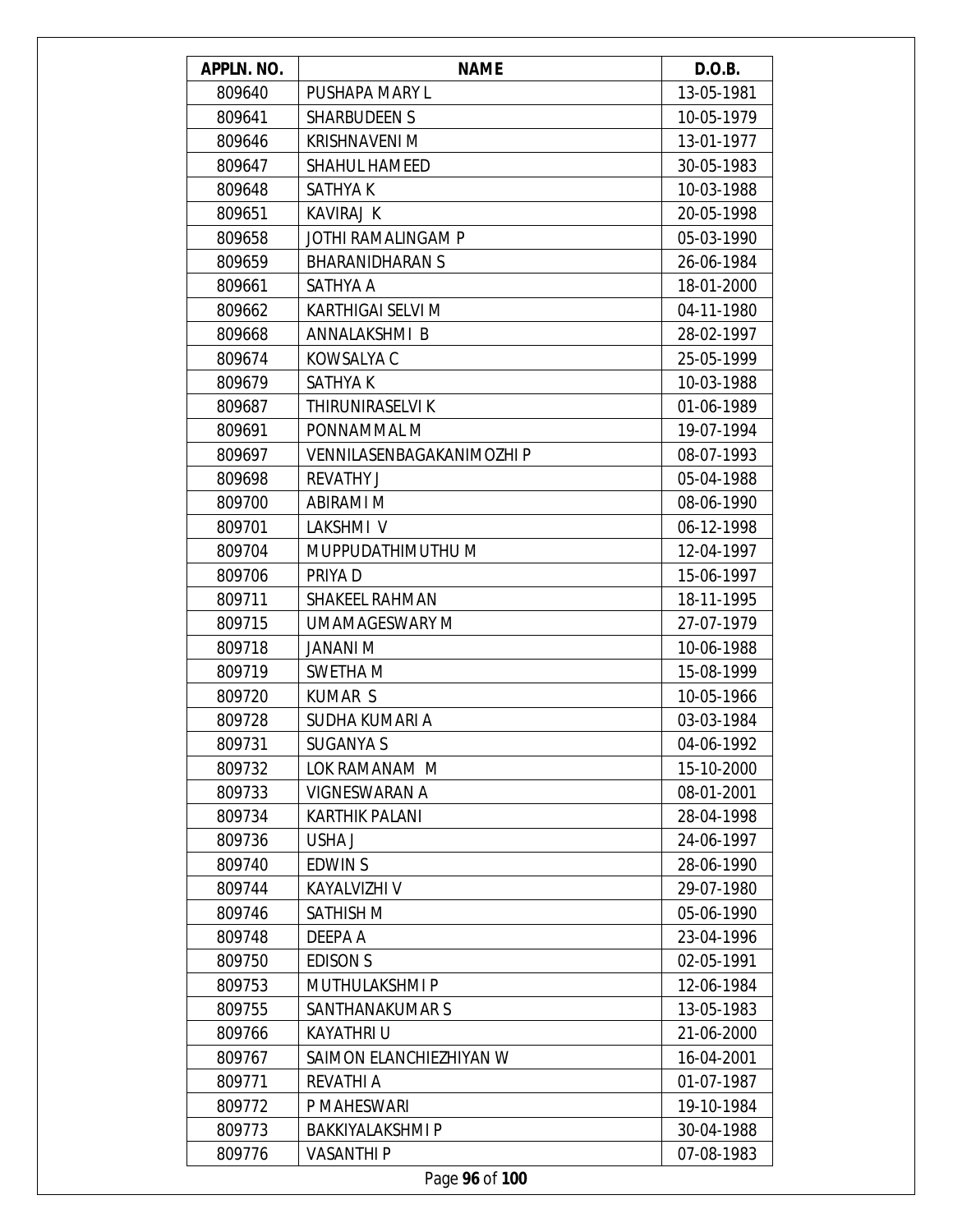| APPLN. NO.     | <b>NAME</b>          | D.O.B.     |  |  |
|----------------|----------------------|------------|--|--|
| 809780         | <b>SELVI LAB</b>     | 06-06-1989 |  |  |
| 809781         | <b>ESTHER RANIK</b>  | 25-06-1993 |  |  |
| 809787         | RAMAKRISHNAN P       | 10-01-1987 |  |  |
| 809790         | MEENA S              | 22-06-1997 |  |  |
| 809794         | <b>LAKSHMIK</b>      | 06-12-1987 |  |  |
| 809800         | <b>JETHRUTH A</b>    | 07-05-1975 |  |  |
| 809802         | <b>RUTHIRAN U</b>    | 21-05-1983 |  |  |
| 809805         | <b>TAMILARASI S</b>  | 03-03-2000 |  |  |
| 809806         | SANKAR GANESAN T     | 25-04-1983 |  |  |
| 809808         | <b>SUGANYA R</b>     | 20-07-1985 |  |  |
| 809812         | ANITHA A             | 19-05-1996 |  |  |
| 809814         | PREETHA A            | 30-07-2000 |  |  |
| 809816         | SAJITHA S            | 14-05-1991 |  |  |
| 809819         | <b>ANANDHIK</b>      | 07-01-1984 |  |  |
| 809822         | KANMANI A            | 21-08-1993 |  |  |
| 809826         | JENIFER NISHA M      | 15-05-1996 |  |  |
| 809827         | SANGAVI M            | 05-07-1996 |  |  |
| 809829         | RATHI I              | 12-02-1991 |  |  |
| 809833         | PRAVEEN KUMAR R      | 25-05-1982 |  |  |
| 809834         | MUTHULAKSHMI M       | 17-04-1993 |  |  |
| 809835         | <b>MANIVANNAN K</b>  | 22-04-1989 |  |  |
| 809836         | <b>GOWTHAMI K</b>    | 18-07-1989 |  |  |
| 809840         | DHATCHANA S          | 31-01-1997 |  |  |
| 809841         | <b>SUGANTHIS</b>     | 28-03-1993 |  |  |
| 809853         | SIVAGOWRI S          | 07-11-1998 |  |  |
| 809857         | SATHIYA A            | 11-04-1990 |  |  |
| 809863         | NIROSHA D            | 12-07-2000 |  |  |
| 809873         | <b>KALAIVANIS</b>    | 01-04-1991 |  |  |
| 809874         | RADHIKA M            | 20-06-1989 |  |  |
| 809875         | PAPPATHI R           | 20-06-1980 |  |  |
| 809877         | SASIKALA K           | 30-04-1976 |  |  |
| 809879         | <b>SARAVANAN S</b>   | 14-06-1994 |  |  |
| 809887         | <b>JOHNSI J</b>      | 01-04-1986 |  |  |
| 809893         | <b>GANESAN A</b>     | 11-06-1976 |  |  |
| 809896         | NARASIMMA BHARATHI U | 06-06-1997 |  |  |
| 809900         | <b>GAYATHRI A</b>    | 05-04-1986 |  |  |
| 809903         | SOBANADEVIT          | 01-06-1998 |  |  |
| 809906         | <b>CHITRAK</b>       | 25-04-1985 |  |  |
| 809910         | <b>VIJAY RAJAWAT</b> | 02-07-1996 |  |  |
| 809912         | ANBU J               | 05-06-2000 |  |  |
| 809913         | LOGANAYAKI K         | 04-10-1993 |  |  |
| 809919         | RANI                 | 08-07-1998 |  |  |
| 809920         | KAVERI A             | 05-06-1994 |  |  |
| 809928         | SATHIYA M            | 30-03-1987 |  |  |
| 809930         | MAHALAKSHMI K        | 13-09-1985 |  |  |
| Page 97 of 100 |                      |            |  |  |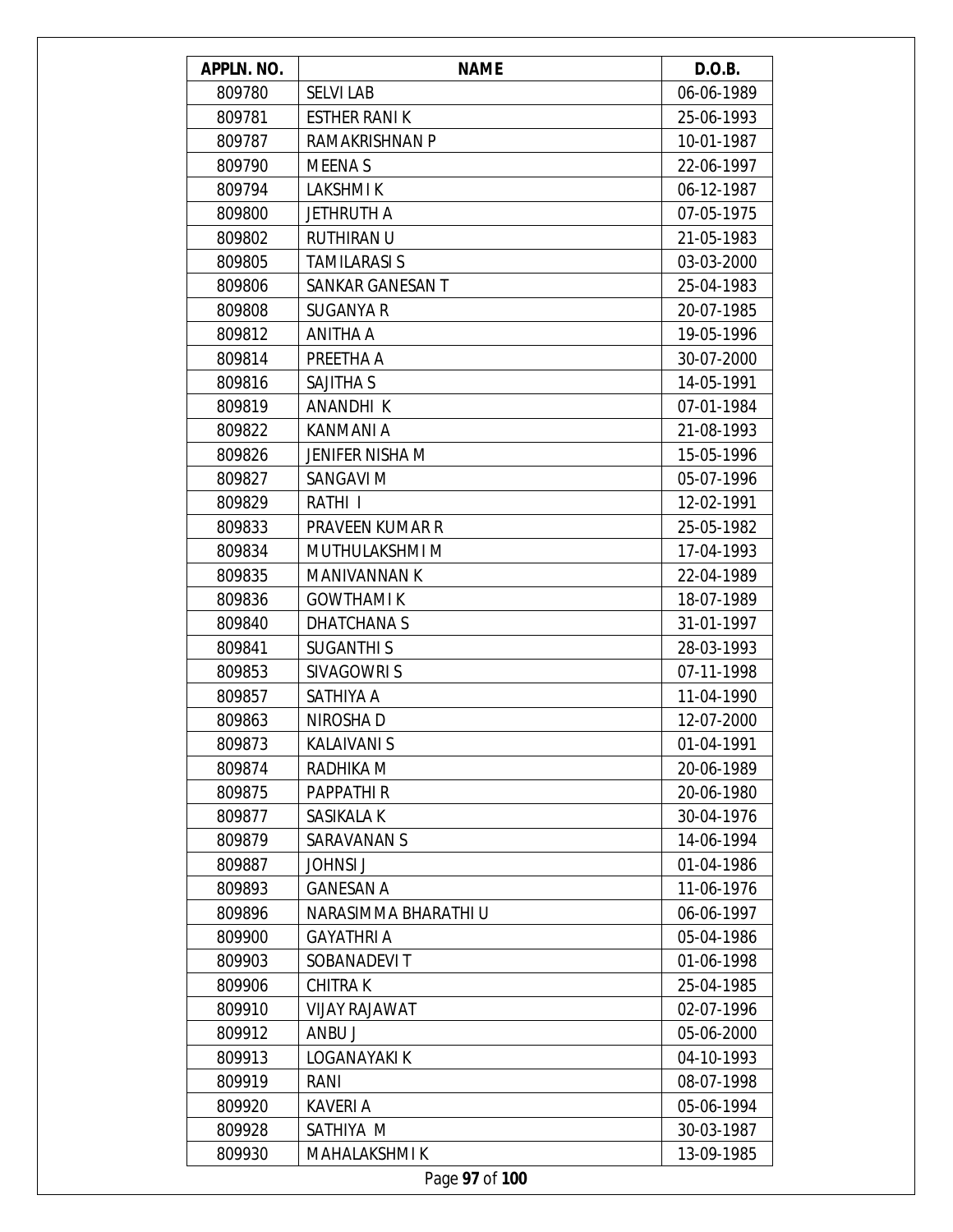| APPLN. NO. | <b>NAME</b>               | D.O.B.     |
|------------|---------------------------|------------|
| 809932     | PANNEER SELVAM N          | 17-04-1998 |
| 809933     | <b>ANILA MERLIN N</b>     | 03-04-1977 |
| 809935     | VINITHA S                 | 06-04-1996 |
| 809936     | SENGAPRIYA K              | 23-04-1986 |
| 809938     | <b>TAMILSELVI T</b>       | 05-03-1986 |
| 809945     | <b>GAYATHRIV</b>          | 16-03-2000 |
| 809947     | <b>MEENA R</b>            | 15-06-1996 |
| 809954     | RAMYA M                   | 05-09-1997 |
| 809955     | THAMARAI SRIDEVI K        | 19-05-1988 |
| 809956     | <b>VELKANI M</b>          | 08-03-1992 |
| 809959     | VINITHA S                 | 06-04-1996 |
| 809960     | POONGODI LAB              | 04-05-1992 |
| 809961     | PORKODI M                 | 25-05-1980 |
| 809962     | <b>USHAV</b>              | 02-04-1987 |
| 809972     | <b>THIYAGU H</b>          | 30-04-2000 |
| 809974     | DIVYA M                   | 28-07-1993 |
| 809976     | <b>MONISHA G</b>          | 24-01-1981 |
| 809980     | <b>VIGNESH M</b>          | 16-06-1995 |
| 809983     | LAKSHMI M                 | 29-06-1989 |
| 809986     | <b>REVATHI B</b>          | 08-07-1984 |
| 809987     | <b>MADHAVAN S</b>         | 07-07-1985 |
| 809988     | LIBIYA D                  | 25-05-1992 |
| 809990     | SAMREEN A                 | 26-05-1999 |
| 809991     | <b>MRS TAMILSELVI G</b>   | 15-06-1996 |
| 809997     | RAJALAKSHMI P             | 20-05-1993 |
| 809998     | CHANDRA JEET CHANDRA JEET | 26-09-2000 |
| 809999     | <b>TISMI ALBIN</b>        | 04-06-1992 |
| 810003     | SEETHALAKSHMI T           | 27-12-1998 |
| 810008     | NAGAJOTHI P               | 12-03-1997 |
| 810013     | SARANYA S                 | 11-10-1995 |
| 810016     | <b>PRATHIGA S</b>         | 19-07-1999 |
| 810017     | CURLIN JEEVA N            | 26-06-1974 |
| 810019     | CHANDROTHAYAM A           | 30-07-1993 |
| 810023     | <b>KUMUTHA E</b>          | 07-05-1980 |
| 810025     | RAMA R                    | 25-05-1990 |
| 810026     | DHARSHANA S R             | 26-09-1996 |
| 810028     | <b>HEERAN</b>             | 05-06-1987 |
| 810032     | RAJESH KUMAR L            | 27-09-1995 |
| 810033     | DEVARAJAN T               | 04-03-1983 |
| 810034     | <b>PRAKASH S</b>          | 20-04-1986 |
| 810036     | VALARMATHI V              | 18-04-1974 |
| 810037     | SARAVANAN M               | 19-07-1999 |
| 810039     | SUBASRI A                 | 27-09-1999 |
| 810044     | <b>VENDA K</b>            | 16-05-1982 |
| 810047     | <b>VASANTHI P</b>         | 07-08-1983 |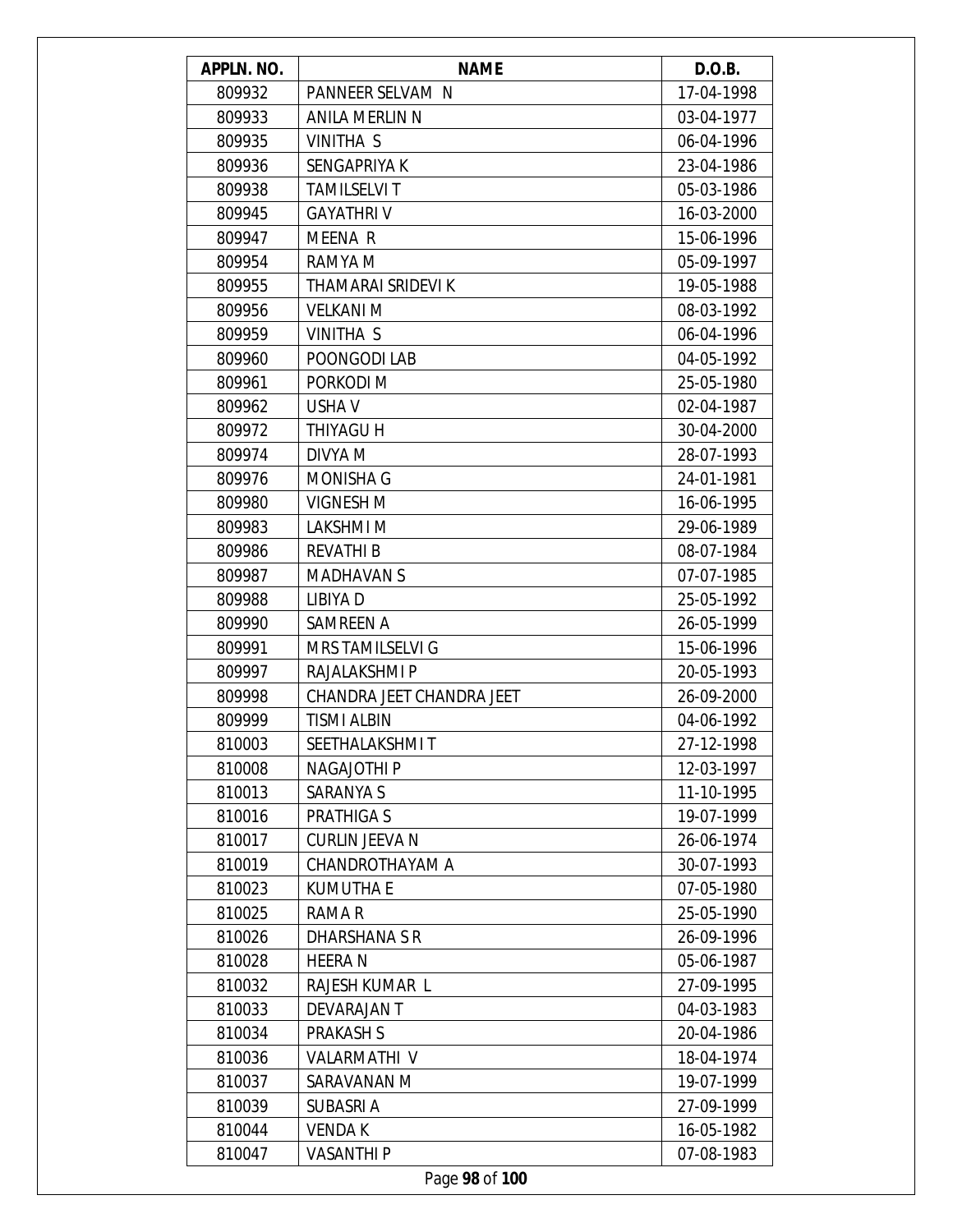| APPLN. NO.     | <b>NAME</b>             | D.O.B.     |  |  |
|----------------|-------------------------|------------|--|--|
| 810049         | <b>KANIMOZHI R</b>      | 05-10-1997 |  |  |
| 810050         | THIYAGU H               | 30-04-2000 |  |  |
| 810051         | RAMYA G                 | 29-07-1993 |  |  |
| 810053         | SANGEETHA M             | 20-06-1985 |  |  |
| 810054         | <b>KEERTHANA M</b>      | 23-09-1997 |  |  |
| 810055         | <b>BHARANIK</b>         | 05-04-1990 |  |  |
| 810056         | SAMURA A                | 06-07-1994 |  |  |
| 810057         | ARUN RAJ K              | 18-02-1986 |  |  |
| 810061         | REVATHI K               | 13-02-1998 |  |  |
| 810065         | ATHIRA TP               | 08-02-1998 |  |  |
| 810067         | ATHIROOBAN K            | 24-08-1999 |  |  |
| 810068         | RAMYA G                 | 29-07-1993 |  |  |
| 810073         | <b>AMARAVATHI R</b>     | 18-12-2000 |  |  |
| 810076         | <b>KAVITHA S</b>        | 23-07-1993 |  |  |
| 810079         | PRIYANKA K              | 10-05-1994 |  |  |
| 810082         | <b>GOPALAKRISHNAN G</b> | 17-03-1979 |  |  |
| 810084         | JEBA D                  | 19-05-1987 |  |  |
| 810088         | SANGEETHA PRIYA S       | 14-01-1996 |  |  |
| 810092         | <b>SULAKSHANA S</b>     | 22-04-1984 |  |  |
| 810096         | RAJALAKSHM A            | 23-06-1988 |  |  |
| 810098         | <b>BALAGURUNATHAN M</b> | 14-01-1992 |  |  |
| 810107         | RAMYA R                 | 14-06-1995 |  |  |
| 810108         | BHARANIDHARAN M         | 18-02-2001 |  |  |
| 810110         | SENTHAMARAI T           | 21-06-1984 |  |  |
| 810115         | <b>MUTHULAKSHMI R</b>   | 11-04-1983 |  |  |
| 810116         | M ABIRAMI               | 19-11-1996 |  |  |
| 810119         | PRABAKARAN G            | 28-12-1986 |  |  |
| 810120         | ANBARASI C              | 20-09-1998 |  |  |
| 810121         | UMA K                   | 30-10-1985 |  |  |
| 810124         | SENTHILNATHAN M         | 20-06-1978 |  |  |
| 810125         | <b>ESTHAR RANI D</b>    | 19-05-1999 |  |  |
| 810126         | <b>ARTHY S</b>          | 22-10-1994 |  |  |
| 810133         | JEYAMARI K              | 26-05-1999 |  |  |
| 810134         | <b>JAYANTHI S</b>       | 28-05-1988 |  |  |
| 810137         | <b>JEYAMARIK</b>        | 26-05-1999 |  |  |
| 810138         | <b>VISALIK</b>          | 14-02-2000 |  |  |
| 810140         | <b>GNANATHAIS</b>       | 07-05-1986 |  |  |
| 810144         | <b>RANJAN S</b>         | 26-12-1985 |  |  |
| 810147         | PARAMESHWARI P          | 05-05-1987 |  |  |
| 810148         | <b>KAVYA P P</b>        | 04-06-2000 |  |  |
| 810150         | KARTHIKAYINI M          | 03-04-1982 |  |  |
| 810152         | <b>SUGANTHI G</b>       | 12-03-1990 |  |  |
| 810153         | LAVANYA H               | 21-03-1990 |  |  |
| 810154         | SANTHANA RAJA S         | 11-01-2001 |  |  |
| 810158         | MARUTHASELVAN J         | 14-06-1994 |  |  |
| Page 99 of 100 |                         |            |  |  |